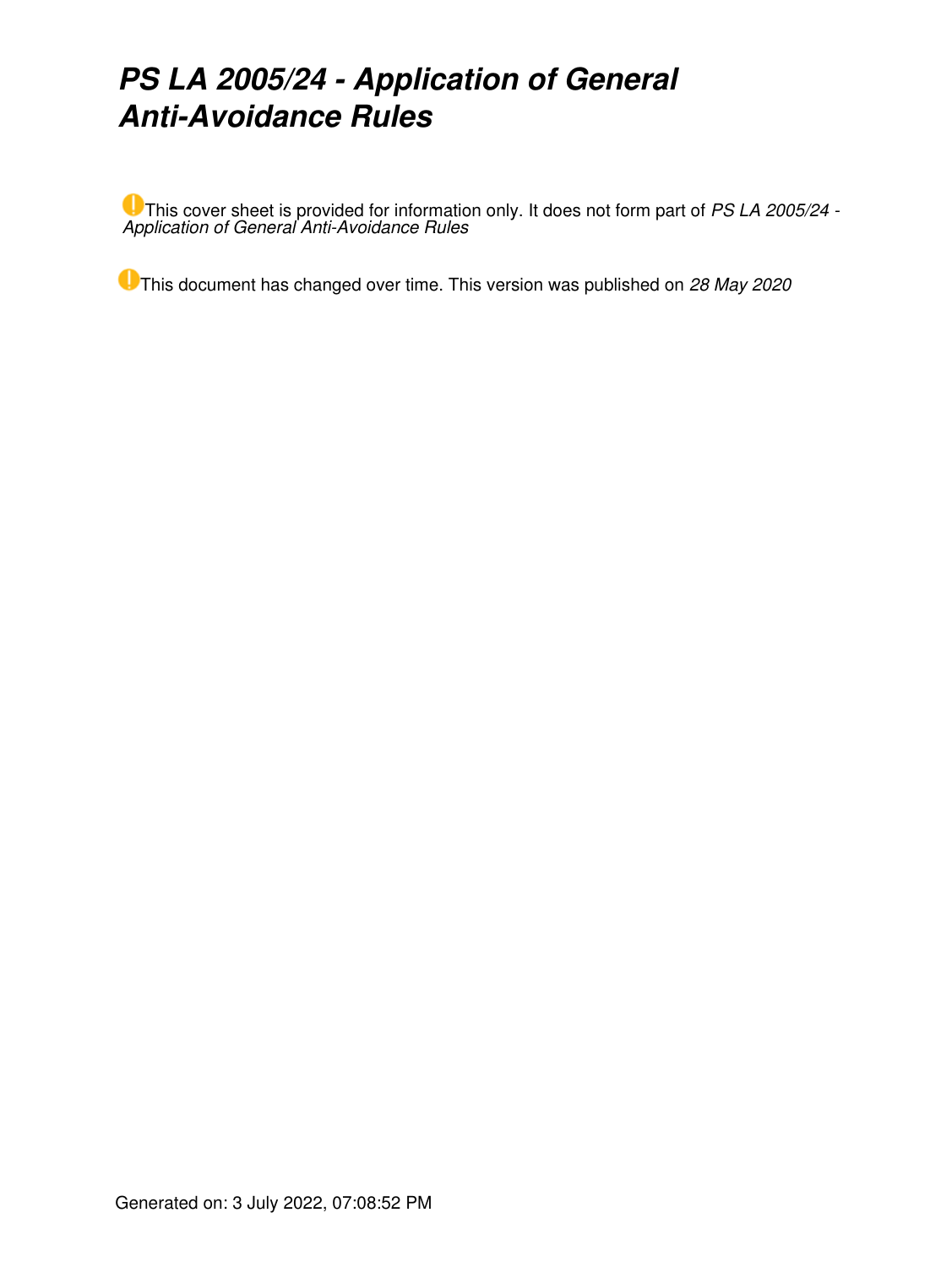

# **Practice Statement Law Administration**

**PS LA 2005/24**

*This practice statement is an internal ATO document, and is an instruction to ATO staff.*

*Taxpayers can rely on this practice statement to provide them with protection from interest and penalties in the following way. If a statement turns out to be incorrect and taxpayers underpay their tax as a result, they will not have to pay a penalty. Nor will they have to pay interest on the underpayment provided they reasonably relied on this practice statement in good faith. However, even if they don't have to pay a penalty or interest, taxpayers will have to pay the correct amount of tax provided the time limits under the law allow it.*

# **SUBJECT: Application of General Anti-Avoidance Rules**

**PURPOSE: This practice statement provides instruction and practical guidance to Tax officers on the application of Part IVA and other General Anti-Avoidance Rules (GAARs). Officers proposing to make a determination under section 177F (including for deemed tax benefits under section 177E), subsection 177EA(5) or 177EB(5) of the** *Income Tax Assessment Act 1936***, to make a determination under subsection 67(1) of the** *Fringe Benefits Assessment Act 1986***, to make a declaration under section 165-40 of the** *A New Tax System (Goods and Services Tax) Act 1999***, or to rule on the application of Part IVA or other GAARs in a private ruling, Class Ruling or Product Ruling should follow this practice statement.**

> **This practice statement also outlines the role and operation of the GAAR Panel of the Tax Office.**

**This practice statement will be subject to review from time to time in light of judicial or other consideration of the GAARs.**

| <b>Table of Contents</b>                                | Paragraph |
|---------------------------------------------------------|-----------|
| HOW TO USE THIS LAW ADMINISTRATION PRACTICE STATEMENT 1 |           |
|                                                         |           |
|                                                         |           |
|                                                         |           |
|                                                         |           |
|                                                         |           |
|                                                         |           |
|                                                         |           |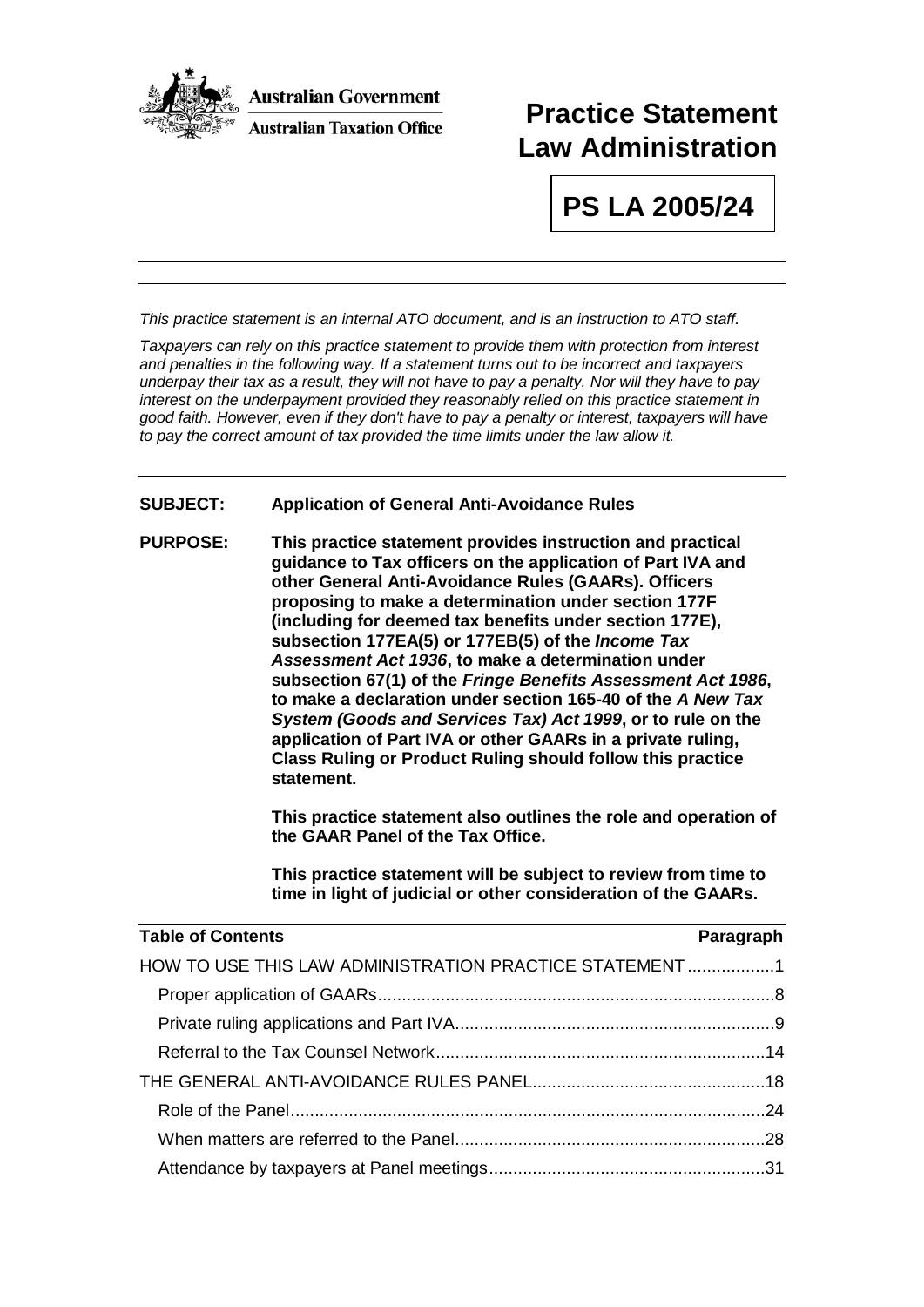| Exclusions from tax benefit - subsections 177C(2) and 177C(2A)69                                                                                               |  |
|----------------------------------------------------------------------------------------------------------------------------------------------------------------|--|
|                                                                                                                                                                |  |
| Meaning of 'the scheme consisted solely of the making of the agreement                                                                                         |  |
|                                                                                                                                                                |  |
|                                                                                                                                                                |  |
| Is all of the case law on the concept of tax benefit still authoritative following                                                                             |  |
|                                                                                                                                                                |  |
| Does section 177CB merely provide a further limit on the concept of tax<br>benefit, while leaving the operation of section 177C, as previously understood,     |  |
| Does the amended tax benefit test require a two-step process by which one<br>first finds a 'postulate' under section 177CB, then feeds that postulate into the |  |
| Are the 'would' limb and the 'might reasonably be expected limb' true                                                                                          |  |
| Can there be more than one reasonable postulate that satisfies subsections                                                                                     |  |
| Do the amendments require taxpayers to pay the highest possible amount of<br>tax they could have incurred, had a scheme not been entered into or               |  |
|                                                                                                                                                                |  |
|                                                                                                                                                                |  |
|                                                                                                                                                                |  |
|                                                                                                                                                                |  |
|                                                                                                                                                                |  |
|                                                                                                                                                                |  |
|                                                                                                                                                                |  |
|                                                                                                                                                                |  |
| The counterfactual must not be a scheme to which Part IVA applies116                                                                                           |  |
| Section 177D - the core of Part IVA - objective purpose 117                                                                                                    |  |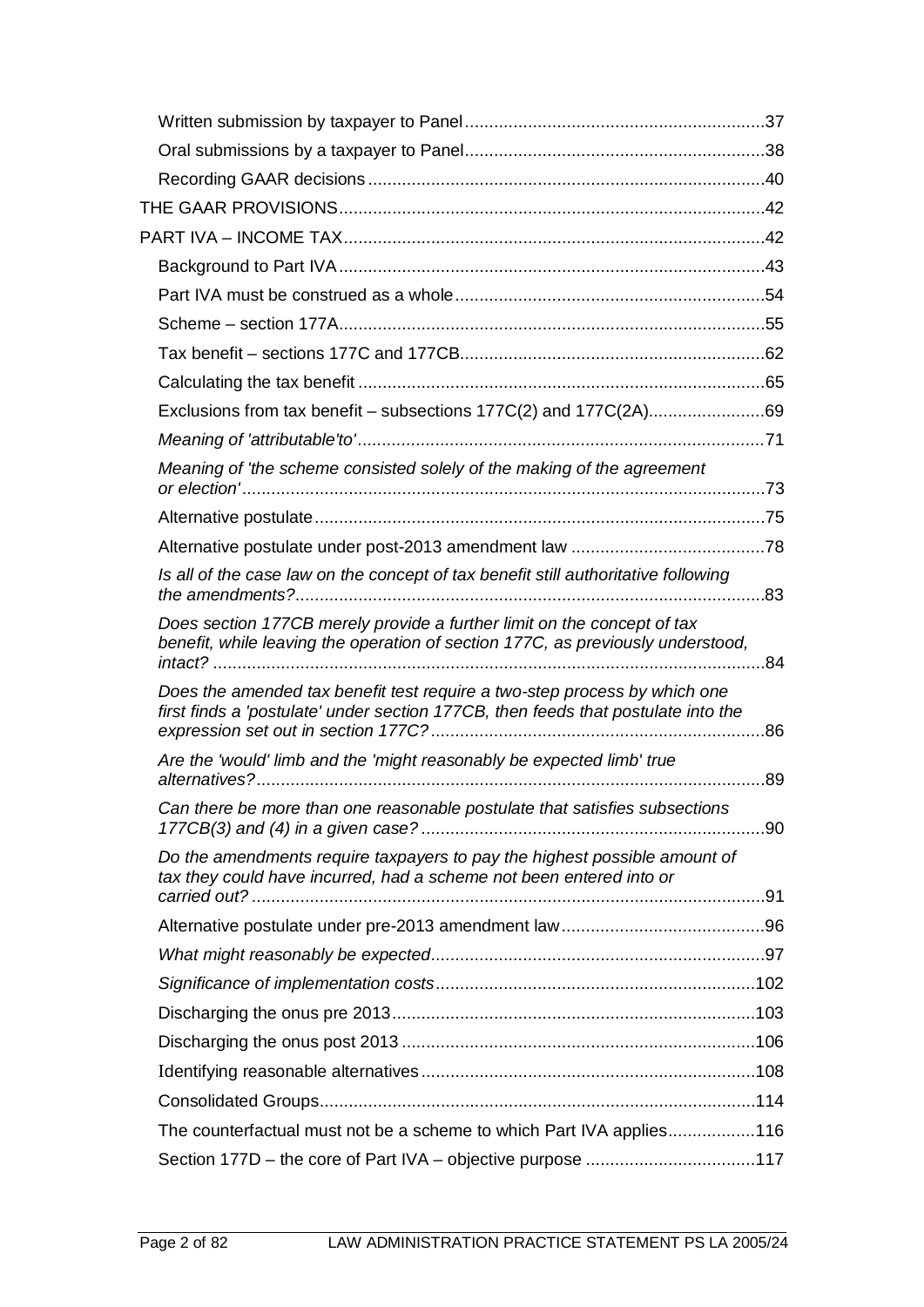| Considering the eight factors are considered against the background of the |  |
|----------------------------------------------------------------------------|--|
| The first three factors - how the scheme was implemented132                |  |
|                                                                            |  |
| The eighth factor - the nature of the connection between the taxpayer and  |  |
|                                                                            |  |
|                                                                            |  |
| Making one or more determinations in particular scenarios157               |  |
| Single scheme, multiple tax benefits (but not alternative counterfactuals) |  |
| Single scheme, alternative conterfactuals - same taxpayer and same         |  |
| Multiple schemes, multiple tax benefits - same taxpayer and same           |  |
|                                                                            |  |
| Single scheme, incorrect counterfactuals - different taxpayer162           |  |
|                                                                            |  |
|                                                                            |  |
|                                                                            |  |
|                                                                            |  |
|                                                                            |  |
|                                                                            |  |
|                                                                            |  |
|                                                                            |  |
|                                                                            |  |
|                                                                            |  |
|                                                                            |  |
|                                                                            |  |
|                                                                            |  |
|                                                                            |  |
|                                                                            |  |
|                                                                            |  |
|                                                                            |  |
| Tax avoidance conclusion – paragraph $165-5(1)(c)$ and section $165-15$    |  |
|                                                                            |  |
|                                                                            |  |
| The 12 matters to be considered in determining purpose or effect219        |  |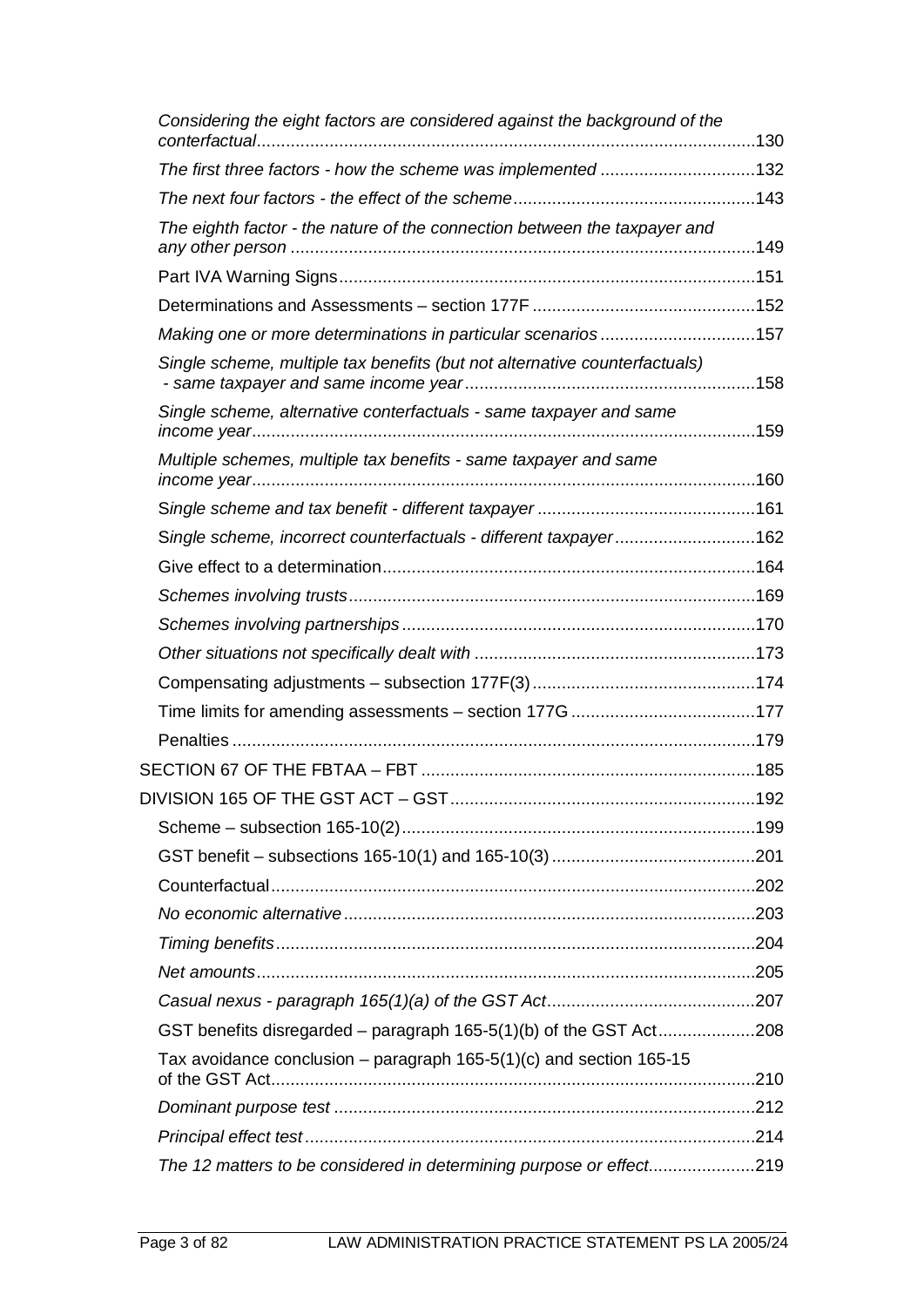| Matters apply to part of a scheme as if it were the entire scheme227       |      |
|----------------------------------------------------------------------------|------|
| Declaration to negate GST benefit - sections 165-40, 165-50 and 165-60     | .228 |
| Single scheme, multiple GST benefits (but not alternative counterfactuals) | .230 |
| Single scheme, alternative counterfactuals - same avoider,                 |      |
|                                                                            |      |
|                                                                            |      |
|                                                                            |      |
|                                                                            |      |
|                                                                            |      |
| Time limits – sections 105-5 and 105-50 of Schedule 1 to the TAA 239       |      |
|                                                                            |      |
|                                                                            |      |
|                                                                            |      |
|                                                                            |      |
|                                                                            |      |
|                                                                            |      |
|                                                                            |      |
|                                                                            |      |

# **HOW TO USE THIS LAW ADMINISTRATION PRACTICE STATEMENT**

- 1. This practice statement is designed to assist Tax officers who are contemplating the application of Part IVA or other GAARs to an arrangement, including in a private ruling, Public Ruling (including a Product Ruling or a Class Ruling) or other document setting out the ATO view.
- 2. All references to legislation within this practice statement are to the *Income Tax Assessment Act 1936* (ITAA 1936) unless otherwise specified.
- 3. The first part of this practice statement contains the rules about referring GAAR matters to the Tax Counsel Network (TCN) and the GAAR Panel. The role and procedures of the Panel are contained in paragraphs 18 to 41.
- 4. The second part of this practice statement on the GAAR provisions (commencing at paragraph 42) discusses the operation of key aspects of Part IVA and other GAARs, covering scheme, tax benefit or GST benefit, purpose, determinations or declarations, assessments, compensating adjustments, time limits and penalties.
- 5. The guidance on the operation of
	- Part IVA is contained in paragraphs 42 to 184.
	- section 67 of the *Fringe Benefits Tax Assessment Act 1986* (FBTAA) is contained in paragraphs 185 to 191.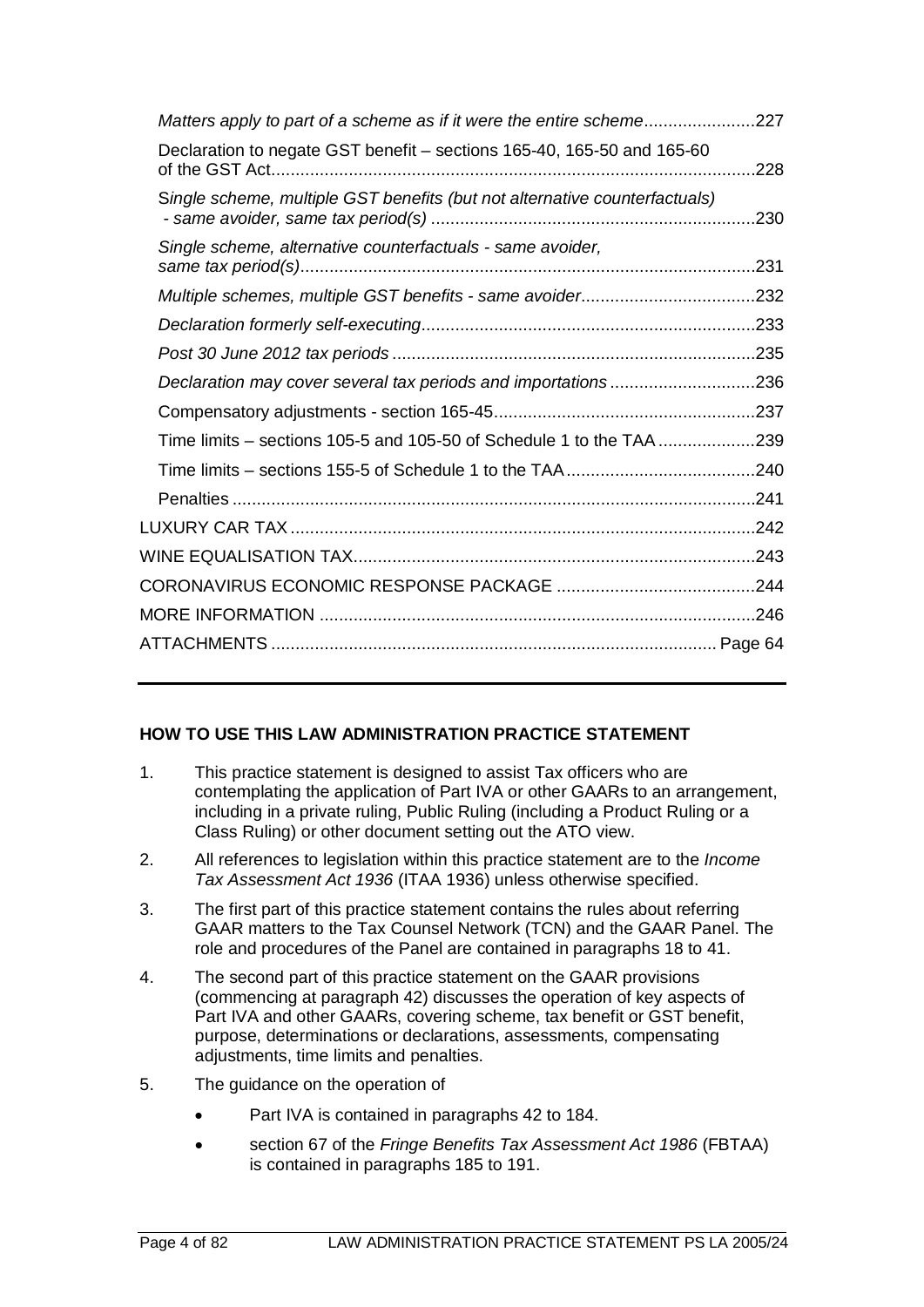- Division 165 of the *A New Tax System (Goods and Services Tax) Act 1999* (GST Act) is contained in paragraphs 192 to 241.
- the general anti-avoidance rule for the Luxury Car Tax is contained in paragraph 242.
- the general anti-avoidance rule for the Wine Equalisation Tax is contained in paragraph 243.
- section 5(1)(g) of the *Boosting Cash Flow for Employers (Coronavirus Economic Response Package) Act 2020* and section 19 of the *Coronavirus Economic Response Package (Payments and Benefits) Act 2020* is contained in paragraphs 244 and 245.
- 6. Further resources for Tax officers on the application of Part IVA can be found in the links at the end of this document.
- 7. This practice statement replaces PS LA 2000/10 which is withdrawn.

# **Proper application of GAARs**

8. The application of a GAAR is a serious matter. Its potential application should not be raised lightly. It should be made clear to a taxpayer or advisor that a careful analysis of the facts will be undertaken before a decision is taken to apply a GAAR. The process leading to a decision, including consideration by the GAAR Panel, should also be explained. As explained in this practice statement, the application of a GAAR is based on an objective analysis of an arrangement against a set of factors specified in the relevant provisions of the law. It is not a test of a taxpayer's motives and care should be taken to avoid any implication that a decision to apply a GAAR is a judgment on a taxpayer's ethics.

# **Private ruling applications and Part IVA**

- 9. If a taxpayer applies for a private ruling in respect of an arrangement but has not requested a ruling on whether Part IVA applies to the arrangement, Tax officers must consider whether Part IVA may apply to the arrangement based on the information provided in connection with the ruling application. This must be done whether or not the taxpayer has advised in their ruling application that Part IVA need not be considered by the Commissioner.
- 10. If the Tax officer considers that on the basis of the information provided in connection with the ruling application it is either not clear whether Part IVA applies, or it seems that Part IVA may apply to:
	- the particular arrangement for which the private ruling is requested; or
	- an associated arrangement(s) or a wider arrangement of which the particular arrangement for which the ruling is requested is part,

then the Tax officer should consider whether the private ruling should include an appropriate message or warning about the potential application of Part IVA.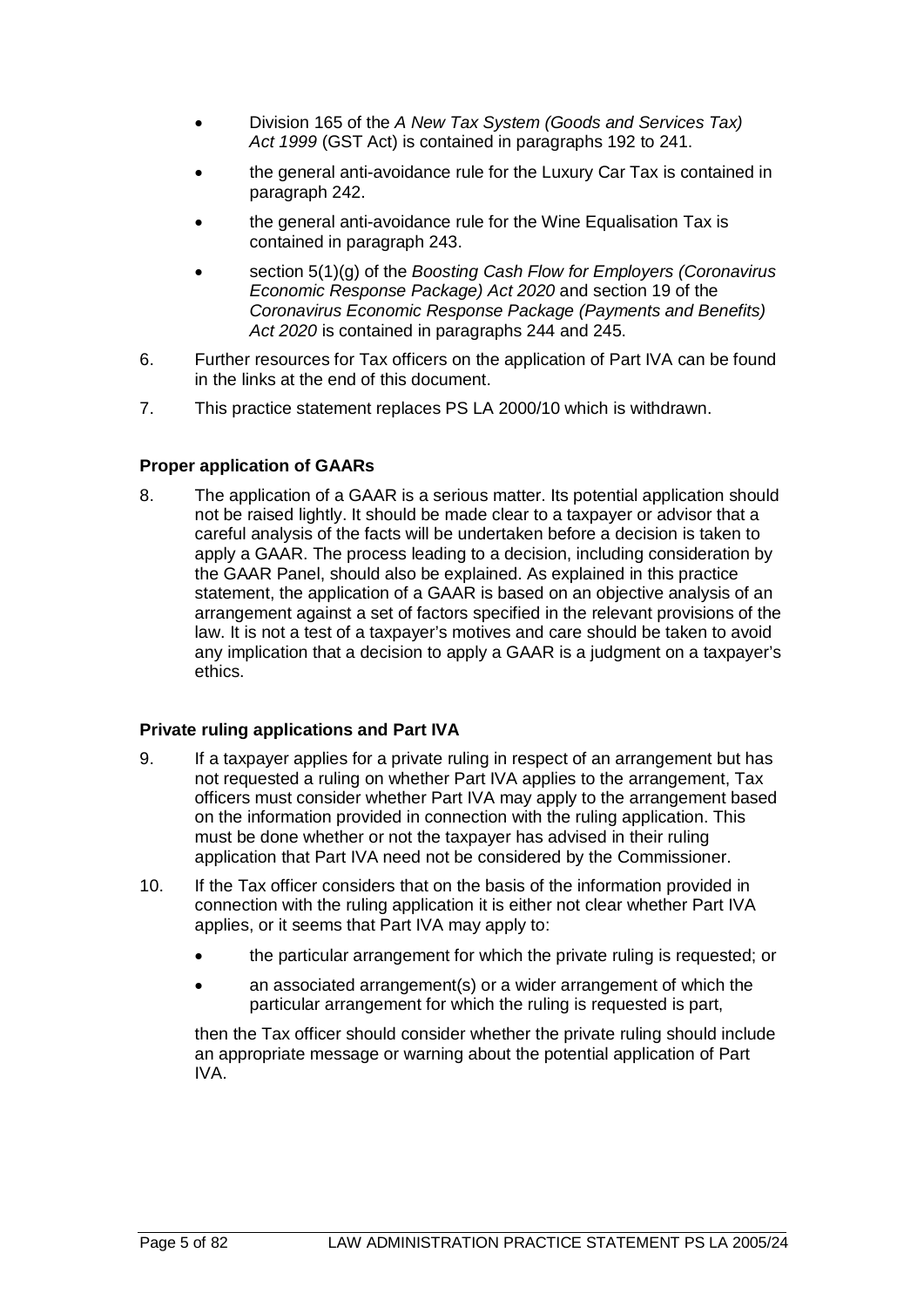- 11. If the Tax officer proposes to request additional information from the taxpayer to determine whether Part IVA may apply to the arrangement or an associated arrangement, then the Tax officer should disclose to the taxpayer that Part IVA may be in contemplation. Where Part IVA is in contemplation, the Tax officer should consider referring the matter to TCN, as per paragraphs 14 to 17.
- 12. If there is no reason to think on the basis of the information provided in connection with the ruling application that Part IVA may apply, then any ruling that is given does not need to refer to Part IVA.
- 13. Further guidance for Tax officers can be found in the link at the end of this document.

# **Referral to the Tax Counsel Network**

- 14. Where officers seek to apply a GAAR, including sections 177DA, 177E, 177EA and 177EB, they must, before making a determination or declaration cancelling a tax benefit or a GST benefit, refer the matter to the TCN. In the usual case, the matter will be referred to the TCN prior to the issue of a Tax Office position paper indicating that Part IVA may apply. Also, where officers propose to give a private ruling, Product Ruling or Class Ruling that a GAAR applies to an arrangement, they must refer the matter to the TCN using the same escalation processes, before issuing the ruling.
- 15. Where a request for a Class Ruling includes the application of a GAAR the matter must be referred to the TCN, including where it is proposed that the GAAR would not apply. However, a decision that a GAAR would not apply in response to an application for a private ruling or a Product Ruling does not always require referral to the TCN. Similarly, a decision not to apply a GAAR in the context of an audit does not always require referral to the TCN. The business line will make a judgment about whether such matters need to be referred to the TCN depending on whether the application of the GAAR could be seriously contemplated. Further guidance for Tax officers on escalating matters to TCN can be found in the link at the end of this document.
- 16. When a matter is referred to the TCN before a decision not to apply a GAAR is made and a member of the TCN confirms the Commissioner should not seek to apply the GAAR, the matter is returned to the decision-maker in the business line as a preliminary step to the making of the decision. If, however, the TCN officer is of the view that the GAAR may apply to the matter, the TCN officer will provide interim advice to the decision-maker and arrange for that advice and relevant papers to be provided to a Deputy Chief Tax Counsel (DCTC) for further consideration before the decision is made.
- 17. A decision on review or objection or in the course of litigation to reverse a decision to apply a GAAR must not be made without first referring the question to a DCTC or the Chief Tax Counsel (CTC).

# **THE GENERAL ANTI-AVOIDANCE RULES PANEL**

18. In acknowledgment of the serious nature of the GAARs, as outlined in paragraph 8, the Commissioner has established the GAAR Panel (the Panel) to advise on the application of GAARs to particular arrangements.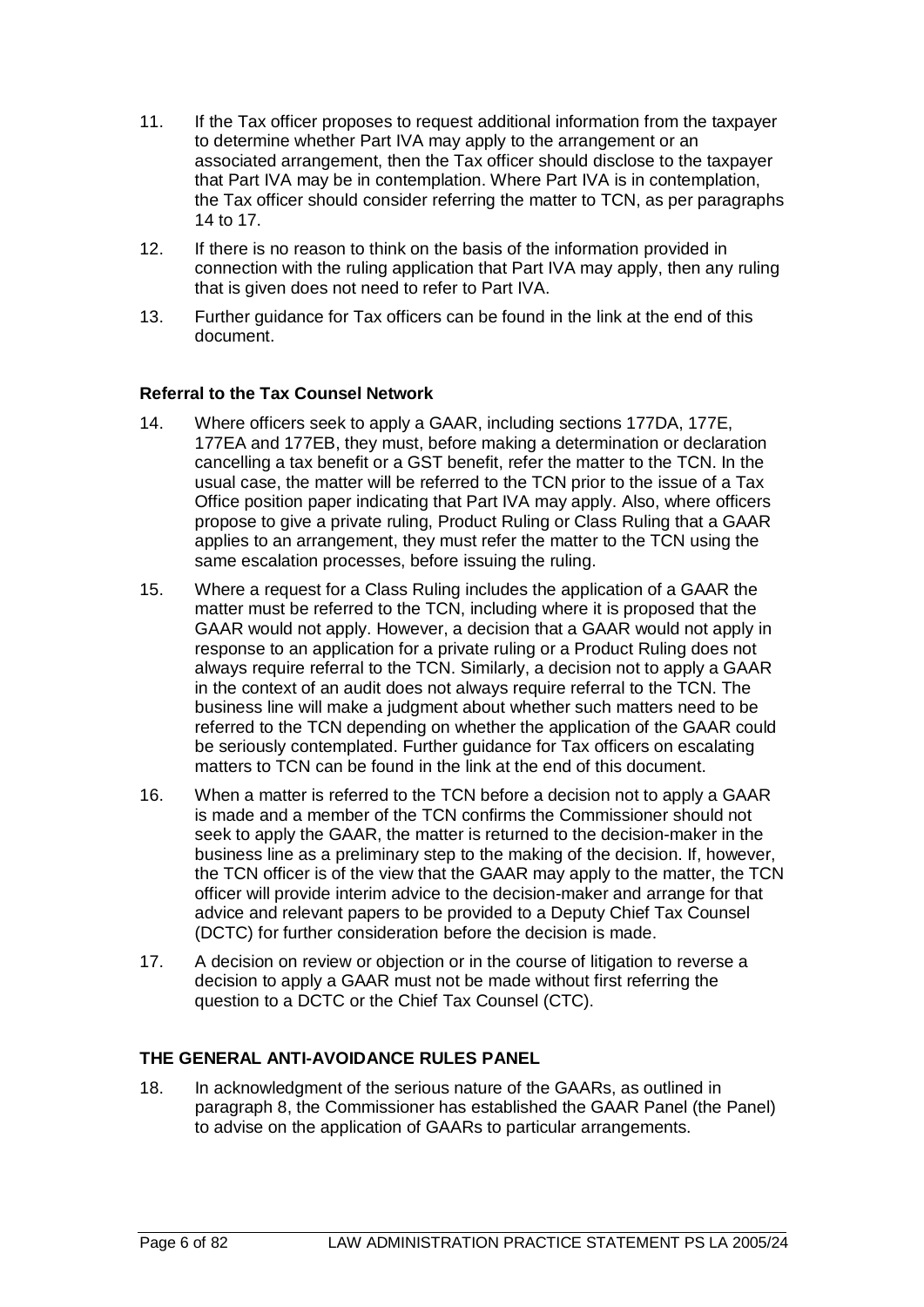- 19. Unless indicated otherwise below, matters for which a decision-maker is proposing to apply a GAAR must be referred to the Panel before a final decision is made. In the usual case a matter will be referred to the Panel after the TCN officer, to whom it has been referred under the rules in paragraphs 14 to 17 above, has fully considered the matter.
- 20. Applications for private rulings, Class Rulings and Product Rulings in respect of the application of a GAAR are not generally referred to the Panel for advice. Referral to the Panel would delay the issue of a ruling. However, a private ruling or Class Ruling application must be referred to the Panel for advice where the applicant requests the referral and by doing so agrees to a delay in the issue of the ruling. Any ruling that a GAAR applies to a particular transaction must be approved by a TCN officer.
- 21. A taxpayer who receives a private ruling that a GAAR applies may request that the matter be referred to the Panel for advice as part of seeking a review of the ruling. This may be done before the lodgment of an objection against the private ruling or at the same time as, or after, the lodgment of the objection.
- 22. Matters considered to raise substantially identical issues on facts essentially comparable with a matter previously referred to the Panel are not referred to the Panel again. However any decision to apply a GAAR without referring the matter to the Panel must receive clearance from the Chair of the Panel or a DCTC. It is not expected that there will be many matters in this category and, where there is any doubt, the matter will be referred to the Panel.
- 23. Upon a matter being referred to the Panel, the Chair of the Panel has a discretion whether or not to put that matter to the Panel for its consideration. The Commissioner or the CTC may also direct that a matter shall be decided without reference to the Panel. However, a decision to apply a GAAR will not generally be made without first obtaining advice from the Panel.

# **Role of the Panel**

24. The primary purpose of the Panel is to assist the Tax Office in its administration of the GAARs in the sense that decisions made on the application of GAARs are objectively based and there is a consistency in approach to various issues that arise from time to time in the application of the GAARs. The Panel does this by providing independent advice to a GAAR decision-maker in those matters which are referred to it. This includes advice regarding the appropriate imposition of penalties. The Panel is made up of business and professional people chosen for their ability to provide expert and informed advice, with the other members of the Panel being senior Tax officers. The Chair of the Panel is a senior Tax officer.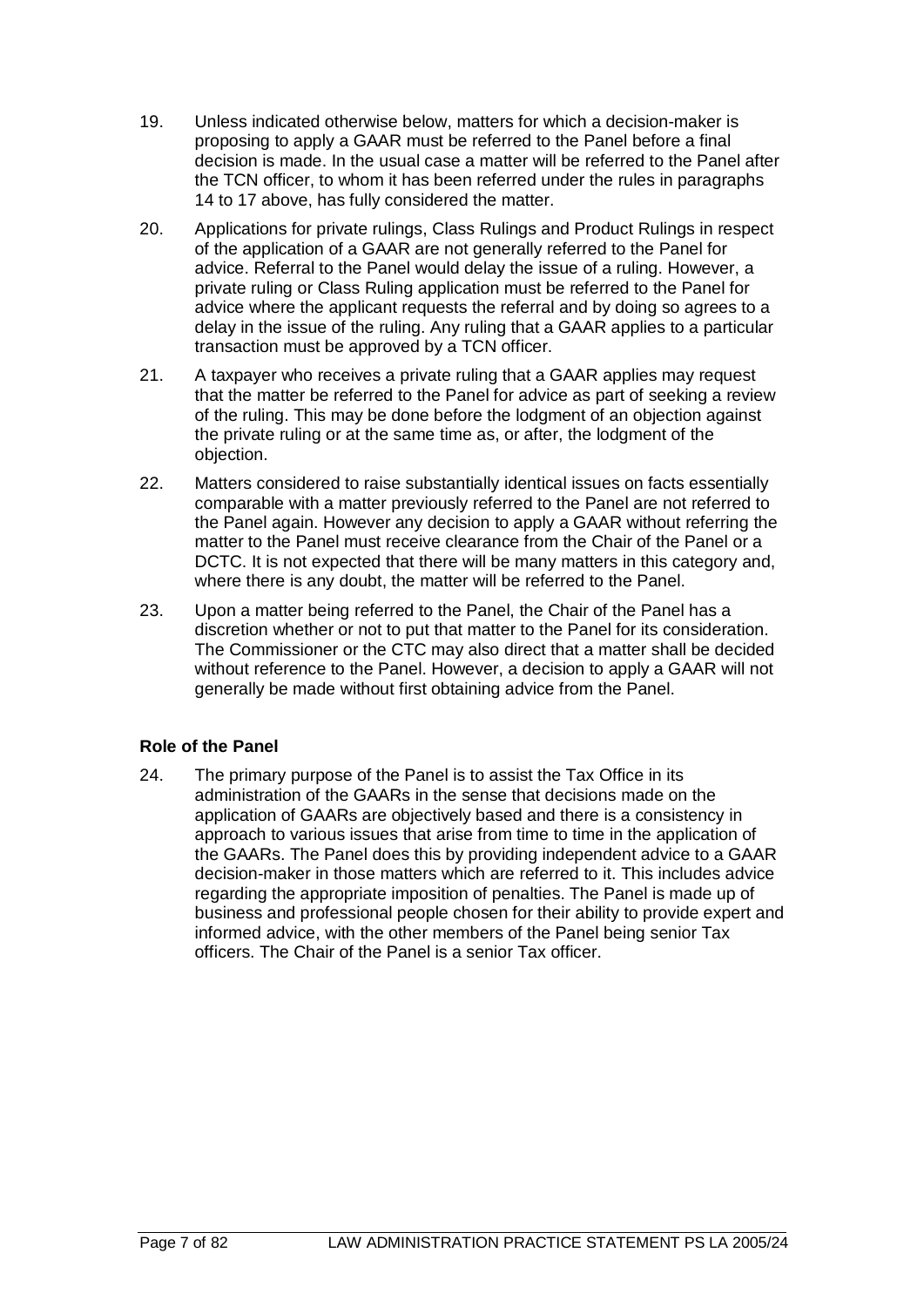- 25. The Panel has no statutory basis; its role is purely consultative. The relevant decision under a GAAR is that of the decision-maker; the Panel does not make a decision but its advice is taken into account by the Tax Office decision maker. The Panel does not investigate or find facts, or arbitrate disputed contentions. Rather, the Panel provides its advice on the basis of the contentions of fact which have been put forward by the officers of the Tax Office and by the taxpayer. In providing advice the Panel is able to advise on any differences between the Tax Office and taxpayer on conclusions or inferences to be drawn from the facts. If there is a dispute as to the facts, the Panel may suggest that the Tax officers make additional enquiries or may indicate whether the difference would, in its opinion, change its advice. Where a matter referred to the Panel arises from an application for a private ruling, the Panel has regard to the arrangement in relation to which the Commissioner is asked to rule.
- 26. Upon a matter being referred to the Panel, a decision-maker will not (other than in exceptional circumstances) make a decision before receiving advice from the Panel. Where exceptional circumstances are considered to exist, any decision is not to be made without first discussing the matter with the Chair of the Panel. A decision-maker is not obliged to follow the advice of the Panel one way or the other; the decision to apply or not to apply the GAAR is that of the decision-maker. However, a decision to apply a GAAR contrary to the advice of the Panel is not to be made without first escalating the matter to the Chair of the Panel or the CTC.
- 27. A member of the TCN must provide interim advice in respect of a matter that is to be referred to the Panel. A TCN member will be present at the Panel meeting when the case is discussed.

# **When matters are referred to the Panel**

- 28. A matter is generally referred to the Panel following the issue of the Tax Office's position paper and a consideration by the decision-maker of all available information, including any responses by the taxpayer to the position paper. However, important, sensitive, novel or complex cases may be referred to the Panel at an earlier time for preliminary advice. While there is no requirement to do so, a Tax officer may inform a taxpayer that he or she is seeking preliminary advice from the Panel in relation to a matter. It is important for officers to ensure that sufficient time is allowed in the conduct of an audit for referral to, and consideration of advice from, the Panel before the date allowed for amendment of an assessment to give effect to a decision to apply a GAAR.
- 29. Apart from private rulings and Class Rulings and cases where preliminary advice is sought, a case will not generally be referred to the Panel until after the issue of a Tax Office position paper and the receipt of the taxpayer's response (if any) to the paper. The position paper represents the Tax Office's preliminary view of the facts and the law applying to those facts.
- 30. Matters initially referred to the Panel for preliminary advice should be referred again to the Panel following the consideration of a taxpayer's response to the Tax Office's position paper and any other information before a decision is made to apply a GAAR.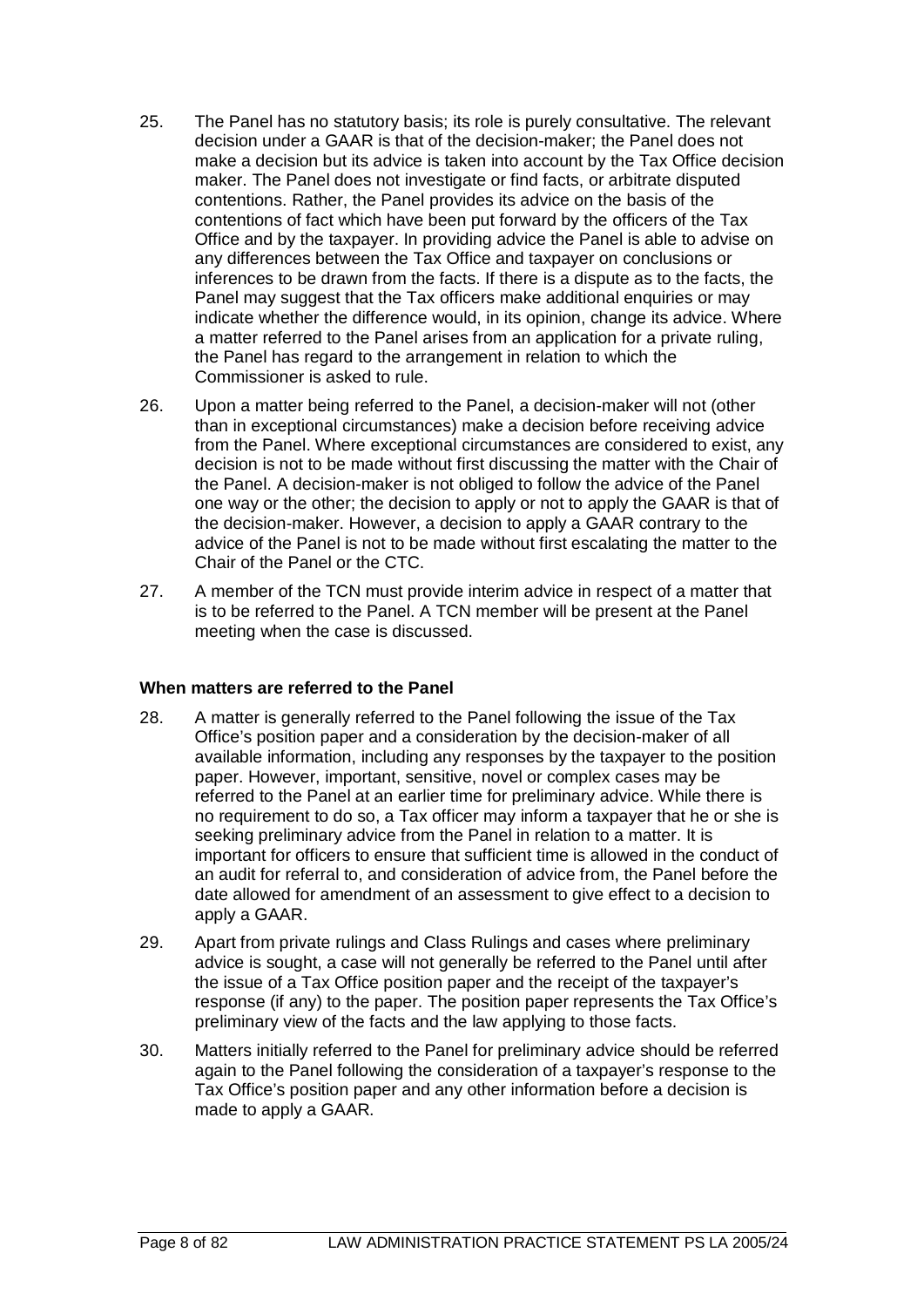# **Attendance by taxpayers at Panel meetings**

- 31. To assist the deliberative process of the Panel in providing advice to the decision-maker, a taxpayer (and/or a representative of the taxpayer at the taxpayer's election) will usually be invited to attend a Panel meeting and address the Panel. (No such invitation will be extended to a taxpayer in relation to matters which are referred to the Panel at an early stage for preliminary advice.)
- 32. The Panel generally meets on a monthly basis. The dates for Panel meetings are decided in advance in order to facilitate the orderly working of the Panel. Panel meetings are not rescheduled other than in exceptional circumstances. The unavailability of a taxpayer's preferred representative on a particular date will not usually constitute exceptional circumstances that would justify the rescheduling of a Panel meeting.
- 33. An invitation given to a taxpayer to attend a Panel meeting and address the Panel is not extended on the basis that it will provide a platform for a hearing as part of a quasi-judicial process of review. This is not the function of the Panel, nor in any event does it have power to undertake a review process; it is there merely to provide advice to decision-makers so as to assist in the making of objective decisions by decision-makers and to ensure consistency in the approach to various issues that arise in the application of the GAARs. Of course, the decision-maker is always available to receive and address any submissions that a taxpayer may wish to put to the decision-maker at any time.
- 34. Where an arrangement involves numerous taxpayers in essentially similar circumstances only one representative taxpayer will ordinarily be invited to address the Panel. On occasions, promoters or facilitators of the arrangement may also be invited in such cases to address the Panel.
- 35. Generally, the decision-maker will (if possible) attend the Panel meeting to which the taxpayer is invited to attend. A taxpayer may accept or decline the invitation as the taxpayer sees fit. No adverse inference will be drawn against the taxpayer should the taxpayer decline to attend the Panel meeting. A taxpayer who accepts an invitation to attend must do so on the basis that the Chair has the control of the Panel meeting. If a taxpayer who has been invited to attend the Panel meeting fails to provide a written submission (referred to in paragraph 37), the invitation may be withdrawn.
- 36. A taxpayer invited to attend the Panel meeting will, by a reasonable time prior to the meeting, be informed of the contentions of fact giving rise to the issue referred to the Panel, and of the substance of the Tax Office's proposed approach to the application of the GAAR. Generally, this advice will be by way of reference to a position paper already provided to the taxpayer or by an updated paper prepared following consideration of a response by the taxpayer to the position paper.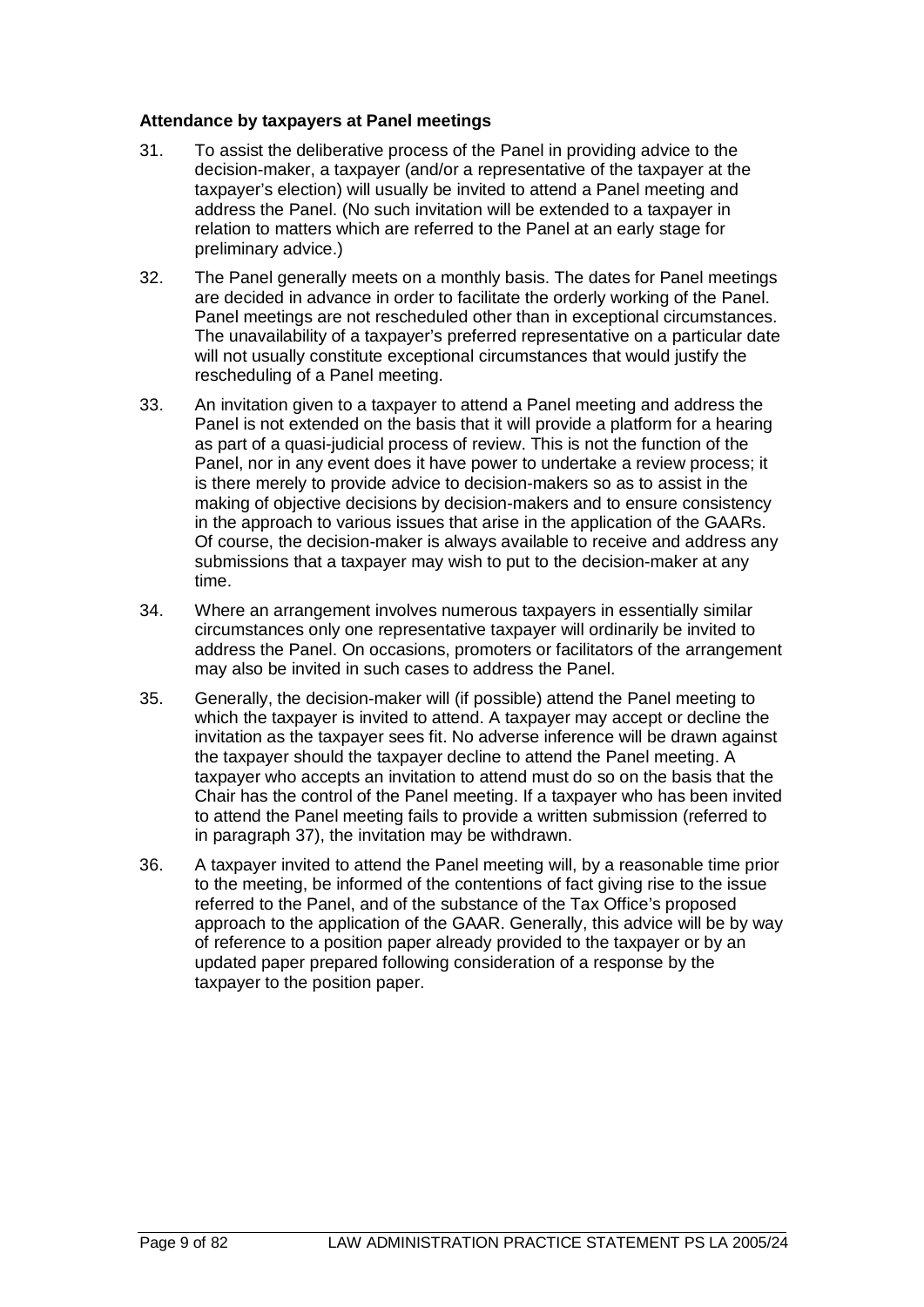# **Written submission by taxpayer to Panel**

37. In extending an invitation to a taxpayer, the Chair will request the taxpayer to provide a written submission (unless the taxpayer chooses to rely upon a written submission already made to the Tax Office). If in relying upon an earlier submission the taxpayer wishes to add to or correct some part of an earlier submission, the taxpayer may do so. Written submissions should be concise. The appropriate timeframe for a written submission to the Panel will depend on the circumstances of each case. As a general guide, a taxpayer can expect to be given around 28 days notice of a Panel meeting and will be asked to make any written submission no later than 14 days before that meeting.

# **Oral submissions by a taxpayer to Panel**

- 38. Ordinarily, the Panel will have had an opportunity to review the papers before the meeting and may wish to question or hear an oral submission by Tax officers, or discuss the matter, before hearing from the taxpayer. This will occur in the absence of the taxpayer. The taxpayer will then be given an opportunity to address the Panel. The Chair will set the time for this address as appropriate in each case, but it is expected that in most cases it would be no more than one hour. This oral submission should seek to emphasise or elaborate upon the key points of the taxpayer's written submission. While the Panel is not open for questioning or debate about the application of the GAAR, Panel members may ask questions and discuss issues with the taxpayer to ensure the Panel has a clear understanding of the taxpayer's submission. Other Tax officers (that is, in addition to Panel members and the decision-maker) will usually be present during the meeting but they will not (nor will the decision-maker) be available for questioning. However, the taxpayer will be offered the option of making its submissions in the absence of such other Tax officers, if the taxpayer prefers.
- 39. Taxpayers attending a Panel meeting should address or be prepared to respond to questions relating particularly to the tax benefit and the objective factors in subsection 177D(2) of Part IVA or equivalent provisions in other GAARs.

# **Recording GAAR decisions**

- 40. If a determination cancelling a tax benefit or declaration negating a GST benefit is made, the reasons for making the determination or declaration should be documented separately. Refer to Appendix 1 for further guidance on executing GAAR determinations.
- 41. A taxation ruling or determination or an ATO Interpretative Decision (ATOID) could be prepared after a decision is made about the application of a GAAR in a matter. In accordance with PS LA 2001/8, the decision whether an ATOID should be prepared for an interpretative decision involving Part IVA or other GAAR must be made by a TCN officer.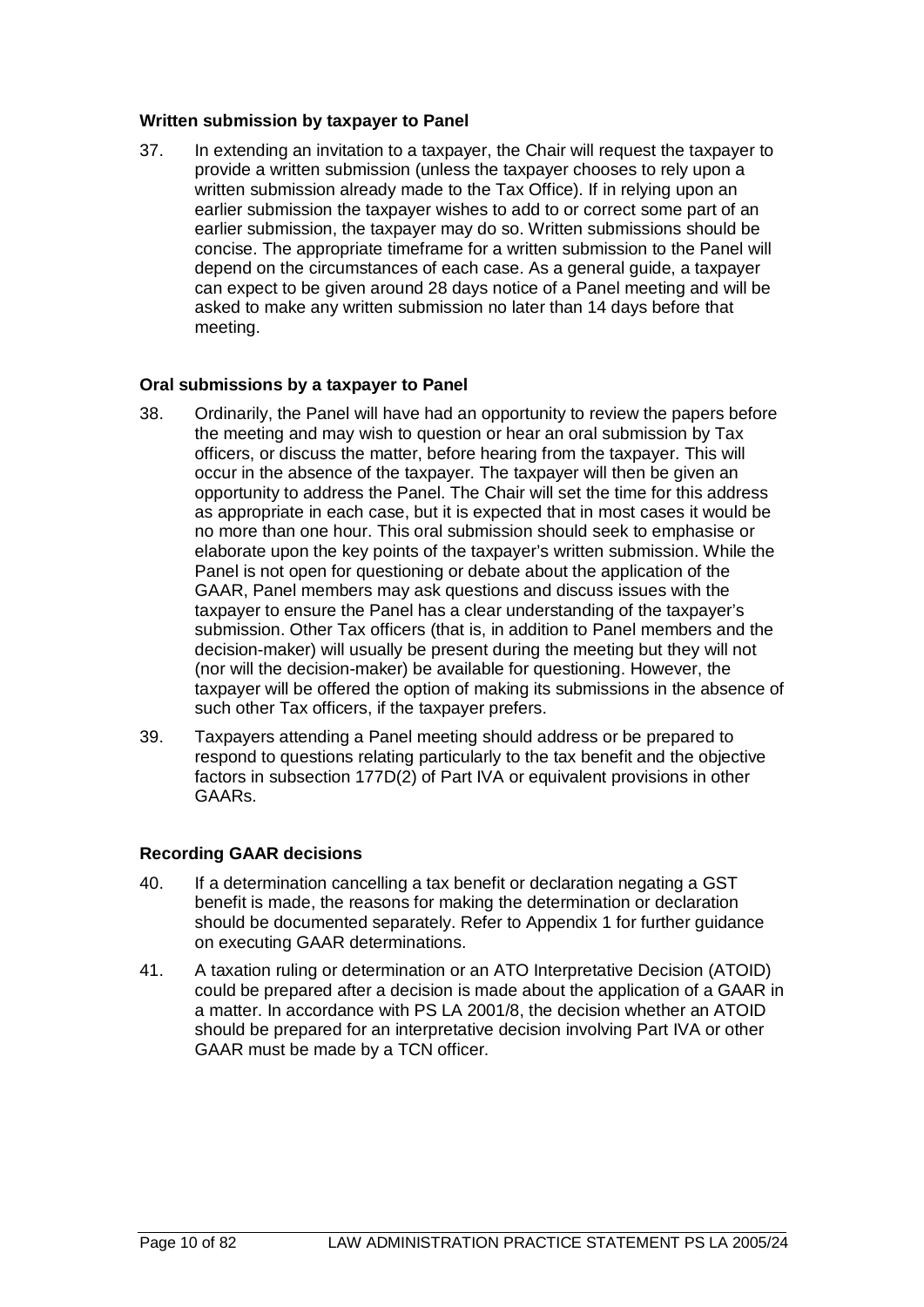# **THE GAAR PROVISIONS**

# **PART IVA – INCOME TAX**

42. Part IVA contains a number of anti-avoidance provisions. The discussion in relation to Part IVA below focuses on the application of sections 177A, 177C, 177CB, 177D and 177G. A reference to Part IVA in the following paragraphs should therefore be read as a reference to these sections. However, while this practice statement does not contain specific guidance on the operation of sections 177DA (schemes that limit a taxable presence in Australia), 177E (stripping of company profits), 177EA (creation of franking debit or cancellation of franking credits), 177EB (cancellation of franking credits for head company of consolidated group) or 177H, the following guidance is useful as a background reference for officers exercising powers in respect of those provisions.

# **Background to Part IVA**

- 43. Part IVA of the ITAA 1936 is a general anti-avoidance provision. It replaced former section 260 of the ITAA 1936 and should be construed and applied according to its terms, not under the influence of 'muffled echoes of old arguments' concerning other legislation, such as section 260: *Federal Commissioner of Taxation v. Spotless Services Ltd* (1996) 186 CLR 404 at 414; 141 ALR 92 at 96; 96 ATC 5201 at 5205; 34 ATR 183 at 186; *Federal Commissioner of Taxation v. Hart* [2004] HCA 26; 217 CLR 216; 206 ALR 207; 2004 ATC 4599; 55 ATR 712 at [51].
- 44. Part IVA gives the Commissioner the power to cancel a 'tax benefit' that has been obtained, or would, but for section 177F, be obtained, by a taxpayer in connection with a scheme to which Part IVA applies. This power is found in subsection 177F(1).
- 45. Before the Commissioner can exercise the power in subsection 177F(1), the requirements of Part IVA must be satisfied. These requirements are that:
	- (i) a 'tax benefit', as identified in section 177C, was or would, but for subsection 177F(1), have been obtained;
	- (ii) the tax benefit was or would have been obtained in connection with a 'scheme' as defined in section 177A; and
	- (iii) having regard to section 177D, the scheme is one to which Part IVA applies.
- 46. Regard must be had to the individual circumstances of each case in making a determination under section 177F to cancel a tax benefit.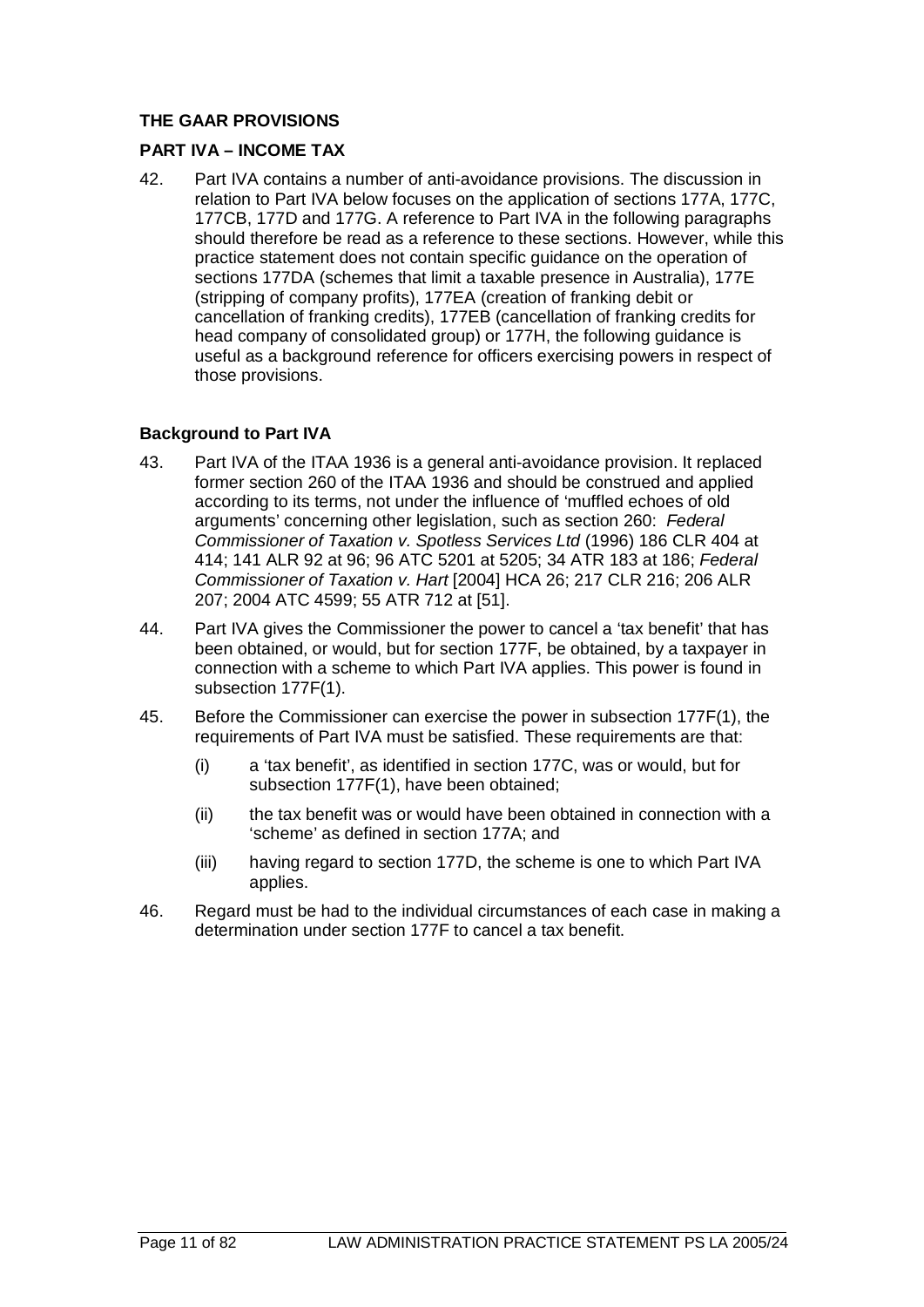- 47. The word 'may' in subsection 177F(1) refers to the exercise of a power which arises when it is found that there is a tax benefit obtained in connection with a scheme to which section 177D applies. There is no over-arching or final discretion independent of the exercise of this power: *Cumins v. Federal Commissioner of Taxation* (2007) 66 ATR 57; 2007 ATC 4303; [2007] FCAFC 21 at [41]. That case demonstrates that, if the objective criteria for the application of Part IVA are present, the Commissioner's decision to go ahead and cancel the tax benefit under section 177F is not open to challenge on the basis that the Commissioner ought not to have exercised that power because, for example, he has in doing so failed to take into account some further matter that is said to be relevant. See also the remarks of Hill J (Carr and Hely JJ agreeing) in *Federal Commissioner of Taxation v. Sleight* (2004) 136 FCR 211; 2004 ATC 4477; (2004) 55 ATR 555; [2004] FCAFC 94 at [103] to [110] and [114].
- 48. The same view is taken of the power to negate a GST benefit under Division 165 of the *A New Tax System (Goods and Services Tax) Act 1999*.
- 49. Where the Commissioner exercises the discretion in subsection 177F(1) to make a determination, 'he shall take such action as he considers necessary to give effect to that determination': subsection 177F(1).
- 50. Part IVA is a general anti-avoidance provision and there are specific provisions which may or may not apply in a particular case. Subsections 177B(3) and (4) reflect the last resort character of Part IVA.
- 51. Part IVA is not limited by provisions in the ITAA 1936 or *Income Tax Assessment Act 1997* (ITAA 1997) or by the *International Tax Agreements Act 1953* or the *Petroleum (Timor Sea Treaty) Act 2003*: subsection 177B(1).
- 52. Part IVA was inserted into the ITAA 1936 in 1981 and it applies to schemes entered into after 27 May 1981. It applies whether a scheme is carried out in Australia or abroad: section 177D.
- 53. Part IVA was significantly amended in 2013.[1](#page-12-0) The amendments apply to schemes entered into, or commenced to be carried out, on or after 16 November 2012. For discussion on the 'alternative postulate' under these amendments, please refer to paragraphs 78 to 95. Unless specified otherwise, the concepts in this document apply equally to the legislation as it stood before and after these amendments.

# **Part IVA must be construed as a whole**

54. Focussing on the various elements of Part IVA should not obscure the way in which the Part as a whole is intended to operate. What constitutes a scheme is ultimately meaningful only in relation to the tax benefit that has been obtained since the tax benefit must be obtained in connection with the scheme. Likewise, the dominant purpose of a person in entering into or carrying out the scheme, and the existence of the tax benefit, must both be considered against a comparison with an alternative.

*Relevant case law*

<span id="page-12-0"></span><sup>1</sup> *Taxation Laws Amendment (Countering Tax Avoidance and Multinational Profit Shifting) Act 2013*, Sch 1.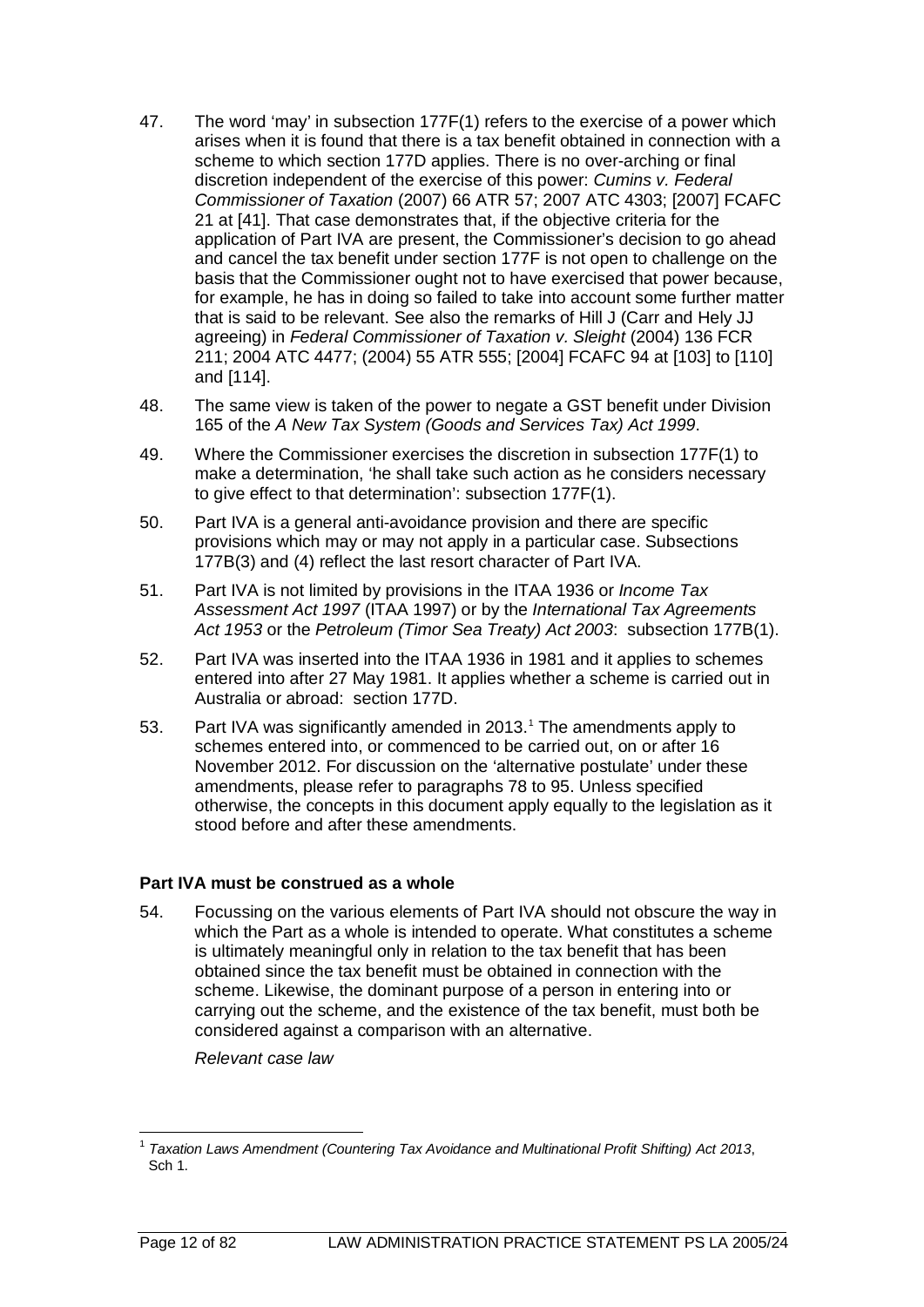*Federal Commissioner of Taxation v. Hart* [2004] HCA 26; 217 CLR 216; 206 ALR 207; 2004 ATC 4599; 55 ATR 712 at [6] per Gleeson CJ and McHugh J, at [36], [37] and [54] per Gummow and Hayne JJ, and at [89] per Callinan J.

## **Scheme – section 177A**

55. For Part IVA to apply, the identified scheme must fall within the wide definition of 'scheme' in subsection 177A(1).

#### *Relevant case law*

*Federal Commissioner of Taxation v. Hart* [2004] HCA 26; 217 CLR 216; 206 ALR 207; 2004 ATC 4599; 55 ATR 712 at [43] per Gummow and Hayne JJ:

Th[e] definition is very broad. It encompasses not only a series of steps which together can be said to constitute a 'scheme' or a 'plan' but also (by its reference to 'action' in the singular) the taking of but one step.

*Federal Commissioner of Taxation v. Hart* [2004] HCA 26; 217 CLR 216; 206 ALR 207; 2004 ATC 4599; 55 ATR 712 at [89] per Callinan J:

The use of the singular, narrow words, proposal, action or course of action in s177A(1)(b) in juxtaposition with, for example, agreement or arrangement in s177A(1)(a) indicates that something done which is less than the whole of an arrangement or agreement may be capable of itself being a scheme. This view is I think not only consistent with, and a true reflection of the statutory language, but also with the legislative intention discernible from the Explanatory Memorandum.

56. The definition of scheme includes a unilateral scheme, plan etcetera: subsection 177A(3).

#### *Example*

An example of a unilateral action constituting a scheme could be an action taken solely by a trustee of a discretionary trust.

57. The definition of scheme can include the failure to do something.

#### *Relevant case law*

*Corporate Initiatives Pty Ltd v. Commissioner of Taxation* [2005] FCAFC 62; 142 FCR 279; 219 ALR 339; 2005 ATC 4392; 59 ATR 351 at [26]:

Part of the statutory definition of 'scheme' is 'any … course of action or course of conduct'. This conveys the notion of a series of interrelated acts by a person or persons over a period of time. The non-doing of an act can form part of such a course, as for example where it is said that a student regularly fails to hand in essays.

58. The Commissioner may advance alternative schemes including a narrower scheme within a wider scheme in support of a Part IVA determination.

#### *Relevant case law*

*Federal Commissioner of Taxation v. Peabody* (1994) 181 CLR 359 at 382; 123 ALR 451 at 459; 94 ATC 4663 at 4670; 28 ATR 344 at 351:

But the Commissioner is entitled to put his case in alternative ways. If, within a wider scheme which has been identified, the Commissioner seeks also to rely upon a narrower scheme as meeting the requirement of Pt IVA, then in our view there is no reason why the Commissioner should not be permitted to do so, provided it causes no undue embarrassment or surprise to the other side. If it does, the situation may be cured by amendment, provided the interests of justice allow such a course.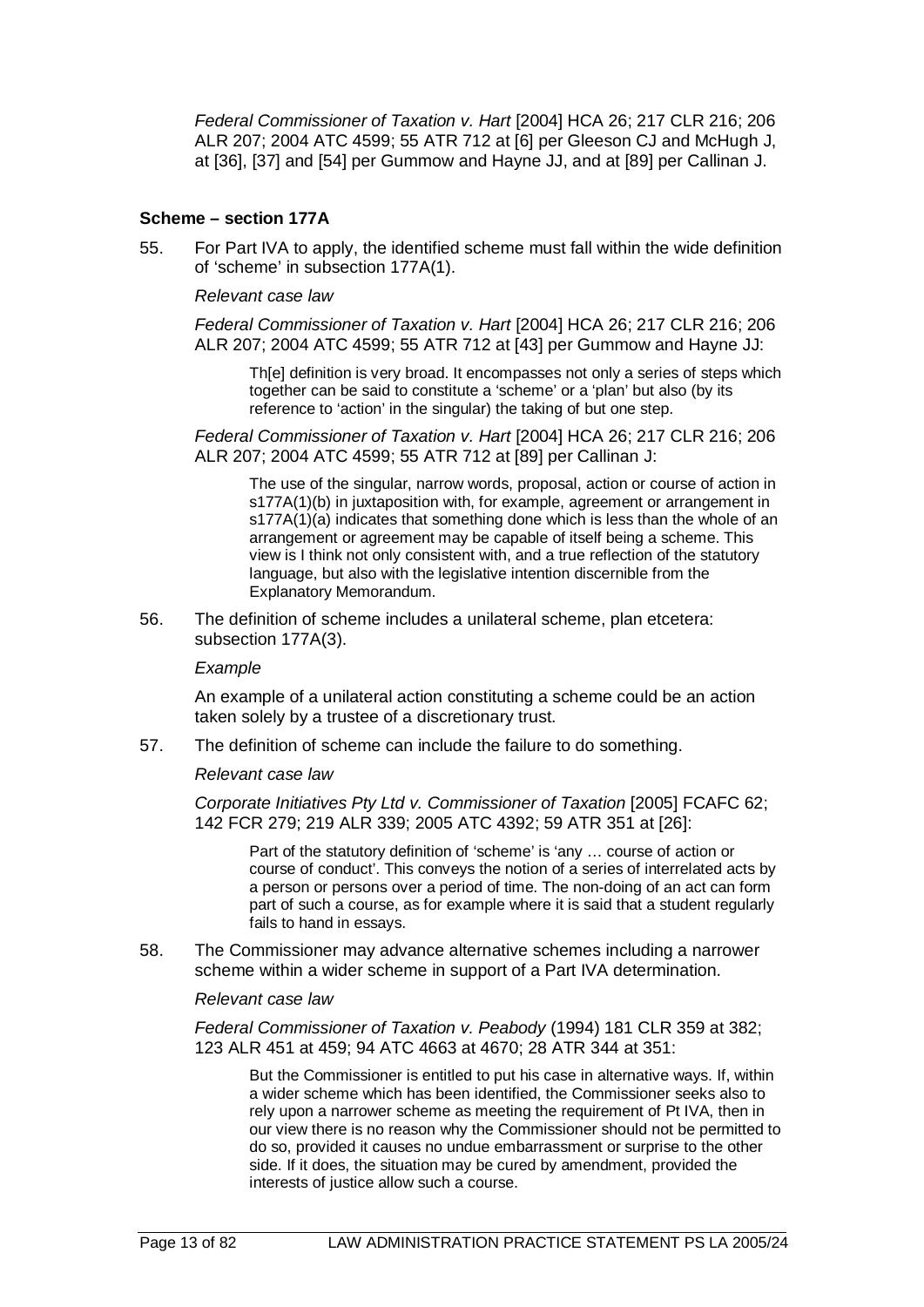59. The need for the Commissioner to identify the scheme is simply an aspect of the requirement for a party to legal proceedings to particularise the case the other party or parties will have to meet. A reformulation of the scheme in connection with which the tax benefit is obtained after the close of evidence will be impermissible only if it affects the evidence that the other party might have led.

## *Relevant case law*

*Federal Commissioner of Taxation v. Hart* [2004] HCA 26; 217 CLR 216; 206 ALR 207; 2004 ATC 4599; 55 ATR 712 at [44] per Gummow and Hayne JJ.

60. Section 177D, which identifies schemes to which Part IVA applies, allows the objectively determined purpose or dominant purpose to be tested against a person who entered into or carried out the scheme or any part of the scheme. Hence, Part IVA will apply to a scheme if a person enters into or carries out only a part of the scheme for the dominant purpose of enabling the taxpayer to obtain a tax benefit in connection with the scheme. This is important where the scheme is complex and involves a number of parties and connected transactions. This does not, however, affect the identification of a 'scheme' under subsection 177A(1). Whether a scheme is wider or narrower should not be relevant in determining if the test in section 177D is met with respect to the scheme, as long as the tax benefit in question is sufficiently connected with the scheme.

#### *Relevant case law*

*Federal Commissioner of Taxation v. Consolidated Press Holdings Ltd* [2001] HCA 32; 207 CLR 235; 179 ALR 625; 2001 ATC 4343; 47 ATR 229 at [96]:

Objection was also taken to what was said to be the artificiality of the selection of part of the overall transaction as the scheme. This, it was said, was not warranted by Peabody or Spotless. The artificiality was said to result from the fact that the overall transaction was for the clearly commercial purpose of financing the Group's participation in the takeover bid for BAT. However, as was held in Spotless, a person may enter into or carry out a scheme, within the meaning of Pt IVA, for the dominant purpose of enabling the relevant taxpayer to obtain a tax benefit where that dominant purpose is consistent with the pursuit of commercial gain in the course of carrying on a business. The fact that the overall transaction was aimed at a profit making does not make it artificial and inappropriate to observe that part of the structure of the transaction is to be explained by reference to a s 177D purpose.

*Federal Commissioner of Taxation v. Hart* [2004] HCA 26; 217 CLR 216; 206 ALR 207; 2004 ATC 4599; 55 ATR 712 at [47] per Gummow and Hayne JJ:

There is no reference to a scheme having some commercial or other coherence. Far from the Part requiring reference only to the purpose of those who carry out *all* of what is identified as the scheme, s 177D specifically refers to it being concluded 'that the person, or one of the persons, who entered into or carried out … *any part of the scheme*' did so for the purpose of enabling the relevant taxpayer (alone or with others) to obtain a tax benefit in connection with the scheme (emphasis added).

See also *Federal Commissioner of Taxation v. Hart* [2004] HCA 26; 217 CLR 216; 206 ALR 207; 2004 ATC 4599; 55 ATR 712 at [55], [68] and [69] per Gummow and Hayne JJ, and at [89] per Callinan J and the discussion commencing at paragraph 62 below concerning deciding whether a tax benefit has been obtained in connection with a scheme.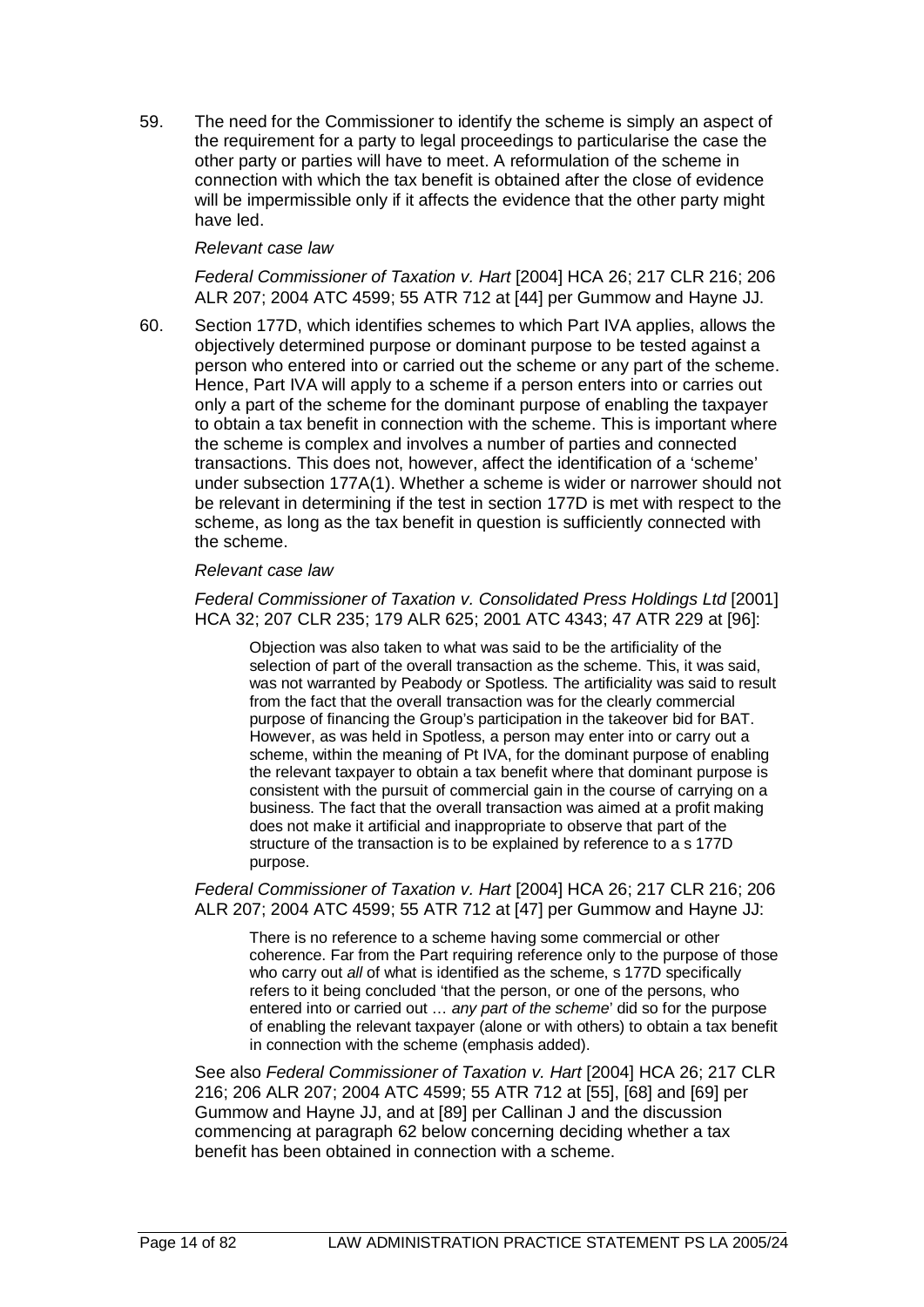61. If the Commissioner erroneously identifies a scheme, this will not usually result in the wrongful exercise of the discretion conferred by subsection 177F(1). The discretion will only be wrongfully exercised if the identified tax benefit is not in fact a tax benefit within the meaning of Part IVA.

# *Relevant case law*

*Federal Commissioner of Taxation v. Peabody* (1994) 181 CLR 359 at 382; 123 ALR 451 at 458-459; 94 ATC 4663 at 4669; 28 ATR 344 at 351:

The erroneous identification by the Commissioner of a scheme as being one to which Pt IVA applies or a misconception on his part as to the connexion of a tax benefit with such a scheme will result in the wrongful exercise of the discretion conferred by s. 177F(1) only if in the event the tax benefit which the Commissioner purports to cancel is not a tax benefit within the meaning of Pt IVA. That is unlikely to be the case if the error goes to the mere detail of a scheme relied upon by the Commissioner.

# **Tax benefit – sections 177C and 177CB**

62. The breadth of what may constitute a scheme reflects the objective nature of the inquiry to be made under Part IVA. The scheme ultimately matters only in the context of whether there is a tax benefit obtained by the taxpayer in connection with the scheme for which the conclusion in subsection 177D(2) can be reached.

#### *Relevant case law*

*Federal Commissioner of Taxation v. Hart* [2004] HCA 26; 217 CLR 216; 206 ALR 207; 2004 ATC 4599; 55 ATR 712 at [43] and [44] per Gummow and Hayne JJ, and at [87] and [88] per Callinan J.

- 63. Part IVA cannot apply unless a taxpayer has obtained, or would, but for section 177F obtain, a tax benefit in connection with a scheme. Subsection 177C(1) defines six kinds of tax benefit, relating broadly to:
	- (i) an amount not being included in the assessable income of the taxpayer of a year of income;
	- (ii) a deduction being allowable to the taxpayer in relation to a year of income;
	- (iii) a capital loss being incurred by the taxpayer during a year of income;
	- (iv) a loss carry back offset being allowable to the taxpayer in relation to a year of income;
	- (v) a foreign income tax offset being allowable to the taxpayer;
	- (vi) an amount of withholding tax not being incurred by the taxpayer in a year of income.
- 64. For schemes entered into on or after 16 November 2012, tax benefit must be determined with reference to section 177CB: refer paragraphs 83 to 88.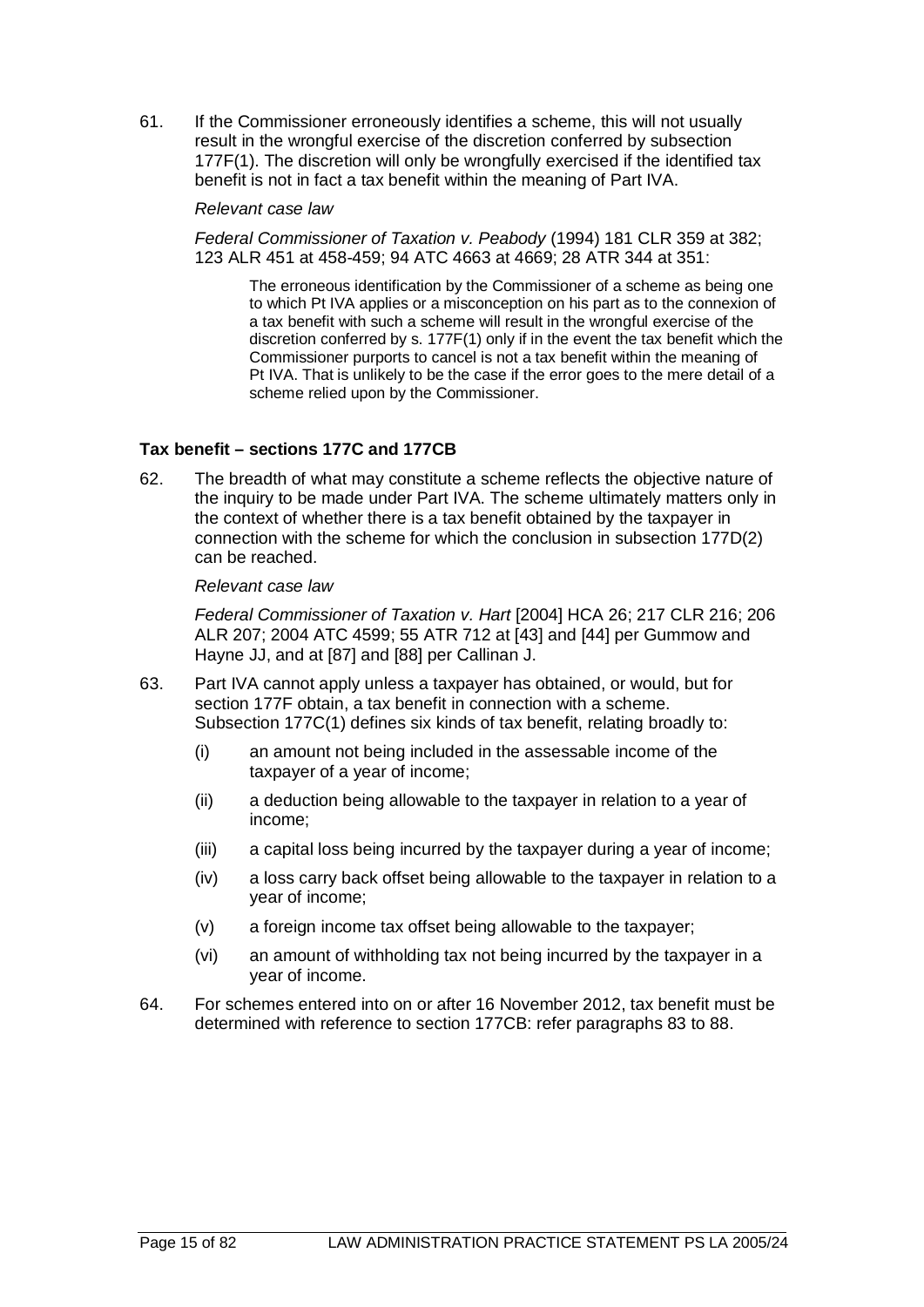# **Calculating the tax benefit**

- 65. The reference in paragraph 177C(1)(a) to 'an amount not being included in the assessable income of the taxpayer' is a reference to an amount not being included that would be or might reasonably be expected to be included in the taxpayer's assessable income by reference to the relevant alternative postulate: refer to paragraphs 77, 89, 97 to 101, and 155. The fact that an amount was included in the assessable income of the taxpayer under the scheme by virtue of a different provision or circumstance does not affect the amount of a tax benefit, nor the provision by virtue of which it is to be included. Paragraph 177C(1)(a) focuses on what has been left out of assessable income by the scheme – not on what has been included: refer to [Taxation Ruling IT](http://atolaw/050916140948/ViewDocument.htm?DocID=ITR/IT2456/NAT/ATO/00001) 2456.
- 66. There is some uncertainty regarding the phrase 'a deduction being allowable to the taxpayer' in paragraph 177C(1)(b). In *FCT v Lenzo* [2008] FCAFC 50; (2008) 167 FCR 255, the Full Federal Court held that a taxpayer can demonstrate that it has not obtained a tax benefit if the alternative postulate would have resulted in a deduction of the same kind as that under the scheme.
- 67. A differently constituted Full Federal Court did not follow *Lenzo* in *Federal Commissioner of Taxation v. Trail Bros Steel & Plastics Pty Ltd* (2009) 75 ATR 916; 2009 ATC 20-141. In this case, the court held that the relevant enquiry is simply as to the difference in amount between the effect of the scheme and the alternative postulate, regardless of whether any deduction that would have been allowable without the scheme would have been of the same kind as the deduction under the scheme.
- 68. The enactment of subsection 177CB(2) means that this issue will now be academic in many deduction cases: refer paragraphs 83 to 95. See also, the discussion on compensating adjustments at paragraphs 174 to 176.

# **Exclusions from tax benefit – subsections 177C(2) and 177C(2A)**

- 69. Subsection 177C(2) excludes a tax benefit from Part IVA where:
	- (i) the tax benefit is attributable to the making of a declaration, agreement, election, selection or choice, the giving of a notice or the exercise of an option by any person expressly provided for under the ITAA 1936 or the ITAA 1997 (other than an agreement or election specifically dealt with by subsection 177C(2A): refer to paragraph 72); and
	- (ii) the relevant scheme was not entered into or carried out by any person for the purpose of creating any circumstance or state of affairs the existence of which is necessary to enable the election or choice etcetera to be made.
- 70. It follows that the relevant tax benefit will not be excluded under subsection 177C(2) if it was obtained in connection with a scheme that was entered into or carried out by any person for the sole or dominant purpose of enabling that person or any other person to make the election or choice etcetera.

# *Meaning of 'attributable to'*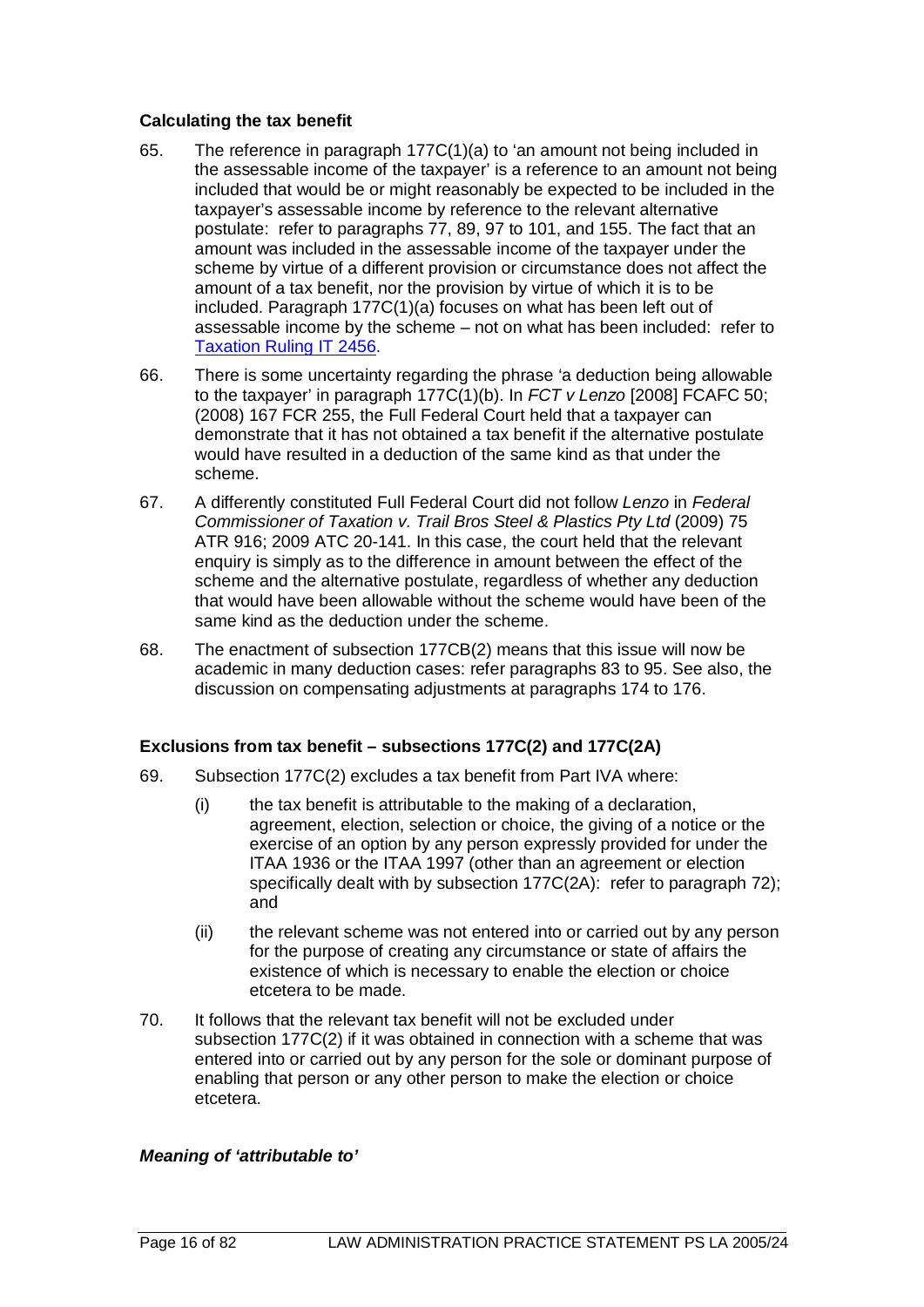71. The first condition in subsection 177C(2), for the exclusion to apply, uses the phrase 'attributable to'. This phrase means that there must be a direct relationship between the obtaining of the tax benefit and the making of the relevant 'declaration … election … or choice'. Where the obtaining of the tax benefit is attributable to 'a sequence of integrated and inter-dependent steps making up the scheme', only one of which involves the making of the declaration, etcetera, in question, it cannot be said that the first condition is satisfied.

# *Relevant case law*

*Walters v. Federal Commissioner of Taxation* (2007) 162 FCR 421; 67 ATR 156; 2007 ATC 4973; [2007] FCA 1270, per Greenwood J at [83] to [85].

- 72. Subsection 177C(2A) excludes from Part IVA a tax benefit that is the non-inclusion of assessable income or is the incurring of a capital loss where:
	- (i) these tax benefits are attributable to making a CGT rollover election or agreement under Subdivision 126-B of the ITAA 1997 or making a net capital loss transfer agreement under Subdivision 170-B of the ITAA 1997; and
	- (ii) the relevant scheme consisted solely of the making of the agreement or election.

# *Meaning of 'the scheme consisted solely of the making of the agreement or election'*

73. The limitation to the subsection 177C(2A) exclusion in subparagraph (a)(ii) requires the relevant scheme to consist *solely* of the making of the agreement or election, and will not be satisfied where this scheme is found to consist of other steps.

# *Relevant case law*

*British American Tobacco Australia Services Ltd v. Federal Commissioner of Taxation* (2010) 189 FCR 151; 2010 ATC 20-222; [2010] FCAFC 130 per Dowsett, Jessup & Gordon JJ at [32] to [38].

74. Subsection 177C(3) provides that a particular tax benefit will be 'attributable' to an election or choice etcetera for the purpose of subparagraph (i) of paragraphs 177C(2)(a), (b), (c) and (d) and subparagraph (i) of paragraphs 177C(2A)(a) and (b) if, but for the election or choice etcetera, the tax benefit would not have been obtained. This will be the case if, for example, the non-inclusion of assessable income for a tax benefit under paragraph 177C(1)(a) necessarily results from the making of the election or choice etcetera.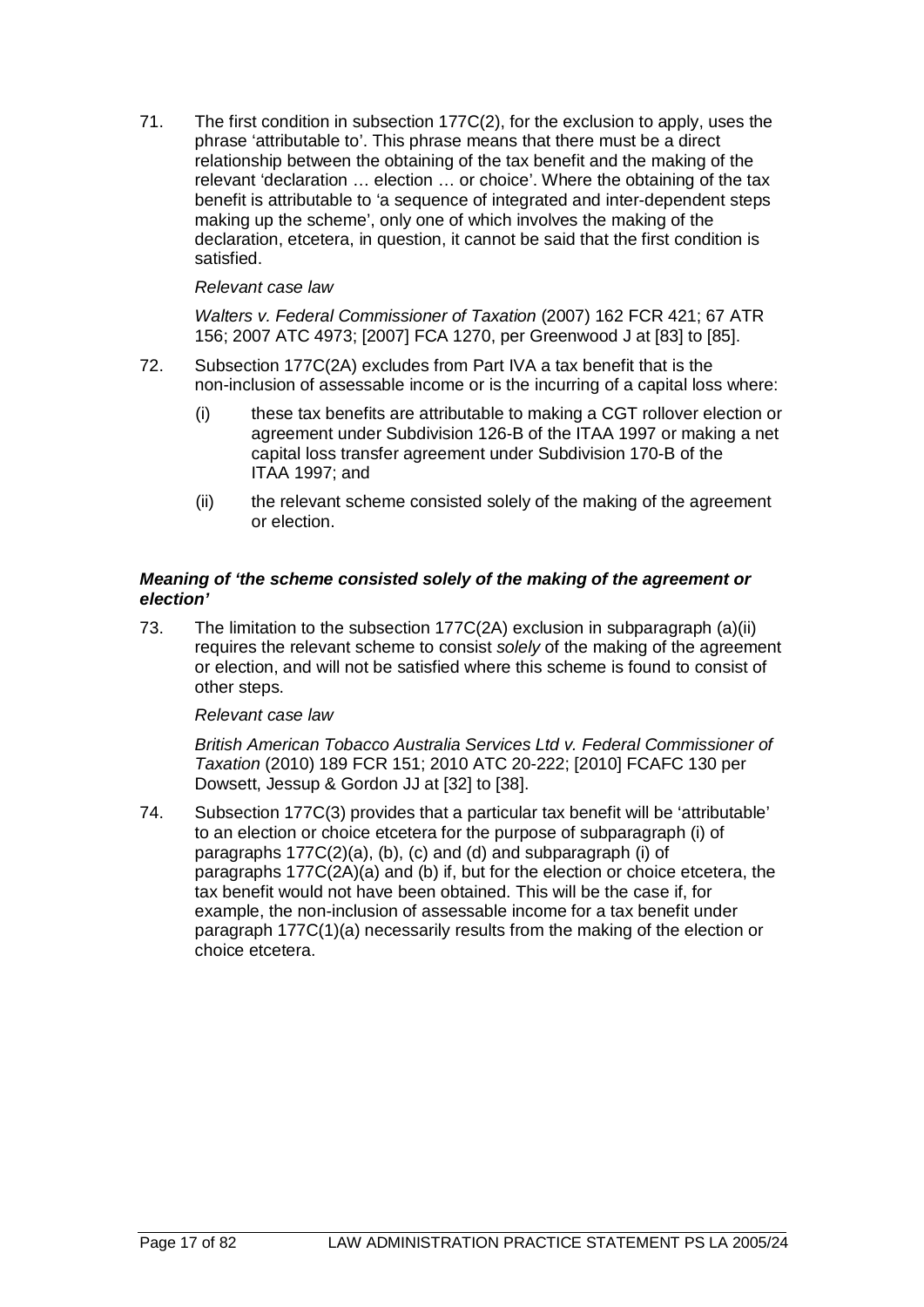# **Alternative postulate**

- 75. The identification of a tax benefit necessarily requires consideration of the income tax consequences, but for the operation of Part IVA, of an 'alternative hypothesis' or an 'alternative postulate'. This is what would have happened or might reasonably be expected to have happened if the particular scheme had not been entered into or carried out. This alternative hypothesis or postulate also forms the background against which the objective ascertainment of the dominant purpose of a person occurs in accordance with section 177D. The alternative hypothesis(es) or postulate(s) is referred to in this practice statement as the 'counterfactual(s)'.
- 76. This is not to suggest that the enquiry concerning dominant purpose is necessarily always the same as that to do with whether a tax benefit under section 177C has been obtained. The former may involve a consideration of the 'particular way' the transaction in question was structured or of the 'particular features' of the transaction giving rise to the tax benefit, and a comparison of how the scheme achieves particular commercial objectives with alternative ways of achieving those same objectives.

# *Relevant case law*

*Federal Commissioner of Taxation v. Hart* [2004] HCA 26; (2004) 217 CLR 216; 206 ALR 207; 2004 ATC 4599; 55 ATR 712, per Gleeson CJ and McHugh J at [6], [12], and [16]-[18]; and per Gummow and Hayne JJ at [65]- [68]; *Noza Holdings Pty Ltd v. Federal Commissioner of Taxation* [2011] FCA 46; 2011 ATC 20-241 per Gordon J at [296].

77. The eight factors that must be considered in applying the purpose test in former paragraph 177D(b) (now subsection 177D(2)) are considered against the background of the counterfactual(s): refer to paragraph 130.

# **Alternative postulate under post-2013 amendment law**

- 78. Part IVA was significantly amended in 20[1](#page-18-0)3.<sup>1</sup> The amendments apply to schemes entered into, or commenced to be carried out, on or after 16 November 2012. The focus of the amendments is mostly on the concept of tax benefit. A summary of the effect of these amendments is found in the Explanatory Memorandum to the amending Bill. In particular, the Explanatory Memorandum states that the amendments are intended<sup>[2](#page-18-1)</sup>:
	- to put it beyond doubt that the 'would have' and 'might reasonably be expected to have' limbs of each of the subsection 177C(1) paragraphs represent alternative bases upon which the existence of a tax benefit can be demonstrated;
	- to ensure that, when obtaining a tax benefit depends on the 'would have' limb of one of the paragraphs in subsection 177C(1), that conclusion must be based solely on a postulate that comprises all of the events or circumstances that actually happened or existed other than those forming part of the scheme;

<span id="page-18-0"></span><sup>1</sup> *Taxation Laws Amendment (Countering Tax Avoidance and Multinational Profit Shifting) Act 2013*,

<span id="page-18-1"></span><sup>&</sup>lt;sup>2</sup> Explanatory Memorandum to the Taxation Laws Amendment (Countering Tax Avoidance and Multinational Profit Shifting) Bill 2013, at paragraph 1.71.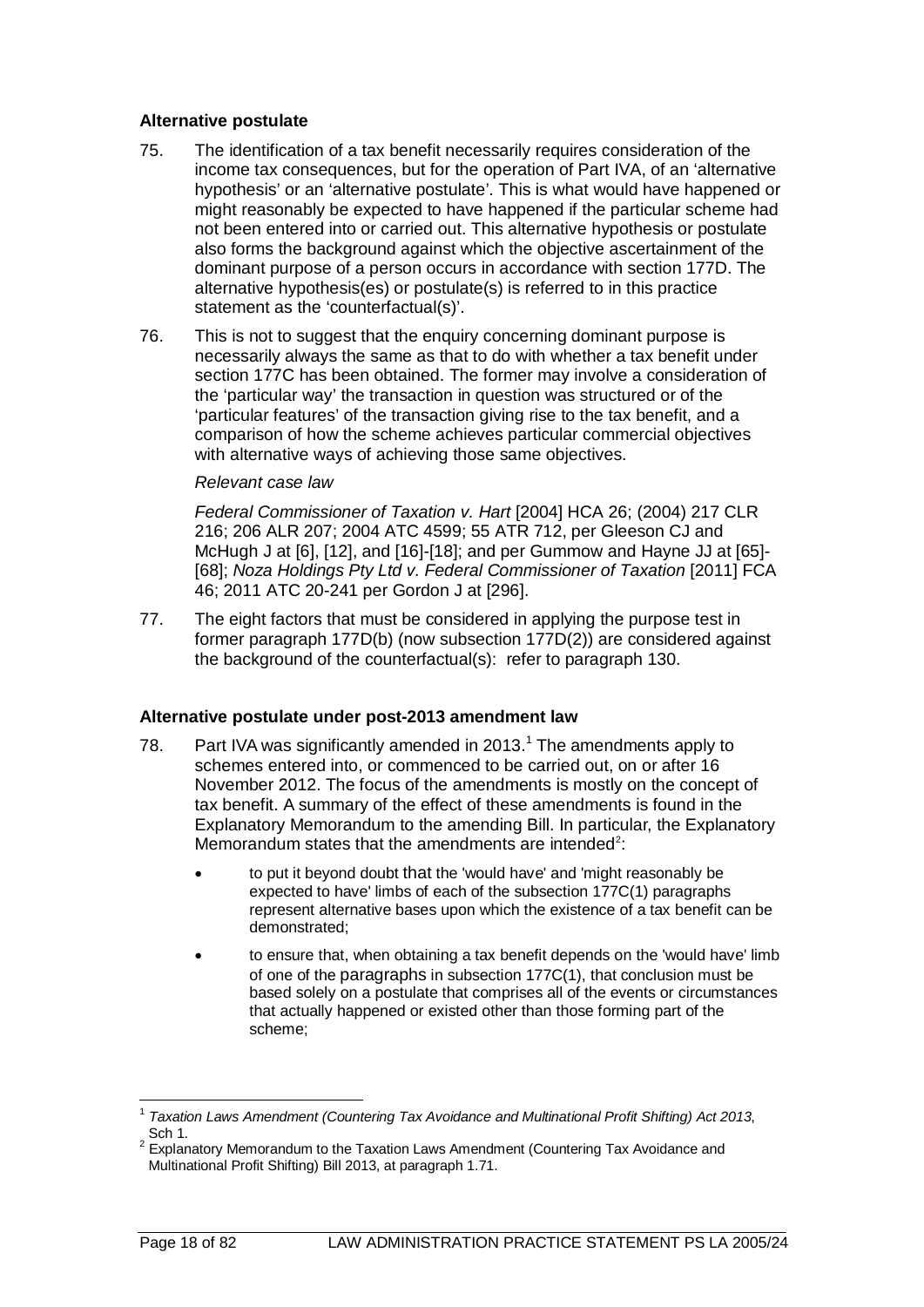- to ensure that, when obtaining a tax benefit depends on the 'might reasonably be expected to have' limb of one of the paragraphs in subsection 177C(1), that conclusion must be based on a postulate that is a reasonable alternative to the scheme, having particular regard to the substance of the scheme and its effect for the taxpayer, but disregarding any potential tax costs; and
- to require the application of Part IVA to start with a consideration of whether a person participated in the scheme for the sole or dominant purpose of securing for the taxpayer a particular tax benefit in connection with the scheme; and so emphasising the dominant purpose test in section 177D as the 'fulcrum' or 'pivot' around which Part IVA operates.
- 79. It is not possible at present to make many authoritative statements about the correct interpretation of the Part as amended. The other statements about interpretation in this practice statement are mostly grounded in the case law on Part IVA as it was prior to amendment in 2013. There is no case law on the amendments at the time of publication of this revised Statement. The ATO has very little practical experience so far in applying the amendments in real cases. We have received very few enquiries from practitioners about actual transactions (whether carried out or merely proposed).
- 80. In 2013 a 'workshop' was held between the ATO and some interested practitioners under the auspices of the National Tax Liaison Group. Practitioners provided some practical examples which raised questions under Part IVA, and the ATO sought to offer indicative views about the examples, having first had the benefit of discussing them with the group. Despite the intended purpose of the workshop, few if any of the examples supplied raised questions about the effect of the amendments. Their resolution depended chiefly on an analysis of dominant purpose under section 177D in much the same way as they would have under the previous version of Part IVA. The outcomes of the workshop have, nonetheless, been published.<sup>[3](#page-19-0)</sup>
- 81. In these circumstances, the only sure source of 'guidance' is the text of the provisions themselves and the extrinsic materials that accompanied the introduction of the amendments, in so far as the latter are a legitimate aid to the task of interpretation. It would not be helpful simply to repeat the text of those documents here. The following discussion assumes knowledge of what is said about the amendments in the Explanatory Memorandum for the Bill that became the amending Act.
- 82. Some external commentary on the amendments has been published since their enactment.<sup>[4](#page-19-1)</sup> This commentary has raised some questions that are perhaps not clearly answered by the legislation or the extrinsic materials. The following sets out some of the questions that emerge from that material together with an indication of how the ATO would likely apply the law and what submissions we would likely make if any of these issues ever arise in litigation.

<span id="page-19-1"></span><span id="page-19-0"></span><sup>&</sup>lt;sup>3</sup> [NTLG consultative workshop on Part IVA amendments minutes](https://www.ato.gov.au/General/Consultation/In-detail/Special-purpose-working-groups---minutes/Part-IVA-amendments/NTLG-consultative-workshop-on-Part-IVA-amendments/)<br><sup>4</sup> See for example: Mark Brabazon, 'The Hatter's watch: Tax benefit in Part IVA' (2014) 43 *AT Rev* 150; Brendan Sullivan, 'The new Pt IVA – interpretation and litigation issues' (2014)18 *The Tax Specialist* 1; Tim Kyle, 'Practical application of the New Part IVA' (Paper presented at the Corporate Tax Masterclass, Sydney, 11 September 2014); Greg Travers, *The Tax Adviser's Guide to Part IVA: A Practical Guide to the Application of the General Anti-avoidance Rule* (2014); Stuart Dall, *Part IVA amendments: Be just, and fear not* (2013) KPMG Australia [http://www.kpmg.com/au/en/issuesandinsights/articlespublications/tax-insights/pages/part-iva-](http://www.kpmg.com/au/en/issuesandinsights/articlespublications/tax-insights/pages/part-iva-amendments-be-just-and-fear-not-14-august-2013.aspx)

[amendments-be-just-and-fear-not-14-august-2013.aspx](http://www.kpmg.com/au/en/issuesandinsights/articlespublications/tax-insights/pages/part-iva-amendments-be-just-and-fear-not-14-august-2013.aspx) at 19 June 2015.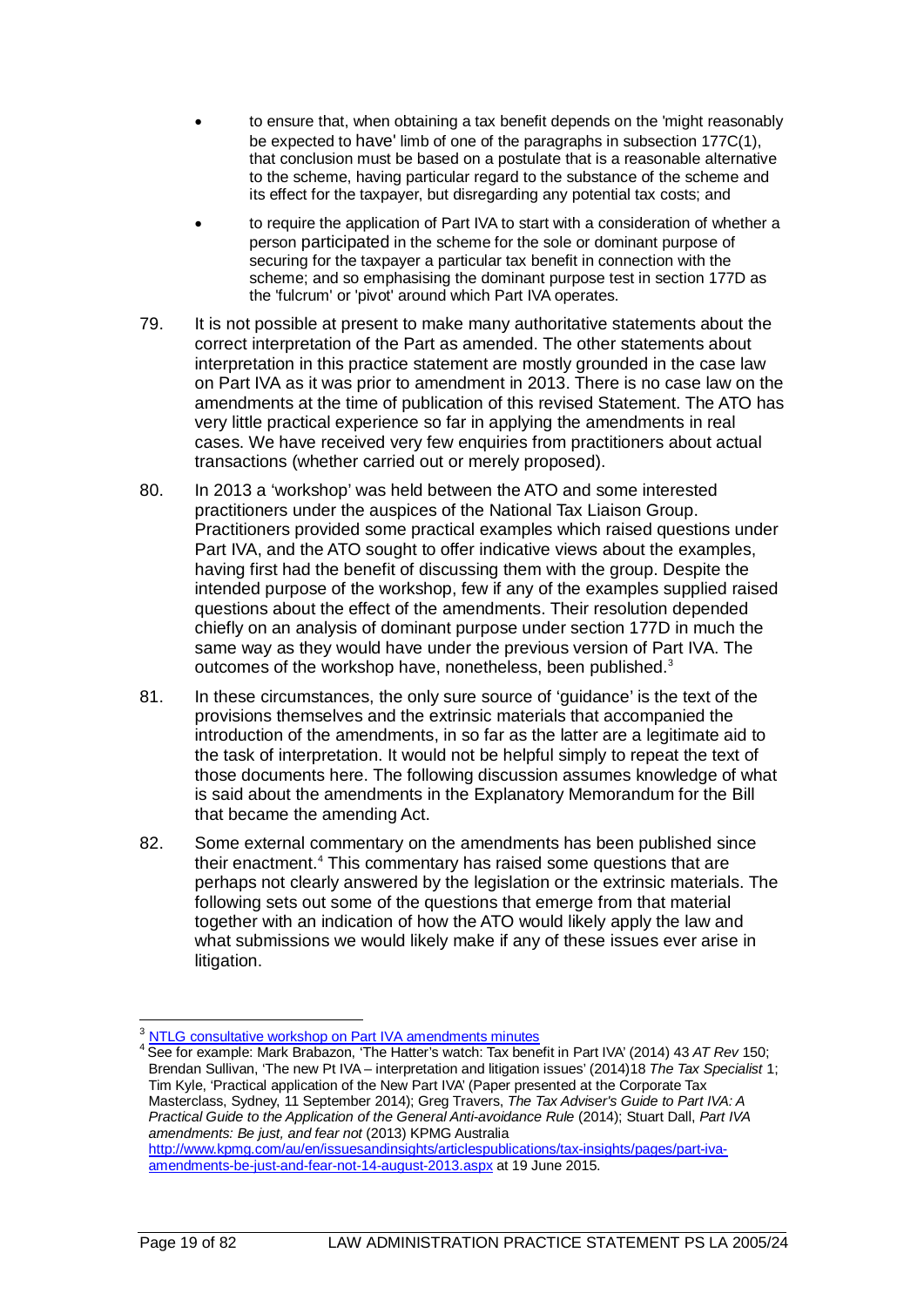# *Is all of the case law on the concept of tax benefit still authoritative following the amendments?*

83. No. New section 177CB so significantly alters the conceptual framework of the tax benefit test that cases such as *Federal Commissioner of Taxation v. RCI Pty Ltd* (2011) 2011 ATC 20-075; (2011) 84 ATR 785; [2011] FCAFC 105 and Federal Commissioner of Taxation v. Futuris Corporation Ltd (2012) 205 FCR 274; 2012 ATC 20-306; [2012] FCAFC 32, can no longer be wholly regarded as representing the law, so far as the tax benefit concept is concerned, and should be treated with extreme caution. [5](#page-20-0) That this was Parliament's intention in enacting the amendments is clear from the legislative history and the extrinsic materials.<sup>6</sup> In particular, the explanatory memorandum highlights that section 177C is not intended to be a test of prediction, but rather to require the identification of reasonable alternatives to schemes that are 'informed by the commercial results to which the schemes were directed'. [7](#page-20-2) That is, 'whether or not there were other ways (for example, more convenient, or commercial, or frugal ways) in which the taxpayer might reasonably have achieved the substance and effect (tax implications aside) that it achieved from, or in connection with, the scheme'.<sup>[8](#page-20-3)</sup>

## *Does section 177CB merely provide a further limit on the concept of tax benefit, while leaving the operation of section 177C, as previously understood, intact?*

- 84. No. The amending Act left the text of section 177C largely intact but inserted a new section 177CB that substantially affects its operation. It could therefore be suggested that the previous law on section 177C still holds and the sole effect of new section 177CB is to provide a further restriction, or condition, on what can be a tax benefit.
- 85. This reading of the provisions might just be literally open. But it is also open to read subsections 177CB(2) and (3) as replacing (rather than adding to) the 'prediction' approach which the previous case law established as the correct approach to the interpretation of section 177C. In so far as the text is ambiguous on this point, recourse to the extrinsic materials is permitted. These make it clear that the 'replacement' approach is correct. Having regard to the evident purpose and history of the amendments, it would be odd to suggest that Parliament only intended to *restrict* the previous operation of Part IVA by these amendments.

<span id="page-20-0"></span><sup>&</sup>lt;sup>5</sup> The pre-amendment case law remains authoritative for schemes entered into before 16 November 2012.

<span id="page-20-1"></span><sup>&</sup>lt;sup>6</sup> See for example Explanatory Memorandum to the Taxation Laws Amendment (Countering Tax Avoidance and Multinational Profit Shifting) Bill 2013, paragraphs 1.5-1.5, 1.31-1.32, 1.61-1.63,

<span id="page-20-2"></span><sup>&</sup>lt;sup>7</sup> Explanatory Memorandum to the Taxation Laws Amendment (Countering Tax Avoidance and<br>Multinational Profit Shifting) Bill 2013, paragraph 1.97.

<span id="page-20-3"></span>**Bill 2013, Profit Shifting**, paragraph 1.97. 8 Explanatory Memorandum to the Taxation Laws Amendment (Countering Tax Avoidance and Multinational Profit Shifting) Bill 2013, paragraph 1.51.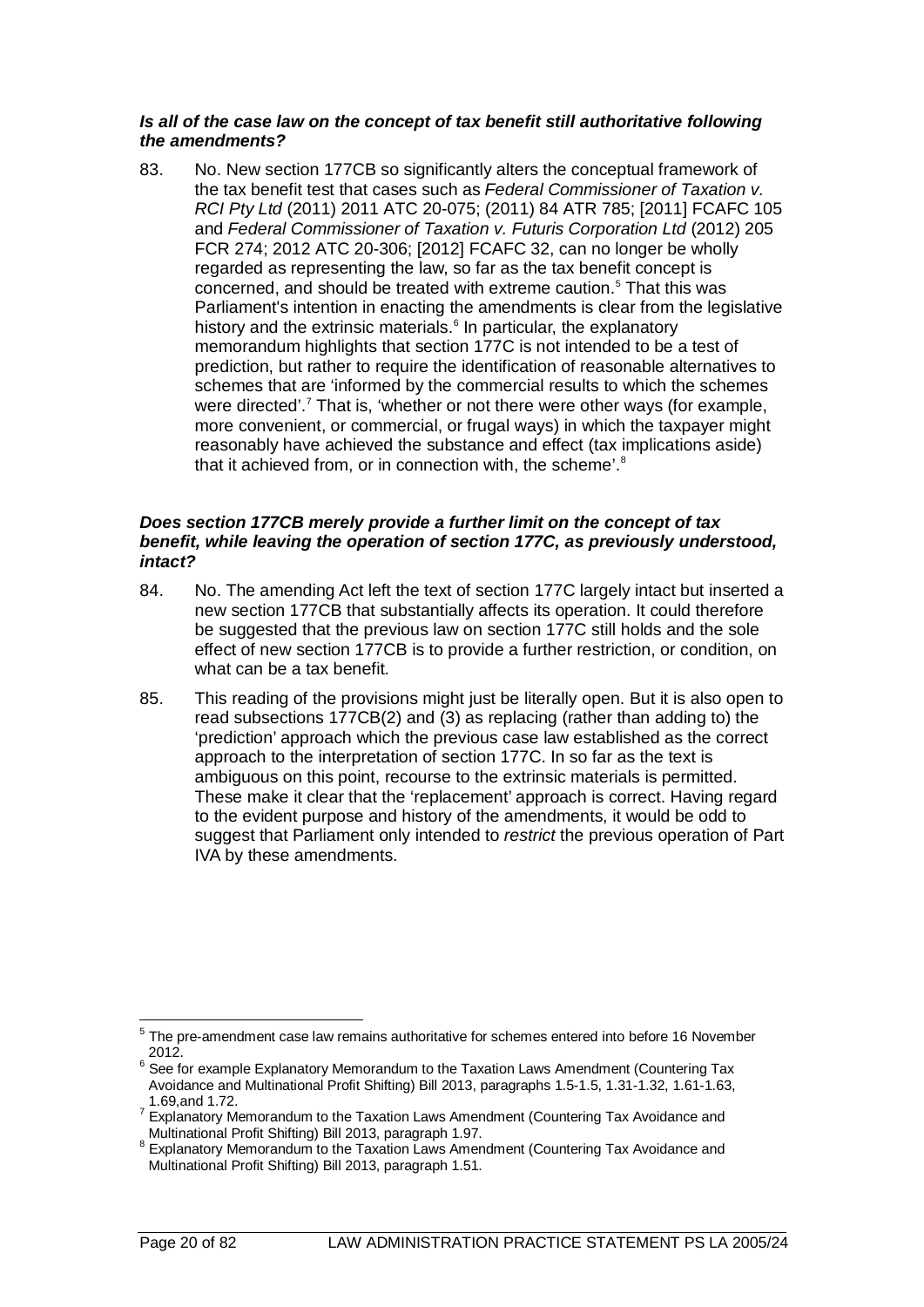# *Does the amended tax benefit test require a two-step process by which one first finds a 'postulate' under section 177CB, then feeds that postulate into the expression set out in section 177C?*

- 86. No. The concepts in section 177CB elucidate, and to the extent of any inconsistency replace, the test that the ordinary meaning of the expression 'would or might reasonably be expected' in subsection 177C(1) would otherwise require. For the 'would' limb, this much is plain on the face of the legislation. The 'reasonably expected' limb should be interpreted correspondingly. Having identified a postulate that meets the requirements of subsections 177CB(3) and (4), a tax benefit can be immediately calculated. There is no requirement to conduct a further enquiry by attempting somehow to shoehorn this postulate back into a separate test of reasonable expectation, as that expression had been interpreted in the previous cases. The concept of reasonable expectation is now to be understood in light of subsections 177CB(3) and (4), rather than in addition to those provisions.
- 87. This approach is consistent with paragraph 1.88 of the Explanatory Memorandum.
- 88. It is not clear how the opposite approach could be made to work without defeating the evident purpose of section 177CB.

# *Are the 'would' limb and the 'might reasonably be expected limb' true alternatives?*

89. Yes. This stems from the ordinary meaning of the word 'or' in subsection 177C(1). In this respect, the law has not changed, although the content of the two limbs has of course been significantly affected by the insertion of section 177CB. It is open to the Commissioner to formulate his case under either or both approaches.

# *Can there be more than one reasonable postulate that satisfies subsections 177CB(3) and (4) in a given case?*

90. The text of the legislation appears to leave this possibility open: note the use of the indefinite article in subsection 177CB(3). Whether or not the answer to this question will matter in many practical situations is not known at this stage.

## *Do the amendments require taxpayers to pay the highest possible amount of tax they could have incurred, had a scheme not been entered into or carried out?*

91. No. Section 177CB says nothing to this effect.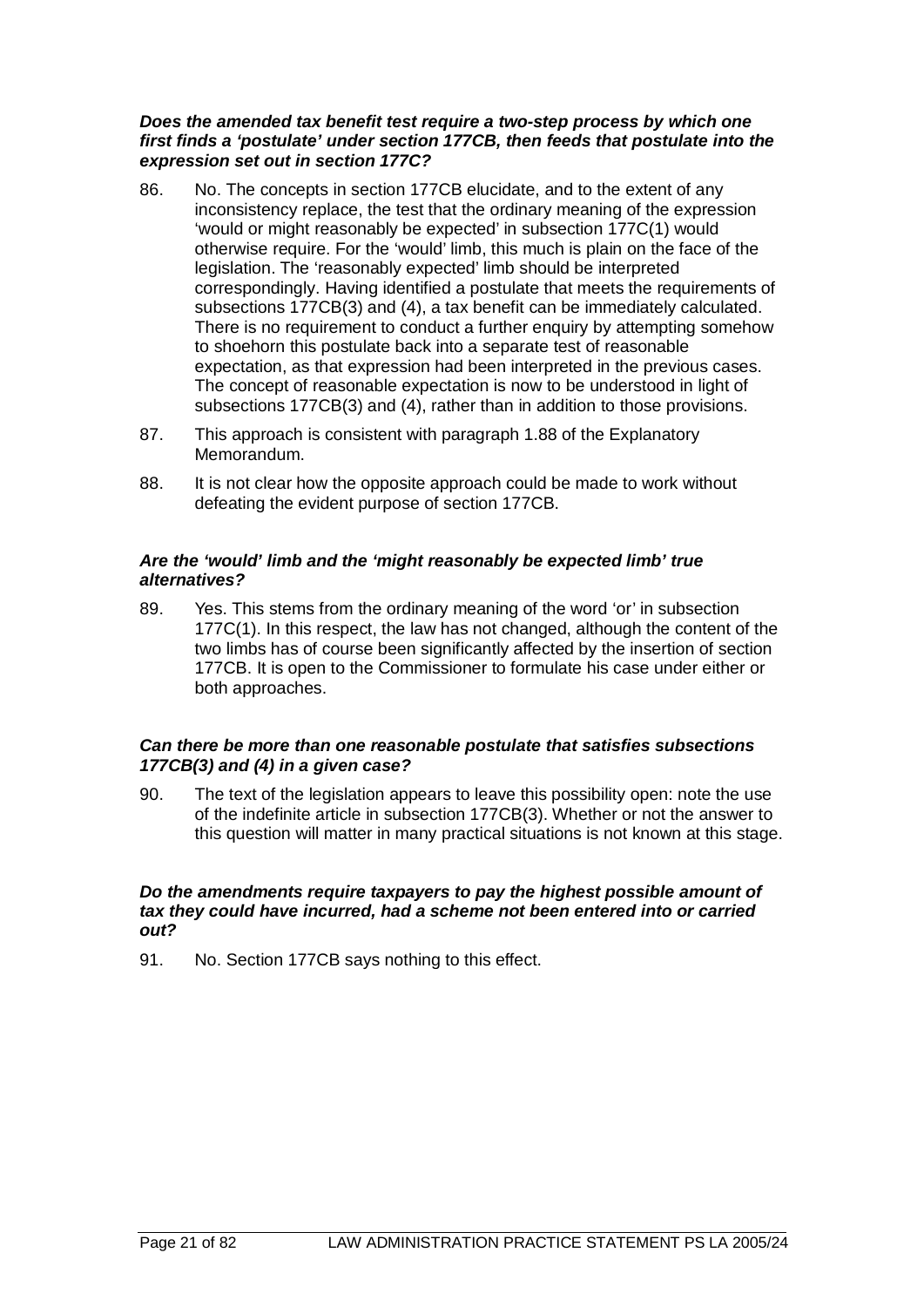- 92. In theory, the following scenario might arise. A scheme results in a certain commercial objective being met without incurring any tax liability. Absent the scheme, the same non-tax objective might have been met in two different ways: one resulting in a \$100 tax liability and the other in a \$200 tax liability. Assume that neither alternative would itself have attracted Part IVA, had it been carried out. Under the pre-amendment law, the question would be, as a matter of reasonable prediction, which of those two alternatives (if either of them) is it most reasonable to predict would have happened absent the scheme? The taxpayer would be entitled to suggest that the lower tax liability for the first alternative is a reason to expect that course would have been taken rather than the second. Other things being equal, a court may well have agreed with this.
- 93. Under the new law, the identification of a reasonable alternative to the scheme must be done disregarding these hypothetical tax effects. As between the two possible alternatives, it is not permissible to give weight to their relative tax costs.
- 94. In this somewhat theoretical scenario, section 177CB does not require the higher or the lower of the two hypothetical tax liabilities necessarily to be chosen. If the two truly were equally 'reasonable' by the lights of section 177CB, the law does not say which to choose. On the other hand, it behoves the Commissioner to administer Part IVA (and indeed the whole of the tax law) with common sense and reasonableness. Besides, the Commissioner's case under section 177D might well be more attractive to a court in practice if the lower of the two is the correct reference point. For the enquiry as to purpose under section 177D requires consideration of what other possibilities existed, and the tax effects of the scheme are still relevant to that enquiry: paragraph 177D(2)(d).
- 95. In any event, the Commissioner may choose to cancel only part of a tax benefit in appropriate cases. And, in the final analysis, the compensating adjustment mechanism in subsection 177F(3) remains available to ameliorate any unfair or unreasonable result: refer paragraphs 174 to 176.

# **Alternative postulate under pre-2013 amendment law**

96. Paragraphs 97 to 107 apply only to Part IVA in the form in which it stood before the amendments made in 2013. (See above at paragraph 53). It consists of the relevant passages from the original version of this Practice Statement, as now updated to reflect developments in the case law on the original version of Part IVA, that occurred between 2005 and the time of the amendments.

# *What might reasonably be expected*

97. A reasonable expectation requires more than a possibility.

# *Relevant case law*

*Federal Commissioner of Taxation v. Peabody* (1994) 181 CLR 359 at 385; 123 ALR 451 at 461; 94 ATC 4663 at 4671; 28 ATR 344 at 353:

A reasonable expectation requires more than a possibility. It involves a prediction as to events which would have taken place if the relevant scheme had not been entered into or carried out and the prediction must be sufficiently reliable for it to be regarded as reasonable.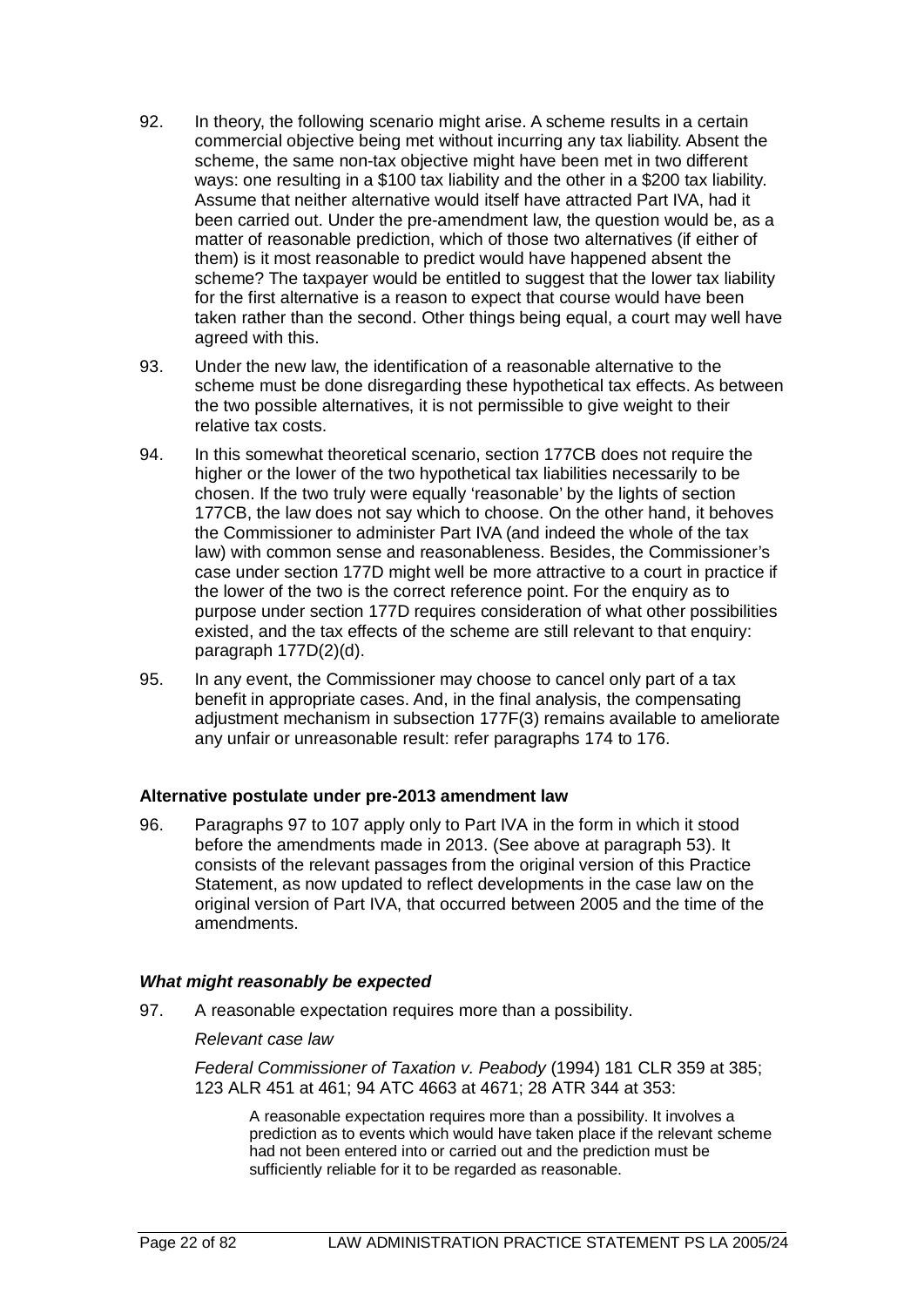98. The full Federal Court in *Federal Commissioner of Taxation v. Consolidated Press Holdings (No. 1)* (1999) 91 FCR 524 at 549; 99 ATC 4945 at 4964; 42 ATR 575 at 599, referring to *Federal Commissioner of Taxation v. Spotless Services Ltd* (1996) 186 CLR 404; 141 ALR 92; 96 ATC 5201 at 5211; 34 ATR 183 stated:

> The language [in *Spotless*] suggests less of a predictive and more of a reasonable hypothesis approach than the passage earlier quoted from *Peabody*.

99. The following propositions concerning section 177C (in its pre-2013 form) have been stated by the Full Federal Court per Edmonds J (Bennett and Middleton JJ agreeing):

# *Relevant case law*

*Federal Commissioner of Taxation v. Ashwick (Qld) No. 127 Pty Ltd & ors* [2011] FCAFC 49; 2011 ATC 20-255 at [153]:

The following general propositions can be stated as to the analysis required to establish the relevant counterfactual:

#### *Objective prediction*

- (1) The focus of s 177C is the identification of an activity the prediction of events that would have or might reasonably be expected to have taken place in the absence of the scheme: *Trail Bros*[9](#page-23-0) at [47]; *AXA Asia Pacific Holdings*[10](#page-23-1) at [131].
- $(2)$  In the case of a deduction, s 177 $C(1)(b)$  provides that it is an objective inquiry as to what would have been allowed or might reasonably be expected to have been allowed as a deduction had the scheme not been entered into or carried out: *Epov v Federal Commissioner of Taxation* 2007 ATC 4092; (2007) 65 ATR 399 at [62]; *Peabody* at 385-386; *Trail Bros* at [24]. It is an objective fact whether a taxpayer obtained a tax benefit in relation to a scheme to which Pt IVA applies: *Peabody* at 382; *Hart* at [37]; *Trail Bros* at [23]; *AXA Asia*
- (3) When predicting the events which would or might have taken place, that question is assessed on the assumption that the scheme had not been entered into or carried out: *Federal Commissioner of Taxation v Lenzo* 2008 ATC 20-014 167 FCR 255 at [121]. Section 177C requires the entirety of the scheme to be ignored: *Trail Bros* at [28]; see also *Peabody*, cf. *Lenzo* at [121] and [136].
- (4) But that is not the entire question posed by s 177C. The rest of the question involves the objective enquiry of predicting the particular activity or the events that would or might reasonably be expected to have taken place in the absence of the scheme. The identification of the activity or events does not necessarily preclude any element of the scheme: *AXA Asia Pacific Holdings* at [131]-[133]. Of course, it cannot be the same complete set of events giving rise to the scheme: *Trail Bros* at [28]-[29].

*Pacific Holdings* at [126].

<span id="page-23-1"></span><span id="page-23-0"></span><sup>9</sup> *Federal Commissioner of Taxation v. Trail Bros Steel & Plastics Pty Ltd* (2010) 186 FCR 410 <sup>10</sup> *Federal Commissioner of Taxation v. AXA Asia Pacific Holdings Ltd* (2010) 189 FCR 204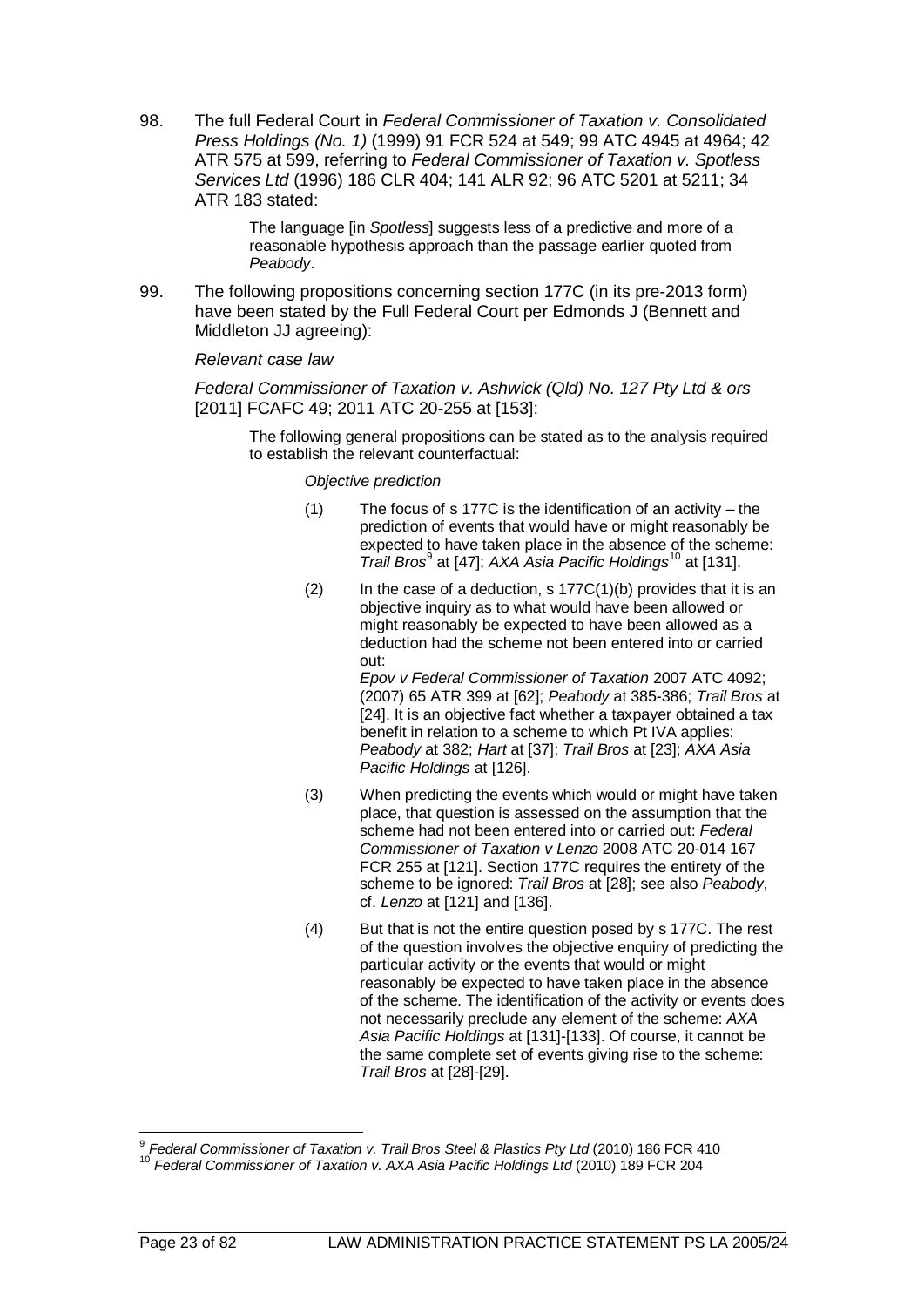- (5) The integers relevant to the objective enquiry are not limited, and will be different in each case: *Trail Bros* at [30].
- (6) A fact is not disqualified from consideration merely by reason of it having been an element of the scheme which was in place. To the contrary, what the taxpayer in fact did in the commercial circumstances which existed is likely to shed much light on what they would have done in the absence of the scheme, and in some cases to, as a matter of prediction, elements of that counterfactual: *AXA Asia Pacific Holdings* at [132].

#### *Relevance of evidence from taxpayer*

- (7) How the taxpayer establishes that there is no tax benefit is a matter for it: *Trail Bros* at [36].
- (8) It is conceivable that a taxpayer may not lead positive evidence of an alternative postulate because, for example, the result of any objective enquiry of the alternative postulate is inevitable: *AXA Asia Pacific Holdings* at [139]. *Futuris Corporation Limited v Federal Commissioner of Taxation*  2010 ATC 20-206 provides an example of a case where the taxpayer did not lead any direct evidence but established the alternative postulate through expert evidence.
- (9) It is relevant to have regard to the evidence of the taxpayer as to the steps it says it would have undertaken or would have been likely to undertake in the absence of the scheme: *Federal Commissioner of Taxation v Spotless Services Limited* 96 ATC 5201; (1996) 186 CLR 404 at 423-424.
- (10) The taxpayer may lead evidence that it would have undertaken a particular activity, or adopted a particular course in lieu of the scheme. If a taxpayer has given evidence of what he or she would have done but for entering the scheme, the evidence will be relevant and useful to the extent to which it reveals facts or matters that bear upon the objective determination of the alternative postulate: *Trail Bros* at [36]; *AXA Asia Pacific Holdings* at [139]; *Federal Commissioner of Taxation v Mochkin* 2003 ATC 4272; (2003) 127 FCR 185 at 209-210.
- (11) The taxpayer can give evidence as to what it would have done in the absence of the scheme, provided foundation facts are given to support what would otherwise be a bald speculative statement: *McCutcheon v Federal Commissioner of Taxation* (2008) 168 FCR 149 at 163-164; *AXA Asia Pacific Holdings* at [140].

*The actual rejection of some alternatives is relevant*

(12) The taxpayer's actual rejection of an alternative at the relevant time will be important evidence in determining what would have been expected to have occurred: *Spotless Services* at 422; 424; *Federal Commissioner of Taxation v Spotless Services Limited* 95 ATC 4775; (1995) 62 FCR 244 at 284-285. In *Spotless Services*, the [Full Federal] Court considered that the taxpayer's actual rejection of one alternative to the scheme to be relevant to its conclusion that only one alternative remained open to the taxpayer.

*Deduction does not need to be of the 'same kind'*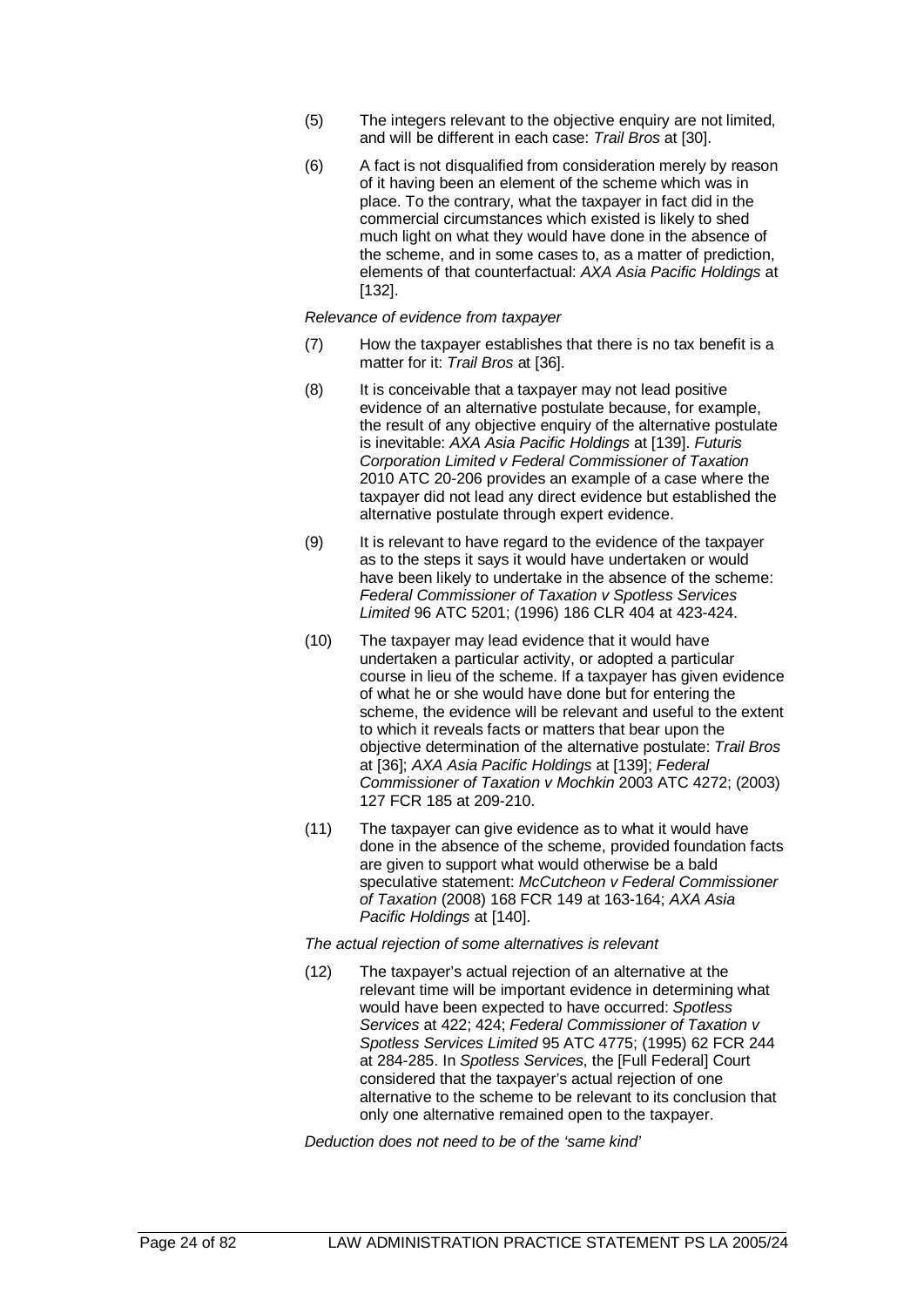- (13) In a deduction case, if it can be predicted that, if the relevant scheme had not been entered into or carried out, the taxpayer would have done something which would give rise to a deduction being allowable to it of an equivalent amount, and the prediction is sufficiently reliable as to be regarded as reasonable, there will be no tax benefit: *CPH Property[11](#page-25-0)* at 32 and 40 (see Corrigenda to 139 FCR); (1998) 98 ATC 4983 at 4998 per Hill J. See also *Essenbourne*[12](#page-25-1) at [45] per Kiefel J.
- (14) The allowable deduction identified in the alternative postulate does not need to be of the 'same kind' as that claimed as a deduction under the scheme: *Trail Bros* at [44], [52], [65], despite a suggestion to the contrary in earlier authorities (for example, *Lenzo* at first instance (per French J) and Full Court); *Trail Bros* at [52], [65]. The comparison does not assume, let alone require, that if the scheme had not been effected, the taxpayer would have ordered its affairs in a way that engaged the same provisions of the Act (or engaged the same provisions in the same way) as were said to be applicable to the events and transactions comprising the scheme: *Trail Bros* at [48], [65].
- (15) That does not mean that the taxpayer is at large in pointing to some alternative allowable deduction, having no relevance to the impugned scheme: it is the alternative postulate that provides the limitation: *Trail Bros* at [65].

# *Quantitative analysis*

- (16) If it is determined that the relevant activity would give rise to tax deductions, then the tax benefit is any differential between the amount claimed and the deductions arising from the counterfactual: *Trail Bros* at [54] and [67].
- 100. Propositions 14 and 16 require a comment. While the weight of authority provided by the judgments in *Trail Bros*, *AXA* and *Ashwick* is noted, it is not yet clear that the view in *Lenzo* is certainly to be rejected (see paragraphs 66 to 68).
- 101. It is possible for different conclusions to be reached as to what might reasonably be expected to have happened if the particular scheme had not been entered into or carried out. In that event, the Commissioner may rely on both or all the reasonable expectations in the alternative, and therefore on more than one counterfactual, to support a determination made under subsection 177F(1). See paragraph 159 in relation to making determinations where there are alternative counterfactuals.

<span id="page-25-0"></span><sup>11</sup> *CPH Property Pty Ltd v. Federal Commissioner of Taxation* (1998) 88 FCR 21; 98 ATC 4983; (1998) 40 ATR 151 <sup>12</sup> *Essenbourne Pty Ltd v. Federal Commissioner of Taxation* 2002 ATC 5201; (2002) 51 ATR 629

<span id="page-25-1"></span>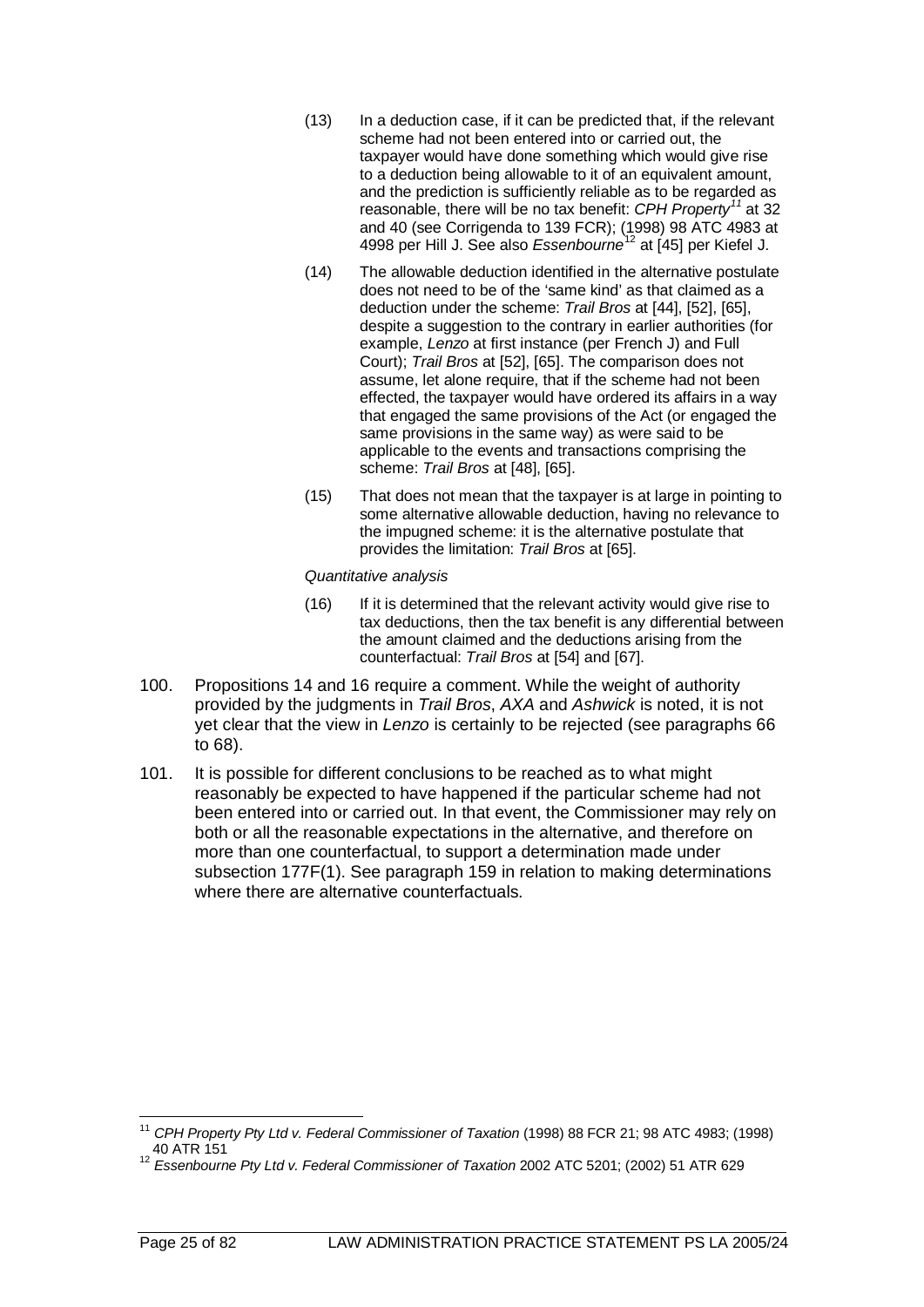## *Significance of implementation costs*

102. The identification of what, as a hypothetical alternative, might reasonably be expected to have happened if the scheme did not occur can be affected by the cost of implementing that alternative. For example, the size of the 'tax cost' of carrying out a possible alternative scheme may show the relevant persons would not, or could not reasonably be expected to, have carried out that scheme.[13](#page-26-0) This may be especially so where there is evidence pointing to a range of other alternatives that might have been adopted, in which this cost would not have arisen.

## *Relevant case law*

*Federal Commissioner of Taxation v. RCI Pty Ltd* (2011) 2011 ATC 20-075; (2011) 84 ATR 785; [2011] FCAFC 105 at [141] to [150]

# **Discharging the onus – pre 2013**

- 103. It is not correct that the taxpayer can only succeed by establishing that the Commissioner's counterfactual is unreasonable. It is for the court to determine objectively, on all of the relevant evidence, 'including inferences open on the evidence, as well as the apparent logic of events', what alternative would, or might reasonably be expected to, have occurred if the scheme had not been entered into or carried out.
- 104. The taxpayer might discharge its onus by leading evidence that it would have carried out a particular activity, or adopted a particular course, or not carried out a particular activity, or adopted a particular course, as the case may be. Such evidence is to be tested against the objective facts surrounding the relevant transaction.

#### *Relevant case law*

*Federal Commissioner of Taxation v. RCI Pty Ltd* (2011) 2011 ATC 20-075; (2011) 84 ATR 785; [2011] FCAFC 105 at [130]; [134]:

… Generally, such evidence is unlikely to be sufficient to discharge the onus unless it is supported by objective indicia to be gleaned from the context and matrix of underlying or 'foundation facts', as they have been called: see *McCutcheon v FCT* (2008) 168 FCR 149 at 163-164 [37]-[39]; 69 ATR 607 at 621-622 [37]-[39]; 2008 ATC 20-009 at 8112-8113 [37]-[39] per Greenwood J, as well as the logic of the taxpayer's counterfactual having regard to the commercial or financial aspirations and limitations of the parties to the scheme; without such support, such evidence is likely to be regarded as no more than purely speculative.

105. The fact that the taxpayer leads no direct evidence on what would, or might reasonably be expected, to have happened, if the scheme did not, will not automatically lead to the taxpayer failing to discharge the onus.

#### Relevant case law

*Federal Commissioner of Taxation v. RCI Pty Ltd* (2011) 2011 ATC 20-075; (2011) 84 ATR 785; [2011] FCAFC 105 at [135]-[136]; *Federal Commissioner of Taxation v. Futuris Corporation Ltd* (2012) 205 FCR 274; 2012 ATC 20- 306; [2012] FCAFC 32

<span id="page-26-0"></span> $13$  For post amendment schemes, refer to paragraphs 91 to 95.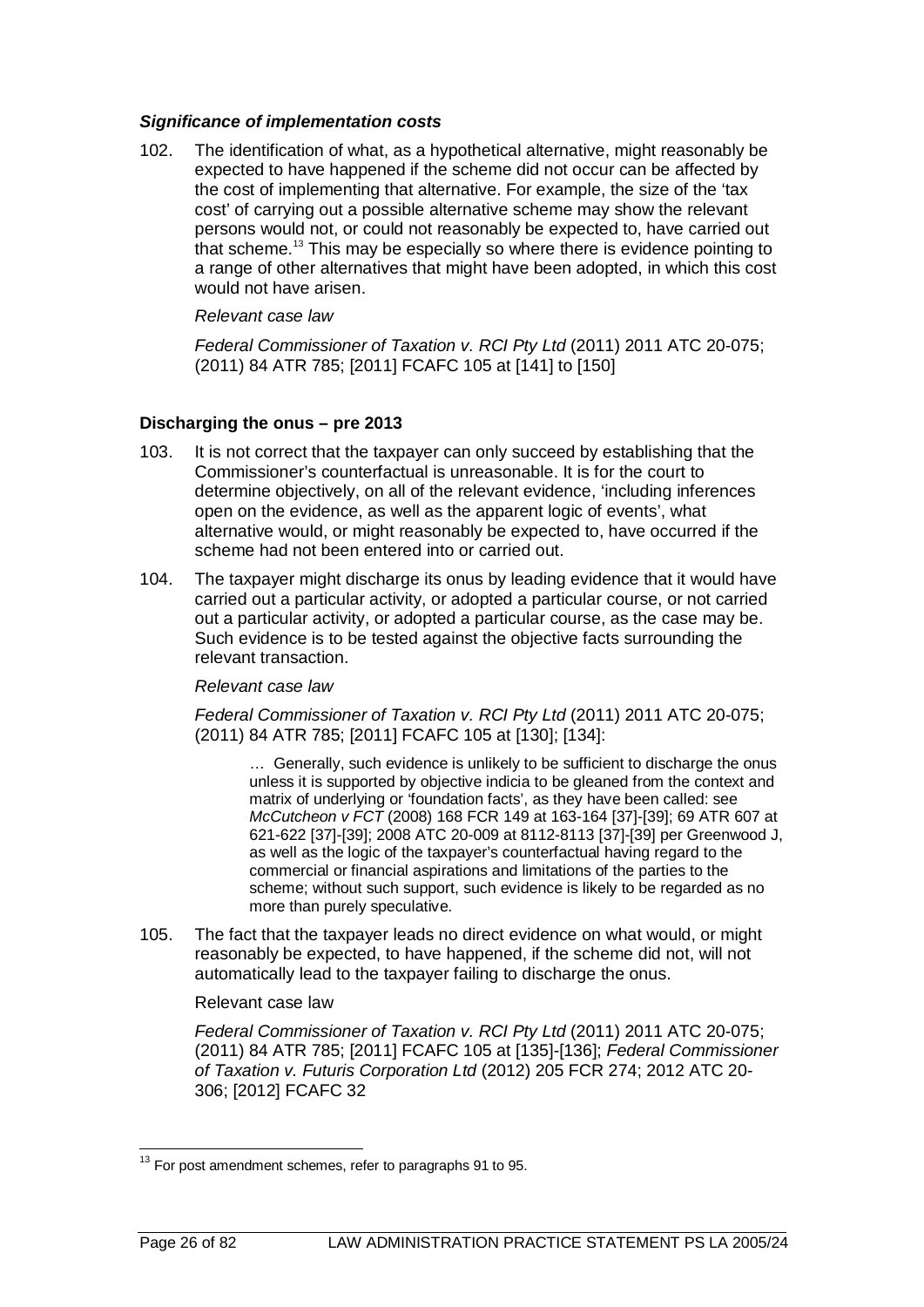# **Discharging the onus – post 2013**

- 106. Although there is no authority on the point yet, we expect that how the taxpayer discharges the onus for a post-2013 scheme would be regarded as a matter for the taxpayer in a similar way as under the pre-amendment law. So, the taxpayer's argument may include inferences that are open on the evidence, as well as commercial logic. However, under the amended test in section 177CB it is no longer a matter of the taxpayer simply establishing the most likely prediction of what would have occurred absent the scheme, especially if that prediction poorly reflects the substance of the scheme and the relevant non-tax consequences for the taxpayer and other entities. Rather, the enquiry under the amended legislation is as to what reasonable alternatives to the scheme can be put forward, and subsection 177CB(4) directs one to have particular regard to certain matters, and to disregard others, in reaching this conclusion.
- 107. Also, if the taxpayer can show that there is no reasonable alternative to the scheme that would result in a less favourable tax outcome, this would tend to be consistent with an absence of the tax purpose required by s177D in any event.

# **Identifying reasonable alternatives**

- 108. The following paragraphs are relevant to both the pre-2013 and post-2013 versions of Part IVA.
- 109. In applying the reasonable expectation test to identify the counterfactual(s), it may be useful to consider the following<sup>[14](#page-27-0)</sup>:
	- the most straightforward and usual way of achieving the commercial and practical outcome of the scheme (disregarding the tax benefit);
	- commercial norms, for example, standard industry behaviour;
	- social norms, for example, family obligations;
	- behaviour of relevant parties before/after the scheme compared with the period of operation of the scheme; and
	- the actual cash flow.
- 110. If the scheme had no effect or outcome other than the obtaining of the relevant tax benefit(s), it will be reasonable to assume that nothing would have happened if the scheme had not been entered into or carried out.
- 111. Conversely, if a tax benefit is obtained in connection with a scheme that also achieves a wider commercial objective (disregarding the tax benefit), then it is reasonable to expect that in the absence of the scheme the wider commercial objective would still have been pursued by the means of a transaction or dealing with a different form or shape.

# *Relevant case law*

*Federal Commissioner of Taxation v. Spotless Services Ltd* (1996) 186 CLR 404 at 424; 141 ALR 92 at 103-104; 96 ATC 5201 at 5211; 34 ATR 183 at 193:

<span id="page-27-0"></span><sup>&</sup>lt;sup>14</sup> This list includes examples only and is not intended to be exhaustive.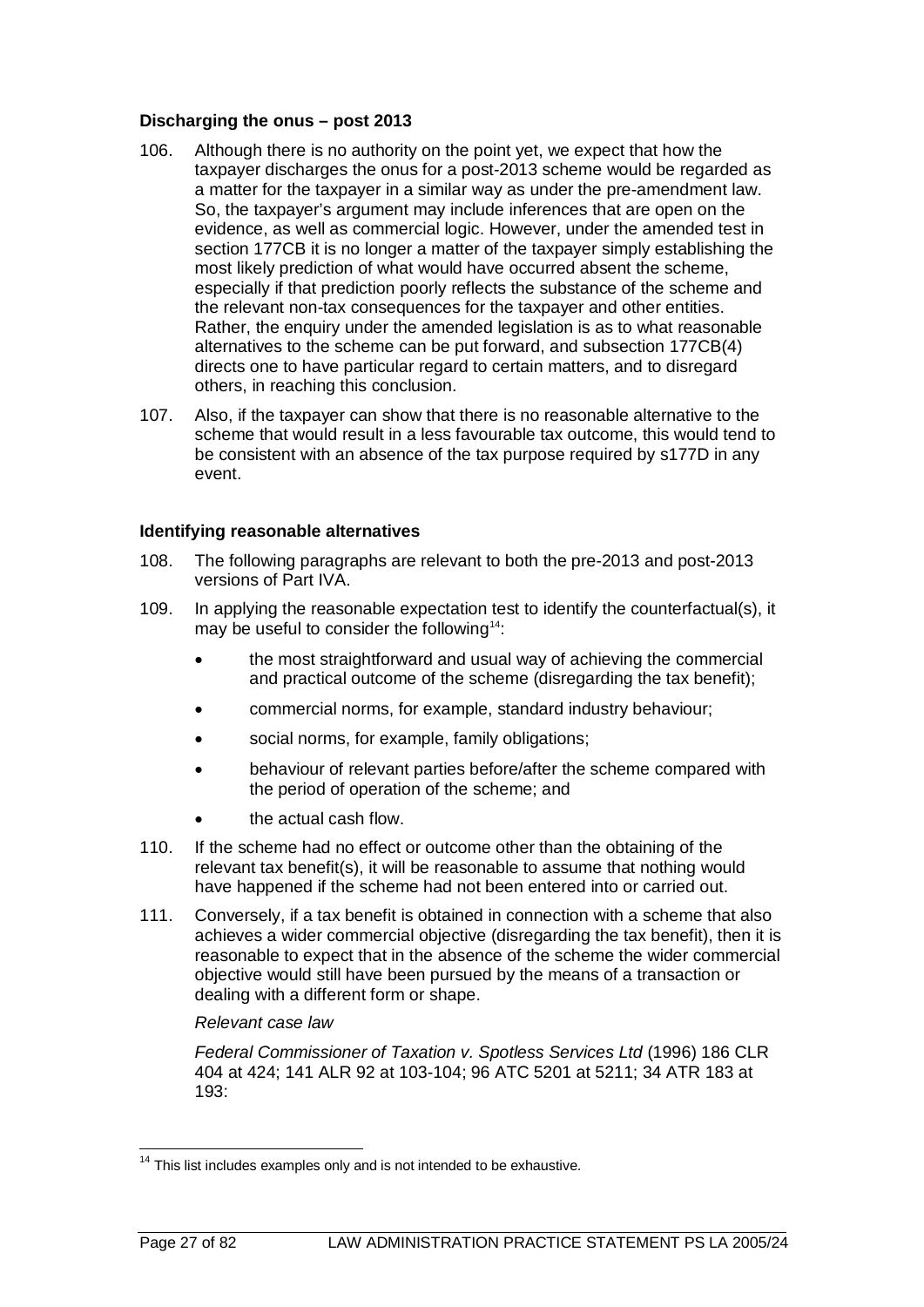The [taxpayer's] submission is that the reference in this case is to the amount of interest actually received from EPBCL after the imposition of withholding tax. It is said that without the scheme there would have been no investment in EPBCL, that amount would not have existed, and par (a) of s 177C(1) would have had no subject-matter upon which to operate.

In our view, the amount to which [paragraph 177C(1)(a)] refers as not being included in the assessable income of the taxpayer is identified more generally than the taxpayers would have it. The paragraph speaks of the amount produced from a particular source or activity. In the present case, this is the investment of \$40 million and its employment to generate a return to the taxpayers. It is sufficient that at least the amount in question might reasonably have been included in the assessable income had the scheme not been entered into or carried out.

- 112. It may be difficult for a Tax officer to obtain evidence to support the counterfactual, that is, the reconstructed version of events. In applying the reasonable expectation test in situations where there is a lack of information, reasonable inferences may be drawn, and reasonable assumptions may be made. For example, care needs to be taken in applying the reasonable expectation test to a scheme involving a trust. Officers may need to consider whether it was reasonable to expect that a particular beneficiary of a trust would, but for the scheme, have received a trust distribution (see paragraphs 162 and 163 and also *Federal Commissioner of Taxation v. Peabody* (1994) 181 CLR 359; 123 ALR 451; 94 ATC 4663; 28 ATR 344).
- 113. Where the relevant taxpayer is a non-resident, the question of source must also be considered in determining whether there is a tax benefit.

# **Consolidated Groups**

114. If a scheme involves a company joining a consolidated group, the fact that the scheme has resulted in the company becoming a subsidiary member of that group is no bar to finding that the company has obtained a tax benefit consisting of the non-inclusion of an amount in the company's assessable income, despite the single entity rule in section 701-1 of the ITAA 1997. The Commissioner may issue a section 177F determination to that company and may give effect to the determination by issuing an assessment (or an amended assessment) to that company, even though it is in fact a subsidiary member of a consolidated group. The Commissioner may not however assess the head company in these circumstances.

# *Relevant case law*

*Channel Pastoral Holdings Pty Ltd v. Commissioner of Taxation* [2015] FCAFC 57; (2015) 2015 ATC 20-503

115. On the other hand, if a scheme involves a company joining a consolidated group, and without the scheme the head company of the group would not have been entitled to a certain deduction from its assessable income, then it is the head company that has obtained the tax benefit. The Commissioner may issue a section 177F determination to the head company and assess it accordingly. (This situation has not yet been considered by a court but, by contrast with the omission of income situation, there seems to be no reason to doubt that the law would apply in this way.)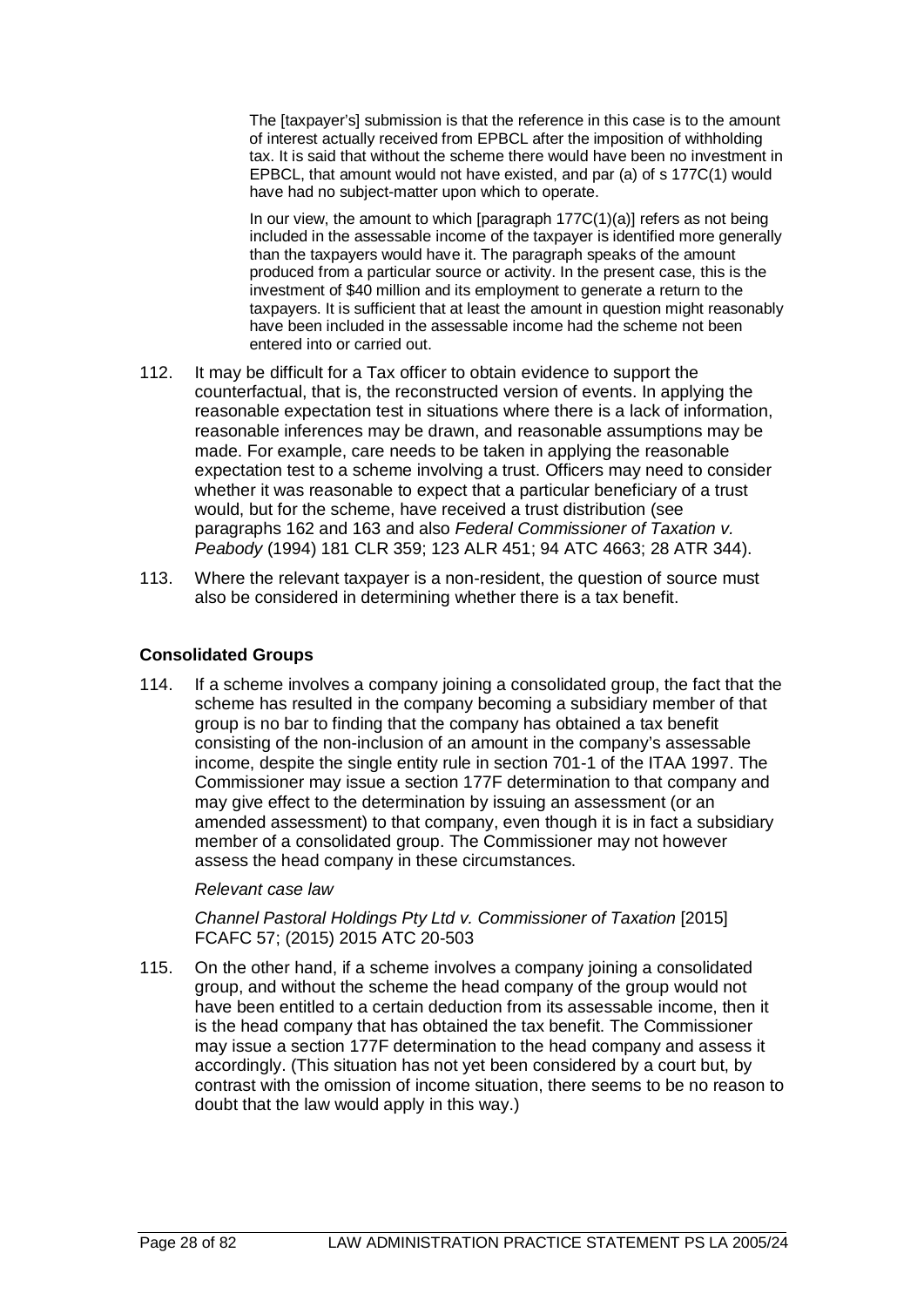## **The counterfactual must not be a scheme to which Part IVA applies**

116. The counterfactual must not itself be a scheme entered into or carried out with the sole or dominant purpose of obtaining a tax benefit. Although the cases supporting this proposition were decided by reference to the pre-amendment version of Part IVA, there is no reason to think the proposition would not apply equally under the amended version.

### *Relevant case law*

*Federal Commissioner of Taxation v. Trail Bros Steel & Plastics Pty Ltd* (2009) 75 ATR 916; 2009 ATC 20-141; [2009] FCA 1210 at [52]; *Futuris Corporation Limited v. Federal Commissioner of Taxation* (2010) 2010 ATC 20-206; [2010] FCA 935 at [113]

## **Section 177D – the core of Part IVA – objective purpose**

- 117. Section 177D provides that Part IVA applies to a scheme in connection with which the taxpayer has obtained a tax benefit if, after having regard to eight specified factors, it would be concluded that a person who entered into or carried out the scheme, or any part of it, did so for the purpose of enabling the taxpayer to obtain the tax benefit.
- 118. The objective test in subsection 177D(2) is the core of Part IVA and has been described by the High Court as the 'pivot' or 'fulcrum' on which Part IVA turns. It is frequently referred to as the 'statutory predication test'.
- 119. Section 177D refers to 'the purpose' of the person, or one of the persons, who entered into or carried out the scheme or any part of the scheme. The person need not be the taxpayer. Subsection 177A(5) clarifies that the 'purpose' includes the dominant purpose where there are two or more purposes.
- 120. The dominant of two or more purposes is the ruling, prevailing or most influential purpose.

#### *Relevant case law*

*Federal Commissioner of Taxation v. Spotless Services Ltd* (1996) 186 CLR 404 at 416; 141 ALR 92 at 98; 96 ATC 5201 at 5206; 34 ATR 183 at 188:

Much turns upon the identification, among various purposes, of that which is 'dominant'. In its ordinary meaning, dominant indicates that purpose which was the ruling, prevailing, or most influential purpose.

121. It is possible for Part IVA to apply notwithstanding that the dominant purpose of obtaining the tax benefit was consistent with the pursuit of commercial gain. The key issue under Part IVA is whether the particular scheme, or any part of it, was entered into or carried out by any person for the relevant purpose having regard to the objective factors in subsection 177D(2).

#### *Relevant case law*

*Federal Commissioner of Taxation v. Spotless Services Ltd* (1996) 186 CLR 404 at 415 and 416; 141 ALR 92 at 97 and 98; 96 ATC 5201 at 5206; 34 ATR 183 at 187 and 188:

A person may enter into or carry out a scheme, within the meaning of Pt IVA, for the dominant purpose of enabling the relevant taxpayer to obtain a tax benefit where that dominant purpose is consistent with the pursuit of commercial gain in the course of carrying on a business.

...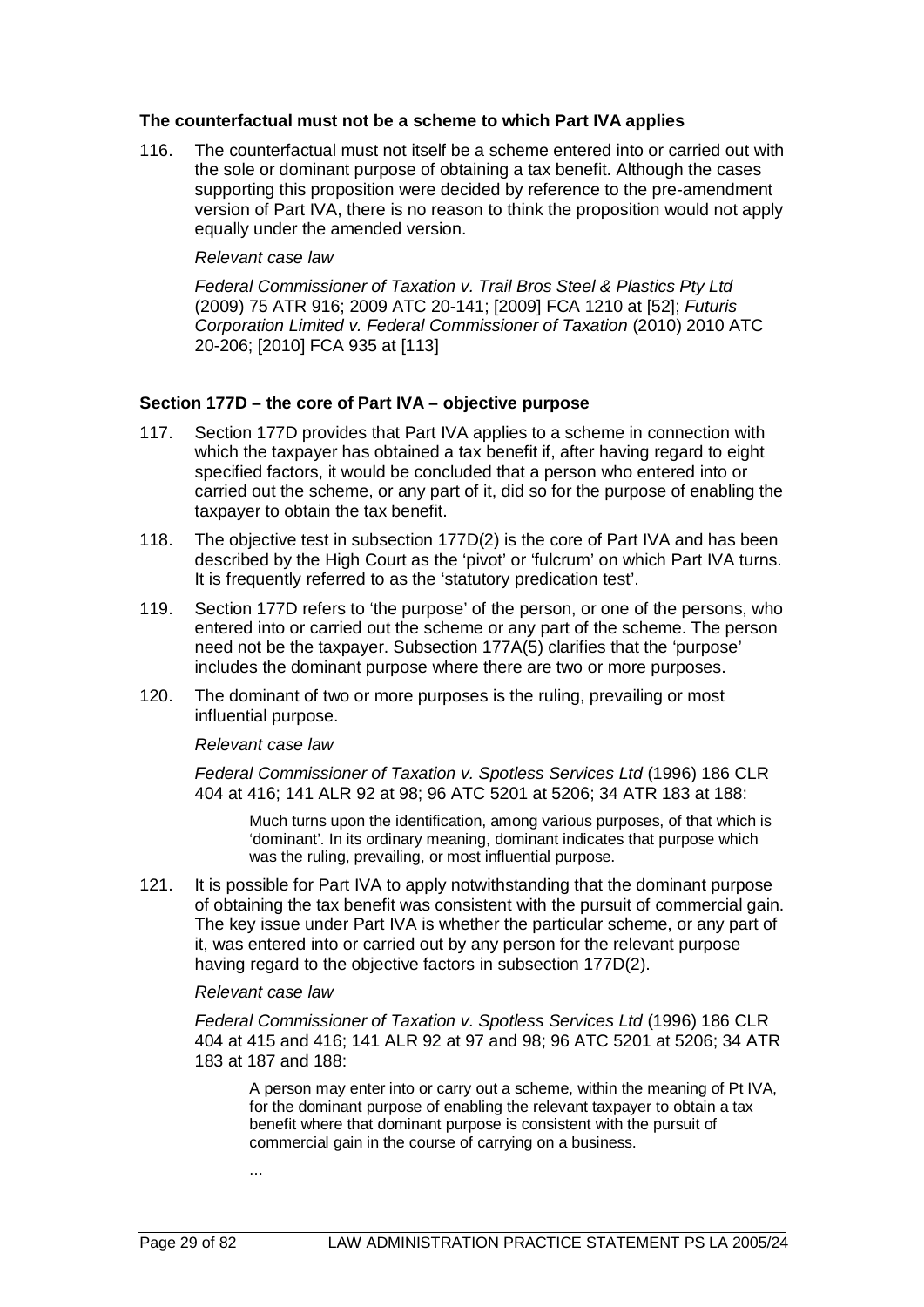A particular course of action may be, to use a phrase found in the Full Court judgments, both 'tax driven' and bear the character of a rational commercial decision. The presence of the latter characteristic does not determine the answer to the question whether, within the meaning of Pt IVA, a person entered into or carried out a 'scheme' for the 'dominant purpose' of enabling the taxpayer to obtain a 'tax benefit'.

*Federal Commissioner of Taxation v. Consolidated Press Holdings Ltd* [2001] HCA 32; 207 CLR 235; 179 ALR 625; 2001 ATC 4343; 47 ATR 229 at [96]:

Objection was also taken to what was said to be the artificiality of the selection of part of the overall transaction as the scheme. This, it was said, was not warranted by Peabody or Spotless. The artificiality was said to result from the fact that the overall transaction was for the clearly commercial purpose of financing the Group's participation in the takeover bid for BAT. However, as was held in Spotless, a person may enter into or carry out a scheme, within the meaning of Pt IVA, for the dominant purpose of enabling the relevant taxpayer to obtain a tax benefit where that dominant purpose is consistent with the pursuit of a commercial gain in the course of carrying on a business. The fact that the overall transaction was aimed at a profit making does not make it artificial and inappropriate to observe that part of the structure of the transaction is to be explained by reference to a s 177D purpose

*Federal Commissioner of Taxation v. Hart* [2004] HCA 26; 217 CLR 216; 206 ALR 207; 2004 ATC 4599; 55 ATR 712 at [16] per Gleeson CJ and McHugh J:

Even so, the transaction may take such a form that there is a particular scheme in respect of which a conclusion of the kind described in s 177D is required, even though the particular scheme also advances a wider commercial objective.

*Federal Commissioner of Taxation v. Hart* [2004] HCA 26; 217 CLR 216; 206 ALR 207; 2004 ATC 4599; 55 ATR 712 at [64] per Gummow and Hayne JJ:

But so too, as was held in Spotless, there is a false dichotomy between a 'rational commercial decision' and 'the obtaining of a tax benefit as 'the dominant purpose of the taxpayers in making the investment''. Pointing to the 'commercial end' of the scheme reveals the adoption of the same, or at least a substantially similar, false dichotomy. The presence of a discernible commercial end does not determine the answer to the question posed by s177D.

See also *Federal Commissioner of Taxation v. Hart* [2004] HCA 26; 217 CLR 216; 206 ALR 207; 2004 ATC 4599; 55 ATR 712 at [6] and [12] per Gleeson CJ and McHugh J, and [68] per Gummow and Hayne JJ.

122. The conclusion to be reached under section 177D is the conclusion of a reasonable person.

#### *Relevant case law*

*Federal Commissioner of Taxation v. Spotless Services Ltd* (1996) 186 CLR 404 at 422; 141 ALR 92 at 102; 96 ATC 5201 at 5210; 34 ATR 183 at 192:

[T]he conclusion reached, having regard to the matters in par (b) as to the dominant purpose of a person or one of the persons who entered into or carried out the scheme or any part thereof, is the conclusion of a reasonable person.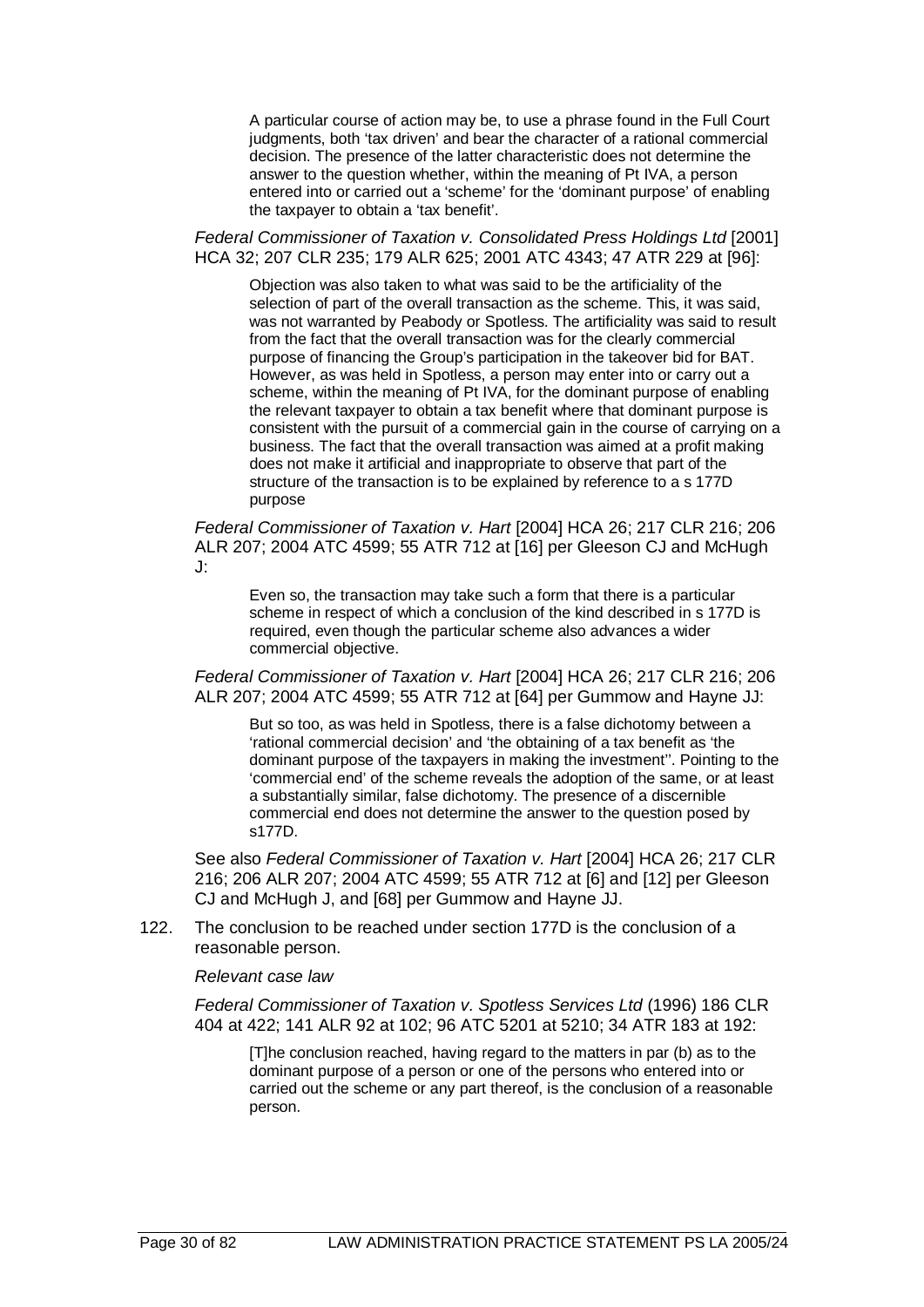123. The consideration of purpose or dominant purpose under subsection 177D(2) requires an objective conclusion to be drawn. The conclusion required by section 177D is not about a person's actual, that is, subjective, dominant purpose or motive. Section 177D requires an objective conclusion as to purpose to be reached having regard to objective facts. The actual subjective purpose of any relevant person is not a matter to which regard may be had in drawing the conclusion under section 177D. In other words, a conclusion about a relevant person's purpose for section 177D is the conclusion of a reasonable person based on all the facts and evidence that are relevant to considering the eight factors for the scheme (see paragraphs 117 and 125 to 150). Tax officers must therefore focus on these facts and not on what a relevant person actually intended or what the taxpayer's motivations were for entering into the scheme.

# *Relevant case law*

*Federal Commissioner of Taxation v. Spotless Services Ltd* (1996) 186 CLR 404 at 421; 141 ALR 102; 96 ATC 5201 at 5210; 34 ATR 183 at 192:

The eight categories set out in par (b) of s 177D as matters to which regard is to be had 'are posited as objective facts', [citing *FC of T v. Peabody* (1994) 181 CLR 359 at 382].

*Federal Commissioner of Taxation v. Consolidated Press Holdings Ltd* [2001] HCA 32; 207 CLR 235; 179 ALR 625; 2001 ATC 4343; 47 ATR 229 at [89] and [95]

*Federal Commissioner of Taxation v. Hart* [2004] HCA 26; 217 CLR 216; 206 ALR 207; 2004 ATC 4599; 55 ATR 712 at [65] per Gummow and Hayne JJ:

Of course the loan was structured in the way it was in order to achieve the most desirable taxation result. But those are statements about why *the respondents* acted as they did or about why the lender (or its agent) structured the loan in the way it was. They are not statements which provide an answer to the question posed by s 177D(b). That provision requires the drawing of a conclusion about purpose from the eight identified objective matters; it does not require, or even permit, any inquiry into the subjective motives of the relevant taxpayers or others who entered into or carried out the scheme or any part of it. [italics not added]

124. It may be relevant in determining what objectively was the purpose of any person entering into or carrying out the scheme, or any part of the scheme, to have regard to the purposes of the advisers or other agents of any of those persons. This, of course, will be appropriate only where a person acts on professional advice and what was done on professional advice is relevant to considering the eight matters required to be considered in applying the purpose test in subsection 177D(2) – refer to paragraphs 125 to 150.

# *Relevant case law*

*Federal Commissioner of Taxation v. Consolidated Press Holdings Ltd* [2001] HCA 32; 207 CLR 235; 179 ALR 625; 2001 ATC 4343; 47 ATR 229 at [95]: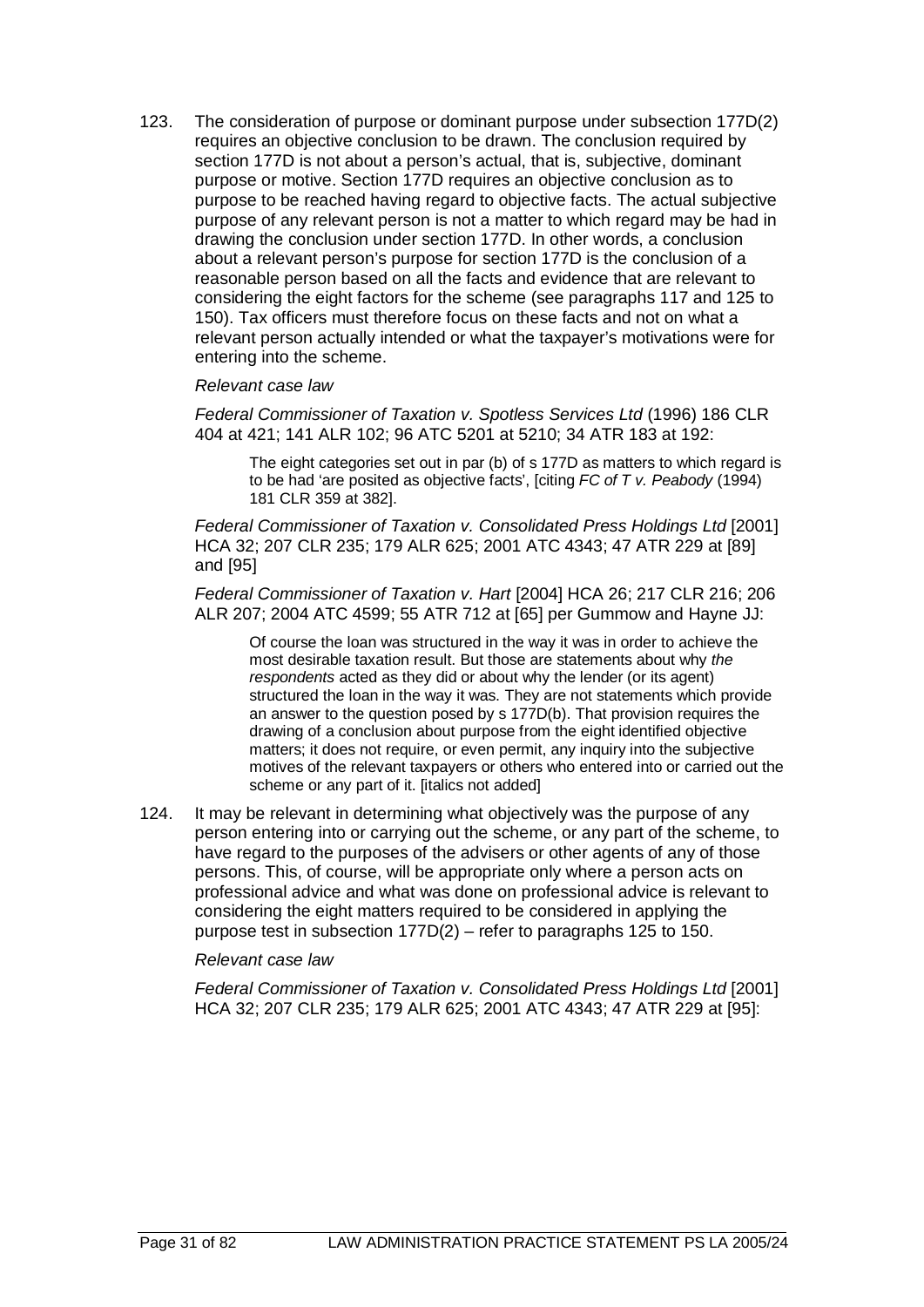[I]t is expected that those who participate in a complex, international, commercial transaction will be concerned about its tax implications, and will seek expert advice. Attributing the purpose of a professional advisor to one or more of the corporate parties in the present case is both possible and appropriate. In some cases, the actual parties to a scheme subjectively may not have any purpose, independent of that of a professional advisor, in relation to the scheme or part of the scheme, but that does not defeat the operation of s 177D. If, in the present case, there had been evidence which showed that no director or employee of the Group had ever heard of s 79D, that would not conclude the matter in favour of the taxpayer. One of the reasons for making s 177D turn upon the objective matters listed in the section, it may be inferred, was to avoid the consequence that the operation of Pt IVA depends upon the fiscal awareness of the taxpayer.

125. The section requires the Commissioner to have regard to each of the eight matters in subsection 177D(2) in reaching an objective conclusion about purpose. However, not all of the matters will be equally relevant in every case.

#### *Relevant case law*

*Peabody v. Federal Commissioner of Taxation* (1993) 40 FCR 531 at 543; 112 ALR 247 at 258; 93 ATC 4104 at 4113-4114; 25 ATR 32 at 42:

In arriving at his conclusion, the Commissioner must have regard to each and every one of the matters referred to in s177D(b). This does not mean that each of those matters must point to the necessary purpose referred to in s177D. Some of the matters may point in one direction and others may point in another direction. It is the evaluation of these matters, alone or in combination, some for, some against, that s177D requires in order to reach the conclusion to which 177D refers.

*Federal Commissioner of Taxation v. Hart* [2004] HCA 26; 217 CLR 216; 206 ALR 207; 2004 ATC 4599; 55 ATR 712 at [70] per Gummow and Hayne JJ.

126. The eight matters in subsection 177D(2) are to be each individually taken into account for the scheme having regard to all the relevant evidence, and then weighed together, in arriving at the conclusion as to dominant purpose.

#### *Relevant case law*

*Federal Commissioner of Taxation v. Hart* [2004] HCA 26; 217 CLR 216; 206 ALR 207; 2004 ATC 4599; 55 ATR 712 at [92] per Callinan J:

The next question, which is of purpose, is whether under s 177D the scheme is one to which Pt IVA applies. This will, in my view, in most cases be the critical question. The answer to it, both as a matter of statutory interpretation and as the Explanatory Memorandum indicates, was intended to be the fulcrum upon which most Pt IVA cases will turn, because the definition of a scheme, being as wide as it is, will relatively easily be satisfied, and the presence or absence of the tax advantage will also usually be readily apparent. The Act requires the questions raised by s 177D be answered by reference to the indicia stated in the section. It is not necessary of course that every one of them be relevant to every scheme. Indeed, the presence or overwhelming weight of one factor alone may of itself in an appropriate case be of such significance as to expose a relevant dominant purpose.

127. The eight matters listed in subsection 177D(2) enable consideration of the context in which the particular scheme occurs.

#### *Relevant case law*

*Federal Commissioner of Taxation v. Consolidated Press Holdings Ltd* [2001] HCA 32; 207 CLR 235; 179 ALR 625; 2001 ATC 4343; 47 ATR 229 at [96]: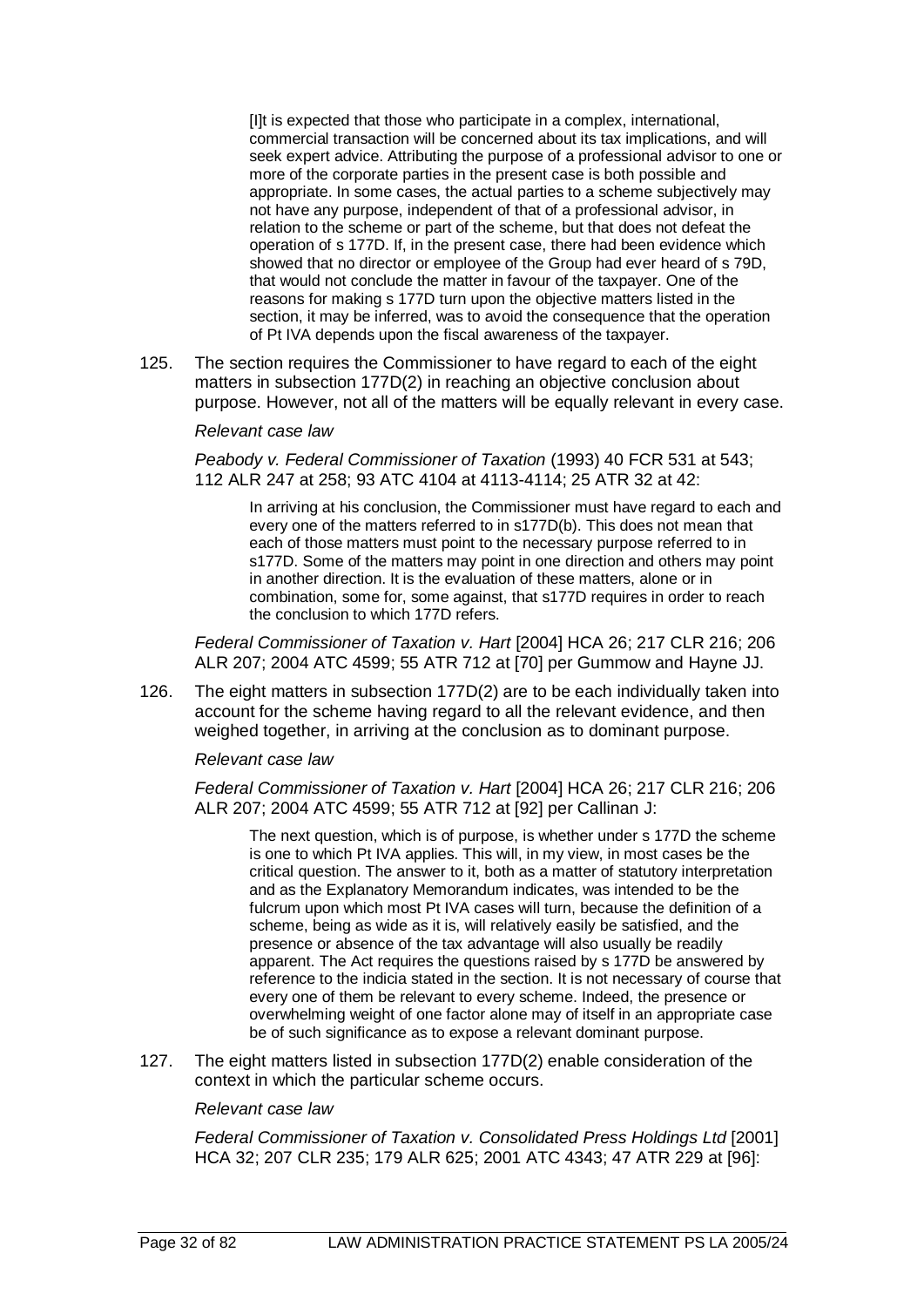Nor is there any inconsistency involved, as was submitted, in looking to the wider transaction in order to understand and explain the scheme, and the eight matters listed in s 177D.

128. Provided the eight matters identified in subsection 177D(2) are each taken into account, it is possible to arrive at the conclusion as to purpose by making a global assessment of purpose.

## *Relevant Case Law*

*Federal Commissioner of Taxation v. Consolidated Press Holdings Ltd* [2001] HCA 32; 207 CLR 235; 179 ALR 625; 2001 ATC 4343; 47 ATR 229 at [94]:

In the Full Court, the taxpayer argued that Hill J's reasoning did not refer to, or pay regard to, the eight matters listed in s 177D(b). This argument was rejected. It was pointed out, correctly, that it was not necessary for the judge to refer to the matters individually, and that an examination of the whole of his reasons for judgment showed that he took all the specified matters into account in forming 'a global assessment of purpose'.

129. The eight factors in subsection 177D(2) consist of three overlapping sets. The first set is about how the scheme was implemented: how its results were obtained. It comprises the first three factors in paragraphs (a), (b) and (c) of subsection 177D(2) and deals with manner, form and substance, and timing. The second set comprises the next four factors in paragraphs (d), (e), (f) and (g) of subsection 177D(2) and deals with the effects of the scheme: the tax results, financial changes, and other consequences of the scheme. The third set is the eighth factor in paragraph (h) of subsection 177D(2) which deals with the nature of any connection between the taxpayer and other parties.

## *Considering the eight factors against the background of the counterfactual*

130. There is authority to suggest that consideration of the eight factors involves comparison of the scheme with the 'alternative hypothesis', that is, the counterfactual: refer to paragraphs 75 to 116. [15](#page-33-0)

*Relevant case law*

*Federal Commissioner of Taxation v. Hart* [2004] HCA 26; 217 CLR 216; 206 ALR 207; 2004 ATC 4599; 55 ATR 712 at [66] per Gummow and Hayne JJ:

When that [that is s 177C(1)] is read with s 177D(b) it becomes apparent that the inquiry directed by Pt IVA requires comparison between the scheme in question and an alternative postulate. To draw a conclusion about purpose from the eight matters identified in s 177D(b) will require consideration of what other possibilities existed.

*Federal Commissioner of Taxation v. Hart* [2004] HCA 26; 217 CLR 216; 206 ALR 207; 2004 ATC 4599; 55 ATR 712 at [94] per Callinan J:

An aspect of the question to which s 177D(b)(ii) gives rise, is whether the substance of the transaction (tax implications apart) could more conveniently, or commercially, or frugally have been achieved by a different transaction or form of transaction.

See also *Federal Commissioner of Taxation v. Hart* [2004] HCA 26; 217 CLR 216; 206 ALR 207; 2004 ATC 4599; 55 ATR 712 at [69] per Gummow and Hayne JJ,

<span id="page-33-0"></span><sup>&</sup>lt;sup>15</sup> See also Explanatory Memorandum to the Taxation Laws Amendment (Countering Tax Avoidance and Multinational Profit Shifting) Bill 2013, paragraphs 1.24-1.26.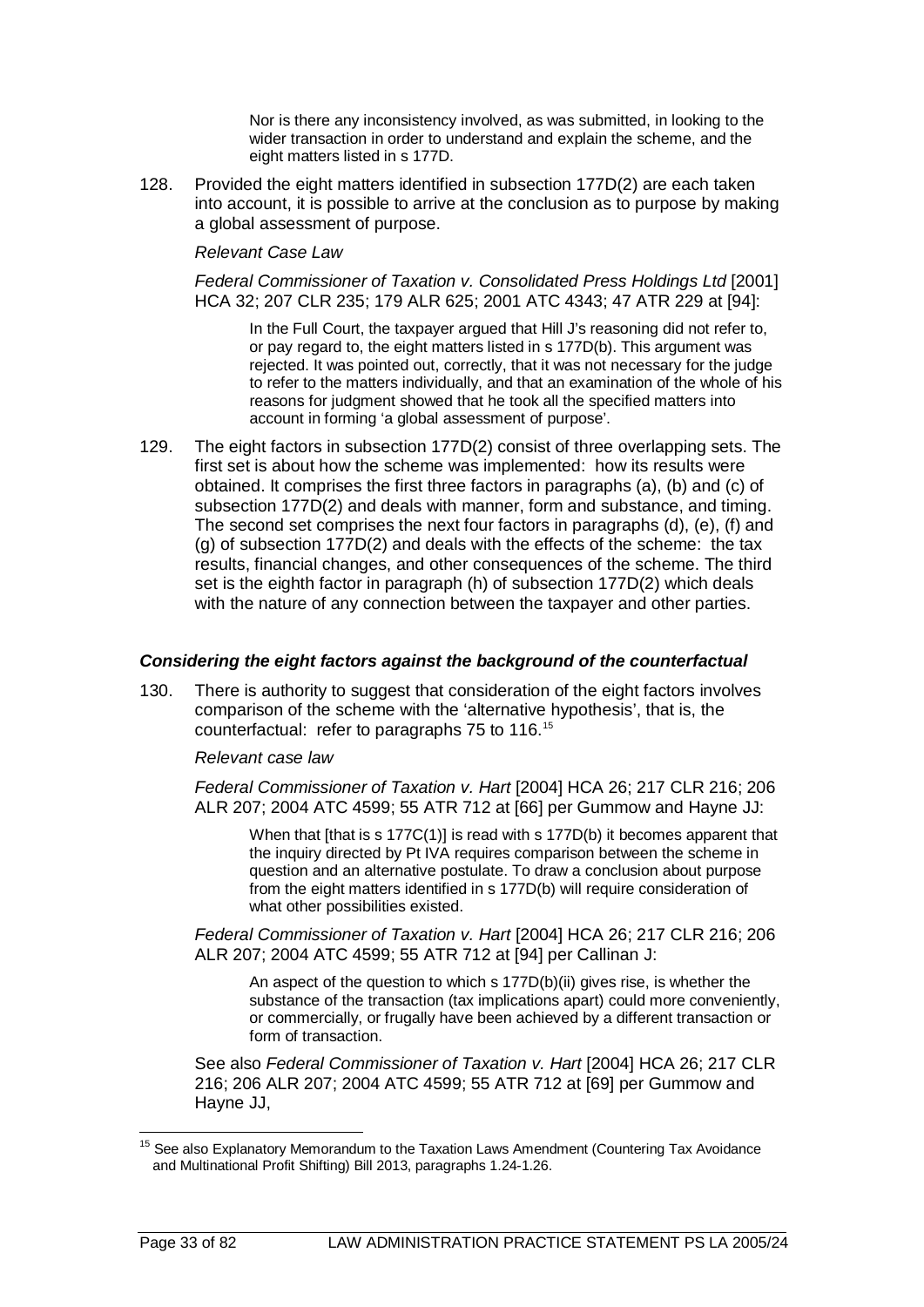131. However, the most recent judicial statement touching on the role of alternative postulates in considering the purpose test is that of Pagone J in *Orica Limited v Commissioner of Taxation* [2015] FCA 1399; 2015 ATC 20-547 at [20]:

> The conclusion contemplated by s 177D calls for an evaluative judgment. It is to that extent similar to the evaluative judgment contemplated by the predication test in *Newton v Federal Commissioner of Taxation* (1958) 98 CLR 1, 8-9. The evaluative judgment to be made under s 177D about dominant purpose is one to be made by application of the words of s 177D and, specifically, by having regard to the matters to which the section compels, and confines, attention. It is by a consideration of those matters that the conclusion is to be made about whether obtaining the tax benefit was the 'ruling, prevailing, or most influential purpose': *Spotless Services* at 416; see also at 423. The dominant purpose of obtaining a tax benefit may be revealed, as was decided in *Spotless Services*, by 'the particular means adopted by the taxpayers to obtain the maximum return on the money invested after payment of all applicable costs, including tax': *Spotless Services* at 423. It may also be revealed by consideration 'of what other possibilities existed' by reference to the eight matters in s 177D(b): *Hart* at 243 [66]; see also *British American Tobacco Australia Services Ltd v Federal Commissioner of Taxation* (2010) 189 FCR 151, 163, [53]. In *Hart* the dominant purpose of obtaining a tax benefit could be seen by comparing what was done to borrow funds with how else funds could be borrowed, and, therefore, as in *Spotless Services*, the dominant purpose was revealed by consideration of the eight factors in s 177D(b) in the particular means adopted by the taxpayer. It is not relevant to consider, therefore, whether Orica might have done something else, such as to borrow funds from an external source. In any event, if it be relevant, the evidence is that Orica rejected such an option and there is insufficient evidence to conclude that Orica's directors would have funded OUSSI from external sources. The inquiry called for by s 177D is, rather, what was the dominant purpose of entering into the transactions that Orica did choose. It is an inquiry that must be undertaken by having regard to the eight matters in s 177D(b) and, as a conclusion about purpose to be drawn from those matters, will require an evaluation of inference and degree.

# *The first three factors – how the scheme was implemented*

132. These first three factors are very important because they examine exactly how a scheme achieves its effects. The first factor which examines 'the manner in which the scheme was entered into or carried out' enables contrivance and artificiality to be identified by comparing the manner in which the scheme was entered into or carried out with the manner in which the counterfactual would have been implemented, for example, by the presence of a step or steps in a relevant transaction or arrangement that would not be expected to be present in a more straightforward or ordinary method of achieving the outcome of the transaction or arrangement. Conversely, if a scheme is entered into and carried out in the manner in which ordinary business or family dealings are conducted, the manner of the scheme will not indicate the purpose of obtaining the tax benefit.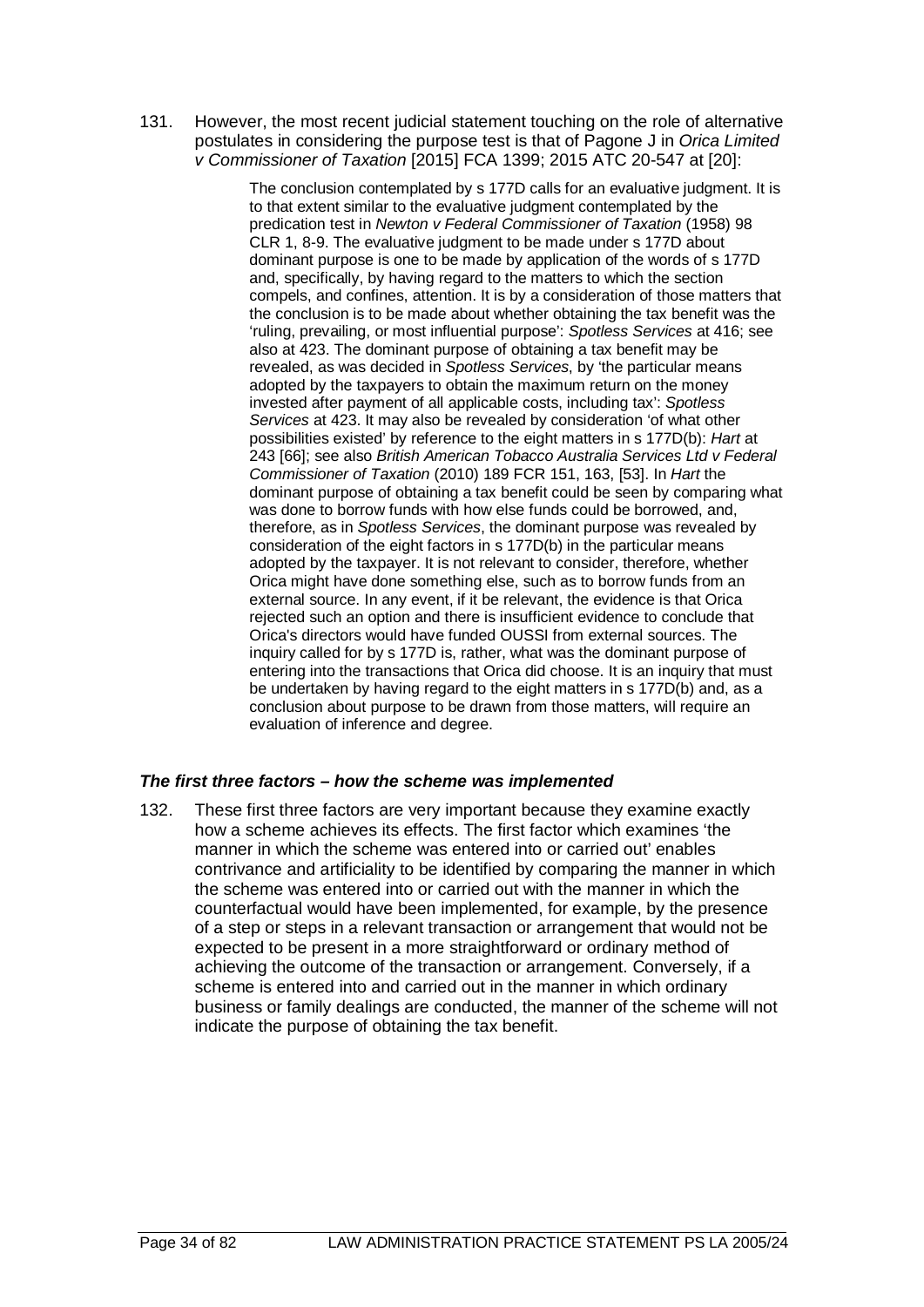- 133. The identification of any step or aspect of the scheme that is apparently explicable for no purpose but a tax purpose will go to the manner in which the scheme was entered into or carried out. To illustrate from the decided cases, in *Federal Commissioner of Taxation v. Peabody* (1994) 181 CLR 359; 28 ATR 344; 94 ATC 4663; 123 ALR 451 there was a share devaluation with no non-tax rationale; in *Federal Commissioner of Taxation v. Consolidated Press Holdings Ltd* [2001] HCA 32; 207 CLR 235; 179 ALR 625; 2001 ATC 4343; 47 ATR 229 there was a company which lacked any non-tax reason for being in the corporate structure; in *Federal Commissioner of Taxation v. Hart* [2004] HCA 26; 217 CLR 216; 206 ALR 207; 2004 ATC 4599; 55 ATR 712 there was an election to split the loan to permit all repayments to be allocated to the private residence and the capitalisation and compounding of interest on the part of the loan allocated to the investment property; and, in the area of mass marketed schemes, in *Federal Commissioner of Taxation v. Sleight* [2004] FCAFC 94; 136 FCR 211; 206 ALR 511; 2004 ATC 4477; 55 ATR 555 there was a round-robin exchange of cheques.
- 134. The second factor, which examines 'the form and substance of the scheme', requires that substance, rather than form, be the subject of inquiry. Put simply the factor directs attention to whether there is a discrepancy between the form of the scheme and its substance, meaning its commercial and economic substance. A discrepancy between the business and practical effect of a scheme on the one hand, and its legal form on the other, may well indicate the scheme has been implemented in a particular form as the means to obtain a tax benefit if the substance of the scheme may be achieved or available by some other more straightforward or commercial transaction or dealing.
- 135. In practice these first two factors are likely to be related. For example, a divergence between form and substance could involve a roundabout way of implementing the scheme by steps that have no effect on the substance of what is achieved but lead directly to the obtaining of the tax benefit.
- 136. In considering the second factor for the split loan scheme in *Federal Commissioner of Taxation v. Hart* [2004] HCA 26; 217 CLR 216; 206 ALR 207; 2004 ATC 4599; 55 ATR 712, Gummow and Hayne JJ said at [71]:

As Hill J rightly pointed out, the form and substance of the scheme (s 177D(b)(ii)) also point to the purpose of a relevant person obtaining a tax advantage. What was one advance, to be repaid by 300 instalments, was treated as if it were 2 separate loans. The only persons obtaining any advantage from the treatment were the … [taxpayers]. And the only advantages which they obtained depended upon the taxation treatment resulting from the application of payments and accumulation of interest for which the scheme (however identified) provided.

137. In considering the second factor in relation to the tea tree oil scheme in *Federal Commissioner of Taxation v. Sleight* [2004] FCAFC 94; 136 FCR 211; 206 ALR 511; 2004 ATC 4477; 55 ATR 555, Hill J said at [81] and [82]: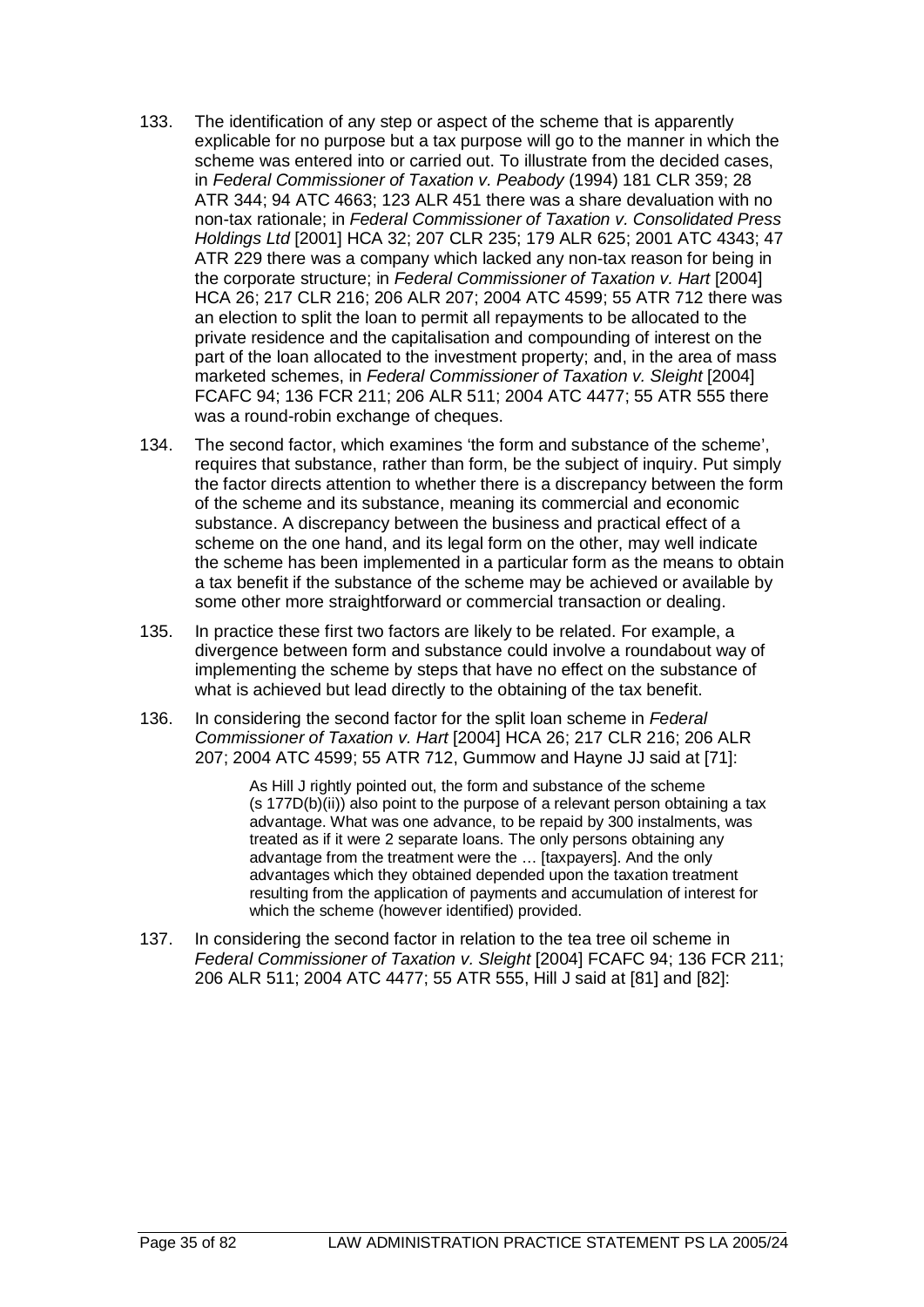There is a difference between the form and the substance of the present scheme. In form there is an option whether to farm alone or to employ the management company. There is a management agreement and financing and interest payments. The form, involving pre-payment of management fee and interest is, it may be concluded readily, designed to increase the taxation deductions available to an investor. The substance is, however, quite different. As senior counsel for the Commissioner put it, in substance the investor is a mere passive investor in what, once the tax features are removed, is a managed fund where no deduction would be available, or perhaps an alternative characterisation of the substance of the scheme is an investment in shares in the land company which at the expiration of 15 years is to own the tea tree plantation.

With respect to the learned primary judge it is not correct to say that form and substance are the same. Rather the particular shape the investment took was clearly fashioned in a way that would maximise the tax deductions. They were geared up by the loan agreement with up front interest payments. But for the tax deductions the form the investment might be expected to take would clearly relate more to the substance of what happened.

- 138. The first two factors in relation to a scheme enable the particular 'shape' of the transaction or arrangement to be identified for the purpose of determining whether that particular shape is the means by which the tax benefit is obtained. The first two factors require consideration of any elements or aspects of how the particular scheme is implemented that make the scheme more complicated than a straightforward or ordinary commercial or family arrangement that achieves the same overall effect, disregarding the tax effects.
- 139. The presence of material steps in a scheme consistent with no other explanation than the purpose of obtaining a tax benefit will be critical in characterizing the purposes of the persons who entered into or carried out the scheme. It will be they which lend an air of artifice and contrivance to the manner in which the scheme is carried out, and usually it will be they which separate form from substance.
- 140. The third factor draws attention to particular 'timing' aspects of the manner in which a scheme is entered into or carried out. It will include consideration of the time the scheme, or any part of it, was entered into or carried out, and the length of the period during which it was carried out. This factor will enable consideration of the extent to which the timing and duration of the scheme go towards delivering the relevant tax benefit or are related to commercial opportunities or requirements. For example, this factor will identify whether the scheme is entered into shortly before the end of a financial year (or other tax sensitive date such as the date of a change in the rate of tax), or carried out for only a brief period. It is noted that a taxpayer is able to benefit from a scheme entered into well before the end of a year by having Pay-As-You-Go tax instalments varied. It follows that a scheme entered into well before the end of a year does not necessarily mean that timing would point to a neutral or non-tax purpose. It may also be relevant to note that the time at which a scheme is entered into is not proximate to any commercial occasion; that is, the timing of the scheme does not seem to be associated with an opportunity or need that might point to a non-tax purpose. In other circumstances timing and duration is more likely to be neutral or point to a non-tax purpose.
- 141. In considering the third factor for the tea tree oil scheme in *Federal Commissioner of Taxation v. Sleight* [2004] FCAFC 94; 136 FCR 211; 206 ALR 511; 2004 ATC 4477; 55 ATR 555, Hill J said at [83]: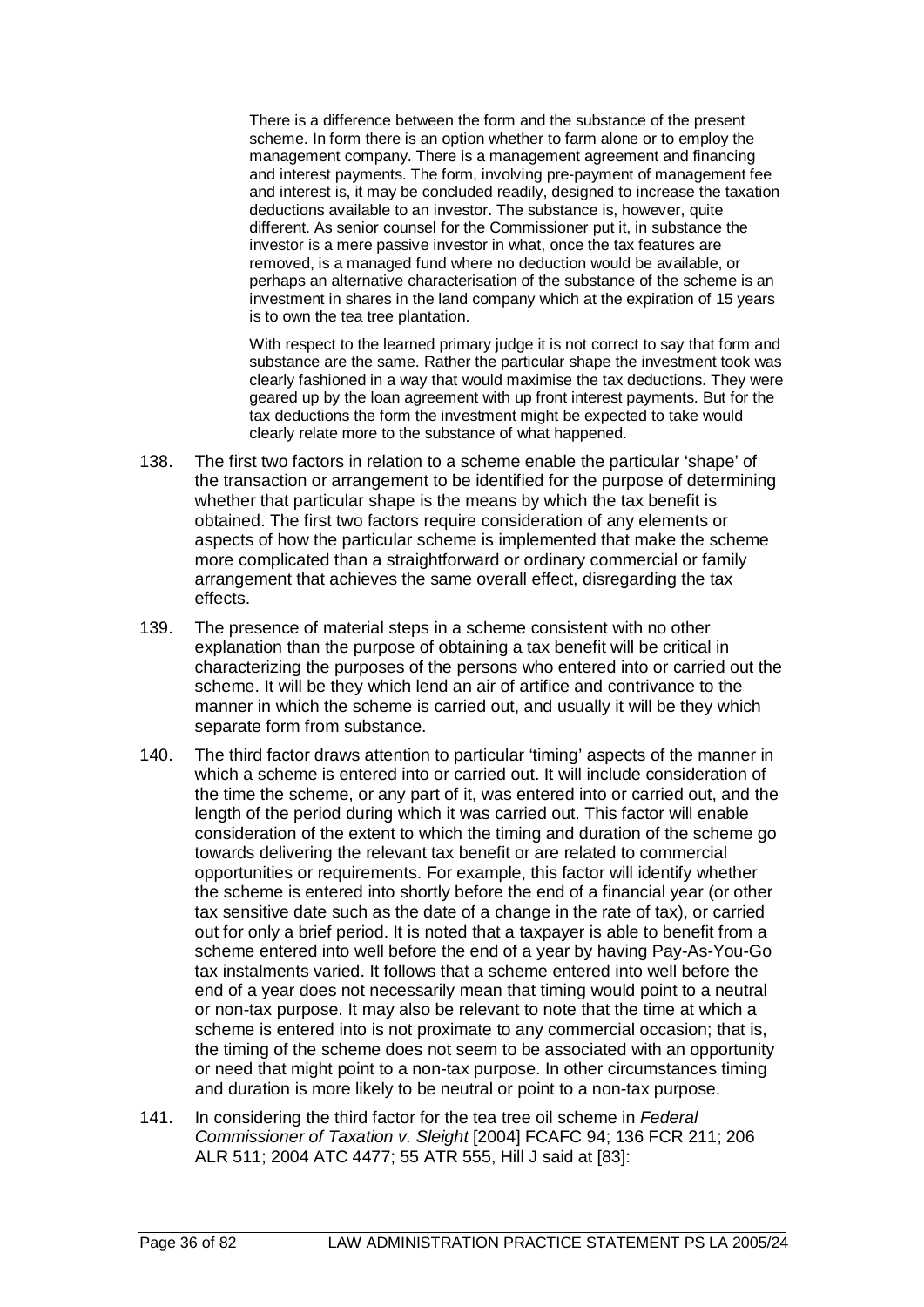This factor clearly points to taxation as a predominating purpose. The scheme was entered into on the last day of the year of income. This was not accidental as it was necessary for a large portion of the deductions to be incurred in the 1995 year of income. If what may be called the tea tree or investment purpose predominated, then there would be no need for a 'flurry of activity' to occur, as it did, at the end of the year of income. The investment could be entered into at any time.

142. In considering the third factor for the employee bonus scheme in *Pridecraft Pty Ltd v. Commissioner of Taxation* [2004] FCAFC 339; 213 ALR 450; 2005 ATC 4001; 58 ATR 210, Sackville J (with whom Sundberg J and Ryan J agreed) said at [90]:

> His Honour [Merkel J at first instance] correctly found that there was no commercial need or advantage for any contribution to be made in the 1996/1997 year of income, let alone on the last day of the financial year. The post-1997 scheme could have achieved its (non-tax related) commercial objectives without **any** contribution having been made to the Incentive Trust in the 1996/1997 year of income. When the timing of the contribution of \$15,000,000 is taken into account, the contribution is inexplicable except as a means of Spotlight obtaining a tax deduction for the whole of that amount in the 1996/1997 year. It is true that had the Pt IVA scheme not been entered into, Spotlight would have made a small contribution to the trust fund in the next year of income and would have paid out, or set aside, about \$15,000,000 in bonuses over a 5 year period. But an integral element of the Pt IVA scheme, in effect, constituted a means of deferring a very large amount of tax that otherwise would have been payable by Spotlight in the 1996/1997 year of income. [Original emphasis]

## *The next four factors - the effect of the scheme*

- 143. The second set of factors focuses on the tax, financial and any other consequences or effect of carrying out the scheme. These factors require consideration of the tax result, financial change and any other consequences of the scheme for the taxpayer and for related parties.
- 144. The fourth factor expressly focuses on the tax benefit and any other tax consequence resulting from the scheme.
- 145. The fifth, sixth and seventh factors focus on the non-tax effects of the scheme, not only for the relevant taxpayer, but also for all connected parties. These factors look to the practical financial, legal, economic and any other outcomes achieved by the scheme for the taxpayer and connected parties. For example, the change in the position of a taxpayer may mean little if there is an inverse change in the position of another person as a result of the scheme, and that other person is an associate or alter ego of the taxpayer such as a spouse or a wholly-owned company. It may also be relevant to observe that an allowable deduction is, or is not, matched by a corresponding amount of assessable income among the other parties who are affected by the scheme. These factors will often require consideration in conjunction with the second factor.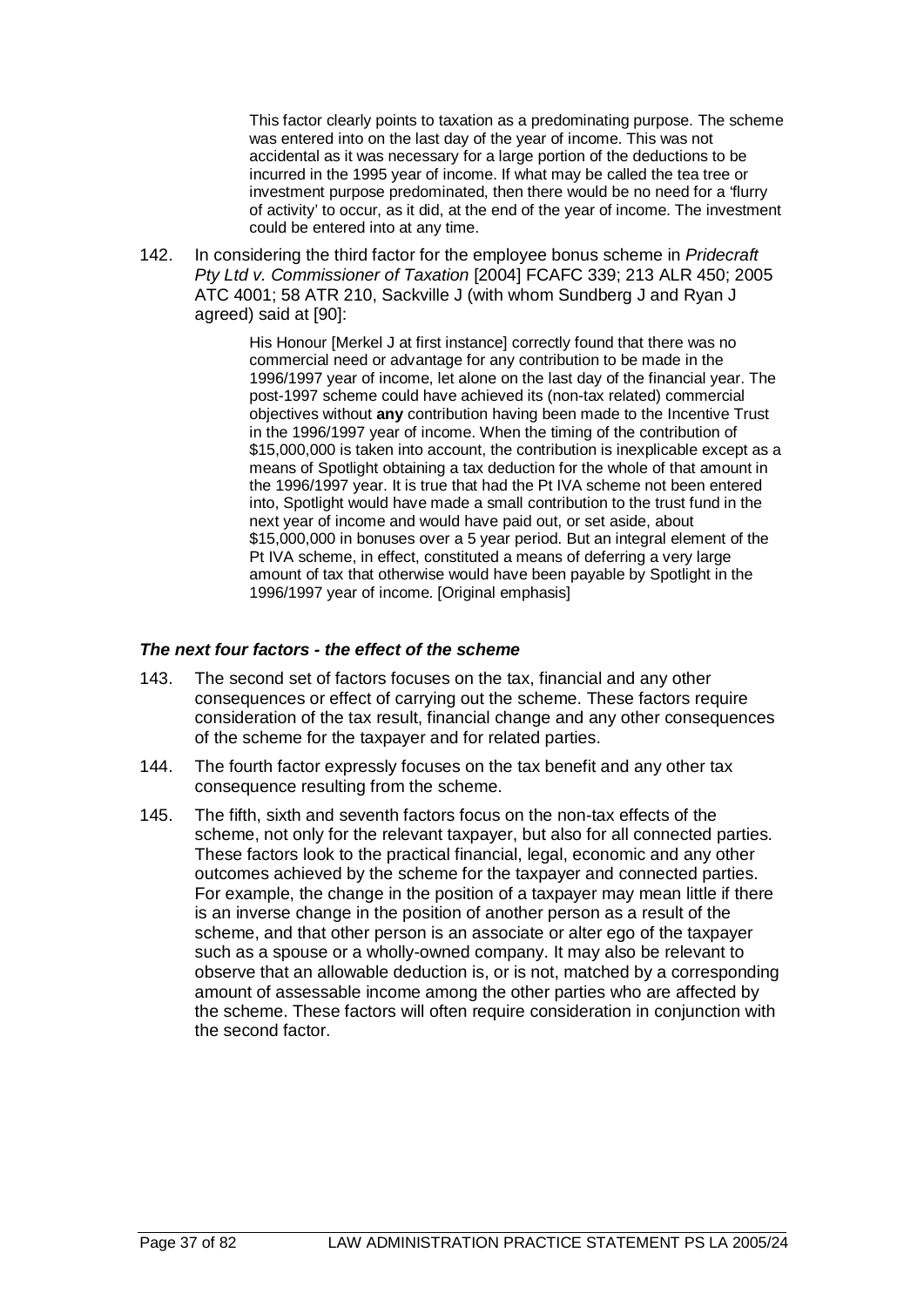- 146. The fifth, sixth and seventh factors involve identifying changes in financial position or any other consequences that may be reasonably expected to result from the scheme, not just changes that have resulted or will result. In *Federal Commissioner of Taxation v. Hart & Anor* [2004] HCA 26; 217 CLR 216; 206 ALR 207; 2004 ATC 4599; 55 ATR 712, the fact that there was a 'very real chance' over the life of the split loan entered into by the taxpayers that the amount owing on their investment property would exceed its value (due to the compounding of interest on the investment portion) and that their private residence would remain as security for the debt was considered by Callinan J at [94] in the context of the second set of factors.
- 147. The absence of any practical change in the overall financial, legal or economic position of a taxpayer and connected parties that are affected by the scheme is likely to add weight to the dominance of the tax purpose when all the subsection 177D(2) factors are weighed together. For example, in *Pridecraft Pty Ltd v. Commissioner of Taxation* [2004] FCAFC 339; 213 ALR 450; 2005 ATC 4001; 58 ATR 210, the 'round robin' of funds was relevant in considering the fifth factor for the employee bonus scheme. Sackville J (with whom Sundberg J and Ryan J agreed) said at [91]:

These conclusions are reinforced by the 'round robin' arrangement (s 177D(b)(i), (ii) and (v)). As [counsel for the taxpayer] … pointed out, the secured advance to Spotlight had a commercial benefit for the Incentive Trust, in that interest was payable on the loan. But the fact remains that Spotlight was able to obtain a very large and immediate tax benefit amounting to several million dollars - without having to part with any more than \$200,000 in the 1996/1997 year of income and relatively modest amounts in the succeeding years. (By 30 June 2003, only \$9.7 million of the \$15,000,000 contribution had actually been paid out as bonuses to or for the benefit of employees.) The obtaining of a large tax benefit without any substantial change in Spotlight's cash position suggests that its 'most influential and prevailing or ruling' purpose in entering into or carrying out the Pt IVA scheme, or part of that scheme, was to obtain a tax benefit.

148. In considering the second set of factors it should be kept in mind that the application of Part IVA turns on an objective determination of the purpose of a person entering into a scheme, not the effect or purpose of the scheme. The fourth to seventh factors cannot simply be compared and weighed to determine purpose for to do so is to ignore the other factors. The bare fact that a taxpayer pays less tax if one form of the transaction rather than another is adopted, does not by itself demonstrate that Part IVA applies. Nevertheless, the effect of the scheme can contribute to a conclusion about the objective purpose of a person in entering into the scheme.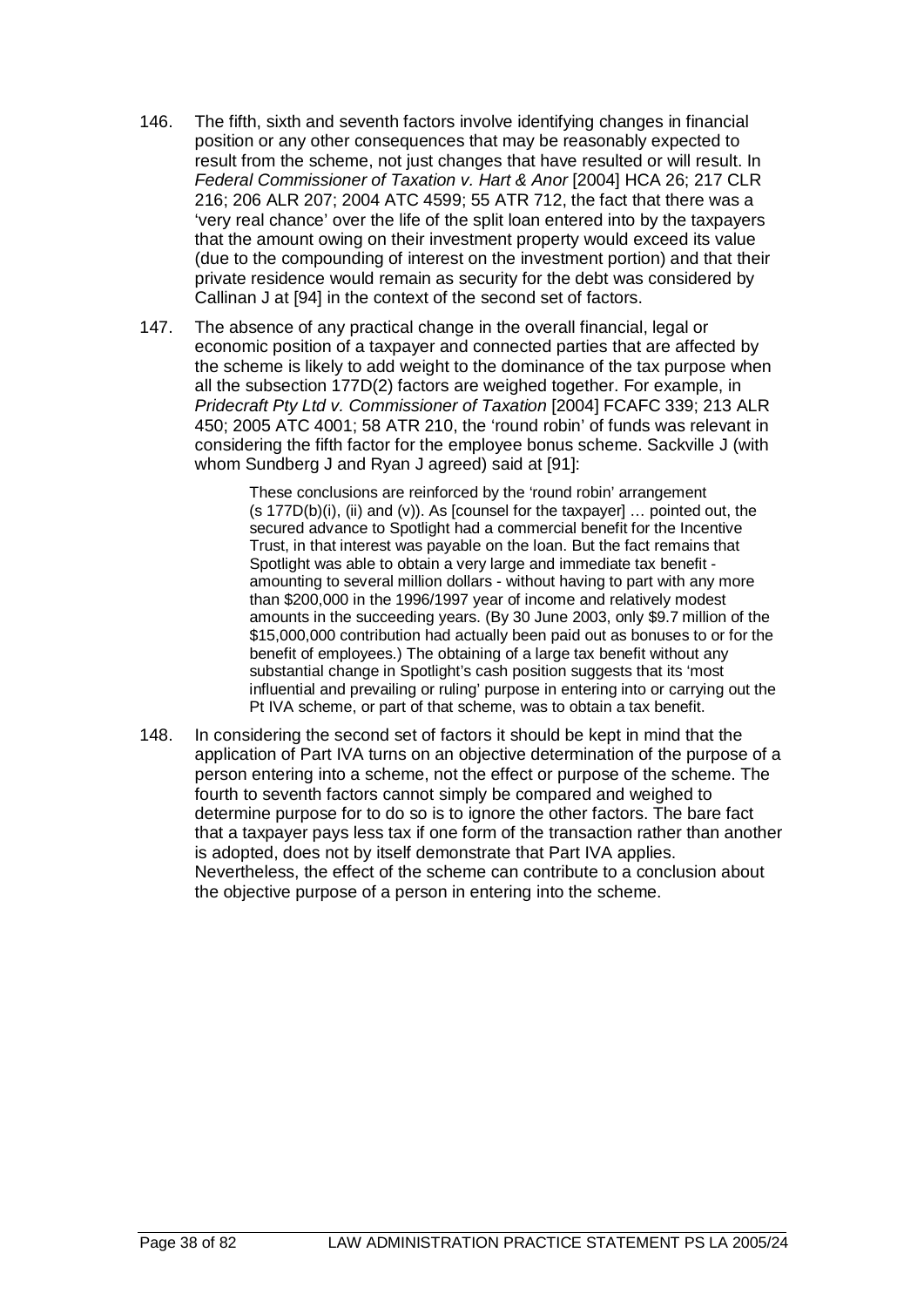## *The eighth factor – the nature of the connection between the taxpayer and any other person*

149. The eighth factor inquires into the nature of the connection between the taxpayer and any other person whose financial position is reasonably expected to change as a result of the scheme or for whom there are any other consequences from the scheme. The existence of any connection between the taxpayer and these other persons is relevant to the identification of the other factors, such as the manner of the scheme, the form and substance of the scheme, and the tax, financial and other consequences of the scheme. This factor requires the circumstance that parties are not dealing with each other at arm's length in connection with the scheme to be taken into account. For example, a transaction having the form of a loss-making transaction when only the taxpayer's position is considered may not produce a loss in substance if an associate of the taxpayer makes a corresponding non-taxable gain. In *CC (NSW) Pty Ltd (In Liq.) v. Federal Commissioner of Taxation* (1997) 97 ATC 4123; 34 ATR 604, the fact that the income injection scheme, if it had been effective for income tax purposes, would have transferred the right to income from the taxpayer to a unit trust with tax losses in the same corporate group, was considered by Sackville J in the context of the eighth factor at 97 ATC 4149; 34 ATR 632:

> The shares in both CC NSW [that is, the taxpayer company] and QAPL were held by companies within the CC Group. All units in the QUT were held by CC PL, the parent of CC NSW. The effect of the principal-agent arrangement, if implemented, was to transfer assessable income from CC NSW to the QUT, where it was available to be offset against losses.

Conversely, in some cases this factor may permit consideration of offsetting tax liabilities incurred by associates as a result of the scheme to demonstrate absence of the relevant purpose.

150. This factor requires attention to be paid to the existence of any family relationship between the taxpayer and the persons who are affected in any way by the scheme. This could assist a taxpayer in some cases. Many dealings which would be decidedly odd between strangers may be entirely explicable between family members. For example, a businessman who gives assets to strangers for less than they are worth may be subject to suspicion but a gift to his family could stand in a different light. Of course, it would be a different matter again if the family members do not benefit in substance from the arrangement.

# **Part IVA Warning Signs**

151. The presence of any of the following features whether alone or in combination in an arrangement may suggest that Part IVA applies to the arrangement. These features represent warning signs that the arrangement may be 'tax driven' and lead to a conclusion that the arrangement was entered into for the dominant purpose of enabling a taxpayer to obtain a tax benefit. The list of features is not meant to be exhaustive or exclusive and is provided only by way of guidance to officers who must consider and apply the provisions of Part IVA. The purpose in subsection 177D(2) can only be objectively ascertained by reference to the eight factors. Where any of the following features are present officers must consider the possible application of Part IVA in undertaking audits or issuing rulings to taxpayers: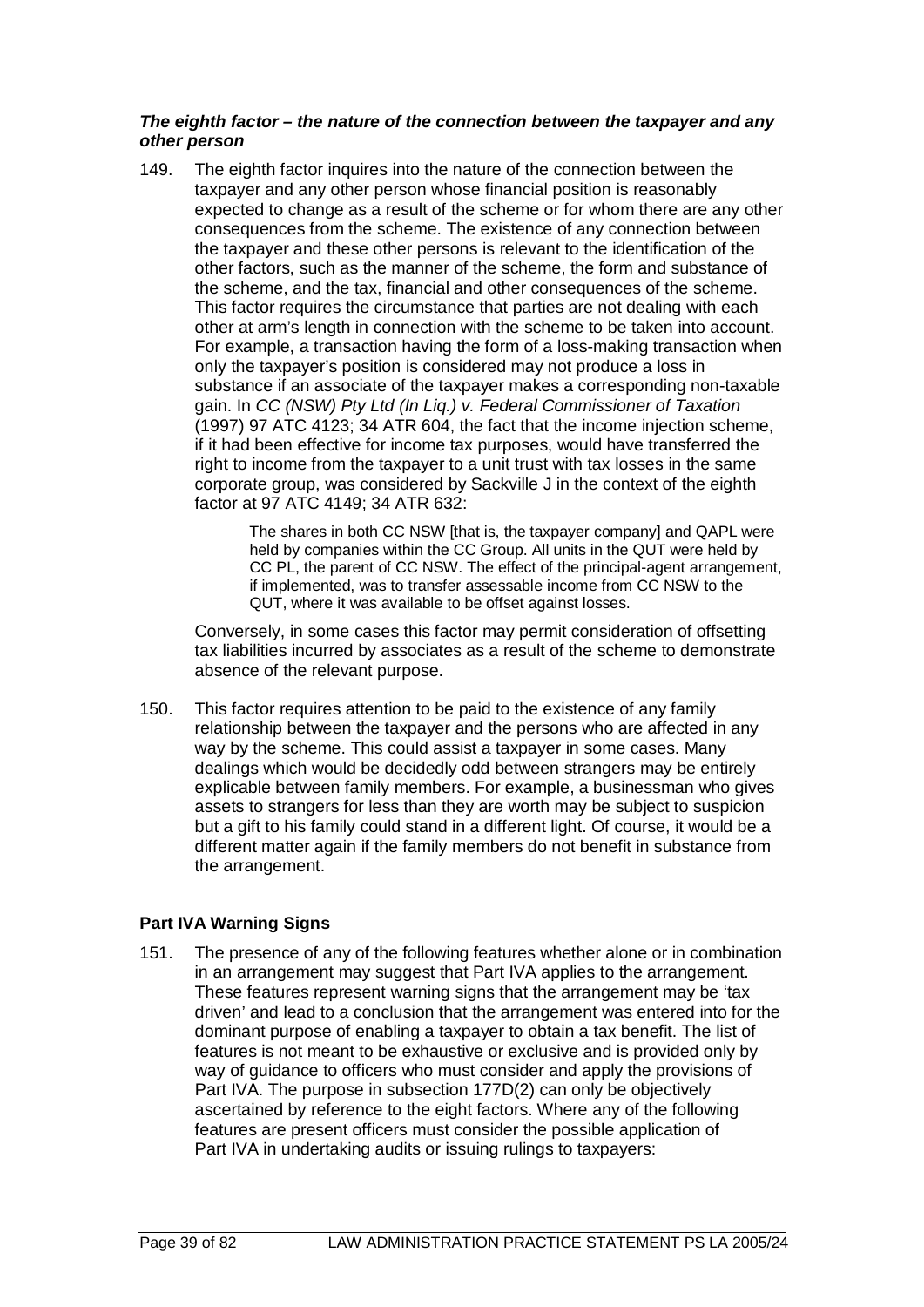- the arrangement (or any part of the arrangement) is out of step with ordinary family dealings or the sort of arrangements ordinarily used to achieve the relevant commercial objective;
- the arrangement seems more complex than is necessary to achieve the relevant family or commercial objective, or includes a step or a series of steps that appear to serve no real purpose other than to gain a tax advantage, for example:
	- transactions which interpose an entity to access a tax benefit;
	- intra-group or related party dealings that merely produce a tax result;
	- arrangements involving a circularity of funds or no real money;
- the tax result of the arrangement appears at odds with its commercial or economic result, for example:
	- a tax loss is claimed for what was a profitable commercial venture or transaction;
- the arrangement results in little or no risk in circumstances where significant risks would normally be expected, for example:
	- use of non-recourse or limited recourse loans which limit the parties' risk or actual detriment in relation to debts/investments;
	- arrangements where the taxpayer's risk is significantly limited because of the existence, for example, of a 'put' option;
- the parties to the arrangement are operating on non-commercial terms or in a non-arm's length manner, for example:
	- financial arrangements made on unusual terms, such as interest rates above or below market rates, insufficient security, or deferment of repayment of the loan until the end of a lengthy repayment period;
	- transactions which do not occur at market rates/value;
- there is a gap between the substance of what is being achieved under the arrangement (or any part of it) and the legal form it takes, for example:
	- arrangements where a series of transactions taken together produce no economic gain or loss, such as where the whole scheme is self-cancelling.

# **Determinations and Assessments – section 177F**

152. Subsection 177F(1) gives the Commissioner a power to make a determination cancelling a tax benefit that has been obtained, or would but for section 177F be obtained, in connection with a scheme to which Part IVA applies. The power can only be exercised where a tax benefit has been obtained, or would but for the section be obtained, by a taxpayer in connection with a scheme to which Part IVA applies.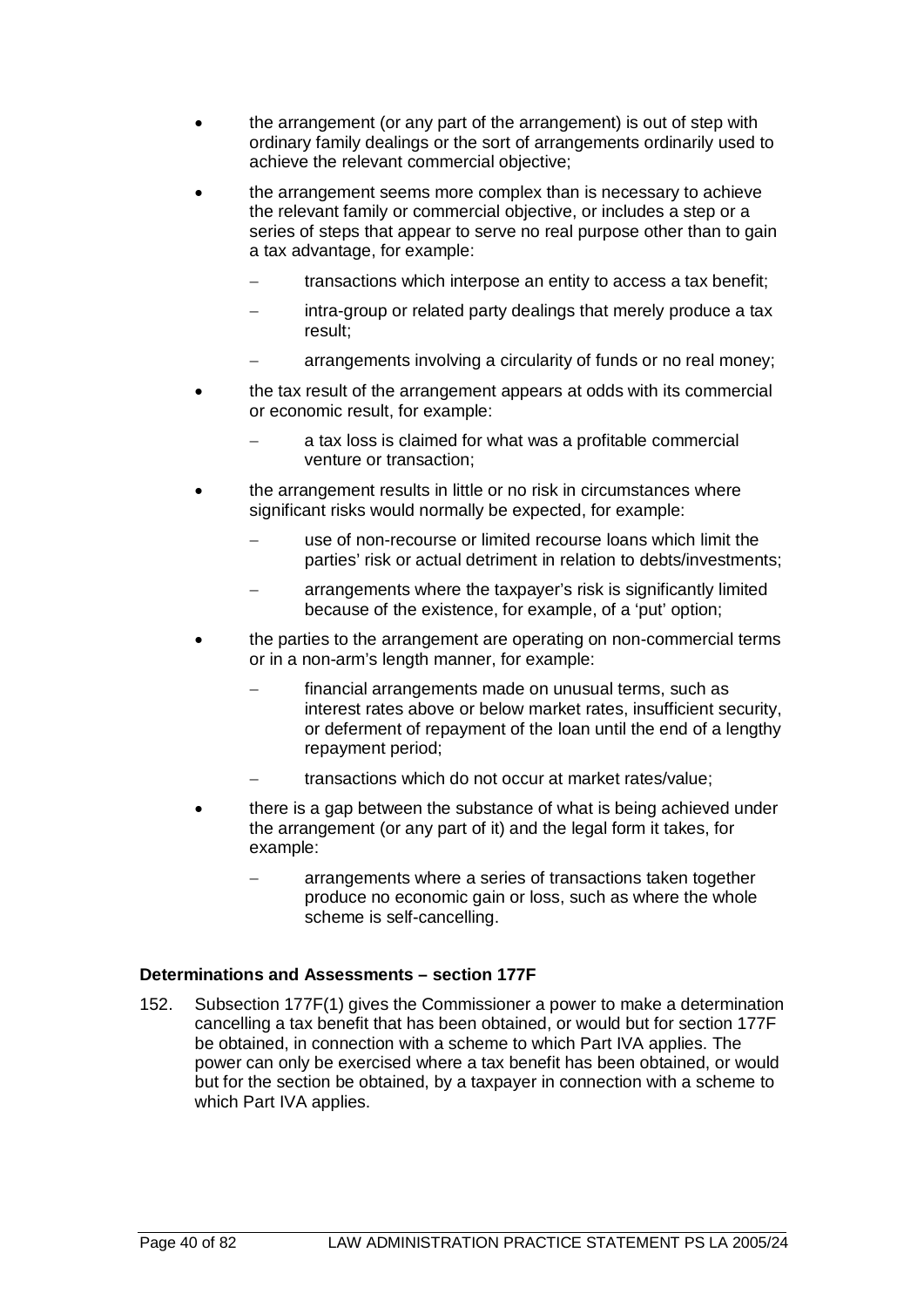- 153. Regard must be had to the individual circumstances of each case in applying Part IVA. However, where two or more taxpayers participate on the same terms in a single scheme, or in identical schemes, for example, in the case of mass marketed schemes, the individual circumstances of the case will have features in common, and there may be no further distinguishing circumstances.
- 154. In all cases a determination should be evidenced in writing and provided to the taxpayer concerned.
- 155. Where the Commissioner cancels a tax benefit that is omitted assessable income under paragraph 177F(1)(a), the relevant amount is deemed to be included in assessable income by virtue of such provision of the Act as the Commissioner determines: refer to subsection 177F(2). Therefore a provision should be specified in the determination.
- 156. Where a determination is made, subsection 177F(1) directs the Commissioner to take such action as he considers necessary to give effect to that determination: refer to paragraphs 164 to 168. Tax officers should take particular care in determining the correct taxpayer against whom a determination and assessment should be made.

#### *Making one or more determinations in particular scenarios*

- 157. In the discussion of particular scenarios below, a reference to:
	- a 'single scheme' is intended to include both wider and narrower 'alternative' schemes in connection with which the same tax benefit is obtained; and
	- 'multiple schemes' is to be read as a reference to different schemes in connection with which different tax benefits are obtained.

This use of the term 'single scheme' is appropriate because a conclusion as to dominant purpose under subsection 177D(2) is made in the broader context of the relevant scheme in any event. In those cases where the same tax benefit arises in connection with both wider and narrower alternative schemes, the application of Part IVA should be unaffected by whether a wider or narrower scheme is examined: see paragraphs 59 to 60 and 127.

#### *Single scheme, multiple tax benefits (but not alternative counterfactuals) – same taxpayer and same income year*

158. If a taxpayer obtains two or more separate 'tax benefits' under Part IVA in the same counterfactual scenario, that is, if the 'tax benefits' do not all come within the same paragraph in subsection 177C(1) (for example, assessable income is omitted, and either excessive deductions are claimed or a capital loss is incurred), a separate determination should be made for each kind of tax benefit that is obtained in connection with the scheme. However, it is only necessary to issue a single amended assessment that takes into account the cumulative effect of all the individual tax benefits being cancelled.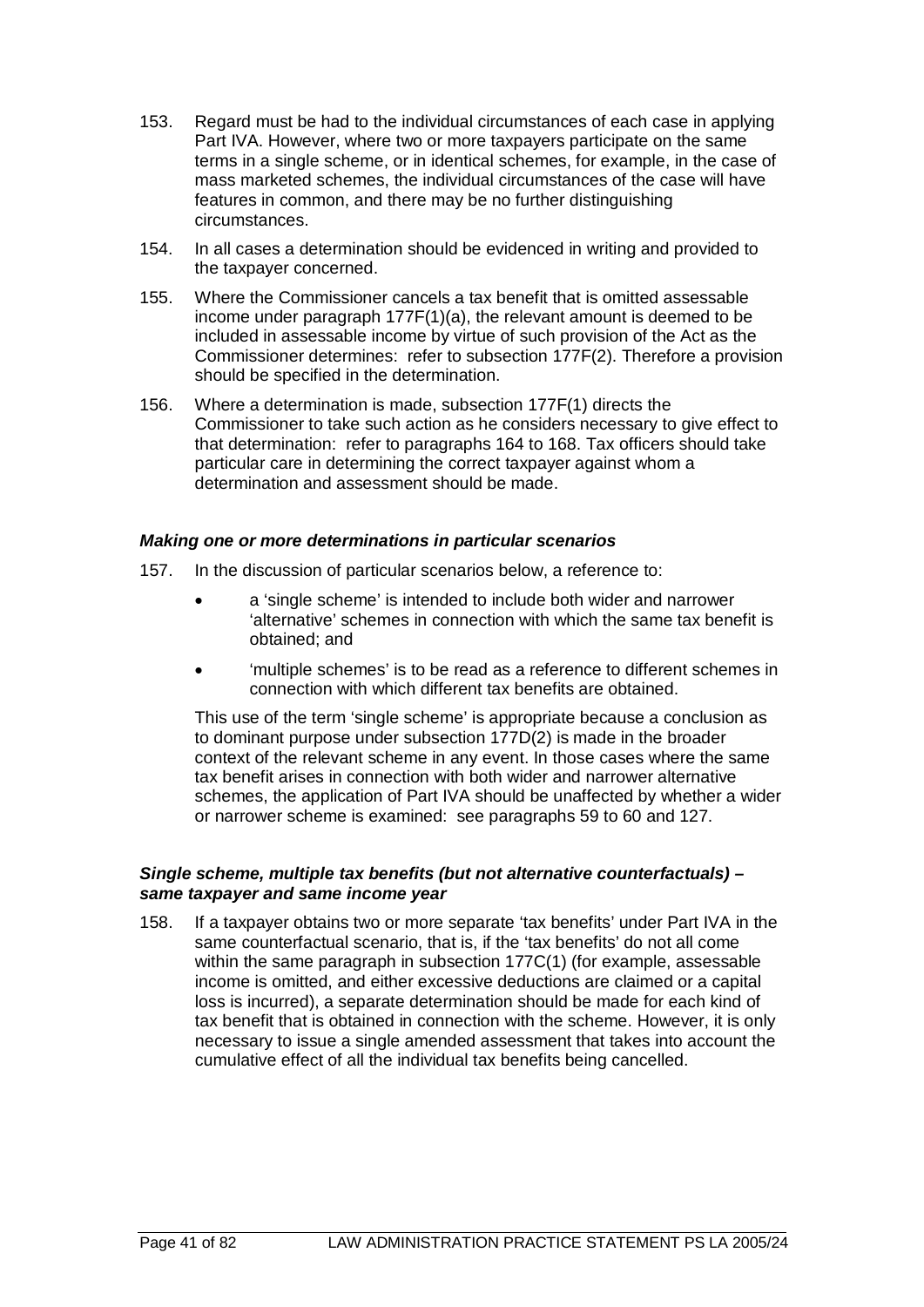## *Single scheme, alternative counterfactuals – same taxpayer and same income year*

159. If a taxpayer obtains a different amount of the same kind of tax benefit in different counterfactual scenarios in connection with a single scheme to which Part IVA would apply in a particular year, the correct approach is to make a single determination under subsection 177F(1) for the kind of 'tax benefit' that is obtained. The highest 'tax benefit' of the same kind for the counterfactual scenarios should be used in the determination, unless there are special circumstances (for example, the highest tax benefit would result in juridical double taxation). If a tax benefit obtained in connection with the scheme includes a tax benefit of the kind specified in paragraph 177C(1)(a), that is, an amount that was not included in assessable income, then for the purposes of subsection 177F(2), the determination cancelling the omitted income tax benefit should state the provisions of the Act, for all the alternative counterfactuals, under which the amount is deemed to be included in assessable income.

## *Multiple schemes, multiple tax benefits – same taxpayer and same income year*

160. If a taxpayer can be assessed to two or more 'tax benefits' under Part IVA from more than one scheme in a particular year, it will be necessary to issue determinations in respect of each scheme, and if relevant, for each different kind of tax benefit obtained in connection with each scheme. However, it may only be necessary to issue a single amended assessment that takes into account all of the tax benefits being cancelled for each of the schemes in appropriate cases.

## *Single scheme and tax benefit – different taxpayers*

161. The Commissioner has power to make subsection 177F(1) determinations, and to issue assessments to give effect to the determinations, to more than one taxpayer in respect of the same tax benefit. This can occur where the Commissioner forms the view that each determination and consequent assessment could be correct, based on what is known by the Commissioner at the time. This situation commonly arises in relation to a scheme involving a trust where the trustee or any one or more of its beneficiaries may be ultimately taxable on a tax benefit obtained in connection with the scheme. However, although it is possible for multiple concurrent assessments in respect of the same amounts to co-exist, the Act does not authorise double taxation of the same income, and tax must only be collected from the taxpayer ultimately held to be liable.

# *Relevant case law*

*Deputy Commissioner of Taxation v. Richard Walter Pty Ltd* (1995) 183 CLR 168 at 201-203; 127 ALR 21 at 42-44; 95 ATC 4067 at 4082-4084; 29 ATR 644 at 663-665.

*Dan v. Federal Commissioner of Taxation (No. 2)* [2000] FCA 752; 2000 ATC 4350; 44 ATR 338 at [48]-[51].

*Kordan Pty Limited v. Federal Commissioner of Taxation* [2000] FCA 1807; 2000 ATC 4812; 46 ATR 191 at [33]: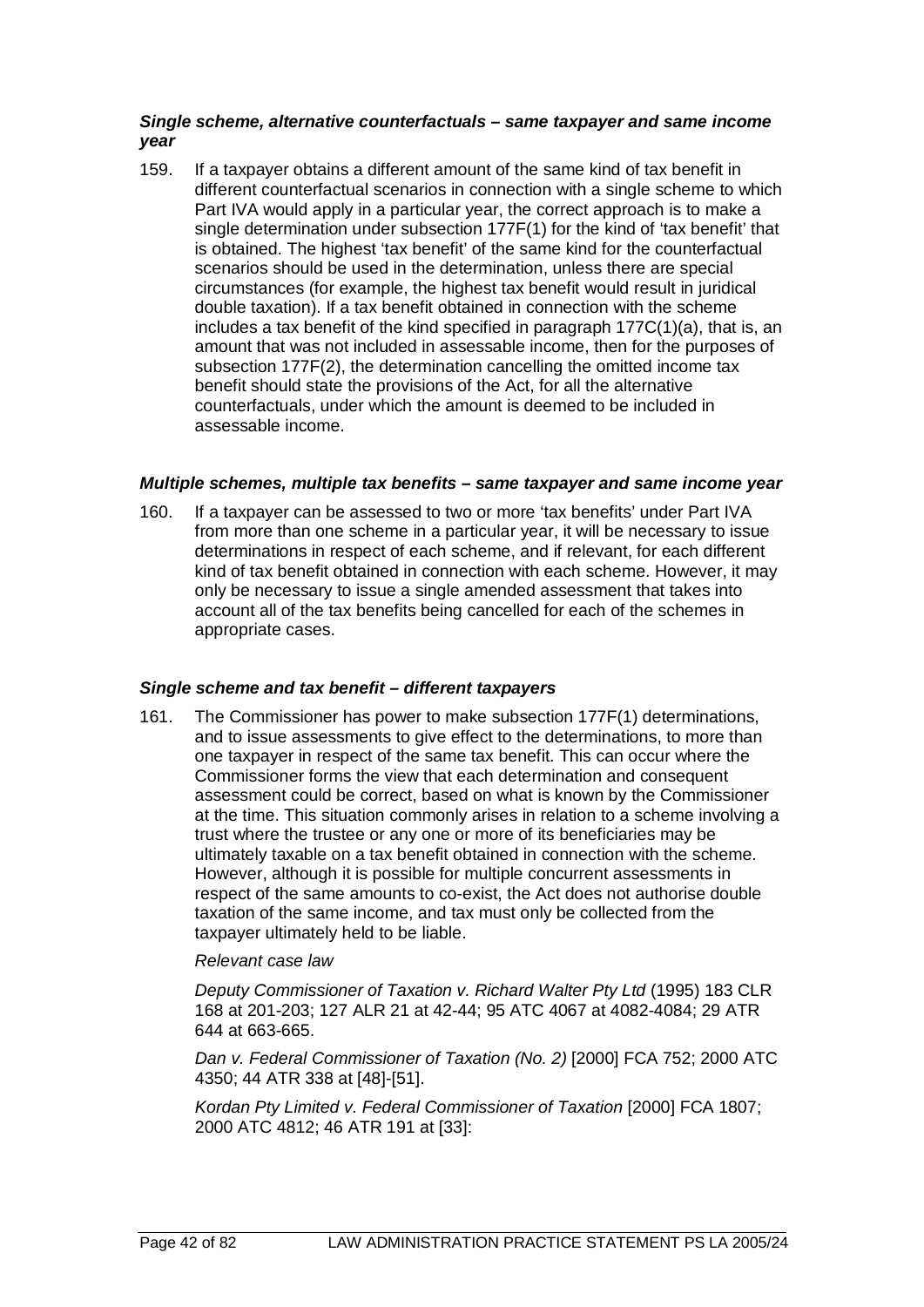Bad faith is not to be inferred merely because the Commissioner issued assessments charging to tax more than one taxpayer in respect of the same income. His Honour [at first instance] noted that while this is so it did not follow from *Richard Walter*, or the earlier case of *Richardson v FCT* (1932) (1932) 48 CLR 192, that in every case it was necessarily open and appropriate for the Commissioner to do so. It would be necessary to examine all of the circumstances. It will be different if none of the multiple assessments could as in *Darrell Lea* be correct for, as was said by the full Court in that case [(1996) 72 FCR 175; 141 ALR 713; 97 ATC 4040; 34 ATR 491] at FCR 186; ATR 501; ATC 4049:

> '[I]t was critical in *Richard Walter* that at the time the Commissioner made each of the two assessments he was *bona fide* able to form the view that each **could** be correct. While it is true that both could not stand together, it was equally true that one or other of them could be completely correct. Which one, if either, was completely correct, of course, was not at that stage known by the Commissioner.' (Original emphasis.)

## *Single scheme, incorrect counterfactuals – different taxpayer*

162. In some cases courts have found that the taxpayer who obtained a tax benefit is not the taxpayer to which the relevant section 177F determination(s) apply. Officers should be alert to this possibility and consider the need to make determinations and raise corresponding assessments for not only the taxpayer considered most likely to have obtained a tax benefit, but for different taxpayers under different alternative postulates. Again, care should be exercised in such cases to see that double taxation does not occur.

## *Relevant case law*

*Futuris Corporation Limited v. Federal Commissioner of Taxation* 2010 ATC 20-206; [2010] FCA 935 at [112]; *Federal Commissioner of Taxation v. AXA Asia Pacific Holdings Ltd* 2010 ATC 20-224; [2010] FCAFC 134[16](#page-43-0)

163. If the tax benefit was taken into account in calculating the 'net income of the trust estate' under section 95, the standard approach is to make Part IVA determinations cancelling the relevant tax benefits in respect of both the trustee and the beneficiaries since the objective facts will usually support a conclusion that both the trustee and the beneficiaries obtained a tax benefit in connection with the scheme. However, there is nothing to prevent the Commissioner in appropriate cases from simply cancelling the tax benefit obtained by the trustee and then relying upon Division 6 of Part III to assess the recalculated net income of the trust to the relevant beneficiaries under section 97, or to assess some or all of the recalculated amount to the trustee under section 99A. A similar approach is taken to making Part IVA determinations in relation to partnerships: refer to paragraphs 170 to 172.

# **Give effect to a determination**

164. To give effect to a determination under section 177F, an assessment should be issued under section 166 if no assessment has been issued previously in respect of the relevant year to the taxpayer.

<span id="page-43-0"></span><sup>&</sup>lt;sup>16</sup> These cases were decided under Part IVA as it was in force before the amendments of 2013, and might have been decided differently under the amended Part IVA. However, the general point made here remains valid.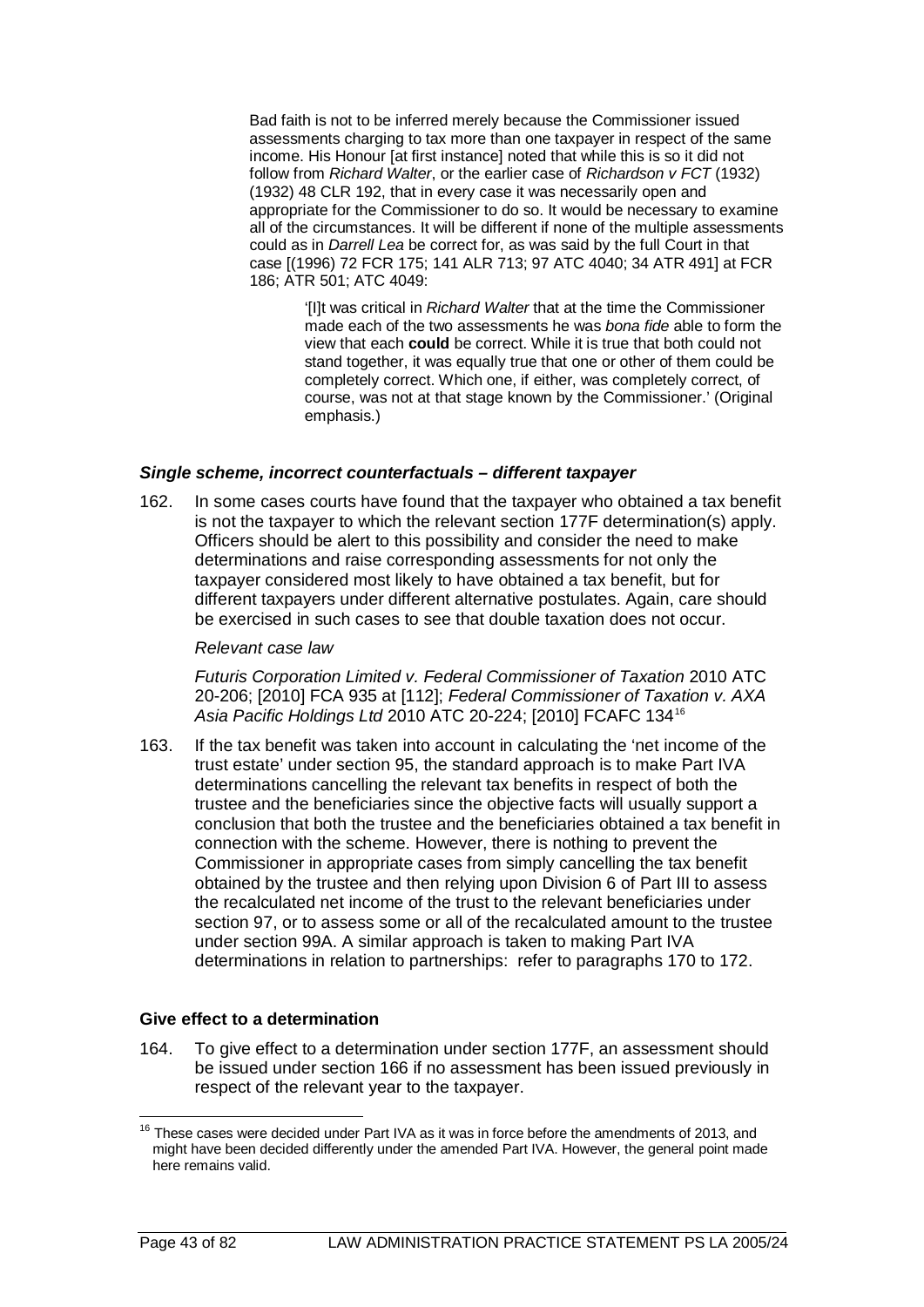- 165. If an assessment has been issued prior to making the determination but the 'tax benefit' was not included, it is necessary to issue an amended assessment under section 170 to give effect to the determination.
- 166. If prior to making the determination under section 177F, the 'tax benefit' was included in an assessment (including an amended assessment) under sections of the Act other than Part IVA (for example, section 6-5 of the ITAA 1997), it will not be necessary to issue an amended assessment if the determination was made in connection with the consideration of an objection. When an objection to an assessment is decided, a determination under subsection 177F(1) made in connection with the consideration of the objection will be deemed to have been made when the assessment was made: subsection 169A(3). Consequently, it will be unnecessary to amend an assessment to give effect to the Part IVA determination if no change to taxable income or tax payable results. However it will still be necessary to issue and serve on the taxpayer a copy of the determination in order for Part IVA to be applied in the event that there is a tax benefit.

## *Relevant case law*

*Kordan Pty Limited v. Commissioner of Taxation* [2000] FCA 1807; 2000 ATC 4812; 46 ATR 191 at [32]:

In the case of Ryde Homes [Pty Ltd], while the two determinations under challenge did not give rise to the issue of any notice of further amended assessment, the consequence of s 169A of the ITAA 1936 when read together with s 173 was that the determinations, having been made in connection with the Commissioner's consideration of the objection lodged by that company on 31 May 1999 against the amended assessment notified on 30 March 1999, were to be treated as part of the making of the amended assessment notified on 30 March 1999 and likewise afforded the protection of s 177(1), but subject to the *Hickman* principle.

- 167. Where the determination is not made in connection with the consideration of an objection, officers should give effect to a determination by an amended assessment. Officers should refer to the Full Federal Court decisions in *Federal Commissioner of Taxation v. Jackson* (1990) 27 FCR 1; 96 ALR 586; 90 ATC 4990; 21 ATR 1012, *Federal Commissioner of Taxation v. Stokes* (1996) 72 FCR 160; 141 ALR 653; 97 ATC 4001, 34 ATR 478; and *Puzey v. Commissioner of Taxation* [2003] FCAFC 197; 131 FCR 244; 201 ALR 302; 2003 ATC 4782; 53 ATR 614 at [87] to [93].
- 168. An assessment can be defended on the following alternative bases:
	- the relevant amount is included in the assessable income of the taxpayer/is not deductible to the taxpayer under the provisions of the Income Tax Assessment Acts other than Part IVA; and
	- Part IVA operates to include the amount in the assessable income of the taxpayer/cancels the deduction of the amount by the taxpayer under the Income Tax Assessment Acts.

## *Relevant case law*

*Puzey v. Commissioner of Taxation* [2003] FCAFC 197; 131 FCR 244; 201 ALR 302; 2003 ATC 4782; 53 ATR 614 at [94]

*Spassked Pty Limited v. Commissioner of Taxation* [2003] FCAFC 282; 136 FCR 441; 203 ALR 515; 2003 ATC 5099; 54 ATR 546 at [118]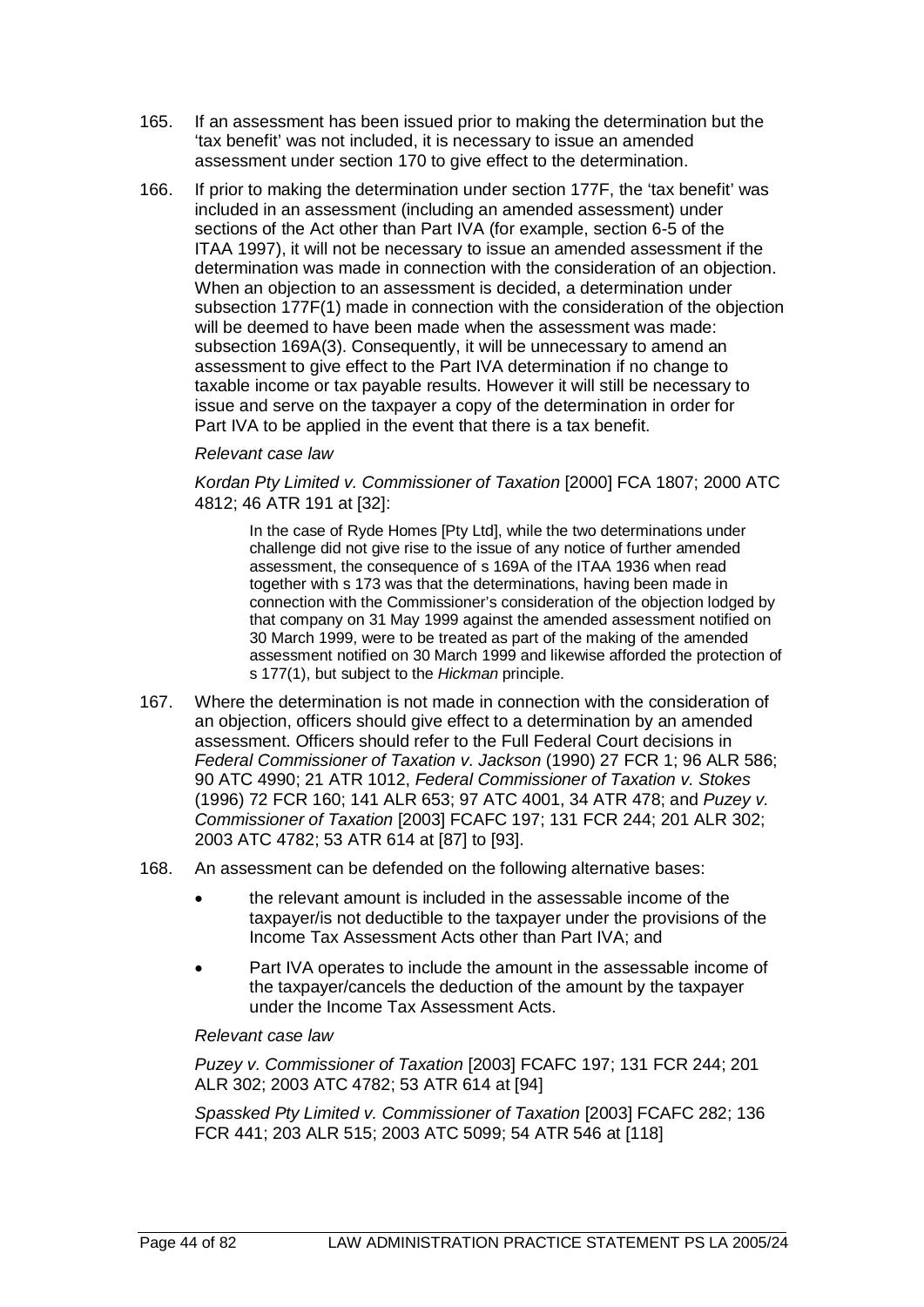*Australia & New Zealand Banking Group Ltd v. Federal Commissioner of Taxation* [2003] FCA 1410; 137 FCR 1; 203 ALR 644; 2003 ATC 5041; 54 ATR 449 at [70]

## *Schemes involving trusts*

169. Where the scheme involves the 'net income of a trust estate' under Division 6 of Part III of the ITAA 1936, care should be taken to ensure that an assessment or amended assessment that gives effect to the Part IVA determination(s) issues in respect of all the appropriate taxpayers (for example, trustee and beneficiary). In this respect, refer to paragraphs 162 and 163 of this practice statement which deal with making Part IVA determinations in respect of different taxpayers for the same tax benefit in connection with the same scheme.

## *Schemes involving partnerships*

- 170. Care should be taken when making a Part IVA determination involving a partnership.
- 171. If a tax benefit obtained in connection with a scheme to which Part IVA applies had the effect of reducing the 'net income' of the partnership or increasing the 'partnership loss' that is calculated for the purposes of Division 5 of Part III of the ITAA 1936, then Part IVA determinations cancelling the relevant tax benefits should be made in respect of both the partnership and each individual partner. A determination cancelling each relevant kind of tax benefit obtained by the partnership should be provided to either the managing partner or another senior partner. A determination cancelling the omission of assessable income by each partner which corresponds with the reduction of their share of net income under section 92 obtained by them in connection with the scheme should be provided to each partner.
- 172. If a tax benefit obtained in connection with a scheme to which Part IVA applies has resulted in a 'partnership loss' being calculated for the partnership for the purposes of Division 5 of Part III of the ITAA 1936, and a partner is entitled to claim a share of that partnership loss as a deduction under section 92 (disregarding Part IVA), then Tax officers may need to consider if more than one Part IVA determination needs to be made for each partner. Two determinations for each partner will generally be necessary where, under the counterfactual, a 'net income' amount would have been calculated for the partnership. In such a scenario, one determination would be required to cancel the deduction obtained by the partner under section 92 for their share of the partnership loss, while the other determination would include in the assessable income of the partner under section 92 the partner's share of the net income under the counterfactual.

# *Other situations not specifically dealt with*

173. Where a determination is proposed to be made in situations other than described in paragraphs 157 to 172, officers should follow the referral procedure referred to at paragraph 14 of this practice statement.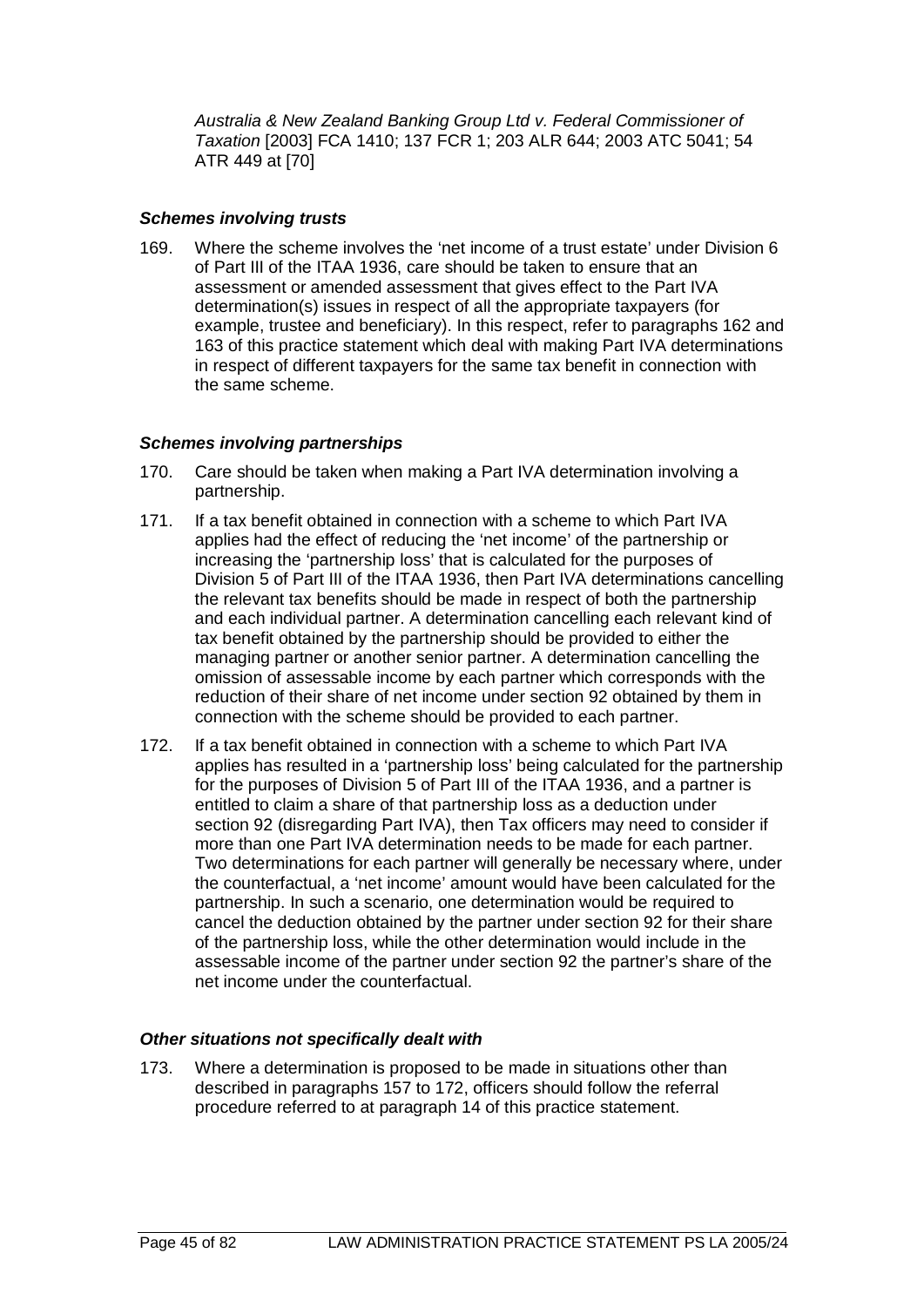## **Compensating adjustments – subsection 177F(3)**

- 174. Where the Commissioner has made a determination under subsection 177F(1) or (2A), he may, if in his opinion it is fair and reasonable, make another determination under subsection 177F(3) adjusting the taxation situation of any taxpayer. A subsection 177F(3) determination is known as a 'compensating adjustment'. There is no time limit for making a compensating adjustment.
- 175. A compensating adjustment must generally be made where the application of Part IVA causes double taxation of the same income.

## *Example*

A scheme involves the diversion of personal services income to a family trust. The income has been distributed to the beneficiaries (family members) who were taxed accordingly. The Commissioner makes a determination under subsection 177F(1) with respect to the scheme. The determination includes the whole of the personal services income in the assessable income of the taxpayer (the personal services income earner). Compensating adjustments are made in favour of the taxpayer's family members (the beneficiaries), such that the individual beneficiaries' income from the trust is determined not to have been included in their assessable incomes.

176. Any action to make or give effect to compensating adjustments (for example, amendment of assessments) should not as a general rule be undertaken while the application of Part IVA is subject to objection or review. Such an approach does not make the assessment giving effect to the relevant Part IVA determination(s) tentative or other than bona fide. The Commissioner will be in a position to determine whether it is 'fair and reasonable' that a compensating adjustment be made when the application of Part IVA is finally established. Any decision to make a compensating adjustment at a prior stage must be approved by a DCTC or the CTC. Where it is clear that a particular compensating adjustment is expected to be made when the application of Part IVA is established, the taxpayer should be informed of the expected compensating adjustment.

*Relevant case law*

*Australia & New Zealand Banking Group Ltd v. Federal Commissioner of Taxation* [2003] FCA 1410; 137 FCR 1; 203 ALR 644; 2003 ATC 5041; 54 ATR 449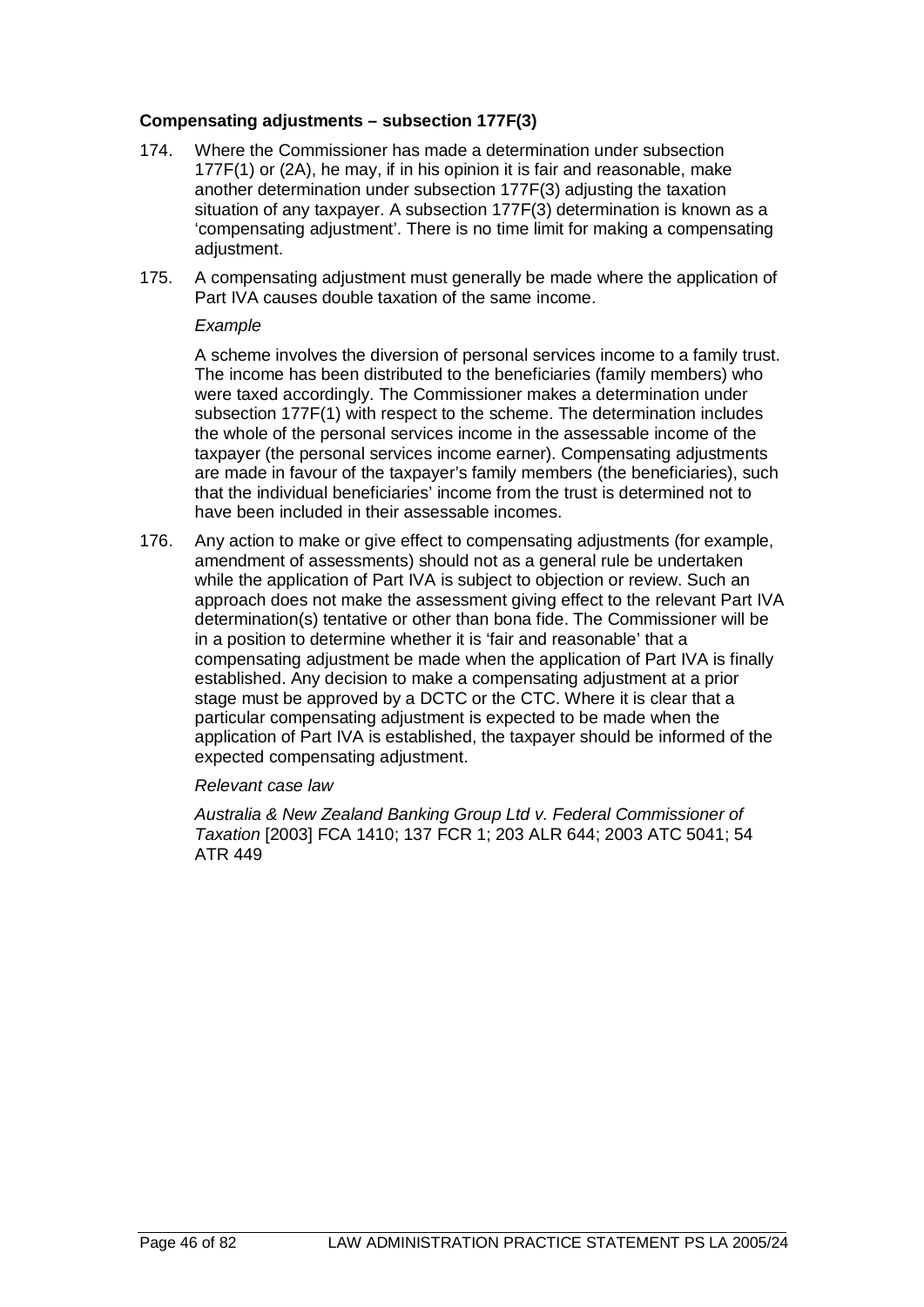## **Time limits for amending assessments – section 177G**

- 177. Section 177G was amended in relation to assessments for the 2004-05 year of income and later years. It now provides only that nothing in section 170 prevents the amendment of an assessment at any time if the purpose of the amendment is to give effect to a compensating adjustment under subsection 177F(3). Amendments to give effect to determinations made under subsection 177F(1) for these years are therefore covered by the general power of amendment in section 170. Item 4 in subsection 170(1) limits the time for this to within 4 years from the day on which the relevant notice of assessment is given. For income years before the 2004–05 income year, the 6 year limit in former subsection 177G(1) applies. However, in respect of these years the Federal Court decision in *Vincent v. Commissioner of Taxation* [2002] FCAFC 291; 2002 ATC 4742; 51 ATR 18 at [88] to [94] means that the six year period for amending assessments under Part IVA cannot be relied upon where the claimed tax benefit is unavailable under the general provisions of the income tax law. In such cases, Part IVA has no application because there was no tax benefit within the meaning of section 177C.
- 178. Where there has been avoidance of tax, paragraph 170(2)(a) allows the Commissioner to amend an assessment at any time if he is of the opinion that the avoidance of tax is due to fraud or evasion. Such an amended assessment may give effect to a determination under subsection 177F(1). However, any such amended assessment must be approved by a DCTC or the CTC.

# **Penalties**

- 179. Where Part IVA applies to cancel a tax benefit, the taxpayer is liable to pay an administrative penalty of 50% of the scheme shortfall amount, or 25% of the scheme shortfall amount if it is reasonably arguable that Part IVA does not apply: sections 284-145, 284-155 and 284-160 of Schedule 1 to the *Taxation Administration Act 1953* (TAA 1953). The scheme shortfall amount is the reduction in tax that the taxpayer would have got from the scheme if Part IVA did not apply: section 284-150 of Schedule 1 to the TAA 1953.
- 180. It will be reasonably arguable within the meaning of section 284-15 of Schedule 1 to the TAA 1953 that Part IVA does not apply if it would be concluded in all of the circumstances, having regard to relevant authorities, that what is argued for by the taxpayer is about as likely to be correct as incorrect, or is more likely to be correct than incorrect.

## *Relevant case law*

*Pridecraft Pty Ltd v. Commissioner of Taxation* [2004] FCAFC 339; 213 ALR 450; 2005 ATC 4001; 58 ATR 210 at [107] to [110] per Sackville J (with whom Sundberg J and Ryan J agreed).

181. The imposition of an administrative penalty under section 284-145 of Schedule 1 to the TAA 1953 may raise issues where a general anti-avoidance provision is relied on in the alternative (see for example., *Federal Commissioner of Taxation v. Star City Pty Ltd (No.2)* [2009] FCAFC 122; (2009) 74 ATR 447; 2009 ATC 20-129). See Practice Statement PS LA 2008/18 *Interaction between Subdivisions 284-B and 284-C of Schedule 1 to the Taxation Administration Act 1953* for guidance in such cases (as well as to the Decision Impact Statement on *Star City (No.2)*).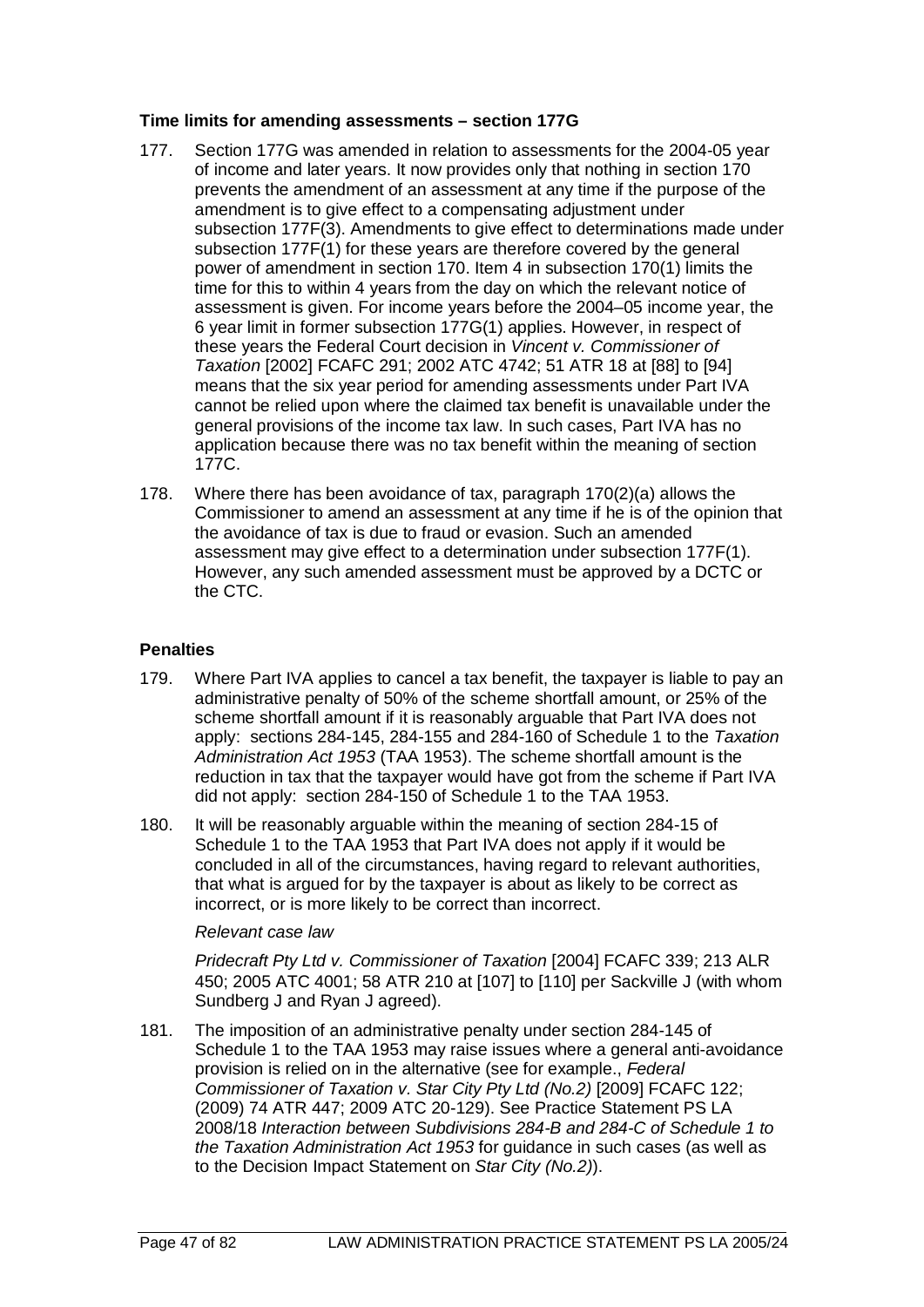- 182. Paragraph 284-145(1)(b) of Schedule 1 to the TAA requires that it be 'reasonable to conclude' that an entity entering into or carrying out the scheme 'did so with the sole or dominant purpose of that entity or another entity getting a scheme benefit from the scheme', where 'scheme benefit' is defined in subsection 284-150(1). The nature of the 'purpose' spoken of in paragraph 284-150(1)(b) has been discussed in *Lawrence v. Federal Commissioner of Taxation* [2008] FCA 1497; (2008) 70 ATR 376; 2008 ATC 20-052 per Jessup J (not needing to decide the point), and *Federal Commissioner of Taxation v. Star City Pty Ltd (No.2)* [2009] FCAFC 122; (2009) 74 ATR 447; 2009 ATC 20-129 per Dowsett J at [74].
- 183. In the Decision Impact Statement for *Lawrence* the Commissioner says that the views of Dowsett J in *Star City (No.2)* are those which will be followed. In the latter case Dowsett J said at [74] that the language of paragraph 284- 145(1)(b) of Schedule 1 to the TAA 'is not apposite to require an actual decision as to purpose. It rather addresses the availability of an inference'. In the same paragraph his Honour said that he was inclined to the view that paragraph 284-145(1)(b) posed the question 'whether a reasonable person could conclude that the relevant entity had the identified purpose'.
- 184. The Commissioner has a discretion to remit all or part of the additional tax or administrative penalty - see section 298-20 of Schedule 1 to the TAA 1953. Officers should refer to other practice statements or Taxation Rulings for guidance on the circumstances in which the Commissioner may exercise his discretion to remit the whole or part of a penalty. Officers must also take into account the advice of the GAAR Panel in deciding the level of penalties to be imposed.

# **SECTION 67 OF THE FBTAA – FBT**

- 185. Section 67 is the general anti-avoidance provision in the FBTAA. The operation of section 67 is comparable to Part IVA, in that the section requires the identification of an arrangement and a tax benefit, includes a sole or dominant purpose test and is activated by the making of a determination by the Commissioner. The definition of 'arrangement' in subsection 136(1) of the FBTAA is virtually identical to the definition of 'scheme' in section 177A of Part IVA.
- 186. Subsection 67(1) of the FBTAA is satisfied where a person or one of the persons who entered into or carried out an arrangement or part of an arrangement under which a benefit is or was provided to a person, did so for the sole or dominant purpose of enabling an eligible employer or the eligible employer and another employer(s) to obtain a tax benefit.
- 187. An objective review of the transaction and the surrounding circumstances should be undertaken in determining a person's sole or dominant purpose in carrying out the arrangement or part of the arrangement. Section 67 of the FBTAA differs from subsection 177D(2) in Part IVA in that it does not explicitly list the factors that should be taken into account in determining a person's sole or dominant purpose.
- 188. Subsection 67(2) of the FBTAA provides that a tax benefit arises in respect of a year of tax in connection with an arrangement if under the arrangement:
	- (i) a benefit is provided to a person;
	- (ii) an amount is not included in the aggregate fringe benefits amount of the employer; and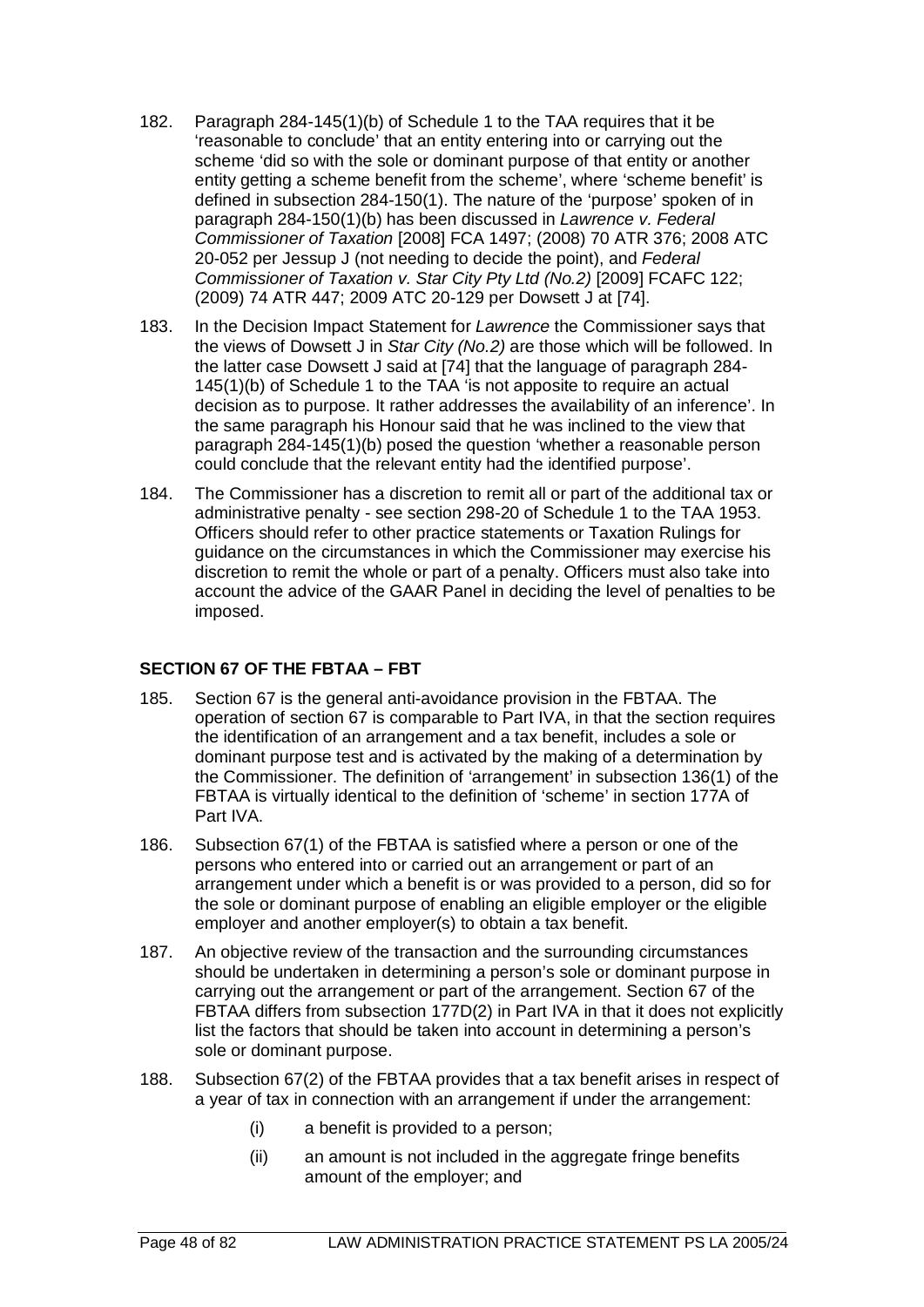- (iii) that amount would have been included or could reasonably be expected to have been included in the aggregate fringe benefits amount, if the arrangement had not been entered into.
- 189. In circumstances where the Commissioner is satisfied that section 67 of the FBTAA should apply, paragraph 67(1)(c) authorises the Commissioner to cancel the tax benefit by determining that the aggregate fringe benefits amount of the eligible employer shall be increased by the amount of the tax benefit. Paragraph 67(1)(d) of the FBTAA provides the Commissioner with the authority to determine appropriate adjustments to the aggregate fringe benefits amount of the eligible employer or another employer in respect of any year of tax.
- 190. After the tax benefit has been cancelled, adjustments may be appropriate to restore the situation to what it would have been if the arrangement had not been carried out. Under subsection 67(4) of the FBTAA an employer may make a written request to the Commissioner to make a determination under paragraph 67(1)(d) of the FBTAA. The process in paragraph 67(1)(d) and in subsection 67(4) is similar to the compensating adjustment process in Part IVA (refer to paragraphs 174 to 176).
- 191. The approach outlined in this practice statement (refer to paragraphs 75 to 150) to the counterfactual and the sole or dominant purpose test in Part IVA is relevant (except that amendments corresponding to the 2013 amendments of Part IVA have not been made to section 67) and should be taken into account by Tax officers who are considering the application of section 67 of the FBTAA.

# **DIVISION 165 OF THE GST ACT – GST**

- 192. Division 165 of the GST Act is a general anti-avoidance provision. It is modelled on Part IVA (except that amendments corresponding to the 2013 amendments of Part IVA have not been made to Division 165).
- 193. It gives the Commissioner the discretion to negate a 'GST benefit' that an entity gets or got from a scheme to which Division 165 of the GST Act applies. This discretion is contained in section 165-40 of the GST Act.
- 194. Before the Commissioner can exercise the discretion in section 165-40 of the GST Act, the elements of Division 165 of the GST Act must be satisfied. These may be summarised as follows:
	- (i) the existence of a 'scheme';
	- (ii) an entity ('the avoider') must have obtained a 'GST benefit' from the scheme; and
	- (iii) it must be reasonable to conclude that the sole or dominant purpose of any entity entering into or carrying out the scheme, or part of the scheme, or that the principal effect of the scheme, or part of the scheme, was the obtaining of a GST benefit from the scheme.
- 195. Regard must be had to the individual circumstances of each case in determining whether to make a declaration under section 165-40 of the GST Act to negate a GST benefit.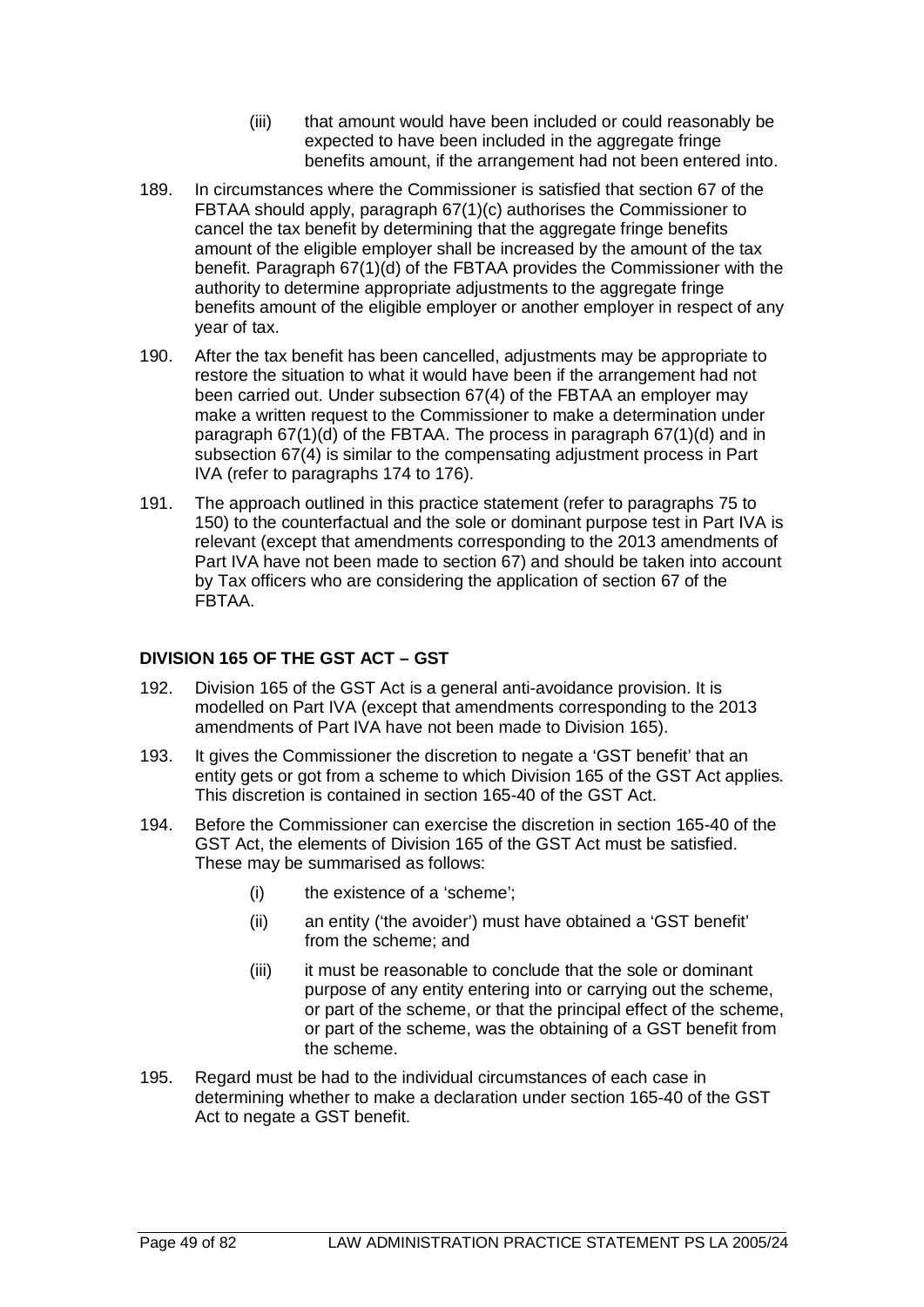- 196. Division 165 of the GST Act applies whether the scheme, or any part of the scheme, was entered into or carried out inside or outside Australia: subsection 165-5(2) of the GST Act. Additionally, it only applies to schemes entered into on or after 2 December 1998 or carried out or commenced on or after that date; however, it does not apply to schemes carried out or commenced on or after that day that were entered into before that day: paragraph 165-5(1)(d) of the GST Act.
- 197. Division 165 of the GST Act and Part IVA are generally similar in their objects, structure and operation. However, there are key differences between Part IVA and Division 165 of the GST Act, and Division 165 has special features. These are highlighted in the following summary of the main provisions of Division 165 of the GST Act.
- 198. An analysis of the Part IVA cases referred to above will not be repeated. However, until any case authority on Division 165 of the GST Act develops, these cases are a useful guide to the interpretation and application of Division 165 of the GST Act, particularly where the provisions of Division 165 of the GST Act are similar to provisions of Part IVA.

## **Scheme – subsection 165-10(2)**

- 199. For Division 165 of the GST Act to operate, the identified scheme must fall within the definition of 'scheme' in subsection 165-10(2) of the GST Act. The definition in this subsection is virtually identical to the one in the comparable Part IVA provisions (subsections 177A(1) and 177A(3)). Accordingly, paragraphs 55 to 61, in relation to the definition of a scheme in Part IVA, apply equally to the definition of a scheme in Division 165 of the GST Act.
- 200. Given the very wide definition of 'scheme' in subsection 165-10(2) of the GST Act, this element will in most cases be easily satisfied.

# **GST benefit – subsections 165-10(1) and 165-10(3)**

- 201. Division 165 of the GST Act requires that an entity gets a 'GST benefit' from a scheme. Subsection 165-10(1) of the GST Act provides that an entity gets a 'GST benefit' if apart from Division 165:
	- (a) an amount payable by an entity under the GST Act is, or could reasonably be expected to be, smaller than it would be apart from the scheme or a part of the scheme;
	- (b) an amount payable to an entity under the GST Act is, or could reasonably be expected to be, larger than it would be apart from the scheme or a part of the scheme;
	- (c) all or part of an amount payable by an entity under the GST Act is, or could reasonably be expected to be, payable later than it would have been apart from the scheme or a part of the scheme; or
	- (d) all or part of an amount payable to an entity under the GST Act is, or could reasonably be expected to be, payable earlier than it would have been apart from the scheme or a part of the scheme.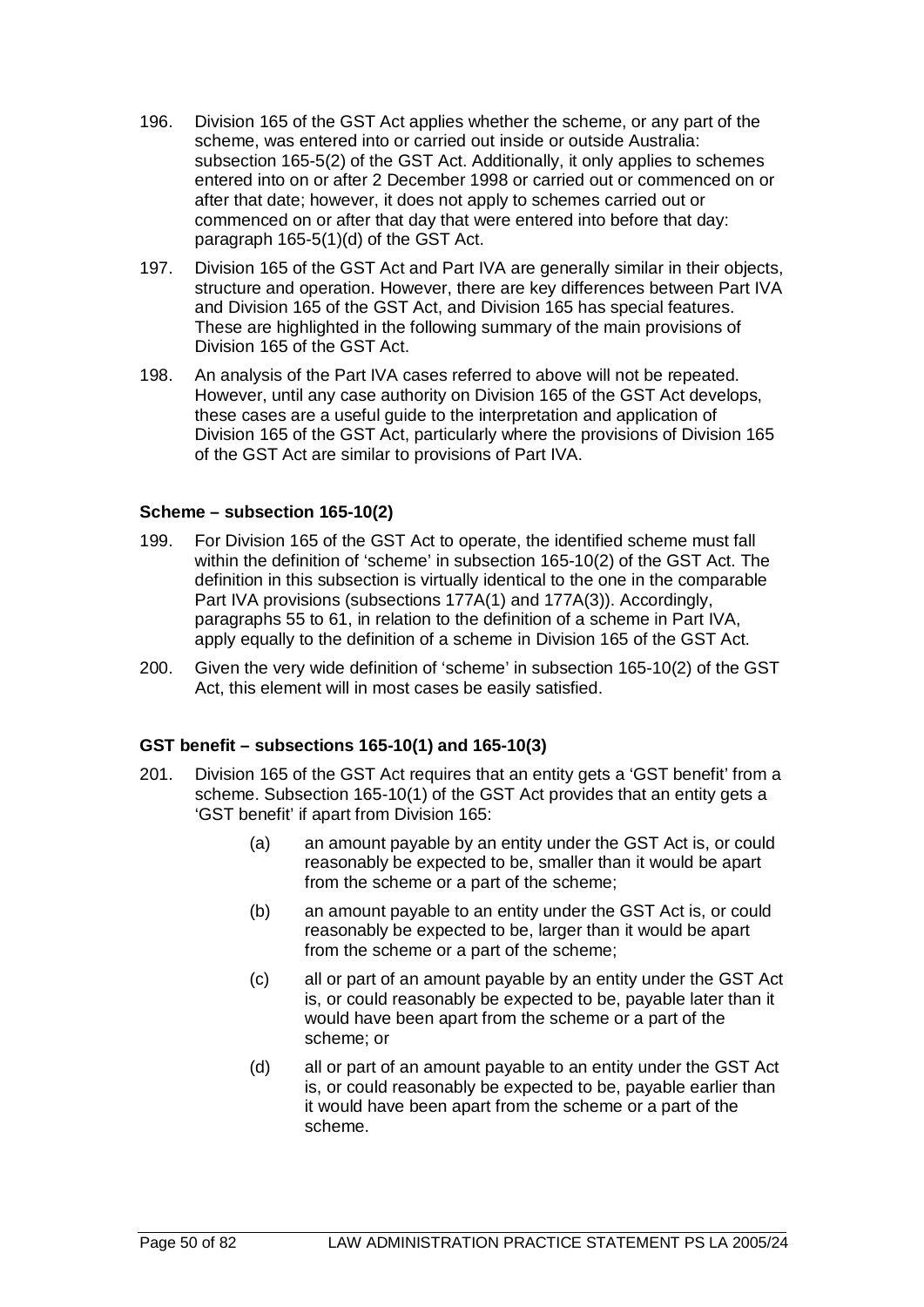## **Counterfactual**

202. Consideration of the GST consequences, but for the operation of Division 165 of the GST Act, of an alternative hypothesis or postulate – what would have happened or might reasonably be expected to have happened if the scheme (or part of the scheme) had not been carried out – is required. For guidance, refer to paragraph 75 and following paragraphs above regarding counterfactuals in the Part IVA context.

## *No economic alternative*

203. A special feature of Division 165 of the GST Act, absent from Part IVA, is that Division 165 expressly provides that a GST benefit can arise even if there is no economic alternative to the scheme which produced the benefit. Subsection 165-10(3) of the GST Act provides that a GST benefit can arise even if an entity could not have engaged economically in activities other than the scheme activities. In this way, an entity will not be able to argue against the existence of a GST benefit on the basis that it would not have entered into any type of transaction had the actual scheme not been entered into: Explanatory Memorandum to the A New Tax System (Goods and Services Tax) Bill 1999 at paragraph 6.335.

## *Timing benefits*

204. Subsection 165-10(1) of the GST Act is not directed only at liabilities (permanent differences) but is additionally directed at timing benefits. The benefit in paragraph 165-10(1)(c) of the GST Act concerns the deferral of attribution of a liability to GST or an increasing adjustment, and the benefit in paragraph 165-10(1)(d) of the GST Act concerns the acceleration of attribution of entitlement to an input tax credit or decreasing adjustment: refer to paragraph 201.

## *Net amounts*

- 205. The GST benefits referred to in subsection 165-10(1) of the GST Act operate in relation to net amounts payable by and to a taxpayer for a particular tax period, such as a particular month or quarter: sections 33-3 and 35-5 of the GST Act. Accordingly, in addressing the existence of a GST benefit, officers must determine the effect of a scheme or part of a scheme on net amounts on a tax period by tax period basis.
- 206. This may mean that a GST benefit could be obtained from a scheme even though a greater amount of GST would be payable under the GST Act over a period of time as a result of the scheme.

## *Causal nexus – paragraph 165-5(1)(a) of the GST Act*

207. For Division 165 of the GST Act to operate, it is also necessary that a sufficient causal nexus between the GST benefit and the identified scheme exists. Paragraph 165-5(1)(a) of the GST Act provides that the GST benefit must be obtained 'from' the scheme. Subsection 165-10(1) of the GST Act provides that the GST benefit may also be obtained from 'part of a scheme'.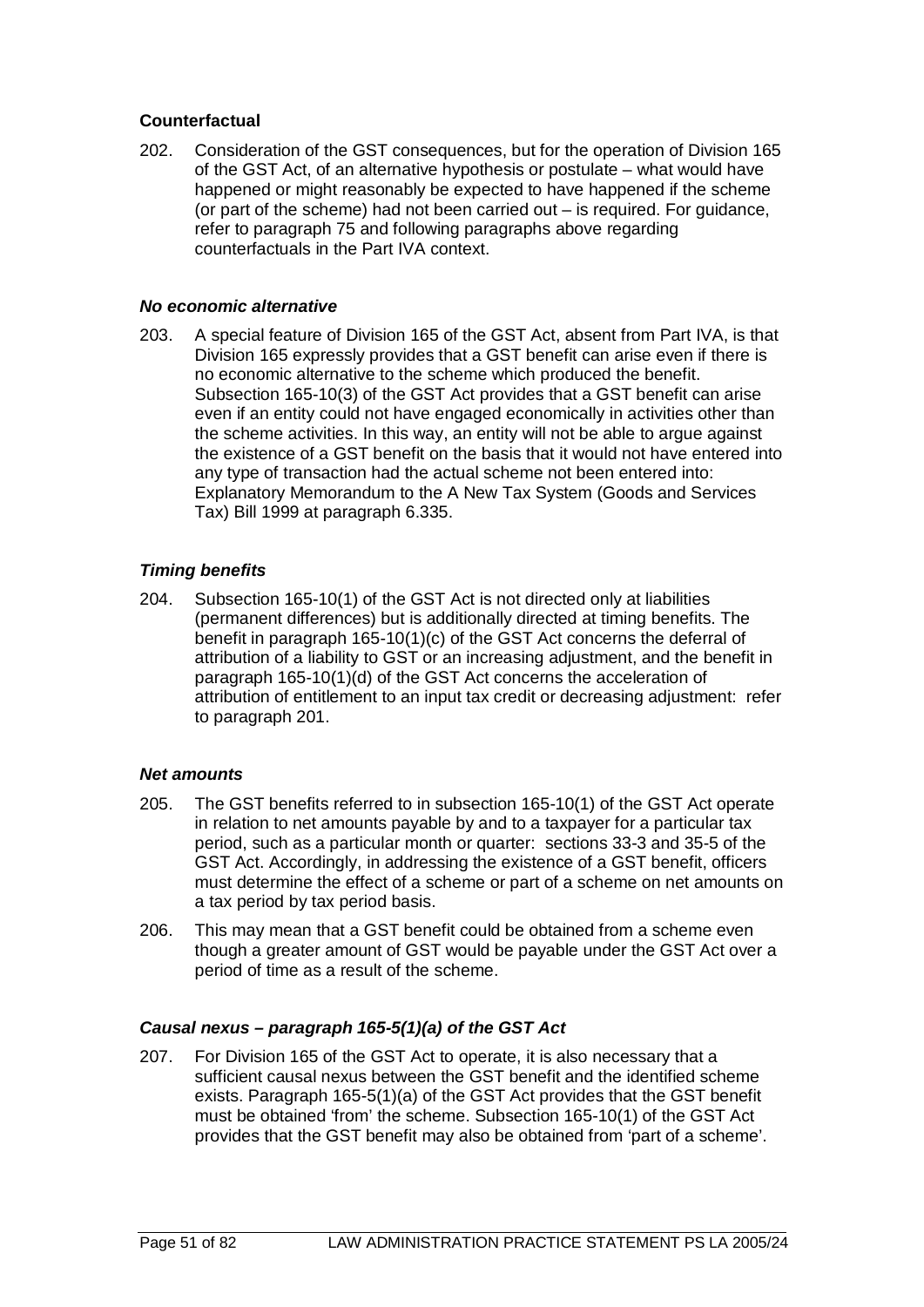## **GST benefits disregarded – paragraph 165-5(1)(b) of the GST Act**

208. Paragraph 165-5(1)(b) of the GST Act essentially constitutes an exclusion from the definition of GST benefit. It provides that Division 165 of the GST Act will only operate if the GST benefit that has otherwise arisen is not attributable to the making of a choice, election, application or agreement expressly provided for by the GST law. This requires a consideration of how the entity obtained the GST benefit. In *Federal Commissioner of Taxation v. Unit Trend Services Pty Ltd* [2013] HCA 16 the High Court said at [60]:

> The identified GST benefit is not attributable to the making of a choice by the entity or some other entity if: (a) the GST Act or another relevant law does not operate to confer the identified GST benefit by reference to that choice: or (b) the choice made in fact as part of the scheme would have been made in any event without the scheme.

209. An exception to the exclusion in paragraph 165-5(1)(b) now exists in subsection 165-5(3). Although not applicable to the proceedings in *Unit Trend* the High Court indicated by way of obiter that the subsection would only be called into play where it had first been found that the relevant GST was attributable to an eligible statutory choice. The Court said at [67]:

> The insertion of s 165-5(3) in Div 165 cannot be regarded as an acknowledgement by the Parliament that, without it, Div 165 would not have encompassed a situation such as that of present concern. Section 165-5(3) ensures the application of Div 165 to the case where the scheme was entered into for the purpose of generating the statutory choice relied upon by the avoider. Section 165-5(1)(b) may apply without the need to invoke s 165-5(3) where the statutory choice arises as a step in a scheme. There may be cases where the avoider has not manipulated circumstances to confect the occasion for the making of the statutory choice, but nevertheless the GST benefit can be seen as not attributable to that choice. …

## **Tax avoidance conclusion – paragraph 165-5(1)(c) and section 165-15 of the GST Act**

- 210. For Division 165 of the GST Act to operate, the drawing of a conclusion about purpose and effect is necessary. Specifically, paragraph 165-5(1)(c) of the GST Act provides that, taking account of the matters listed in section 165-15, it must be reasonable to conclude that either:
	- (i) an entity entered into or carried out the identified scheme, or a part of the scheme, with the sole or dominant purpose of that entity or another entity getting a GST benefit from the scheme; or
	- (ii) the principal effect of the identified scheme, or a part of the scheme, is that the avoider gets the GST benefit from the scheme directly or indirectly.

For ease of reference, a conclusion that either of these is the case will be referred to in this practice statement below as a 'tax avoidance' conclusion.

211. Accordingly, Division 165 of the GST Act requires the drawing of a conclusion as to either purpose or effect. A determination as to whether either conclusion would be reasonable must be arrived at by taking into account the same twelve matters set out in subsection 165-15(1) of the GST Act.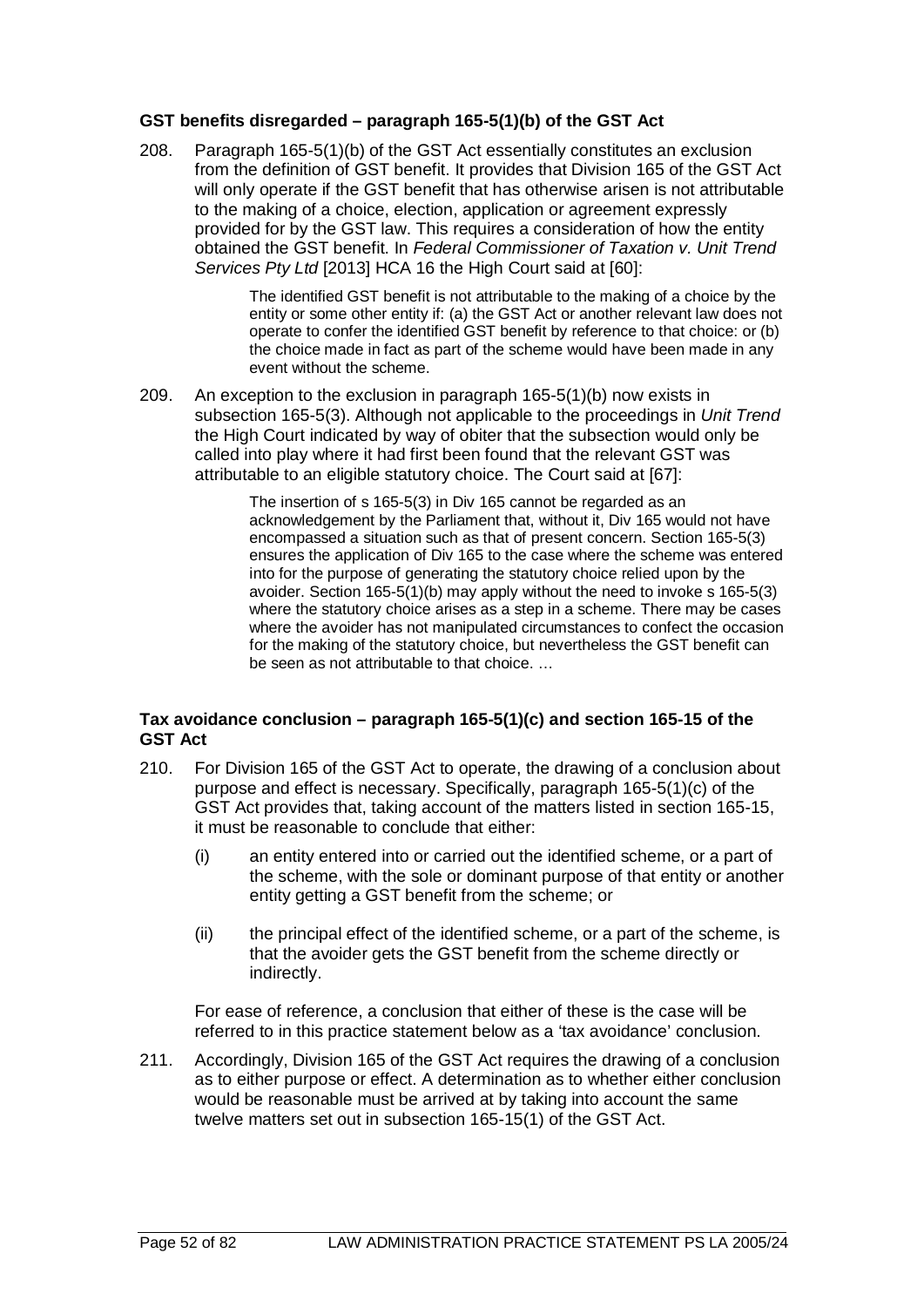## *Dominant purpose test*

- 212. The dominant purpose test in Part IVA, found in section 177D (see also subsection 177A(5)), is essentially mirrored in the test in subparagraph 165-5(1)(c)(i) of the GST Act. Accordingly, the propositions contained in paragraphs 117 to 150 are equally applicable to the dominant purpose test in Division 165 of the GST Act.
- 213. However, the application of the dominant purpose test in Division 165 of the GST Act requires consideration of the twelve matters in subsection 165-15(1). Subsection 177D(2) only requires consideration of eight factors. This difference in the matters to be considered in determining purpose (and effect) is addressed separately below.

#### *Principal effect test*

- 214. Division 165 of the GST Act contains an alternative basis for a tax avoidance conclusion, being the principal effect test in subparagraph 165-5(1)(c)(ii) of the GST Act. There is no Part IVA equivalent to this test. Part IVA applies to a scheme only on the basis of it being concluded that a relevant person has the requisite dominant purpose.
- 215. This principal effect test focuses on the result of a scheme rather than on the purpose attributed to those entering into or carrying out the scheme. Both purpose and effect are ascertained objectively by a consideration of the matters listed in subsection 165-15(1) of the GST Act. However, the enquiry to be undertaken in relation to the principal effect test is directed to the outcome of the scheme, without regard to the imputed purpose of those entering into or carrying out the scheme. The test specifically applies to the avoider and the GST benefit obtained by the avoider: Explanatory Memorandum to the A New Tax System (Goods and Services Tax) Bill 1999 at paragraph 6.344.
- 216. The effect produced by the scheme must also be 'the principal' effect. This means that the most significant or main effect of the scheme must be the securing of a GST benefit by the avoider. It is not sufficient for the GST benefit to be one of several main effects. It must be the most significant or main effect: Senate Supplementary Explanatory Memorandum to the A New Tax System (Goods and Services Tax) Bill 1999 at paragraph 1.121.
- 217. The test may be satisfied even if a GST benefit, which is the principal effect of the scheme, is obtained in an indirect way. It is not confined to GST benefits directly obtained. That is, it will be satisfied even if the principal effect of the identified scheme is that the avoider got the GST benefit from the scheme 'indirectly'.
- 218. While the principal effect test is an alternative test, the criteria for its consideration mirror the objective analysis required to distinguish ordinary commercial dealings from tax avoidance arrangements.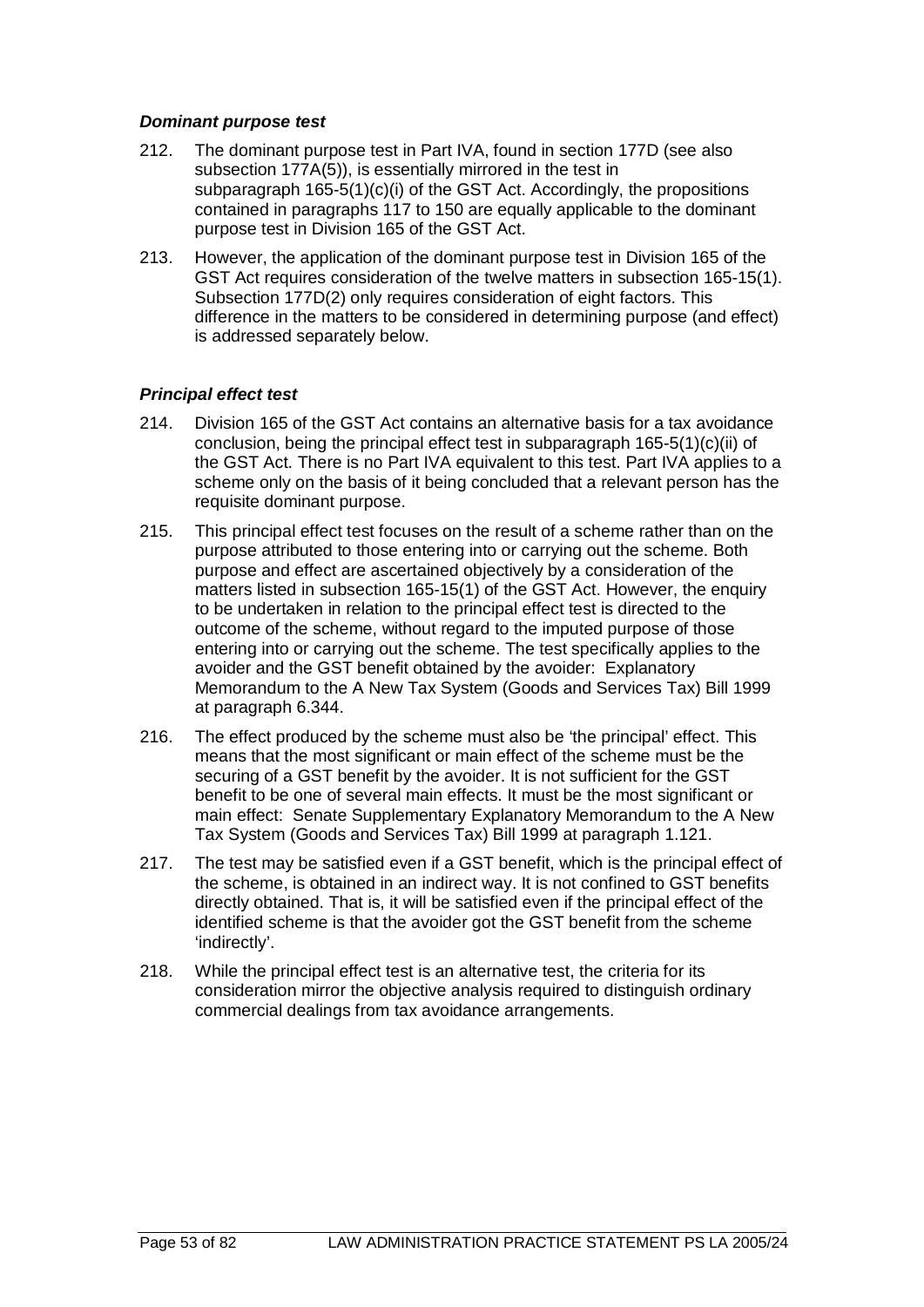## *The 12 matters to be considered in determining purpose or effect*

- 219. The propositions contained in paragraphs 117 to 129 concern the correct approach to the consideration and weighing up of the eight factors in subsection 177D(2) in determining purpose. Where context permits, and with due allowance being made for the absence of the principal effect test in Part IVA, these propositions will generally be equally applicable to a consideration and weighing up of the twelve matters in subsection 165-15(1) of the GST Act in determining purpose or effect.
- 220. As indicated above, subsection 177D(2) in Part IVA requires regard to be had to eight factors in considering whether it can be concluded that a relevant person has the requisite purpose, whereas subsection 165-15(1) in Division 165 of the GST Act requires regard to be had to twelve matters.
- 221. The matters in paragraphs (a), (b), (f), (g), (h), (i) and (j) of subsection 165- 15(1) of the GST Act correspond to the factors in paragraphs (a), (b), (d), (e), (f), (g) and (h) of subsection  $177D(2)$ . Paragraph  $165-15(1)(b)$  of the GST Act also refers to the form and substance of a scheme but, in addition to paragraph 177D(2)(b), elaborates on the meaning of the 'form and substance' of a scheme by indicating that this includes 'the legal rights and obligations involved in the scheme' and 'the economic and commercial substance of the scheme'.
- 222. The matters in paragraphs (d) and (e) of subsection 165-15(1) of the GST Act together correspond to the factor in paragraph (c) of subsection 177D(2). That is, the timing and period of a scheme are combined into one factor in Part IVA whereas the timing and period of a scheme are separate matters in Division 165 of the GST Act.
- 223. Accordingly, paragraphs (c), (k) and (l) of subsection 165-15(1) of the GST Act are the only matters in subsection 165-15(1) for which there are no equivalents in subsection 177D(2) of Part IVA.
- 224. The matter in paragraph 165-15(1)(c) of the GST Act is 'the purpose or object' of the relevant Acts. This matter requires that regard be had not only to the legislative purpose of the GST Act and the *Customs Act 1901* but also to any relevant provision of these Acts. If a scheme frustrates the legislative purpose (that is, the legislative scheme), this matter will point in the direction of tax avoidance; if the outcome of the scheme is consistent with the object of the legislation, this will point against a tax avoidance conclusion. In considering legislative purpose officers should have regard to the legislative scheme provided by the legislation together with relevant extraneous material such as explanatory memoranda as appropriate.
- 225. The matters in paragraphs (k) and (l) of subsection 165-15(1) of the GST Act are, respectively, 'the circumstances surrounding the scheme' and 'any other relevant circumstances'. This requires officers considering Division 165 of the GST Act to consider the surrounding circumstances or any factor that is relevant to the question of whether the arrangement has the purpose or effect of tax avoidance. For example, in determining purpose or effect, officers could have regard to prevailing economic conditions or industry practice attending the scheme.
- 226. The propositions contained in paragraphs 130 to 150 explain the nature and meaning of the eight factors in subsection 177D(2). These propositions will be equally applicable to a consideration of the nature and meaning of the equivalent matters in subsection 165-15(1) of the GST Act.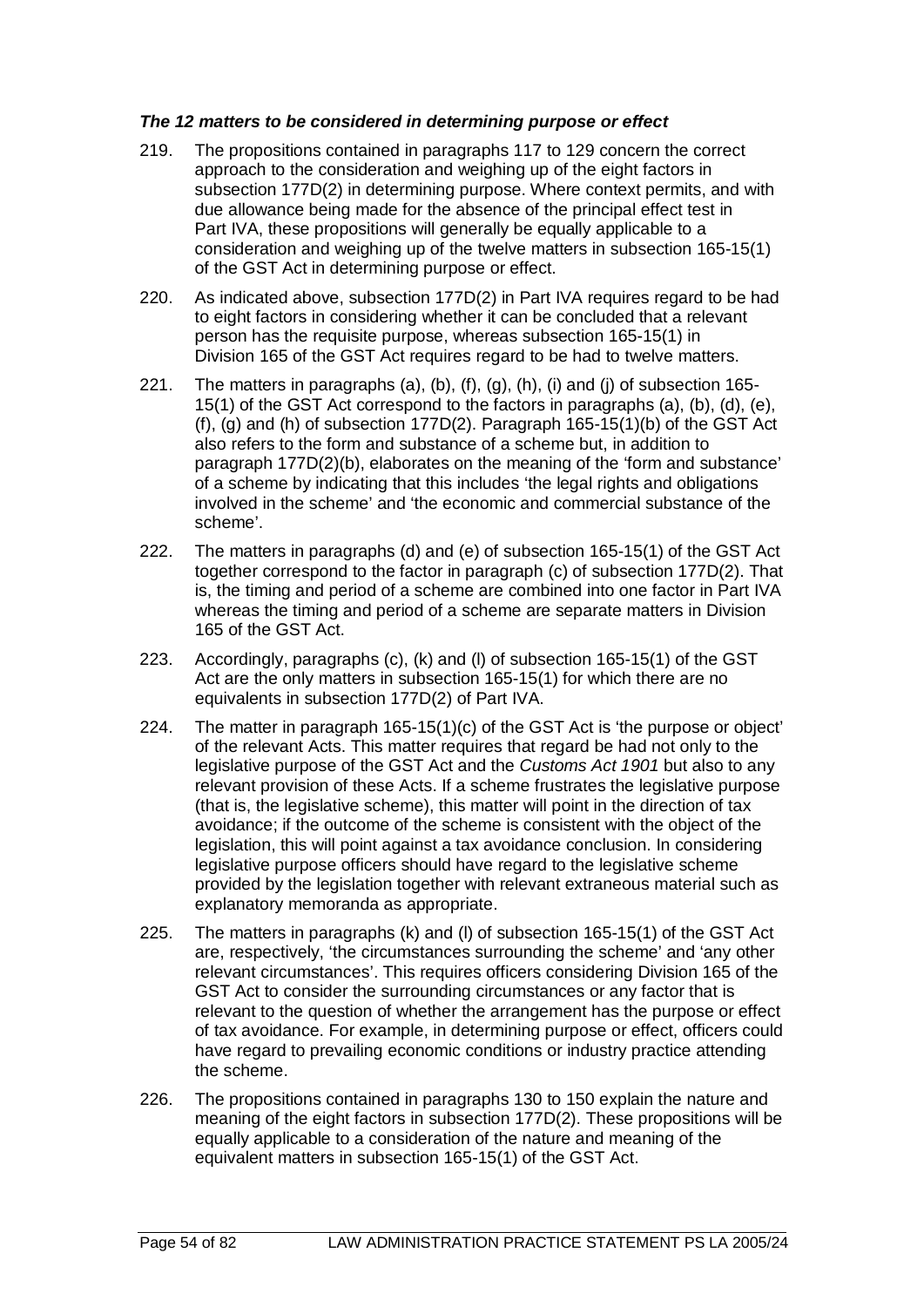#### *Matters apply to part of a scheme as if it were the entire scheme*

227. Subsection 165-15(2) of the GST Act provides that the matters in subsection 165-15(1) of the GST Act apply to part of a scheme as if the part were the entire identified scheme from which the GST benefit was obtained: Explanatory Memorandum to the A New Tax System (Goods and Services Tax) Bill 1999 at paragraph 6.347.

## **Declaration to negate GST benefit – sections 165-40, 165-50 and 165-60 of the GST Act**

- 228. If the foregoing elements are satisfied, the Commissioner may exercise the section 165-40 discretion to negate the GST benefit obtained. Section 165-40 of the GST Act provides that the Commissioner may negate a GST benefit by making a declaration stating the net amount payable for a particular tax period or the GST payable on an importation to be a higher amount. It also allows for reductions in net amounts for other tax periods which may be required if the GST benefit is a timing benefit.
- 229. As is the case with the comparable Part IVA provision, subsection 177F(1), the discretion in section 165-40 of the GST Act must be exercised in good faith.

#### *Single scheme, multiple GST benefits (but not alternative counterfactuals) – same avoider, same tax period(s)*

230. If an avoider has obtained two or more separate GST benefits under Division 165 of the GST Act in the same counterfactual scenario (for example, a permanent benefit and a timing benefit), a single declaration identifying each GST benefit and stating the avoider's net amount for the tax period should be made.

## *Single scheme, alternative counterfactuals – same avoider and same tax period(s)*

231. The correct approach in the case of alternative counterfactuals in respect of a single scheme is to make a single declaration identifying each GST benefit obtained by the avoider and stating the avoider's net amount for the tax period using the highest 'GST benefit'.

## *Multiple schemes, multiple GST benefits – same avoider and same tax period(s)*

232. If an avoider has obtained more than one GST benefit from more than one scheme in a particular tax period, a single declaration should be made. This declaration must identify each GST benefit from each scheme and state the avoider's net amount for the tax period.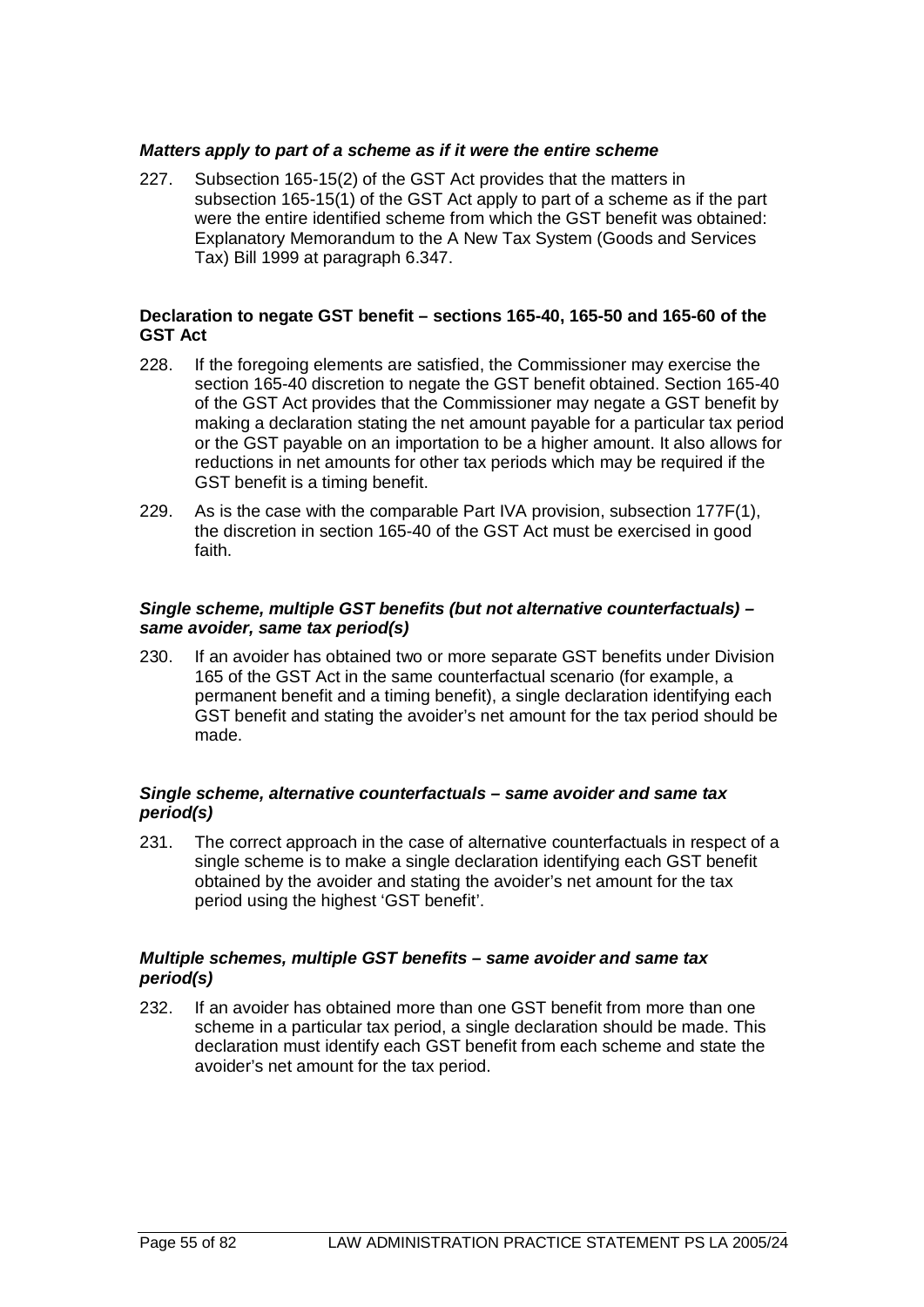## *Declaration formerly self-executing*

- 233. The word 'determination' is used in section 177F in Part IVA for the decision to cancel a tax benefit. Apart from terminology, another difference between Part IVA and Division 165 of the GST Act was that under subsection 177F(1), to give effect to a determination, the Commissioner must issue an assessment or amended assessment in the usual case. For tax periods commencing before 1 July 2012, no such requirement existed in Division 165 of the GST Act as a declaration was self-executing: section 165-50 of the GST Act provides that a declaration under section 165-40 of the GST Act has effect according to its terms for the purposes of Division 33 and Division 35 of the GST Act, despite the provisions of the GST Act outside those Divisions and Division 165.
- 234. Accordingly, the comments concerning the issue of assessments and amended assessments to give effect to Part IVA determinations, in paragraphs 164 to 168, are inapplicable in relation to tax periods commencing before 1 July 2012. Nevertheless, it is the Tax Office's practice, in the absence of extraordinary circumstances, to issue assessments. This is consistent with the Tax Office's usual practice of issuing assessments at the conclusion of GST audits where a shortfall is found to exist, even though for GST purposes the liability for GST exists independently of and without the need for an assessment.

# *Post 30 June 2012 tax periods*

235. For tax periods commencing on or after 1 July 2012 an assessment is deemed to be made when an activity statement or relevant document is lodged or received. These changes also included changes to Division 165. Subsection 165-40(1) of the GST Act now provides that the Commissioner may negate a GST benefit by making a declaration stating the net amount payable for a particular tax period, or the GST payable on an importation to be a higher amount. New subsection 165-40(2) provides that the Commissioner must take such action as is considered necessary to give effect to the declaration. This means in the usual case, that when a declaration is made in relation to a tax period commencing on or after 1 July 2012, that an amended assessment will be issued to give effect to it.

## *Declaration may cover several tax periods and importations*

236. A single declaration can relate to net amounts for several tax periods and several taxable importations: section 165-60 of the GST Act.

## **Compensatory adjustments – section 165-45**

- 237. Section 165-45 of the GST Act provides that where an entity gets a GST disadvantage due to another entity getting a GST benefit, the Commissioner may make an adjustment to compensate the disadvantaged entity. The section operates if the following conditions are met:
	- (a) the Commissioner has made a declaration under section 165- 40 of the GST Act;
	- (b) the Commissioner considers that another entity (the loser) gets a GST disadvantage; and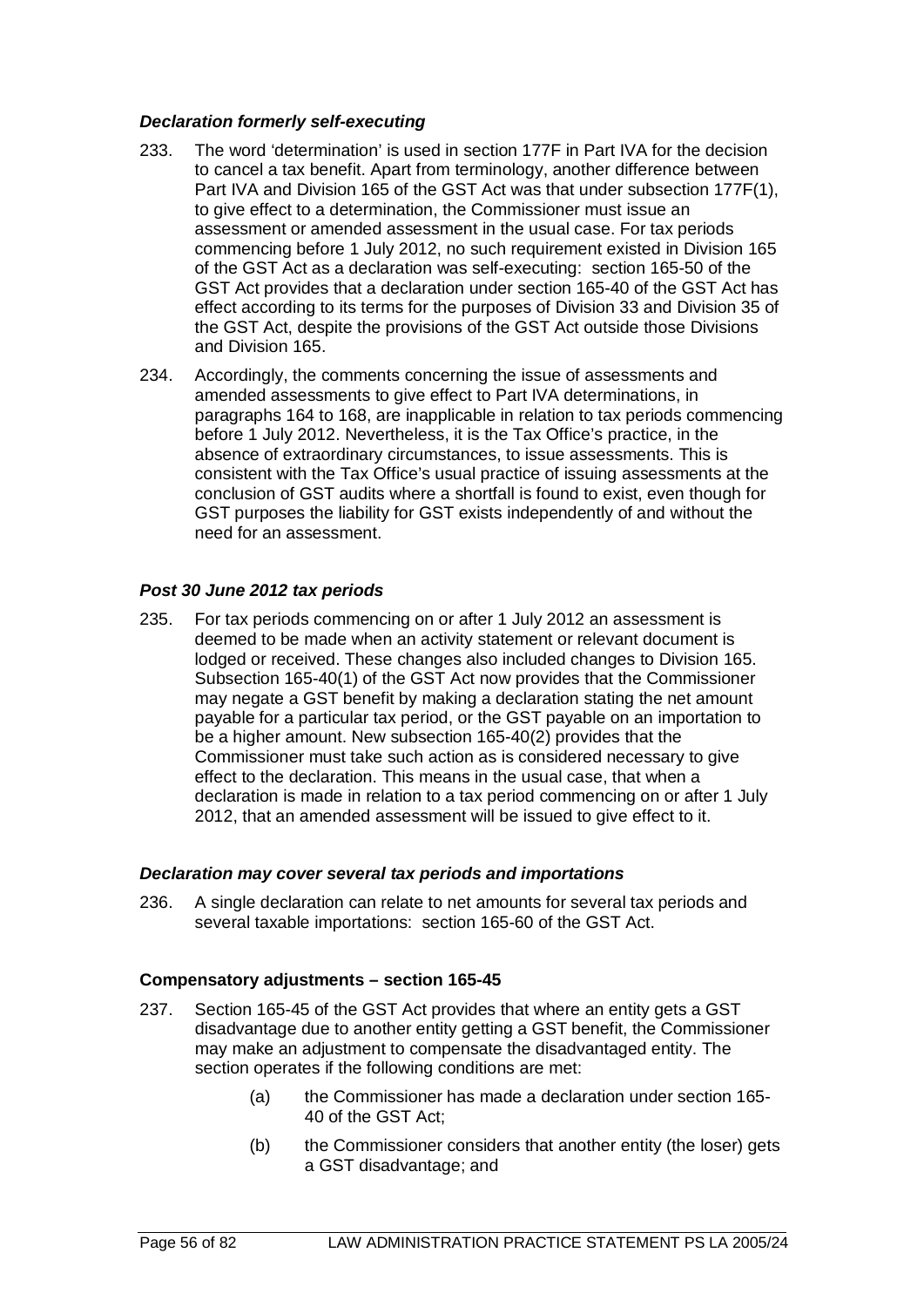- (c) the Commissioner considers it fair and reasonable that the loser's GST disadvantage be negated or reduced.
- 238. The comments in relation to the comparable provision in Part IVA, subsection 177F(3), in paragraphs 174 to 176, are equally applicable. There are now no substantive differences between section 165-45 of the GST Act and subsection [17](#page-57-0)7F(3).<sup>17</sup>

## **Time limits – sections 105-5 and 105-50 of Schedule 1 to the TAA**

239. In the absence of fraud or evasion, the effective time limit for the Commissioner to make a declaration under section 165-40 of the GST Act for tax periods commencing before 1 July 2012, was within 4 years after the time GST became payable by an entity. A declaration may be able to be made outside that period if the Commissioner has required payment of the relevant net amount of GST by giving a notice to the avoider within the period, but generally officers should make declarations within the 4 year period: section 105-50 in Schedule 1 to the TAA. However, any declaration made after 4 years because there has been fraud or evasion must be approved by a DCTC or the CTC.

#### **Time limits – section 155-5 of Schedule 1 to the TAA**

240. Where a declaration is made under subsection 165-45(3) of the GST Act, for a tax period commencing on or after 1 July 2012, to give a compensating adjustment, no time limit applies to give effect to that declaration.

## **Penalties**

241. The same penalty regime applies to both Division 165 of the GST Act and Part IVA. Accordingly, paragraphs 179 to 184 are equally applicable.

## **LUXURY CAR TAX**

242. Under the *A New Tax System (Luxury Car Tax) Act 1999* (LCT Act), Division 165 of the GST Act applies to amounts payable under the LCT Act as if they were amounts payable under the GST Act: section 13-5 and section 13-30 of the LCT Act. Accordingly, the comments in this practice statement concerning GST apply with necessary changes to LCT.

## **WINE EQUALISATION TAX**

243. Under the *A New Tax System (Wine Equalisation Tax) Act 1999* (WET Act), Division 165 of the GST Act applies to amounts payable under the WET Act as if they were amounts payable under the GST Act: section 21-5 and section 23-10 of the WET Act. Accordingly, the comments in this practice statement concerning GST apply with necessary changes to WET.

<span id="page-57-0"></span> $17$  For tax periods commencing before 1 July 2012, declarations under Division 165 were self executing.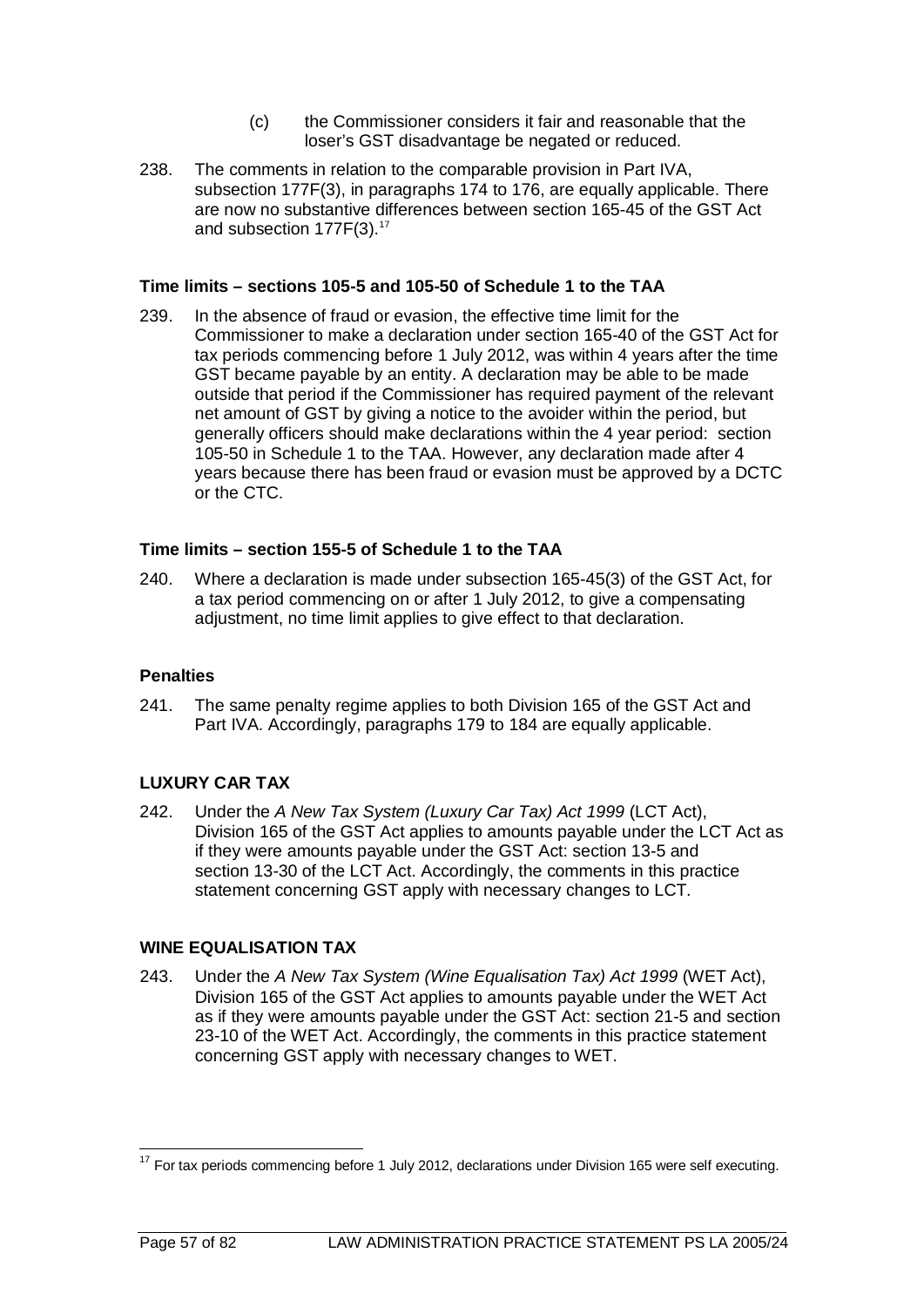## **CORONAVIRUS ECONOMIC RESPONSE PACKAGE**

- 244. Applications of paragraph 5(1)(g) of the *Boosting Cash Flow for Employers (Coronavirus Economic Response Package) Act 2020* and determinations under section 19 of the *Coronavirus Economic Response Package (Payments and Benefits) Act 2020* must not be made without the approval of the Chair of the Panel. These provisions are GAARs; however the processes in this practice statement will operate subject to the discretion of the Chair of the Panel for the time being in respect of them.
- 245. TCN should be engaged in relation to GAARs in accordance with Law Administration Practice Statement PS LA 2012/1 *Engagement of Tax Counsel Network on high risk technical issues*.

# **MORE INFORMATION**

- 246. For more information, see:
	- [Considering Part IVA in Private Rulings](http://myato/interim/Pages/00336814.aspx) (internal link only)
	- [Considering the General Anti-Avoidance Rules \(GAAR\) and referral to](http://myato/interim/Pages/00336848.aspx)  [the GAAR Panel](http://myato/interim/Pages/00336848.aspx) (internal link only)
	- [How to engage Tax Counsel Network \(TCN\) –](http://myato/interim/Pages/00314569.aspx) technical engagement [process](http://myato/interim/Pages/00314569.aspx) (internal link only)
	- Law Companion Ruling [LCR 2015/2](https://www.ato.gov.au/law/view/document?DocID=COG/LCG20152/NAT/ATO/00001) *Section 177DA of the Income Tax Assessment Act 1936: schemes that limit a taxable presence in Australia*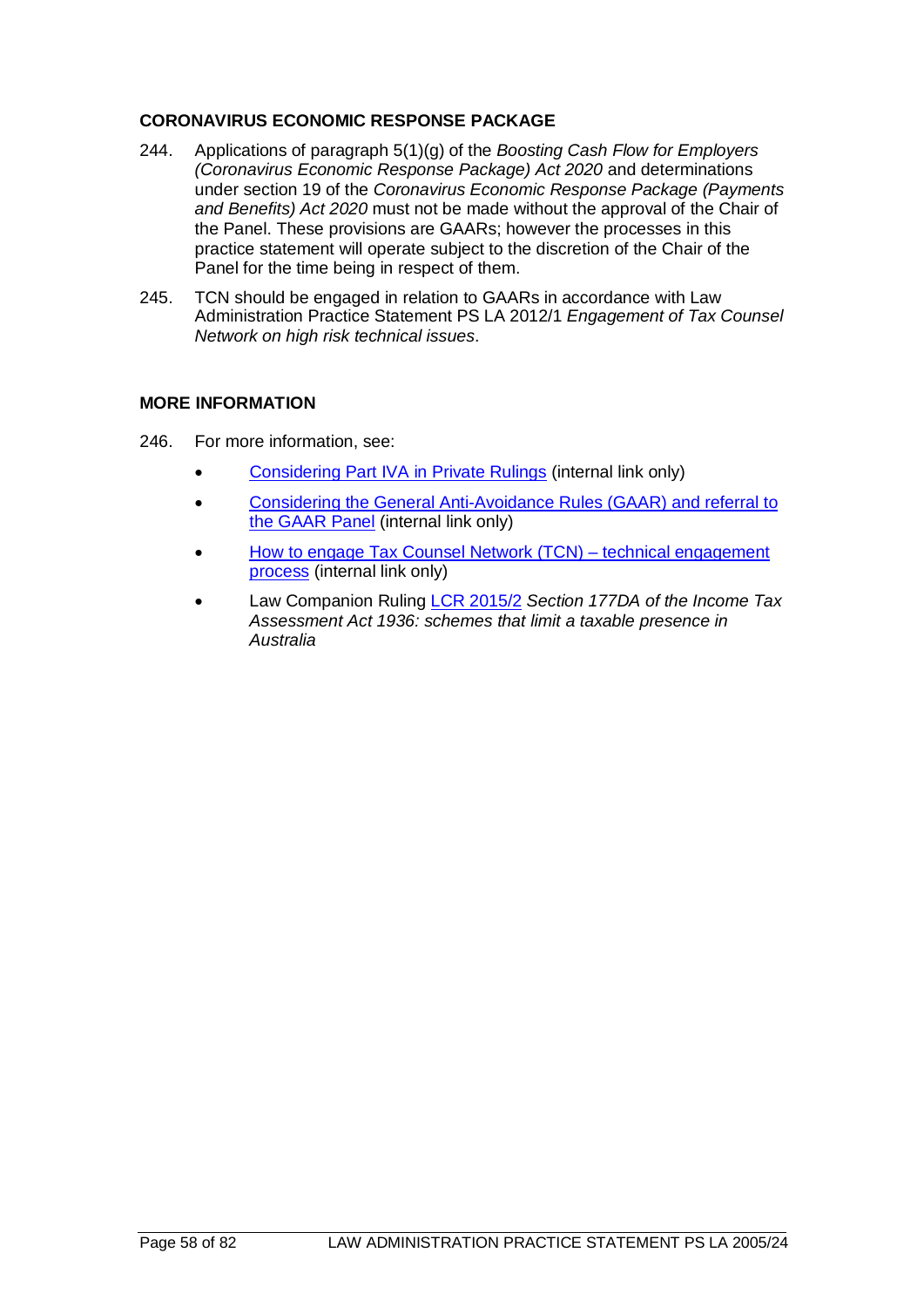# **Amendment History**

| <b>Date</b>       | <b>Part</b>             | <b>Comment</b>                                                                                                                  |  |  |  |
|-------------------|-------------------------|---------------------------------------------------------------------------------------------------------------------------------|--|--|--|
| 28 May 2020       | Attachment 1            | Update to paragraphs 10 and<br>11.                                                                                              |  |  |  |
| 7 May 2020        | Paragraphs 244 to 245   | Insert new paragraphs to<br>provide detail on the GAARs<br>contained in the Coronavirus<br><b>Economic Response</b><br>Package. |  |  |  |
| 16 September 2016 | Whole document          | Re-write following legislative<br>amendment                                                                                     |  |  |  |
| 8 July 2009       | Contact officer details | Updated.                                                                                                                        |  |  |  |
| 13 February 2009  | Contact officer details | Updated.                                                                                                                        |  |  |  |
| 1 July 2006       | Legislative references  | Update reference to section<br>22 of the TAA to<br>section 105-5 of Schedule 1<br>to the TAA                                    |  |  |  |
|                   |                         | Update reference to section<br>35 of the TAA to<br>section 105-50 of Schedule 1<br>to the TAA                                   |  |  |  |

| Legislative references | ANTS(GST)A 1999 Div 33          |
|------------------------|---------------------------------|
|                        | ANTS(GST)A 1999 33-3            |
|                        | ANTS(GST)A 1999 Div 35          |
|                        | ANTS(GST)A 1999 35-5            |
|                        | ANTS(GST)A 1999 Div 165         |
|                        | ANTS(GST)A 1999 165-5(1)(a)     |
|                        | ANTS(GST)A 1999 165-5(1)(b)     |
|                        | ANTS(GST)A 1999 165-5(1)(c)     |
|                        | ANTS(GST)A 1999 165-5(1)(c)(i)  |
|                        | ANTS(GST)A 1999 165-5(1)(c)(ii) |
|                        | ANTS(GST)A 1999 165-5(1)(d)     |
|                        | ANTS(GST)A 1999 165-5(2)        |
|                        | ANTS(GST)A 1999 165-5(3)        |
|                        | ANTS(GST)A 1999 165-10(1)       |
|                        | ANTS(GST)A 1999 165-10(1)(c)    |
|                        | ANTS(GST)A 1999 165-10(1)(d)    |
|                        | ANTS(GST)A 1999 165-10(2)       |
|                        | ANTS(GST)A 1999 165-10(3)       |
|                        | ANTS(GST)A 1999 165-15          |
|                        | ANTS(GST)A 1999 165-15(1)       |
|                        | ANTS(GST)A 1999 165-15(1)(a)    |
|                        | ANTS(GST)A 1999 165-15(1)(b)    |
|                        | ANTS(GST)A 1999 165-15(1)(c)    |
|                        | ANTS(GST)A 1999 165-15(1)(d)    |
|                        | ANTS(GST)A 1999 165-15(1)(e)    |
|                        | ANTS(GST)A 1999 165-15(1)(f)    |
|                        | ANTS(GST)A 1999 165-15(1)(g)    |
|                        | ANTS(GST)A 1999 165-15(1)(h)    |
|                        | ANTS(GST)A 1999 165-15(1)(i)    |
|                        | ANTS(GST)A 1999 165-15(1)(j)    |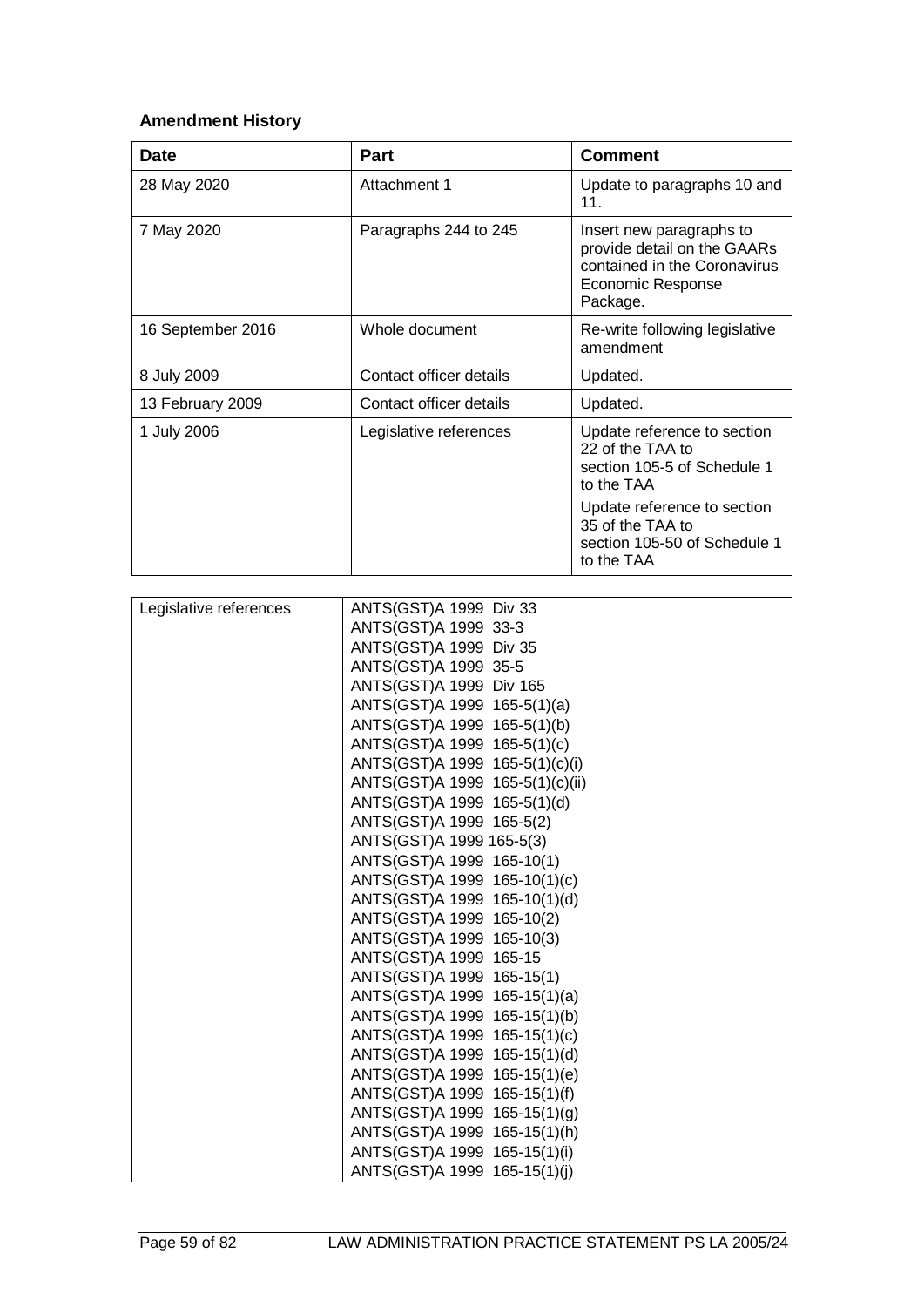| ANTS(GST)A 1999 165-15(1)(k)                 |
|----------------------------------------------|
| ANTS(GST)A 1999 165-15(1)(I)                 |
| ANTS(GST)A 1999 165-15(2)                    |
| ANTS(GST)A 1999 165-40                       |
| ANTS(GST)A 1999 165-40(1)                    |
| ANTS(GST)A 1999 165-40(2)                    |
| ANTS(GST)A 1999 165-45                       |
| ANTS(GST)A 1999 165-45(3)                    |
| ANTS(GST)A 1999 165-50                       |
| ANTS(GST)A 1999 165-60                       |
| ANTS(LCT)Act 1999                            |
| ANTS(LCT)Act 1999 13-5                       |
| ANTS(LCT)Act 1999 13-30                      |
| ANTS(WET)Act 1999                            |
| ANTS(WET)Act 1999 21-5                       |
| ANTS(WET)Act 1999 23-10                      |
| FBTAA 1986 67                                |
| FBTAA 1986 67(1)                             |
| FBTAA 1986 67(1)(c)                          |
| FBTAA 1986 67(1)(d)                          |
| FBTAA 1986 67(2)                             |
| FBTAA 1986 67(4)                             |
| FBTAA 1986 136(1)                            |
| ITAA 1936 Pt III Div 5                       |
| ITAA 1936 92                                 |
| ITAA 1936 Pt III Div 6                       |
| ITAA 1936 95                                 |
| ITAA 1936 97                                 |
| <b>ITAA 1936 99A</b>                         |
| ITAA 1936 166                                |
| ITAA 1936 169A                               |
| ITAA 1936 169A(3)                            |
| ITAA 1936 170                                |
| ITAA 1936 170(1)                             |
| ITAA 1936 170(2)(a)                          |
|                                              |
| ITAA 1936 173<br>ITAA 1936 177(1)            |
| ITAA 1936 Pt IVA                             |
| ITAA 1936 177A                               |
| ITAA 1936 177A(1)                            |
|                                              |
| ITAA 1936 177A(1)(a)<br>ITAA 1936 177A(1)(b) |
| ITAA 1936 177A(3)                            |
|                                              |
| ITAA 1936 177A(5)                            |
| ITAA 1936 177B                               |
| ITAA 1936 177B(1)                            |
| ITAA 1936 177B(3)                            |
| ITAA 1936 177B(4)<br>ITAA 1936 177C          |
|                                              |
| ITAA 1936 177C(1)                            |
| ITAA 1936 177C(1)(a)                         |
| ITAA 1936 177C(1)(b)                         |
| ITAA 1936 177C(2)                            |
| ITAA 1936 177C(2)(a)(i)                      |
| ITAA 1936 177C(2)(b)(i)                      |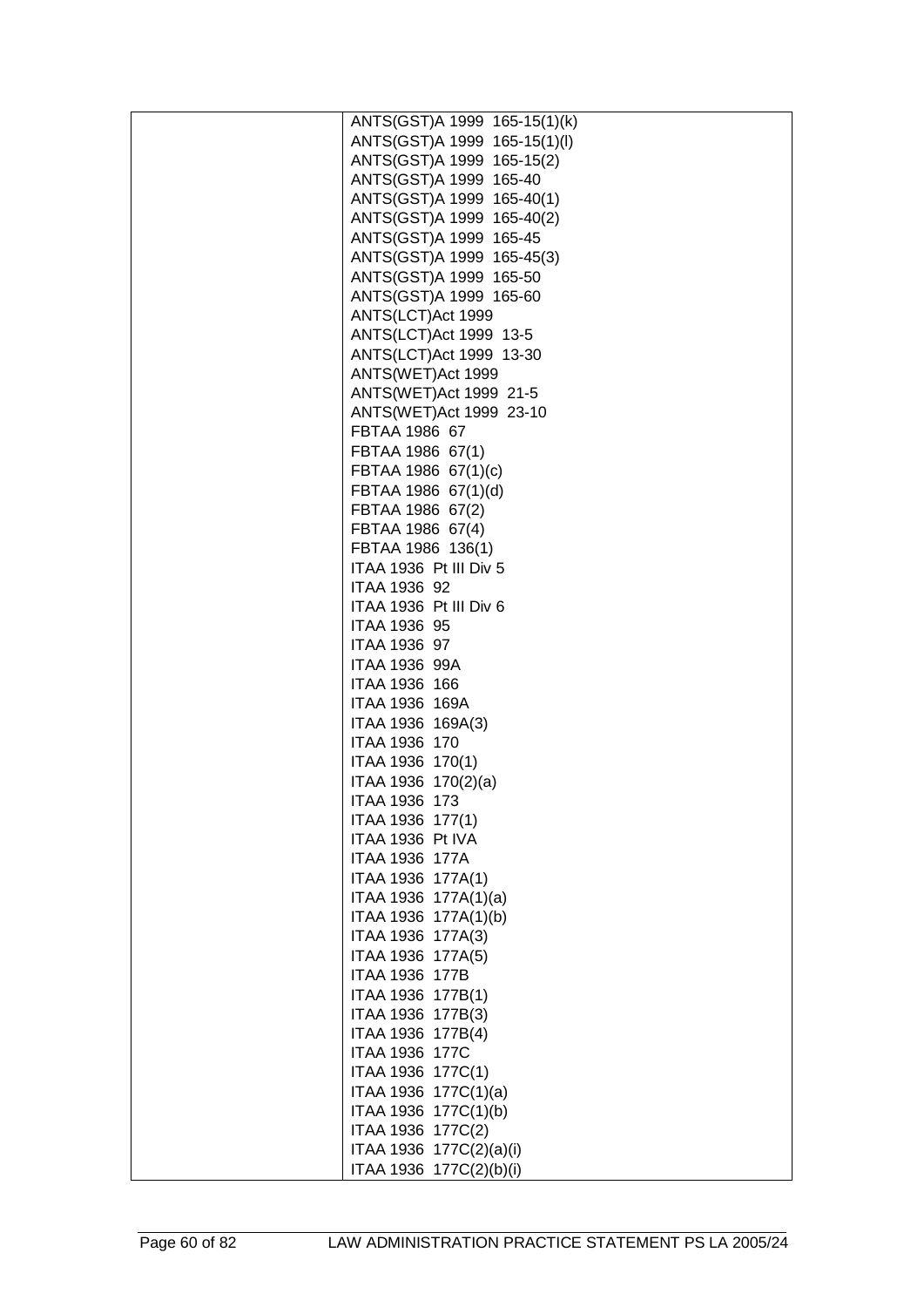| ITAA 1936 177C(2)(c)(i)<br>ITAA 1936 177C(2)(d)(i)<br>ITAA 1936 177C(2A)<br>ITAA 1936 177C(2A)(a)(i)<br>ITAA 1936 177C(2A)(b)(i) |
|----------------------------------------------------------------------------------------------------------------------------------|
|                                                                                                                                  |
|                                                                                                                                  |
|                                                                                                                                  |
|                                                                                                                                  |
| ITAA 1936 177C(3)                                                                                                                |
| ITAA 1936 177CB                                                                                                                  |
| ITAA 1936 177CB(2)                                                                                                               |
| ITAA 1936 177CB(3)                                                                                                               |
| ITAA 1936 177CB(4)                                                                                                               |
| ITAA 1936 177D                                                                                                                   |
| ITAA 1936 177D(2)                                                                                                                |
| ITAA 1936 177D(2)(a)                                                                                                             |
| ITAA 1936 177D(2)(b)                                                                                                             |
| ITAA 1936 177D(2)(c)                                                                                                             |
|                                                                                                                                  |
| ITAA 1936 177D(2)(d)                                                                                                             |
| ITAA 1936 177D(2)(e)                                                                                                             |
| ITAA 1936 177D(2)(f)                                                                                                             |
| ITAA 1936 177D(2)(g)                                                                                                             |
| ITAA 1936 177D(2)(h)                                                                                                             |
| ITAA 1936 177E                                                                                                                   |
| ITAA 1936 177EA                                                                                                                  |
| ITAA 1936 177EA(5)                                                                                                               |
| ITAA 1936 177EB                                                                                                                  |
| ITAA 1936 177EB(5)                                                                                                               |
| ITAA 1936 177F                                                                                                                   |
| ITAA 1936 177F(1)                                                                                                                |
| ITAA 1936 177F(1)(a)                                                                                                             |
| ITAA 1936 177F(2)                                                                                                                |
| ITAA 1936 177F(2A)                                                                                                               |
| ITAA 1936 177F(3)                                                                                                                |
| ITAA 1936 177G                                                                                                                   |
| ITAA 1936 177G(1)                                                                                                                |
| ITAA 1936 177H                                                                                                                   |
| ITAA 1936 260                                                                                                                    |
| ITAA 1997 6-5                                                                                                                    |
| ITAA 1997 Subdiv 126-B                                                                                                           |
| ITAA 1997 Subdiv 170-B                                                                                                           |
| ITAA 1997 701-1                                                                                                                  |
| TAA 1953 Sch 1 105-5                                                                                                             |
| TAA 1953 Sch 1 105-50                                                                                                            |
| TAA 1953 Sch 1 155-5                                                                                                             |
| TAA 1953 Sch 1 284-15                                                                                                            |
| TAA 1953 Sch 1 284-145                                                                                                           |
| TAA 1953 Sch 1 284-145(1)(b)                                                                                                     |
| TAA 1953 Sch 1 284-150                                                                                                           |
| TAA 1953 Sch 1 284-150(1)                                                                                                        |
| TAA 1953 Sch 1 284-150(1)(b)                                                                                                     |
| TAA 1953 Sch 1 284-155                                                                                                           |
| TAA 1953 Sch 1 284-155-5                                                                                                         |
| TAA 1953 Sch 1 284-160                                                                                                           |
| TAA 1953 Sch 1 298-20                                                                                                            |
| Boosting Cash Flow for Employers (Coronavirus Economic                                                                           |
| Response Package) Act 2020 5(1)(g)                                                                                               |
| Coronavirus Economic Response Package (Payments and                                                                              |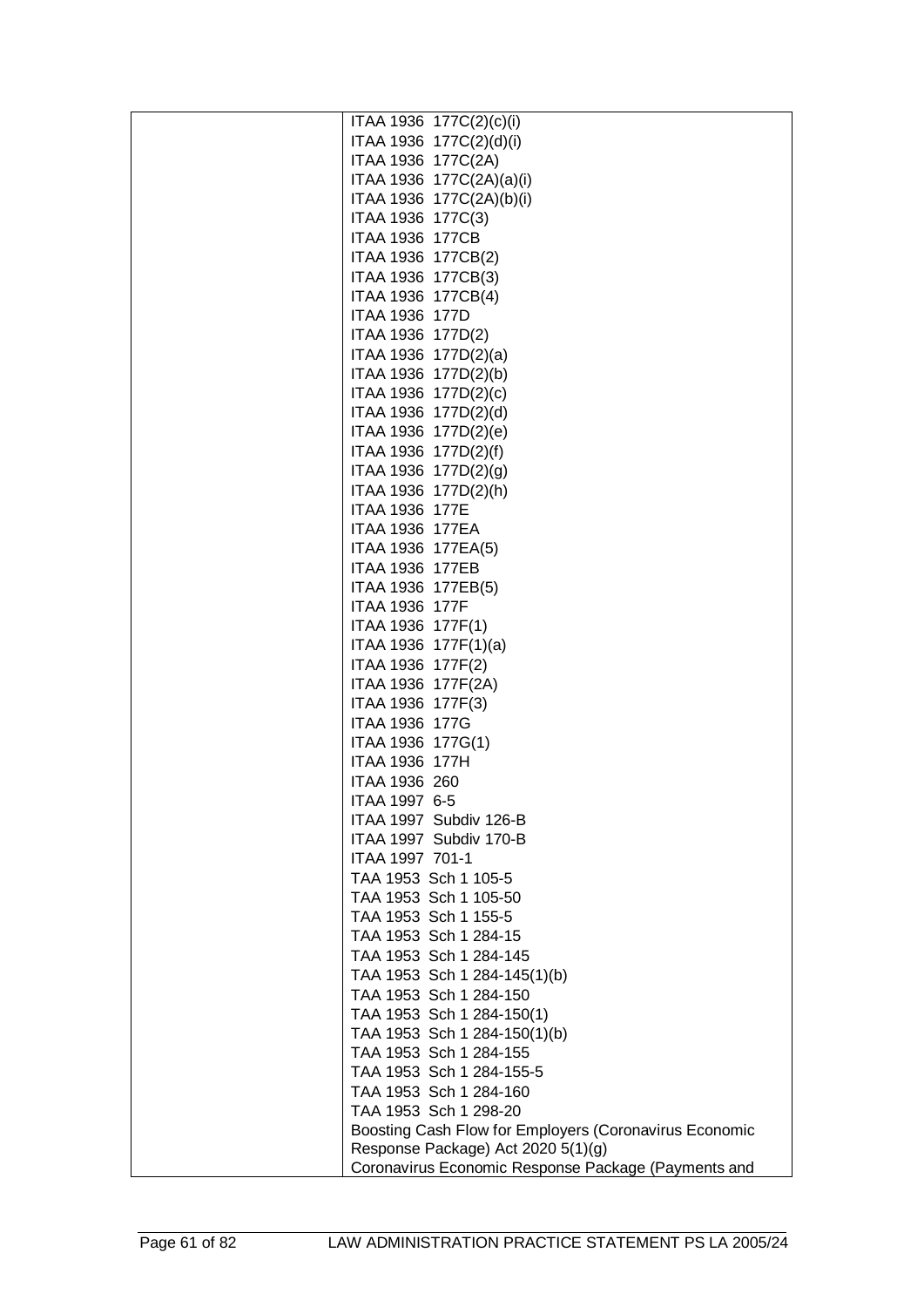|                             | Benefits) Act 2020 19                                                                                                                                                                                                                                                                                      |  |  |
|-----------------------------|------------------------------------------------------------------------------------------------------------------------------------------------------------------------------------------------------------------------------------------------------------------------------------------------------------|--|--|
|                             | Customs Act 1901                                                                                                                                                                                                                                                                                           |  |  |
|                             | International Tax Agreements Act 1953                                                                                                                                                                                                                                                                      |  |  |
|                             | Petroleum (Timor Sea Treaty) Act 2003                                                                                                                                                                                                                                                                      |  |  |
|                             | Taxation Laws Amendment (Countering Tax Avoidance and                                                                                                                                                                                                                                                      |  |  |
|                             | Multinational Profit Shifting) Act 2013                                                                                                                                                                                                                                                                    |  |  |
| Related public rulings      | IT 2456                                                                                                                                                                                                                                                                                                    |  |  |
| Related practice statements | PS LA 1998/1; PS LA 2001/8; PS LA 2000/10; PS LA 2008/18;<br>PS LA 2012/1                                                                                                                                                                                                                                  |  |  |
| Case references             | Australia & New Zealand Banking Group Ltd v. Federal<br>Commissioner of Taxation [2003] FCA 1410; 137 FCR 1; 203<br>ALR 644; 2003 ATC 5041; 54 ATR 449<br>British American Tobacco Australia Services Ltd v. Federal<br>Commissioner of Taxation (2010) 189 FCR 151; 2010 ATC 20-<br>222; [2010] FCAFC 130 |  |  |
|                             | CC (NSW) Pty Ltd (In Liq.) v. Federal Commissioner of<br>Taxation (1997) 97 ATC 4123; 34 ATR 604                                                                                                                                                                                                           |  |  |
|                             | Channel Pastoral Holdings Pty Ltd v. Commissioner of<br>Taxation [2015] FCAFC 57; (2015) 2015 ATC 20-503                                                                                                                                                                                                   |  |  |
|                             | Commissioner of Taxation v. Mochkin [2003] FCAFC 15; 127<br>FCR 185; 2003 ATC 4272; 52 ATR 198                                                                                                                                                                                                             |  |  |
|                             | Corporate Initiatives Pty Ltd v. Commissioner of Taxation<br>[2005] FCAFC 62; 142 FCR 279; 219 ALR 339; 2005 ATC<br>4392; 59 ATR 351                                                                                                                                                                       |  |  |
|                             | CPH Property Pty Ltd v. Federal Commissioner of Taxation<br>(1998) 88 FCR 21; 98 ATC 4983; (1998) 40 ATR 151                                                                                                                                                                                               |  |  |
|                             | Cumins v. Federal Commissioner of Taxation (2007) 66 ATR<br>57; 2007 ATC 4303; [2007] FCAFC 21                                                                                                                                                                                                             |  |  |
|                             | Dan v. Federal Commissioner of Taxation (No. 2) [2000] FCA<br>752; 2000 ATC 4350; 44 ATR 338                                                                                                                                                                                                               |  |  |
|                             | Darrell Lea Chocolate Shops Pty Ltd v. Federal Commissioner<br>of Taxation (1996) 72 FCR 175; 141 ALR 713; 97 ATC 4040;<br>34 ATR 491                                                                                                                                                                      |  |  |
|                             | Deputy Commissioner of Taxation v. Richard Walter Pty Ltd<br>(1995) 183 CLR 168; 127 ALR 21; 95 ATC 4067; 29 ATR 644<br>Epov v. Federal Commissioner of Taxation 2007 ATC 4092;<br>(2007) 65 ATR 399                                                                                                       |  |  |
|                             | Essenbourne Pty Ltd v. Federal Commissioner of Taxation<br>2002 ATC 5201; (2002) 51 ATR 629                                                                                                                                                                                                                |  |  |
|                             | Federal Commissioner of Taxation v. Ashwick (Qld) No. 127<br>Pty Ltd & ors [2011] FCAFC 49; 2011 ATC 20-255                                                                                                                                                                                                |  |  |
|                             | Federal Commissioner of Taxation v. AXA Asia Pacific<br>Holdings Ltd 2010 ATC 20-224; [2010] FCAFC 134                                                                                                                                                                                                     |  |  |
|                             | Federal Commissioner of Taxation v. Consolidated Press<br>Holdings (No. 1) (1999) 91 FCR 524; 99 ATC 4945; 42 ATR<br>575                                                                                                                                                                                   |  |  |
|                             | Federal Commissioner of Taxation v. Consolidated Press<br>Holdings Ltd [2001] HCA 32; 207 CLR 235; 179 ALR 625;<br>2001 ATC 4343; 47 ATR 229                                                                                                                                                               |  |  |
|                             | Federal Commissioner of Taxation v. Futuris Corporation Ltd<br>(2012) 205 FCR 274; 2012 ATC 20-306; [2012] FCAFC 32                                                                                                                                                                                        |  |  |
|                             | Federal Commissioner of Taxation v. Hart [2004] HCA 26; 217<br>CLR 216; 206 ALR 207; 2004 ATC 4599; 55 ATR 712                                                                                                                                                                                             |  |  |
|                             | Federal Commissioner of Taxation v. Jackson (1990) 27 FCR<br>1; 96 ALR 586; 90 ATC 4990; 21 ATR 1012                                                                                                                                                                                                       |  |  |
|                             | Federal Commissioner of Taxation v. Lenzo [2008] FCAFC 50<br>(2008); 167 FCR 255                                                                                                                                                                                                                           |  |  |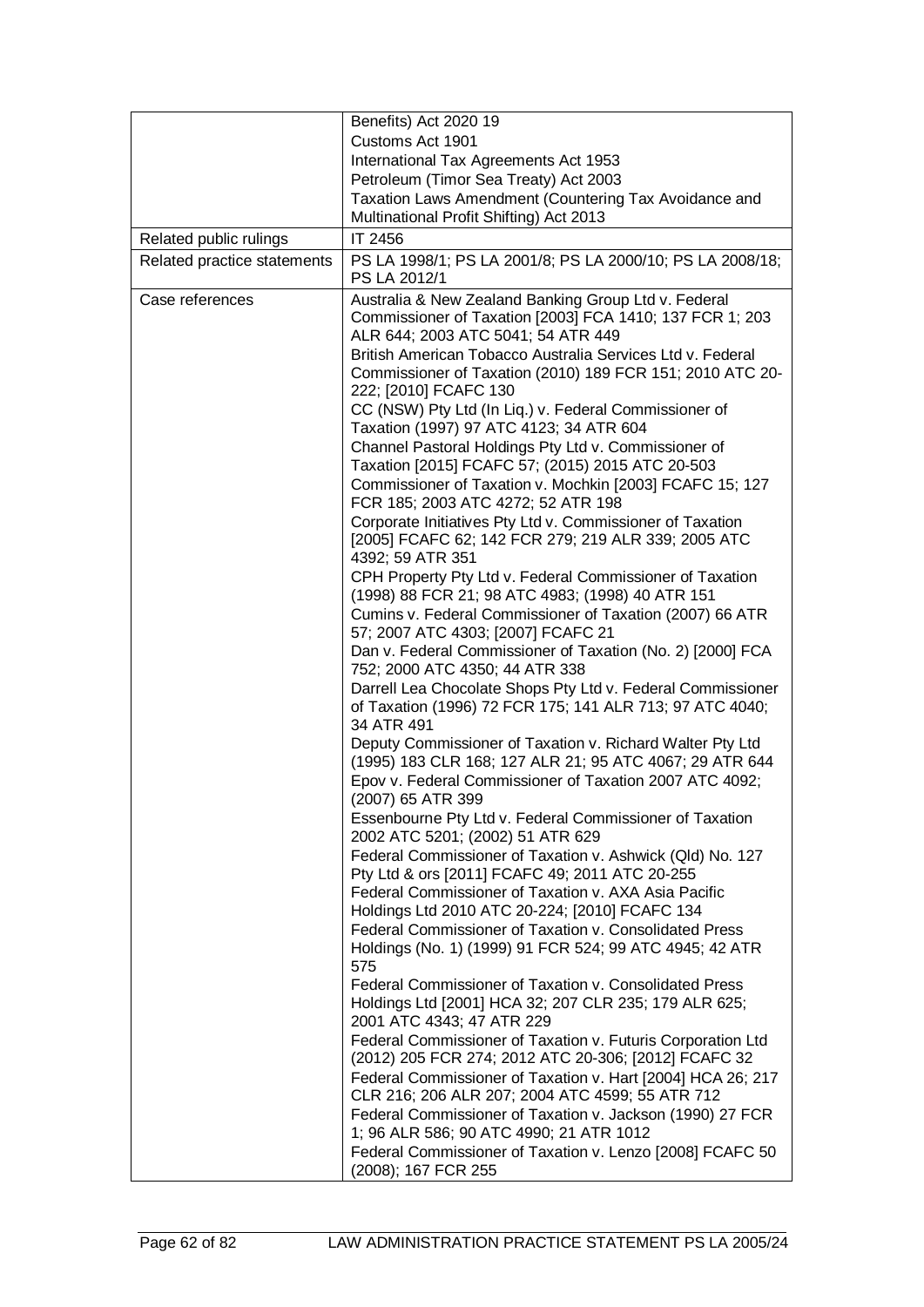|                  | Federal Commissioner of Taxation v. Peabody (1994) 181<br>CLR 359; 123 ALR 451; 94 ATC 4663; 28 ATR 344                                   |
|------------------|-------------------------------------------------------------------------------------------------------------------------------------------|
|                  | Federal Commissioner of Taxation v. RCI Pty Ltd (2011) 2011<br>ATC 20-075; (2011) 84 ATR 785; [2011] FCAFC 105                            |
|                  | Federal Commissioner of Taxation v. Sleight [2004] FCAFC                                                                                  |
|                  | 94; 136 FCR 211; 206 ALR 511; 2004 ATC 4477; 55 ATR 555                                                                                   |
|                  | Federal Commissioner of Taxation v. Spotless Services Ltd<br>(1996) 186 CLR 404; 141 ALR 92; 96 ATC 5201; 34 ATR 183                      |
|                  | Federal Commissioner of Taxation v. Star City Pty Ltd (No.2)<br>[2009] FCAFC 122; (2009) 74 ATR 447; 2009 ATC 20-129                      |
|                  | Federal Commissioner of Taxation v. Stokes (1996) 72 FCR<br>160; 141 ALR 653; 97 ATC 4001, 34 ATR 478                                     |
|                  | Federal Commissioner of Taxation v. Trail Bros Steel &                                                                                    |
|                  | Plastics Pty Ltd (2010) 186 FCR 410; (2009) 75 ATR 916;<br>2009 ATC 20-141                                                                |
|                  | Federal Commissioner of Taxation v. Unit Trend Services Pty<br>Ltd [2013] HCA 16                                                          |
|                  | Futuris Corporation Limited v. Federal Commissioner of<br>Taxation (2010) 2010 ATC 20-206; [2010] FCA 935                                 |
|                  | Kordan Pty Limited v. Federal Commissioner of Taxation                                                                                    |
|                  | [2000] FCA 1807; 2000 ATC 4812; 46 ATR 191                                                                                                |
|                  | Lawrence v. Federal Commissioner of Taxation [2008] FCA<br>1497; (2008) 70 ATR 376; 2008 ATC 20-052                                       |
|                  | McCutcheon v. Federal Commissioner of Taxation (2008) 168<br>FCR 149 at 163-164                                                           |
|                  | Noza Holdings Pty Ltd v. Federal Commissioner of Taxation<br>[2011] FCA 46; 2011 ATC 20-241                                               |
|                  | Orica Limited v Commissioner of Taxation [2015] FCA 1399;<br>2015 ATC 20-547.                                                             |
|                  | Pridecraft Pty Ltd v. Commissioner of Taxation [2004] FCAFC<br>339; 213 ALR 450; 2005 ATC 4001; 58 ATR 210                                |
|                  | Puzey v. Commissioner of Taxation [2003] FCAFC 197; 131                                                                                   |
|                  | FCR 244; 201 ALR 302; 2003 ATC 4782; 53 ATR 614<br>Richardson v. Federal Commissioner of Taxation (1932) 48                               |
|                  | CLR 192; 2 ATD 19                                                                                                                         |
|                  | Spassked Pty Limited v. Commissioner of Taxation [2003]<br>FCAFC 282; 136 FCR 441; 203 ALR 515; 2003 ATC 5099; 54                         |
|                  | ATR 546<br>Vincent v. Commissioner of Taxation [2002] FCAFC 291; 2002<br>ATC 4742; 51 ATR 18                                              |
|                  | Walters v. Federal Commissioner of Taxation (2007) 162 FCR<br>421; 67 ATR 156; 2007 ATC 4973; [2007] FCA 1270                             |
| Other references | Explanatory Memorandum to the A New Tax System (Goods                                                                                     |
|                  | and Services Tax) Bill 1999                                                                                                               |
|                  | Explanatory Memorandum to the Taxation Laws Amendment<br>(Countering Tax Avoidance and Multinational Profit Shifting)<br><b>Bill 2013</b> |
| File references  | 1-6UYXLYA                                                                                                                                 |
| Date issued      | 13 December 2005                                                                                                                          |
| Date of effect   | 13 December 2005                                                                                                                          |
|                  |                                                                                                                                           |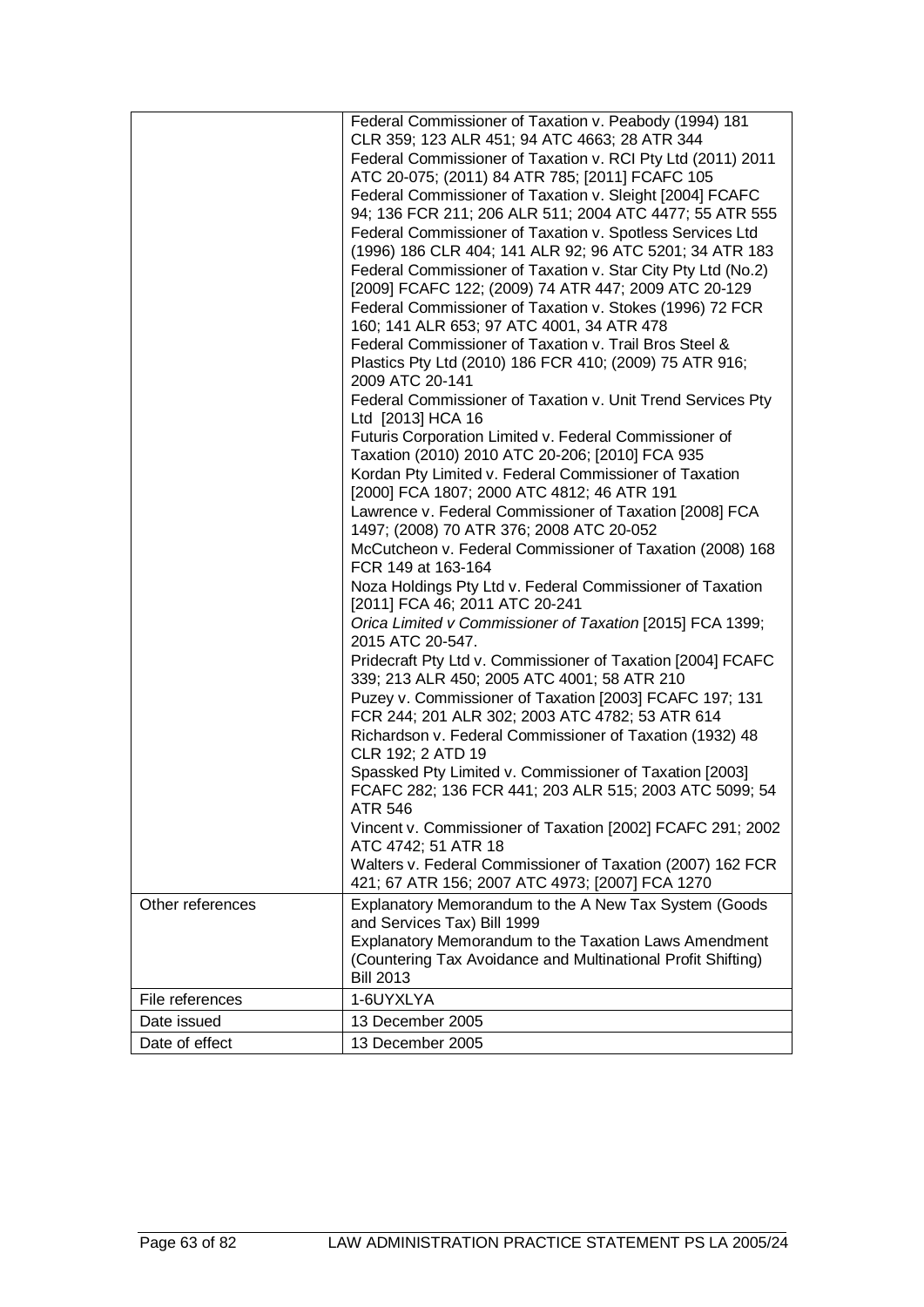## **Attachment 1: Proper Execution of Part IVA Determinations**

- 1. The validity of a decision hinges on whether it is made by a person empowered to make it, and the way that the decision is signed is presumptive evidence of the capacity in which the decision was made. It is therefore essential that Part IVA determinations are properly executed.
- 2. The Commissioner's power under section 177F can be exercised by both delegates and authorised officers. There is an important distinction between delegates and authorised officers, including in the way that they sign decisions.

## **Delegates**

- 3. A delegate exercises a power in his or her own right and signs in his or her own name. Generally a delegate cannot be directed as to how to exercise the power. For a person to be a delegate, a current instrument of delegation made under section 8 of the *Taxation Administration Act 1953* must exist that delegates the relevant power to the person.
- 4. It is the practice of the Commissioner to make delegations to all Senior Executive Service officers, and these delegations include his powers to make determinations under Part IVA.
- 5. For example, if John Brown, Deputy Chief Tax Counsel, personally exercises a power to make a determination as delegate of the Commissioner, the determination would be executed as follows:

I, John Brown, in the exercise of the powers and functions delegated to me by the Commissioner of Taxation …

**Signed** 

*John Brown* (signature)

John Brown Deputy Chief Tax Counsel

# **Authorised officers**

- 6. An authorised officer exercises a power belonging to a delegated officer on behalf of the delegated officer. The delegate can tell the authorised officer how to exercise the powers which the officer is authorised to exercise. Officers exercising the delegate's power on behalf of the delegate must have an authorisation to do so.
- 7. Authorised officers must sign in the name of the delegate; this means that the authorised officer writes the name of the delegate in his or her own handwriting, or applies the delegate's stamp. He or she *may* then, subject to business line additional requirements, add his or her own name. If the authorised officer adds his or her own name, he or she should use 'for', or 'per' or 'p.p' (meaning *pro procurationem* – by proxy).
- 8. For example, if John Citizen is an authorised officer who exercises on behalf of Mary Brown, Deputy Commissioner of Taxation, Large Business and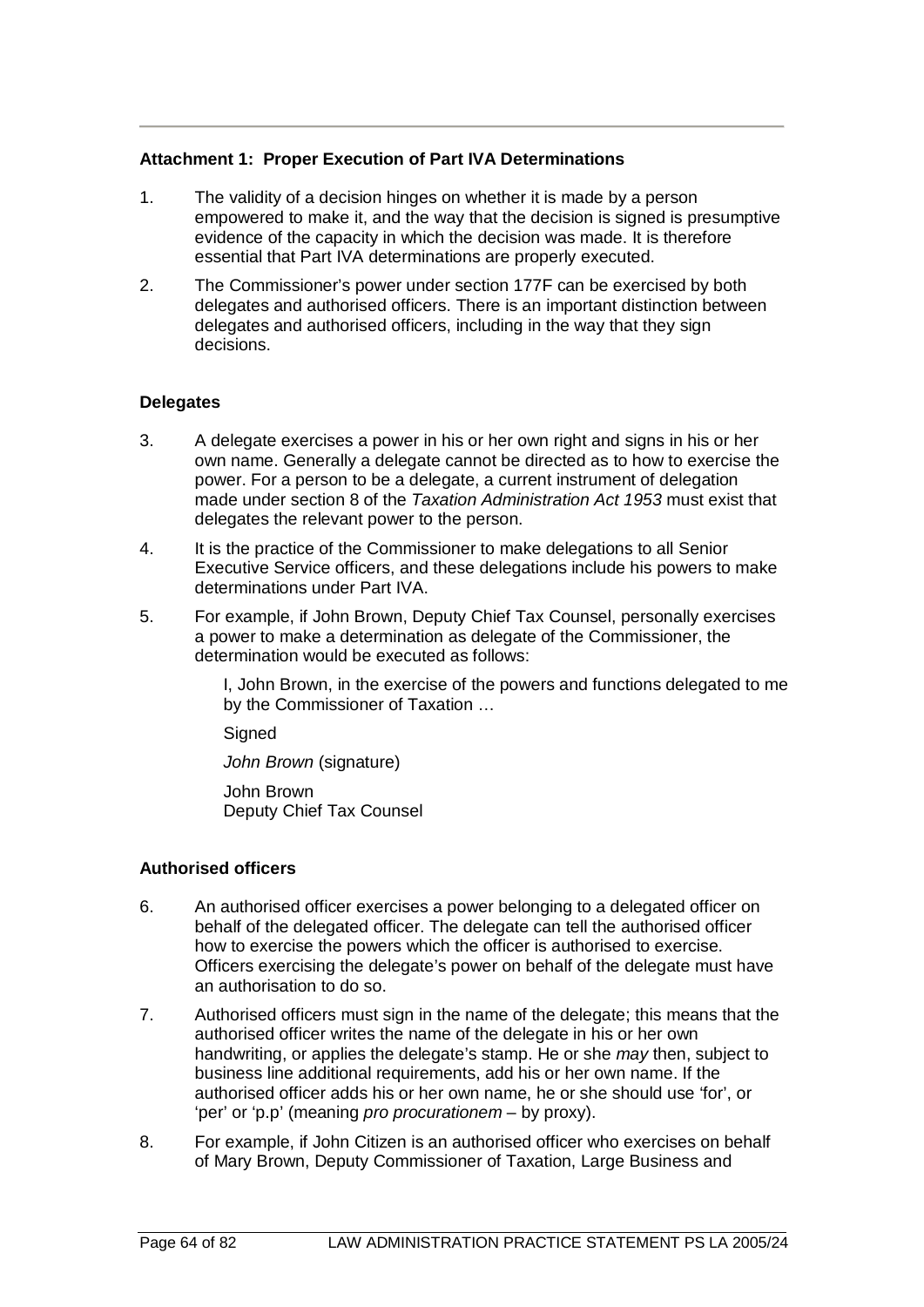International, the power to make a determination, the determination would be executed as follows:

I, Mary Brown, in the exercise of the powers and functions delegated to me by the Commissioner of Taxation ...

**Signed** 

*Mary Brown* (handwritten or stamped) \_\_\_\_\_\_\_\_\_\_\_\_\_\_\_ p.p John Citizen

Mary Brown Deputy Commissioner of Taxation, Large Business and International

- 9. Officers should be aware of any additional business line requirements for the proper execution of documents.
- 10. Officers should also be aware of the [ATO Outbound Interactions editing guide](http://myato/Communications/Style/Pages/Writing%20emails,-letters-and-salutations.aspx) (internal link only) which contains general advice and directions to authorised officers in relation to signing and executing documents in exercise of statutory powers.
- 11. Regulation 24 of the *Taxation Administration Regulations 2017* creates certain presumptions in relation to signatures. It provides in subregulation (1) that:

A document bearing the name (however produced) of a person who is, or was at any time, the Commissioner, a Second Commissioner, a Deputy Commissioner or a delegate of the Commissioner in the place of the person's signature is taken to have been duly signed by the person, unless it is proved that the document was issued without authority.

- 12. The effect of this regulation is that the initial burden of proof is placed on the person challenging the validity of a document bearing the written, printed or stamped name of a delegate of the Commissioner to adduce evidence that the document was issued without authority.
- 13. The making of Part IVA determinations by authorised officers was considered in *Commissioner of Taxation v. Mochkin* [2002] FCA 675; 2002 ATC 4465; 50 ATR 134 at [73] to [79] per Ryan J at first instance; and [2003] FCAFC 15; 127 FCR 185; 2003 ATC 4272; 52 ATR 198 at [120] to [123] per Sackville J (with whom Merkel J and Kenny J agreed), and *Federal Commissioner of Taxation v. Sleight* (2004) FCAFC 94; 136 FCR 211; 206 ALR 511; 2004 ATC 4477; 55 ATR 555 at [102] per Hill J (with whom Carr J and Hely J agreed).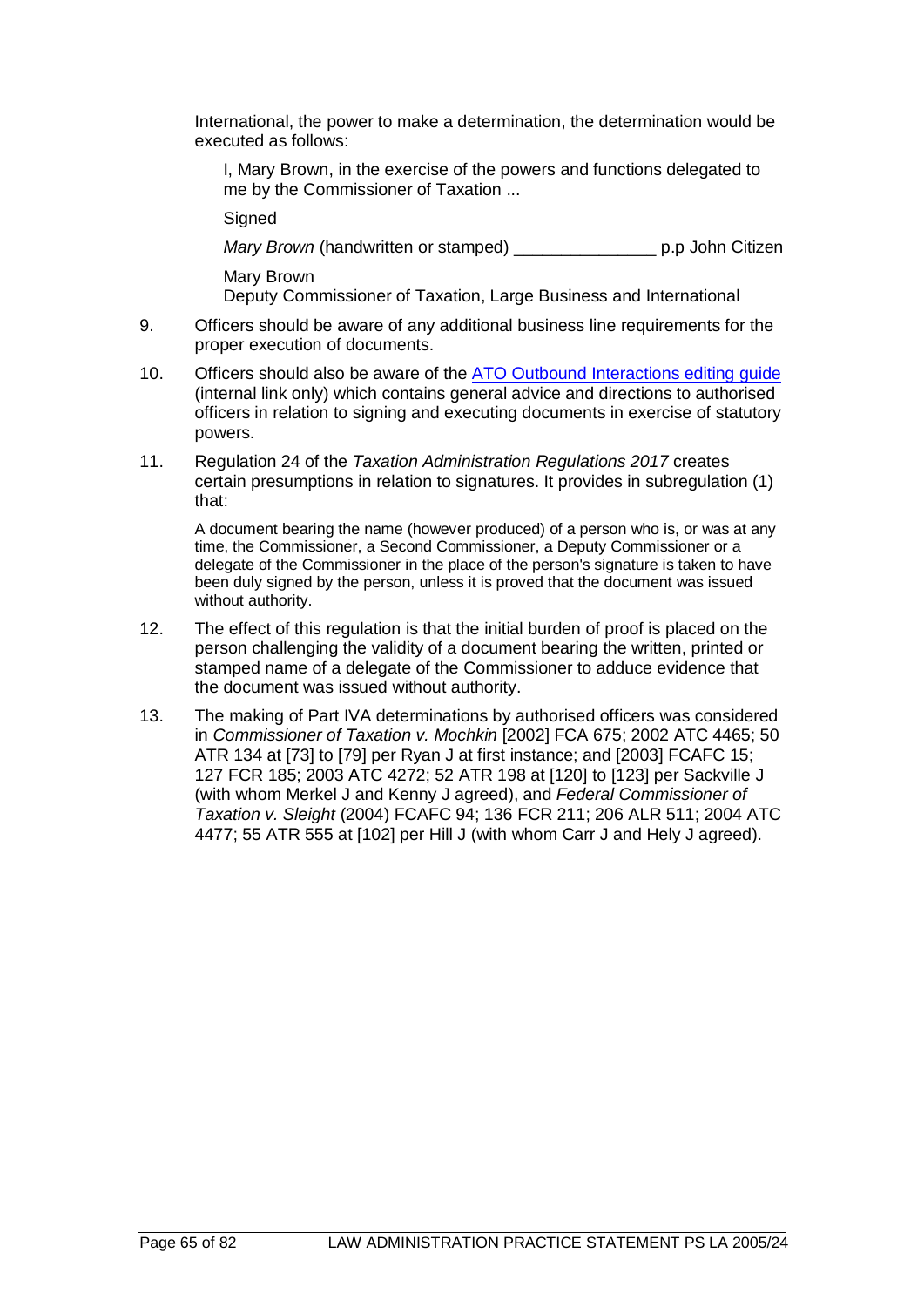#### **Appendix 1 to Attachment 1**

**A determination cancelling a tax benefit under paragraph 177C(1)(a) – omitted assessable income**

**(excluding a determination cancelling a tax benefit for the purpose of calculating the 'net income' or 'partnership loss' of a partnership under section 90, or cancelling a tax benefit for a partner under section 92 refer to Appendices 3 and 5 to this Attachment)**

## **Determination made pursuant to section 177F of Part IVA of the** *Income Tax Assessment Act 1936*

I, Mary Brown, Deputy Commissioner of Taxation, Large Business and International, in the exercise of the powers and functions delegated to me by the Commissioner of Taxation determine under paragraph 177F(1)(a) of the *Income Tax Assessment Act 1936* (the Act) that the amount of \$3,567,900, being a tax benefit that is referable to an amount that has not been included in the assessable income of XYZ Pty Ltd, TFN 99 999 999, (the taxpayer) for the year of income ended 30 June 2003, shall be included in the assessable income of the taxpayer for that year of income.

I further determine under subsection 177F(2) of the Act that the amount shall be deemed to be included in the assessable income of the taxpayer by virtue of section 6-5 of the *Income Tax Assessment Act 1997.*

Dated the 9th day of June 2005.

*Mary Brown (handwritten or stamped)* \_\_\_\_\_\_\_\_\_\_\_\_\_\_\_\_\_\_\_\_\_\_\_ p.p John Citizen

Mary Brown

Deputy Commissioner of Taxation, Large Business and International

This is a sample Part IVA determination, made by an authorised officer (John Citizen) on behalf of a delegate (Mary Brown), to include income. Highlighted fields must be updated. In most cases the determination will be made on behalf of the Deputy Commissioner of the relevant business line. Note that the Commissioner determines under subsection 177F(2) of the Act the provision by virtue of which the amount is to be included in assessable income: see paragraph 155 of this practice statement. It may be necessary to check the latest delegations and authorisations. Refer to the [Register](http://sharepoint/GASites/GeneralCounsel/SitePages/Delegations%20and%20Authorisations.aspx)  [of Instruments of Delegation and Authorisation](http://sharepoint/GASites/GeneralCounsel/SitePages/Delegations%20and%20Authorisations.aspx) (internal link only).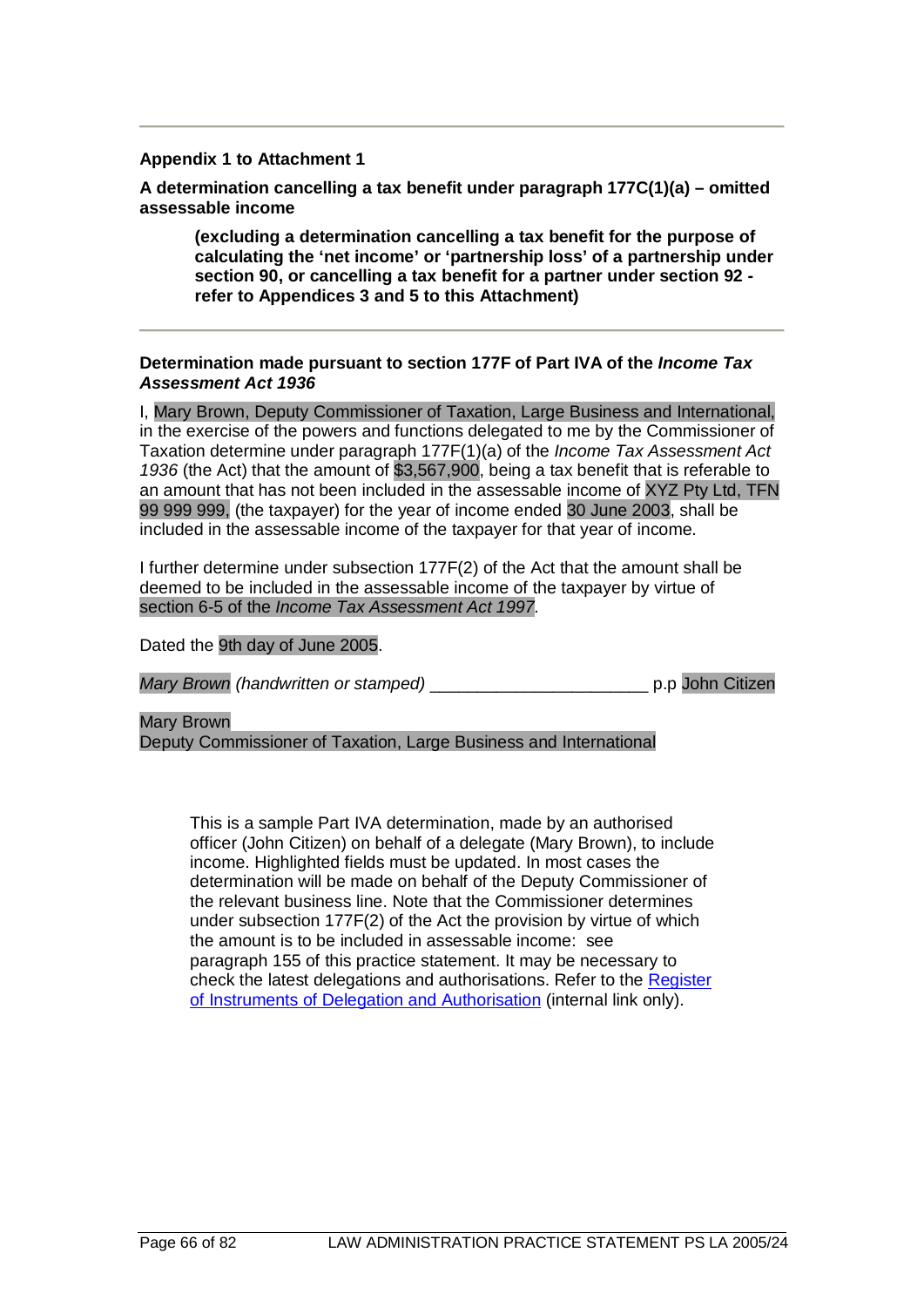#### **Appendix 2 to Attachment 1**

**A determination cancelling a tax benefit under paragraph 177C(1)(b) – allowable deduction**

**(excluding a determination cancelling a tax benefit for the purpose of calculating the 'net income' or 'partnership loss' of a partnership under section 90, or cancelling a tax benefit for a partner under section 92 – refer to Appendices 4 and 6 to this Attachment)**

#### **Determination made pursuant to section 177F of Part IVA of the** *Income Tax Assessment Act 1936*

I, Mary Brown, Deputy Commissioner of Taxation, Large Business and International, in the exercise of the powers and functions delegated to me by the Commissioner of Taxation determine under paragraph 177F(1)(b) of the *Income Tax Assessment Act 1936* (the Act) that the amount of \$55,894, being a tax benefit that is referable to a deduction being allowable to XYZ Pty Ltd, TFN 99 999 999, (the taxpayer) for the year of income ended 30 June 2003, shall not be allowable to the taxpayer in relation to that year of income.

#### Dated the 9th day of June 2005.

*Mary Brown (handwritten or stamped)* \_\_\_\_\_\_\_\_\_\_\_\_\_\_\_\_\_\_\_\_\_\_\_ p.p John Citizen

Mary Brown Deputy Commissioner of Taxation, Large Business and International

This is a sample Part IVA determination, made by an authorised officer (John Citizen) on behalf of a delegate (Mary Brown), to deny a deduction. Highlighted fields must be updated. In most cases the determination will be made on behalf of the Deputy Commissioner of the relevant business line. Note that a deduction or *a part of a deduction* can be determined to be not allowable (see paragraph 177F(1)(b)); the determination must state whether 'a deduction' or 'a part of a deduction' is determined to be not allowable. It may be necessary to check the latest delegations and authorisations. Refer to the [Register of Instruments of Delegation and](http://sharepoint/GASites/GeneralCounsel/Shared%20Documents/Register%20of%20Instruments%20Current%20and%20Superseded.xlsx)  [Authorisation](http://sharepoint/GASites/GeneralCounsel/Shared%20Documents/Register%20of%20Instruments%20Current%20and%20Superseded.xlsx) (internal link only).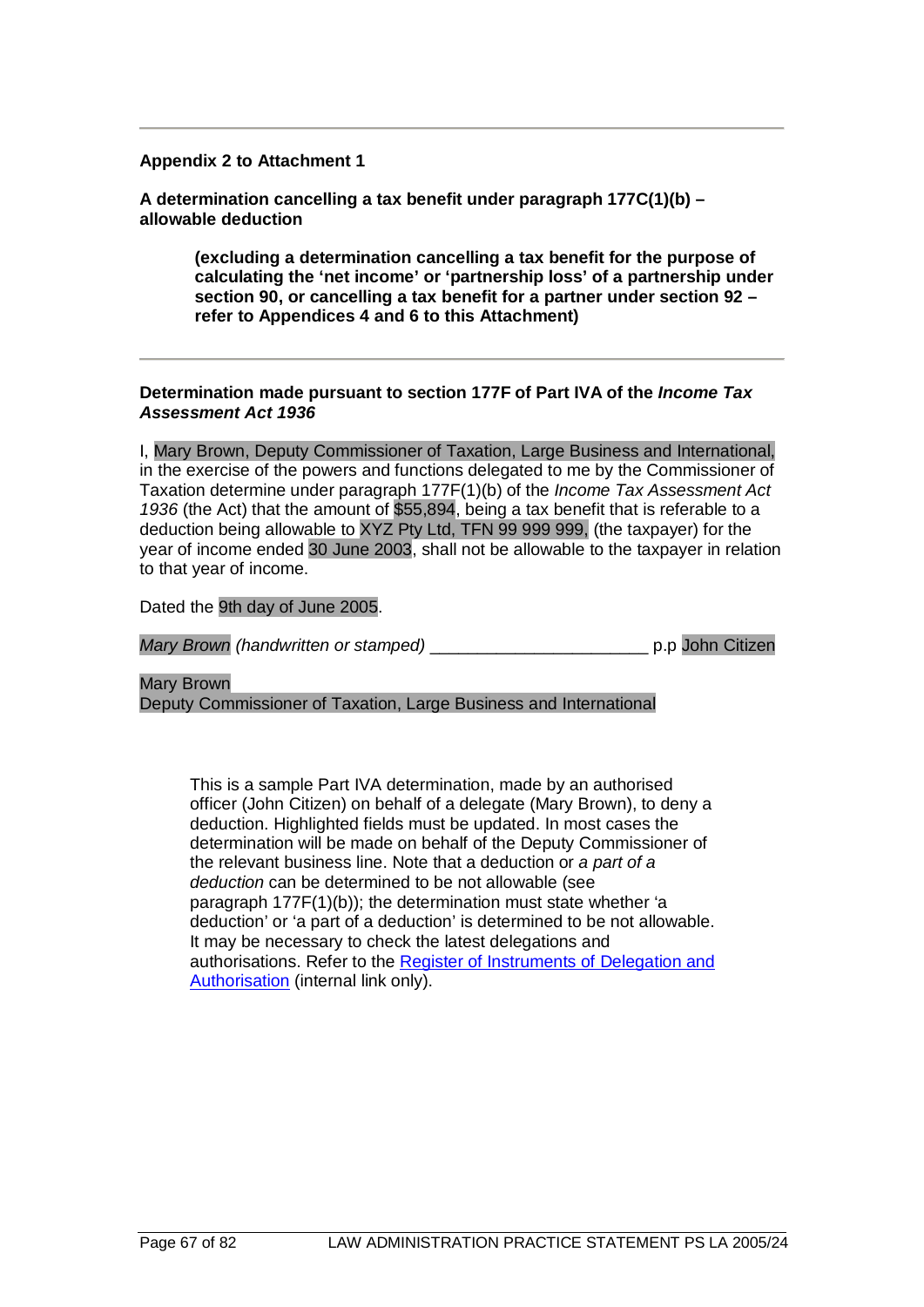## **Appendix 3 to Attachment 1**

**A determination cancelling a tax benefit under paragraph 177C(1)(a) for the purpose of calculating the 'net income' or 'partnership loss' of a partnership under section 90: see paragraphs 132 and 133 of this practice statement – omitted assessable income**

#### **Determination made pursuant to section 177F of Part IVA of the** *Income Tax Assessment Act 1936*

I, Mary Brown, Deputy Commissioner of Taxation, Large Business and International, in the exercise of the powers and functions delegated to me by the Commissioner of Taxation determine under paragraph 177F(1)(a) of the *Income Tax Assessment Act 1936* (the Act) that the amount of \$7,135,800, being a tax benefit that is referable to an amount that has not been included in the assessable income of the XYZ Partnership, TFN 99 999 999, ('the Partnership') for the year of income ended 30 June 2003, shall be included in the assessable income of the Partnership for the purpose of calculating the 'net income' or 'partnership loss' of the Partnership.

I further determine under subsection 177F(2) of the Act that the amount shall be deemed to be included in the assessable income for the purpose of calculating the 'net income' or 'partnership loss' of the Partnership by virtue of section 6-5 of the *Income Tax Assessment Act 1997.*

Dated the 9th day of June 2005.

|  | Mary Brown (handwritten or stamped) |  |  | p.p John Citizen |
|--|-------------------------------------|--|--|------------------|
|--|-------------------------------------|--|--|------------------|

Mary Brown Deputy Commissioner of Taxation, Large Business and International

This is a sample Part IVA determination, made by an authorised officer (John Citizen) on behalf of a delegate (Mary Brown), to include income for the purpose of calculating the 'net income' or 'partnership loss' of a partnership. Highlighted fields must be updated. In most cases the determination will be made on behalf of the Deputy Commissioner of the relevant business line. Note that the Commissioner determines under subsection 177F(2) of the Act the provision by virtue of which the amount is to be included in assessable income: see paragraph 155 of this practice statement. It may be necessary to check the latest delegations and authorisations. Refer to the [Register of Instruments](http://sharepoint/GASites/GeneralCounsel/SitePages/Delegations%20and%20Authorisations.aspx) of [Delegation and Authorisation](http://sharepoint/GASites/GeneralCounsel/SitePages/Delegations%20and%20Authorisations.aspx) (internal link only).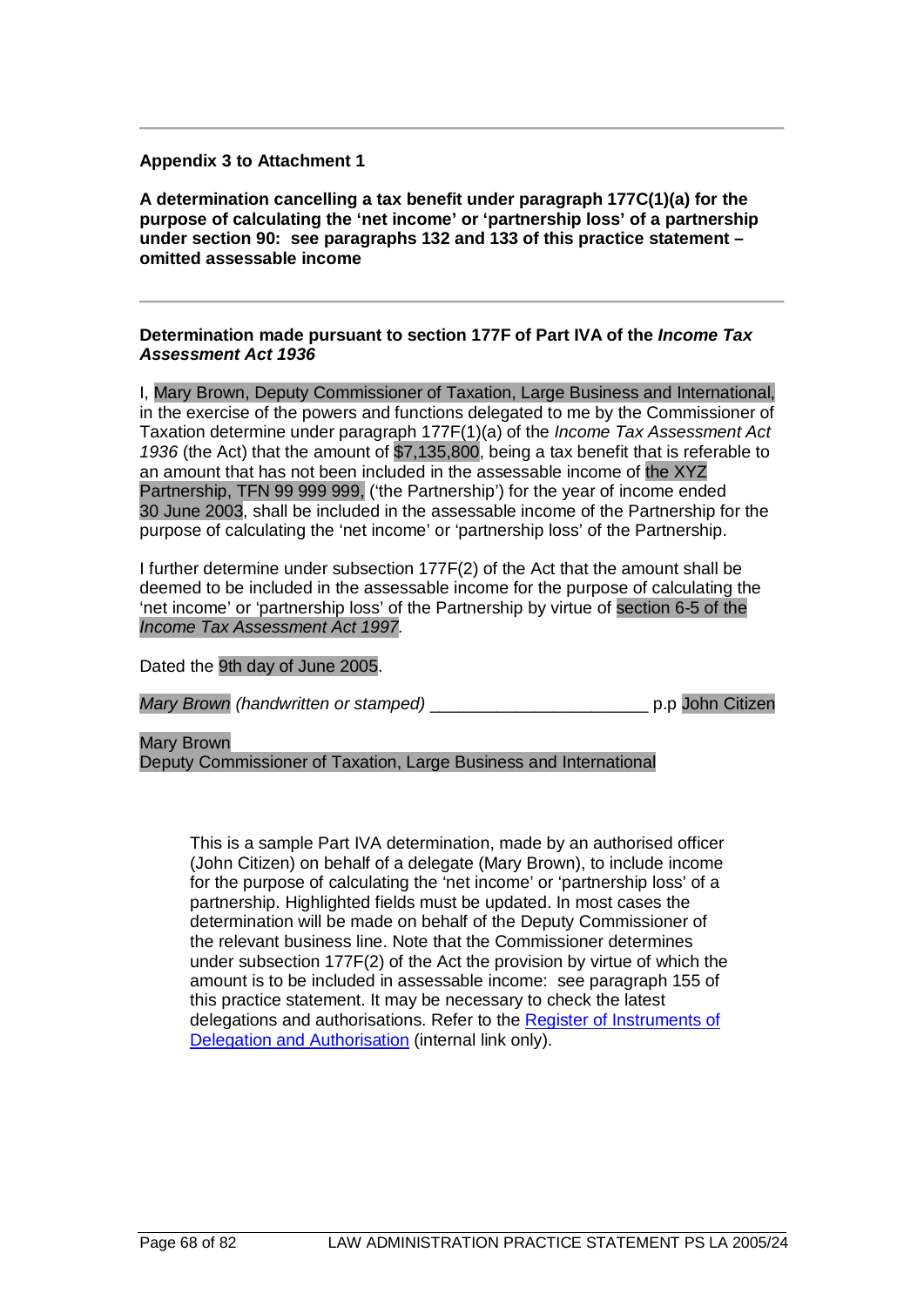## **Appendix 4 to Attachment 1**

**A determination cancelling a tax benefit under paragraph 177C(1)(b) for the purpose of calculating the 'net income' or 'partnership loss' of a partnership under section 90: see paragraphs 132 and 133 of this practice statement – allowable deduction**

## **Determination made pursuant to section 177F of Part IVA of the** *Income Tax Assessment Act 1936*

I, Mary Brown, Deputy Commissioner of Taxation, Large Business and International, in the exercise of the powers and functions delegated to me by the Commissioner of Taxation determine under paragraph 177F(1)(b) of the *Income Tax Assessment Act 1936* (the Act) that the amount of \$111,788, being a tax benefit that is referable to a deduction being allowable to the XYZ Partnership, TFN 99 999 999, ('the Partnership') for the year of income ended 30 June 2003, shall not be allowable to the partnership for the purpose of calculating the 'net income' or 'partnership loss' of the Partnership.

## Dated the 9th day of June 2005.

*Mary Brown (handwritten or stamped)* \_\_\_\_\_\_\_\_\_\_\_\_\_\_\_\_\_\_\_\_\_\_\_ p.p John Citizen

#### Mary Brown

Deputy Commissioner of Taxation, Large Business and International

This is a sample Part IVA determination, made by an authorised officer (John Citizen) on behalf of a delegate (Mary Brown), to deny a deduction for the purpose of calculating the 'net income' or 'partnership loss' of a partnership. Highlighted fields must be updated. In most cases the determination will be made on behalf of the Deputy Commissioner of the relevant business line. Note that a deduction or *a part of a deduction* can be determined to be not allowable (see paragraph 177F(1)(b)); the determination must state whether 'a deduction' or 'a part of a deduction' is determined to be not allowable. It may be necessary to check the latest delegations and authorisations. Refer to the [Register of Instruments of Delegation and Authorisation](http://sharepoint/GASites/GeneralCounsel/Shared%20Documents/Register%20of%20Instruments%20Current%20and%20Superseded.xlsx) (internal link only).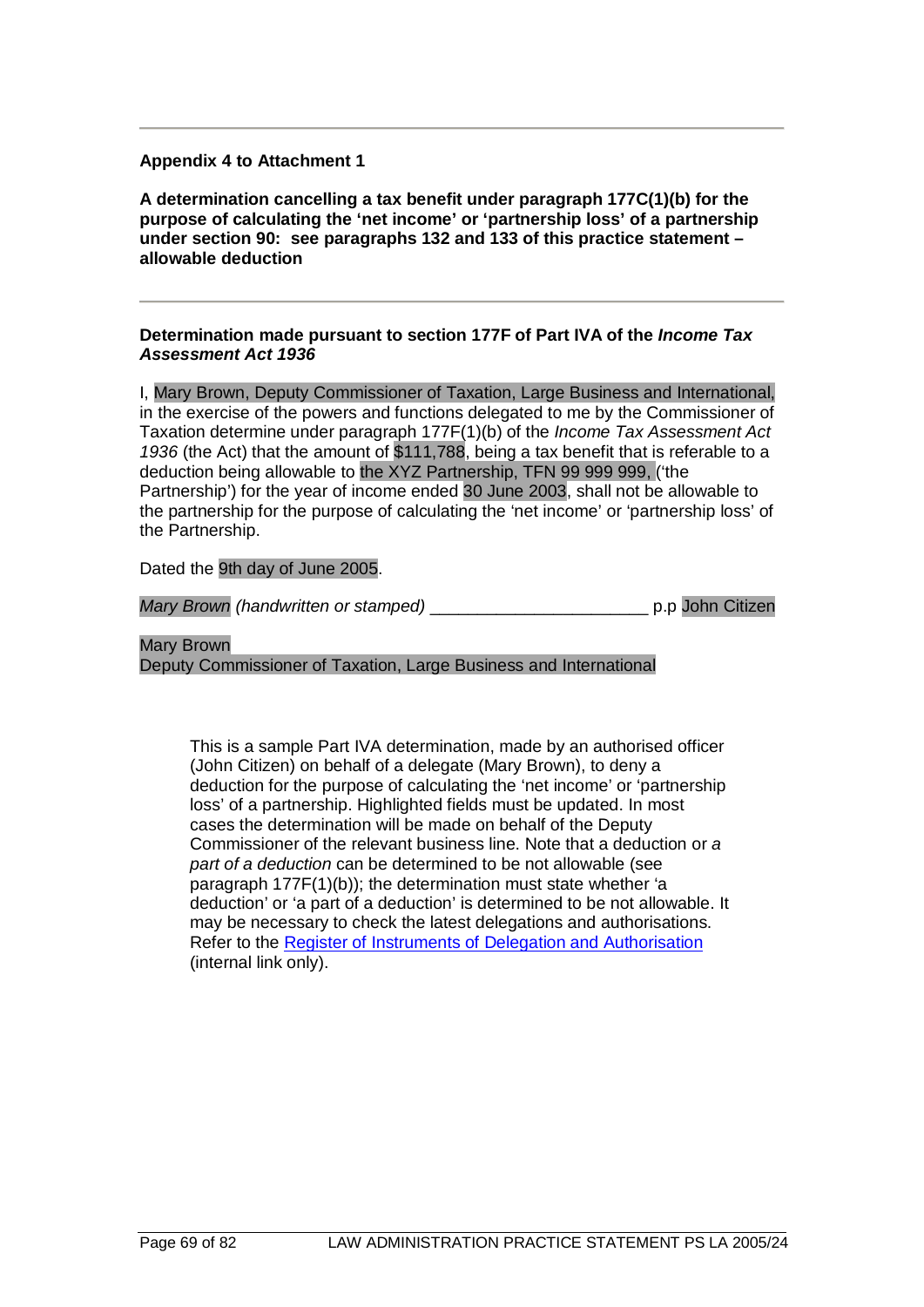#### **Appendix 5 to Attachment 1**

**A determination cancelling a tax benefit under paragraph 177C(1)(a) for a partner under section 92: see paragraphs 132 to 134 of this practice statement – omitted assessable income**

## **Determination made pursuant to section 177F of Part IVA of the** *Income Tax Assessment Act 1936*

I, Mary Brown, Deputy Commissioner of Taxation, Large Business and International, in the exercise of the powers and functions delegated to me by the Commissioner of Taxation determine under paragraph 177F(1)(a) of the *Income Tax Assessment Act 1936* (the Act) that the amount of \$3,567,900, being a tax benefit that is referable to an amount that has not been included in the assessable income of Mr X, TFN 99 999 999, (the taxpayer) for the year of income ended 30 June 2003, shall be included in the assessable income of the taxpayer for that year of income.

I further determine under subsection 177F(2) of the Act that the amount shall be deemed to be included in the assessable income of the taxpayer by virtue of section 92 of the *Income Tax Assessment Act 1936.*

#### Dated the 9th day of June 2005.

*Mary Brown (handwritten or stamped)* \_\_\_\_\_\_\_\_\_\_\_\_\_\_\_\_\_\_\_\_\_\_\_ p.p John Citizen

Mary Brown Deputy Commissioner of Taxation, Large Business and International

This is a sample Part IVA determination, made by an authorised officer (John Citizen) on behalf of a delegate (Mary Brown), to include income under section 92 for a partner. Highlighted fields must be updated. In most cases the determination will be made on behalf of the Deputy Commissioner of the relevant business line. Note that the Commissioner determines under subsection 177F(2) of the Act the provision by virtue of which the amount is to be included in assessable income: see paragraph 155 of this practice statement. It may be necessary to check the latest delegations and authorisations. Refer to the [Register of Instruments of Delegation and Authorisation](http://sharepoint/GASites/GeneralCounsel/Shared%20Documents/Register%20of%20Instruments%20Current%20and%20Superseded.xlsx) (internal link only).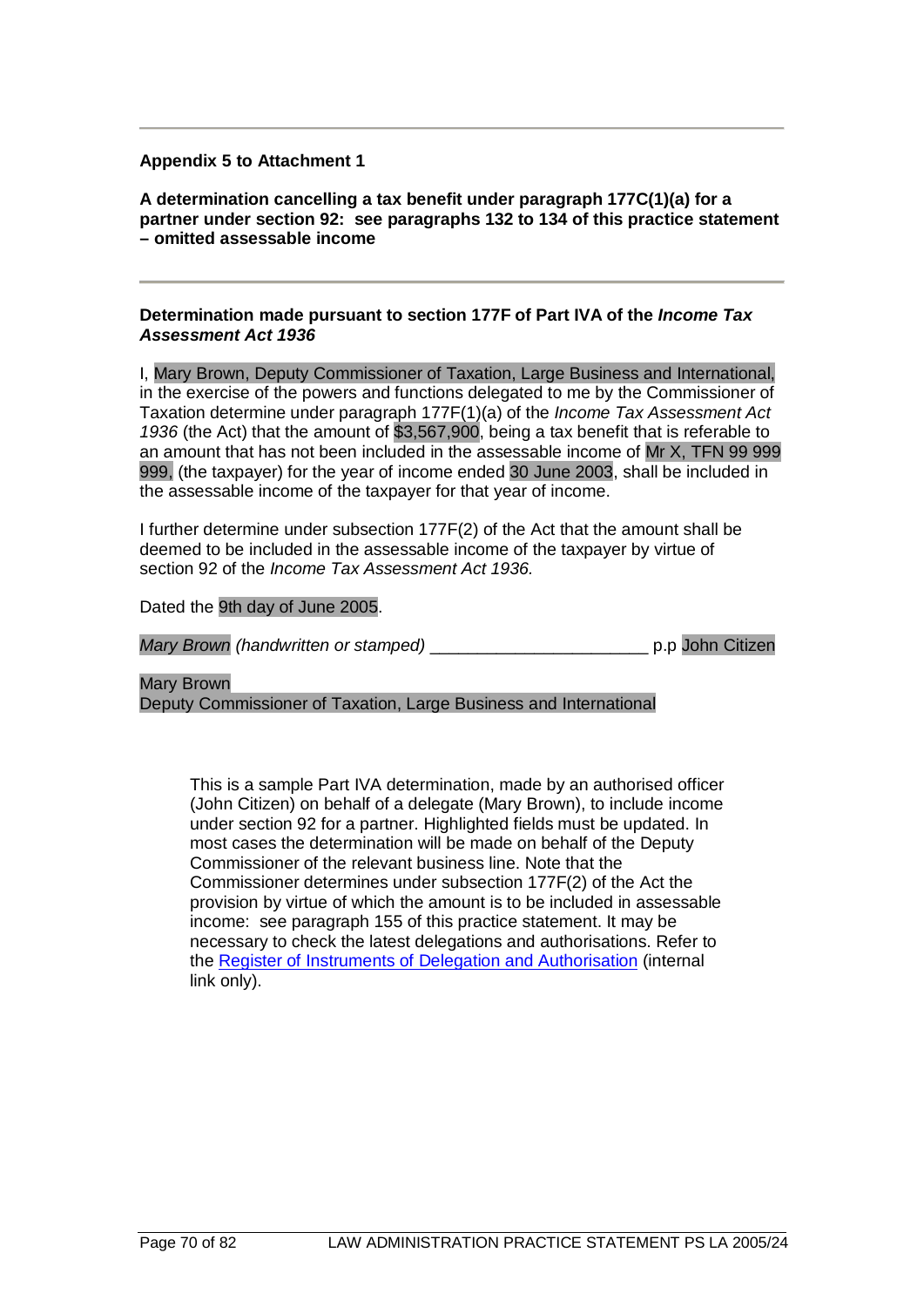## **Appendix 6 to Attachment 1**

**A determination cancelling a tax benefit under paragraph 177C(1)(b) for a partner under section 92: see paragraphs 132 to 134 of this practice statement – allowable deduction**

## **Determination made pursuant to section 177F of Part IVA of the** *Income Tax Assessment Act 1936*

I, Mary Brown, Deputy Commissioner of Taxation, Large Business and International, in the exercise of the powers and functions delegated to me by the Commissioner of Taxation determine under paragraph 177F(1)(b) of the *Income Tax Assessment Act 1936* (the Act) that the amount of \$55,894, being a tax benefit that is referable to a deduction being allowable to Mr X, TFN 99 999 999, (the taxpayer) for the year of income ended 30 June 2003, shall not be allowable to the taxpayer in relation to that year of income.

#### Dated the 9th day of June 2005.

*Mary Brown (handwritten or stamped)* \_\_\_\_\_\_\_\_\_\_\_\_\_\_\_\_\_\_\_\_\_\_\_ p.p John Citizen

Mary Brown

Deputy Commissioner of Taxation, Large Business and International

This is a sample Part IVA determination, made by an authorised officer (John Citizen) on behalf of a delegate (Mary Brown), to deny a deduction under section 92 for a partner. Highlighted fields must be updated. In most cases the determination will be made on behalf of the Deputy Commissioner of the relevant business line. Note that a deduction or *a part of a deduction* can be determined to be not allowable (see paragraph 177F(1)(b)); the determination must state whether 'a deduction' or 'a part of a deduction' is determined to be not allowable. It may be necessary to check the latest delegations and authorisations. Refer to the [Register of Instruments of Delegation and](http://sharepoint/GASites/GeneralCounsel/Shared%20Documents/Register%20of%20Instruments%20Current%20and%20Superseded.xlsx)  [Authorisation](http://sharepoint/GASites/GeneralCounsel/Shared%20Documents/Register%20of%20Instruments%20Current%20and%20Superseded.xlsx) (internal link only).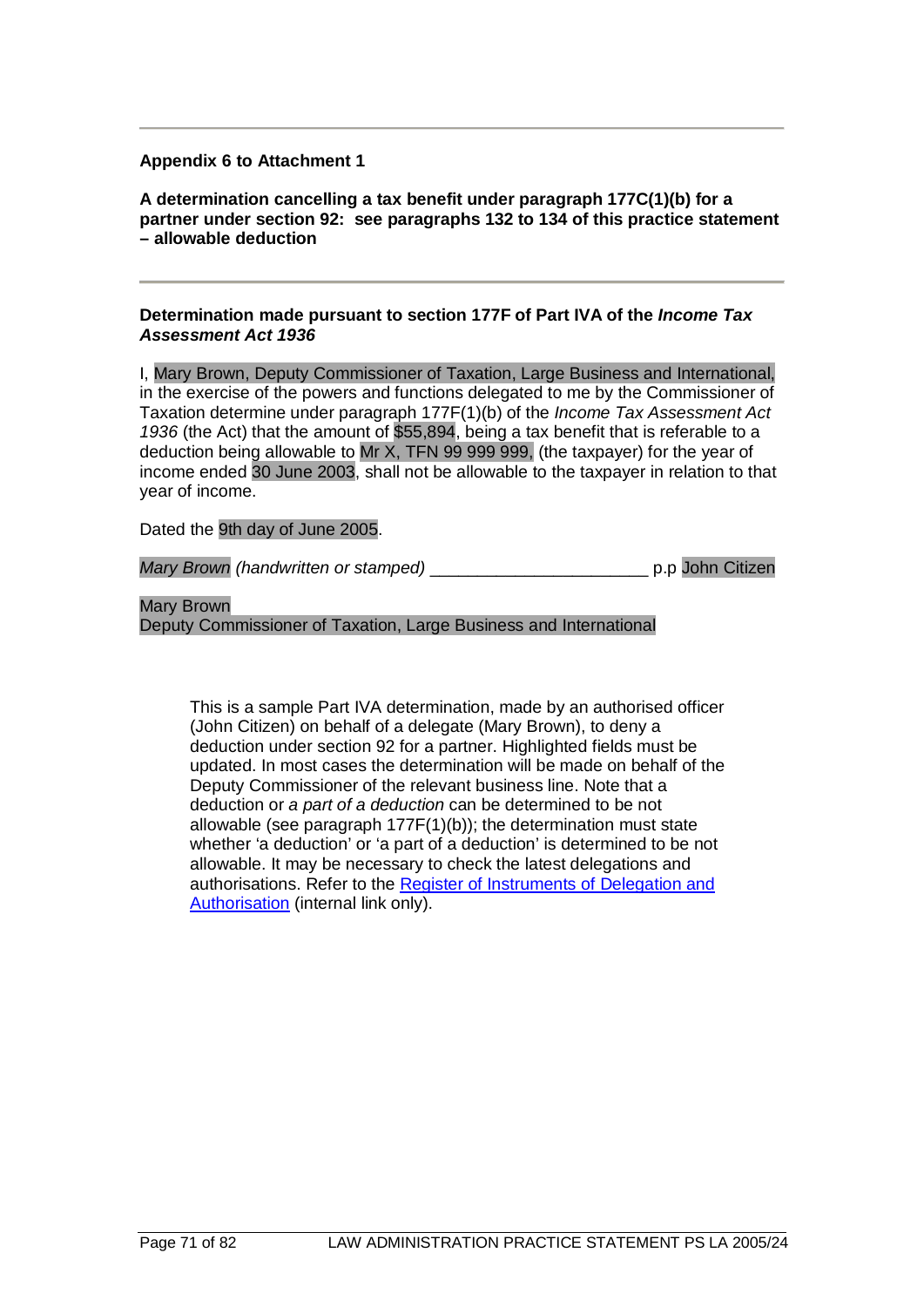#### **Attachment 2: ATO Paper released by the Commissioner of Taxation on 17 March 2005**

# **TAX OFFICE COMMENTS ON THE OPERATION OF PART IVA**

The recent decision in *Hart's* case<sup>[18](#page-72-0)</sup> in our view, means business as usual. The judgments of the High Court in *Hart* represent no change in our understanding of Part IVA. What they decided was, we think, already settled law, settled since the decision in *Spotless[19](#page-72-1)*; moreover, we think it was what Part IVA's designers intended. Yet we have heard and read concerns that the High Court went too far, or that we went too far, take your pick. There seem to be several strands to this concern: that it makes life too uncertain for taxpayers, that it gives the Tax Office too much power, and, above all, that Part IVA goes further than was intended—that it applies to more than the blatant artificial and contrived dealings that the then Treasurer said it would when he announced it in 1981.

But when one reads these concerns one feels a certain déjà vu. From 1979 to 1981 pretty much all these issues were debated: in the Tax Office, in Parliament, and in the community at large. How far should a good anti-avoidance provision go? What principle should it apply? What counts as tax avoidance? What makes it hard to write a general anti-avoidance rule?

### **The Development of Part IVA**

There is a certain conundrum involved in designing a general anti-avoidance rule. The function of a general anti-avoidance rule is to limit the opportunities that might otherwise be available to taxpayers to reduce tax. That is all it does. But a general anti-avoidance provision will necessarily appear in the context of a statute many of whose other provisions exist to *offer* opportunities to reduce tax. This contradiction has to be reconciled. It cannot be reconciled by saying that the anti-avoidance applies if your main purpose in doing something is to reduce tax because there are provisions in the Act framed on the assumption that taxpayers will act to reduce tax.[20](#page-72-2)

The possession by taxpayers of an actual purpose of reducing tax in the ordinary course of business is taken as given by tax policy makers. However, one cannot say that a general anti-avoidance rule will *not* apply merely because the Act otherwise provides an opportunity to reduce tax. The opportunity itself may be unintended, and even if it is intended it may still be abused in unintended ways. So we require some sort of touchstone, some criteria to distinguish the permissible exploitation of opportunities to reduce tax from abusive exploitation of those same opportunities.

This conundrum bedevilled s. 260. Section 260 had the effect of making void as against the Commissioner any arrangement so far as it had the purpose or effect of avoiding tax, very broadly defined<sup>[21](#page-72-3)</sup>. Consider the range of transactions that have the effect of changing the incidence of income tax. The formation of a company by, say, a grocer who had formerly traded on his own account, to carry on his grocery business, can have that effect. Any business re-organization or re-arrangement of

<span id="page-72-2"></span>

<span id="page-72-1"></span><span id="page-72-0"></span><sup>&</sup>lt;sup>18</sup> [2004] HCA 26; 2004 ATC 4599; 55 ATR 712.<br><sup>19</sup> 96 ATC 5201; 34 ATR 183; (1996) 186 CLR 404.<br><sup>20</sup> Apart from the obvious case of tax concessions intended to encourage certain behaviour, many transactions have the effect of reducing tax, for example expenditure incurred in carrying on a business is generally deductible. See also Dawson J in *Gulland's* case 85 ATC 4765 at p 4793; (1985- 1986) 160 CLR 55 at p 105; 17 ATR 1 at p 33.<br><sup>21</sup> Specifically, altering the incidence of any income tax; relieving any person from any liability to pay

<span id="page-72-3"></span>income tax or make any return; defeating, evading, or avoiding any duty or liability imposed on any person by the Act; or preventing the operation of the Act in any respect.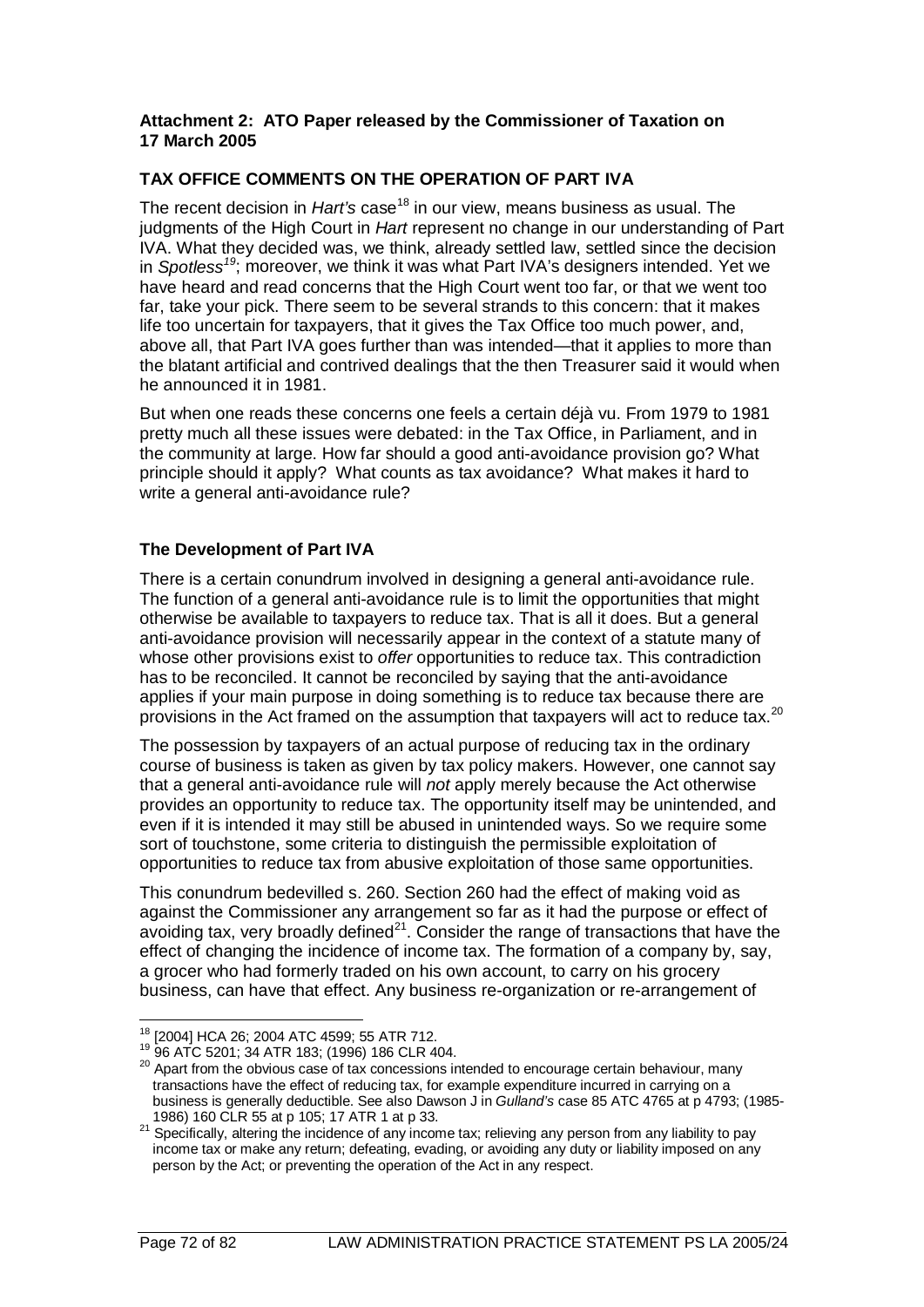one's affairs will most likely alter the incidence of income tax, as can, indeed, mere trading. As Knox CJ pointed at in *DFC of T v. Purcell*:

'The section, if construed literally, would extend to every transaction whether voluntary or for value which had the effect of reducing the income of any taxpayer.'<sup>[22](#page-73-0)</sup>

Lord Denning articulated an approach for determining whether an arrangement had a tax avoidance character to which section 260 and a rule like Part IVA should apply<sup>[23](#page-73-1)</sup>.

'But, said Sir Garfield, if such a wide interpretation is given to the words, where is the section to stop? Does it enable the commissioner to avoid all transactions by which a man seeks to escape a liability to tax which is about to fall upon him? … The answer to the problem seems to their Lordships to lie in the opening words of the section. They show that the section is not concerned with the motives of individuals. It is not concerned with their desire to avoid tax, but only with the means which they employ to do it. It affects every … arrangement … which has the purpose or effect of avoiding tax. In applying the section you must, by the very words of it, look at the arrangement *itself* and see which is *its* effect—what *it* does—irrespective of the motives of the persons who made it. *Williams*, J., put it well when he said 'The purpose of a contract agreement or arrangement must be what *it* is intended to effect and that intention must be ascertained from its terms.' … In order to bring the arrangement within the section you must be able to predicate —by looking at the overt acts by which it was implemented—that it was implemented *in that particular way* [emphasis added] so as to avoid tax. If you cannot so predicate, but that have to acknowledge that the transactions are capable of explanation by reference to ordinary business and family dealing, without necessarily being labelled a means to avoid tax, then the arrangement does not come within the section'

*Newton's* case was referred to in the Explanatory Memorandum accompanying the Bill introducing Part IVA.

'Some writers on the subject suggest that tax avoidance involves conduct entered into for the sole or dominant purpose of obtaining a particular tax advantage. That description could be expected to cover the types of tax avoidance that, again using the language of social or political debate, are blatant, artificial or contrived, and which are indeed intended to be covered by this Bill. But it is also apt to describe other arrangements, including some family arrangements, which are beyond the appropriate scope of general anti-avoidance measures and ought, if need be, to be dealt with by specific measures. …

The test for the application of the new provision is intended to have the effect that arrangements of a normal business or family kind, including those of a tax planning nature, will be beyond the scope of the Part IVA.

In this respect, Part IVA may be seen as effectuating ... a position akin to that which appears to emerge from the decision in… *Newton*. The essence of the views expressed in that case was that a tax avoidance situation covered by section 260 exists only if it can be predicated from looking at an arrangement that it was implemented *in that particular way* so as to avoid tax. [emphasis added]

If the tax avoidance purpose of a scheme has to be deduced from the overt acts by which it was implemented, it will only be possible to infer such purpose from schemes that differ in some relevant way from the character of usual business or family planning. Within the field of ordinary dealing a taxpayer would be free to take up the opportunities to reduce tax offered to them by the other provisions of the Act. So the scope for tax planning would be limited, but the limit would not prevent or foreclose any normal dealing or transaction. On the other hand, an arrangement that exhibited contrivance or artifice would show its tax avoidance purpose on its face, and could

<span id="page-73-1"></span><span id="page-73-0"></span><sup>22</sup> (1921) 29 CLR 464 at 466. <sup>23</sup> *FC of T v Newton* (1958) 98 CLR 1 at p 8.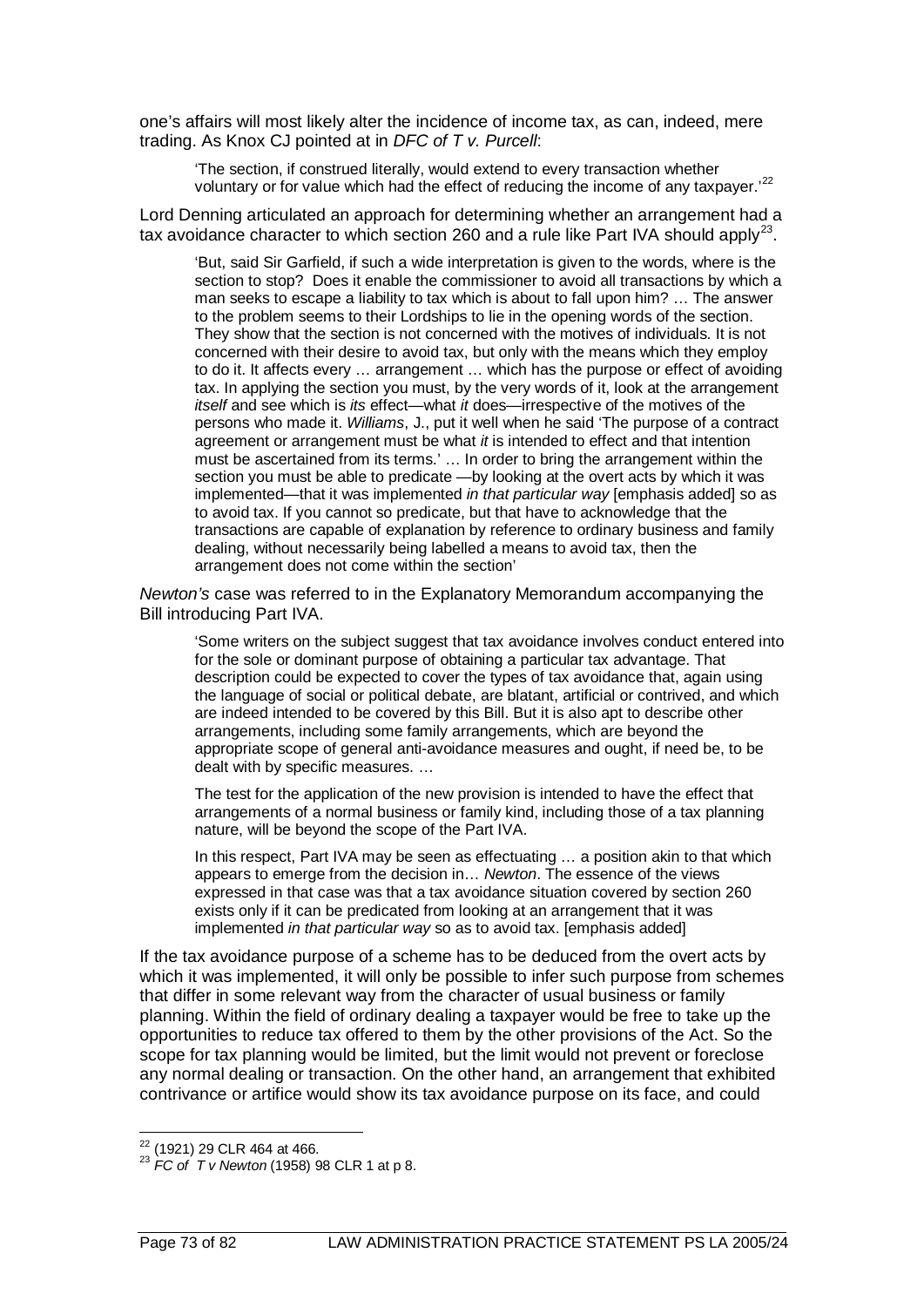fall within the provision. A taxpayer would therefore not be free to take up opportunities to reduce tax that required artifice or contrivance to achieve.

Such an approach makes good sense. When a provision is inserted into the income tax law, policy-makers may be taken to contemplate the obvious exploitation or use of the provision. The ordinary dealing or obvious case should not result in uncontemplated consequences. It is reasonable to assume that the tax opportunities of straight-forward dealing have been considered by those who design tax laws, and having been considered, if not then prevented, have in effect been implicitly sanctioned. Moreover, from a taxpayer's perspective a provision will be seen to offer, for straightforward dealings, tax opportunities that are untainted with any notion of abuse. Doing the obvious is use, not abuse.

The same cannot be said of contrivance and artifice. This, to generalise, is precisely what is not contemplated by those who design tax laws, and when they do contemplate it, they generally put something in the law to try to prevent it. Some people say that we should be used to it by now—surely some of the dodges ought to be obvious. However, the product of human ingenuity when it is wasted on tax avoidance is not as easy to predict as you might think, but anyway, this is not the point. The point is that there is a very big difference between what flows naturally from the Act, and what can be extracted from its provisions by contrivance and artifice. In the first case it may be said that the opportunity to reduce tax was *given* by Parliament through the design of the tax laws; the second, it can only be said that it was taken. What one wants is a rule that allows tax reduction opportunities to be given by policy-makers, but prevents them from being taken unilaterally by taxpayers where that was not intended.<sup>24</sup> That, in a nutshell, is what section 260 meant to achieve, and indeed, it is what Part IVA is meant to achieve.

<span id="page-74-0"></span><sup>24</sup> As Lockhart J. said in *Pettigrew v FC of T* 90 ATC 4124 at p 4126; 20 ATR 1833 at p 1836: 'If in all the circumstances the use of the specific or particular provision of the Act warrants the description of an 'abuse' of it … sec. 260 will apply.'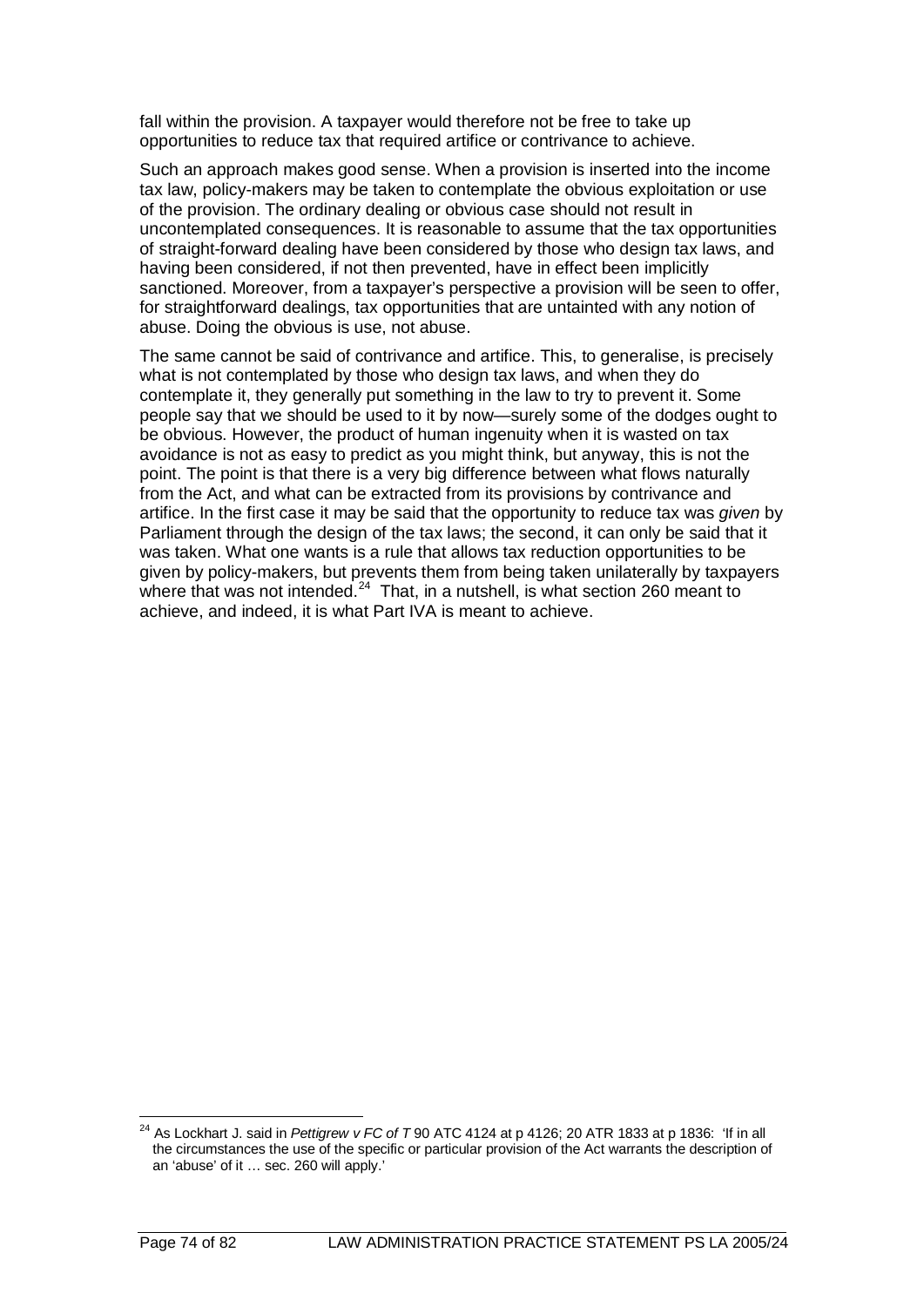## **THE SCOPE OF PART IVA**

The scope of Part IVA is determined by an objective conclusion, based on weighing up of the factors in s.177D that the scheme was entered into for the sole or dominant purpose of obtaining a tax benefit.

As noted by Mr Justice Callinan in *Hart's* case.

'The next question, which is of purpose, is whether under s.177D the scheme is one to which Part IVA applies. This will, in my view, in most cases be the critical question. The answer to it, both as a matter of statutory interpretation and as the explanatory memorandum indicates, was intended to be the fulcrum upon which most Part IVA cases will turn, because the definition of a scheme, being as wide as it is, will relatively easily be satisfied, and the presence or absence of a tax advantage will also usually be readily apparent'.

This question is posed on the basis of a comparison – 'the inquiry directed by Part IVA requires a comparison between the scheme in question and an alternative postulate. To draw a conclusion about purpose from the eight matters identified in s177D(b) will require consideration of what other possibilities existed.<sup>[25](#page-75-0)</sup>

The objective conclusion reached has to be determined by reference to the eight factors in s.177D(b), and only to these eight factors. These factors are designed to make you focus on what it is that, in Parliament's view, makes unacceptable or acceptable the way in which a taxpayer obtains a tax benefit. This is what the Explanatory Memorandum said:

'In order to confine the scope of the proposed provisions to schemes of the 'blatant' or 'paper' variety, the measures in this Bill are expressed so as to render ineffective a scheme whereby a tax benefit is obtained and an objective examination, having regard to the scheme itself and to its surrounding circumstances and practical results, leads to the conclusion that the scheme was entered into for the sole or dominant purpose of obtaining a tax benefit.'

In order to get the right answer for a particular case, one has to apply those eight factors properly using their actual words. They contain a built-in logic, as it were; they are not just a list.

To highlight this point, take as the starting point the proposition that a taxpayer seeking certain commercial ends in a transaction often has a choice of means by which to achieve those ends; and it is possible, in the words of the court in *Spotless*, to 'shape' the transaction in several ways according to the means chosen. *Prima facie*, how taxpayers arrange their affairs, or shape their transactions, is of no concern to the Commissioner. However, when the manner in which they go about establishing or implementing the transaction, when there is a divergence between the form of the transaction and its substance, and/or when the transactions' timing and so on, indicate that they have carried out a scheme in that particular way (or shaped it in particular way) mainly or solely to obtain a tax benefit, Part IVA is applicable, even when the tax benefit is the means of obtaining some further commercial goal. Conversely, however, when the manner in which the scheme is established or implemented, when there is congruence between form and substance, and the timing and so on do not point to the transaction as having been carried out in that particular way so as to obtain the tax benefit, Part IVA is inapplicable, even though a reduction of tax is a substantial effect of the scheme, and even though the actual subjective purpose for doing in that way was to get a tax break.

<span id="page-75-0"></span><sup>25</sup> Gummow and Hayne JJ *FC of T v Hart* 2004 ATC 4599 at 4614; 55 ATR at 730.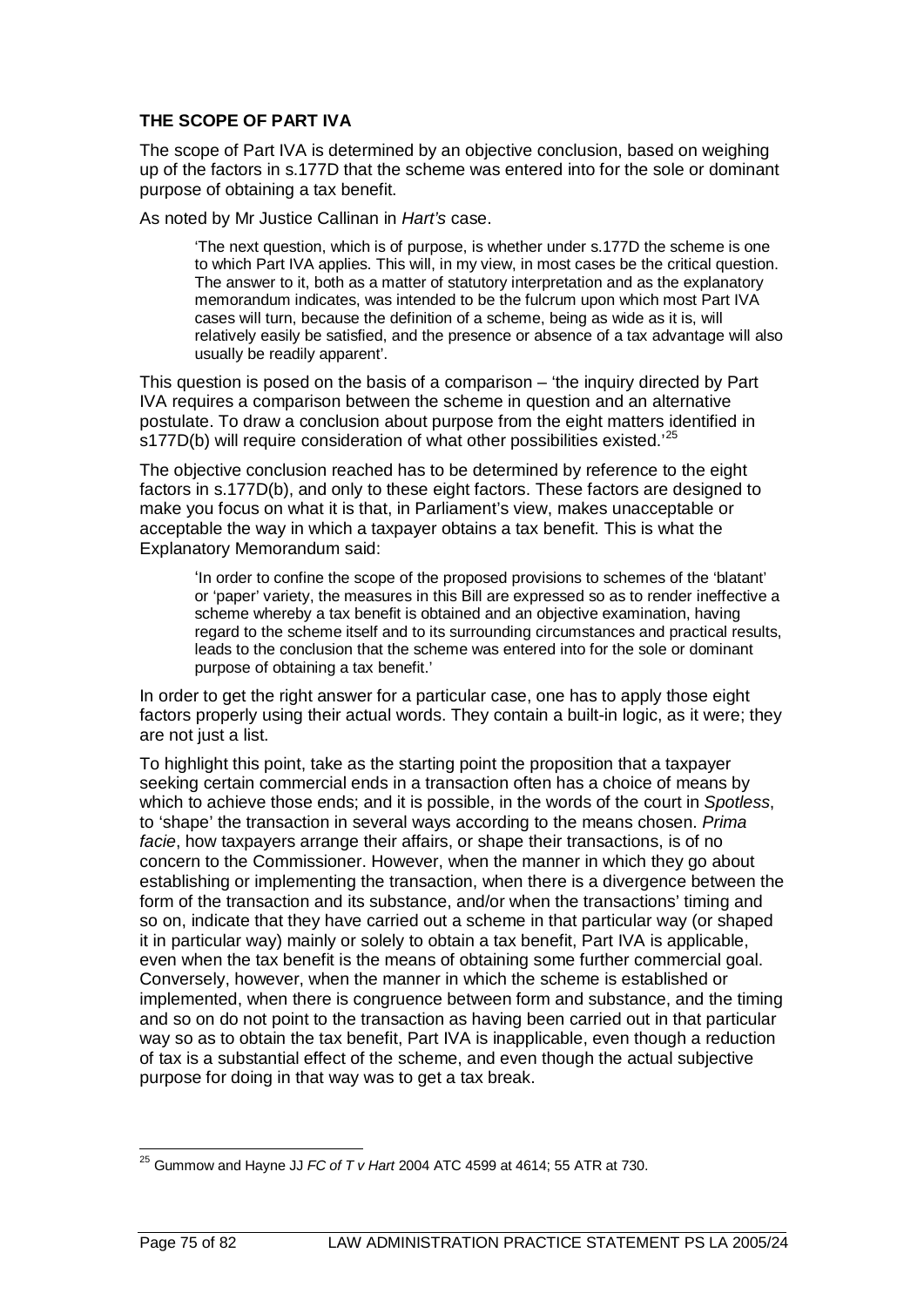The eight factors in s.177D consist of three overlapping sets. The first set is about how the scheme was implemented: how its results were obtained. That is to say, manner, form and substance and timing. Then we have the effects of the scheme: the tax results, financial changes, and other consequences of the scheme. Finally, we are referred to the nature of any connection between the parties to the scheme.

## **First Set of Factors: Enquiring into How the Scheme Was Implemented**

It is not coincidence that s.177D starts by looking at how the scheme achieves its effects before it looks at what the effects are. If one is asking, why this particular scheme, *how* is likely to be informative.

# **(1) The Manner of Implementation**

The famous reference to 'contrivance' and 'artificiality' in the second reading speech upon the introduction of Part IVA was a short-hand description of the intended effect of this factor: 'contrived' dealings are those whose particular manner of formation and implementation is only explicable by the purpose of obtaining a tax benefit. Conversely if a scheme is entered into and carried out in the manner in which ordinary business or family dealings are conducted, the manner of scheme will not indicate the existence of any artificiality or contrivance.

This factor thus expresses the policy intent that transactions capable of explanation by reference to ordinary business and family dealing are not to be caught by the section. If the manner of the scheme does not bespeak tax avoidance, a taxpayer is a long way towards showing their purpose is not to obtain a tax benefit. However, it is a mistake to read manner narrowly—*Spotless* tells us not to—and it is a mistake to think a step in a scheme cannot contribute to a conclusion on manner. There is no statutory concept of 'step'. So if a scheme includes a round-robin of cheques in creation or discharge of liabilities, that goes to the manner in which the scheme is carried out: see *Sleight's* case<sup>26</sup>.

In a practical sense a step apparently taken for no purpose but a tax purpose will often set off an alarm under this heading. A step taken for two purposes can look bad under this heading but retrieved later, when considering the other factors. But when a scheme has elements with no non-tax justification, the taxpayer is likely to have a problem. That, of course, is offered as pragmatic guidance, not as a proposition of law, and relates only to elements of material significance.

For example, *Peabody[27](#page-76-1)* had a share devaluation with no non-fiscal rationale; *Consolidated Press[28](#page-76-2)* had a company which lacked another reason for being; and *Hart* had an election to split the loan.

## **(2) Questions of Form and Substance**

As Callinan, J., says in *Hart*, s.177D(b) requires that substance rather than form be the focus<sup>29</sup>. Thus, the second factor directs an enquiry into whether there is a discrepancy between the form of the scheme and its substance, meaning its

<span id="page-76-0"></span> $26$ 2004 ATC 4477, at p 4510; 55 ATR 555 – particularly where the scheme has non-recourse features which may limit the funds available for any real investment.<br>
<sup>27</sup> 94 ATC 4663; (1994) 181 CLR 359; 28 ATR 344.<br>
<sup>28</sup> 2001 ATC 4343; (2001) 207 CLR 235; 47 ATR 229.<br>
<sup>29</sup> 2004 ATC 4599 at p.4625; 55 ATR 712 at p 741-742.

<span id="page-76-2"></span><span id="page-76-1"></span>

<span id="page-76-3"></span>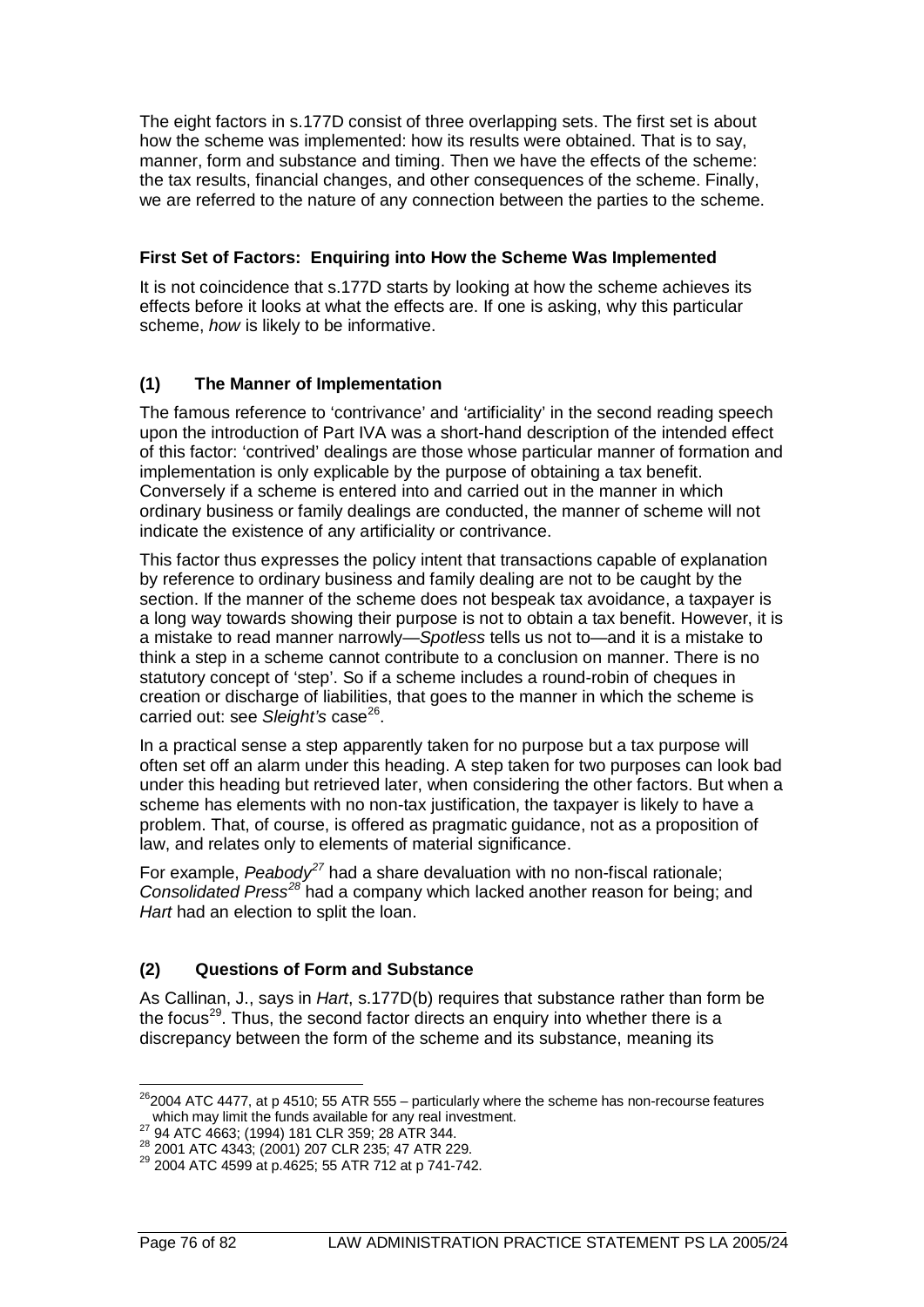commercial and economic substance (as well as, and not merely, as some say, the 'legal' substance of any rights created by the scheme.)

To examine the form in which the substance of the scheme has been obtained is, in a sense, a species of examining the manner in which its effects are obtained. In an ordinary business or family dealing, the form of a transaction is congruent with its substance.

It might be added, the manner of implementing a scheme whose form and substance correspond is likely to be straightforward, commercial, and uncontrived. However, a discrepancy between the business and practical effect of a scheme, on one hand, and its legal form on the other, may well indicate that the scheme has been implemented in a roundabout way and in a particular form, or with particular attributes, as the means of obtaining a tax benefit, given that the substance of the scheme is usually available by some more straightforward and commercial mode of dealing. That is to say, a transaction may be 'shaped' to be the means of obtaining a tax benefit. $30$ 

This factor enables one to take into account what may actually be achieved by a scheme, whether that is 'found within the four corners of an agreement' or not.<sup>[31](#page-77-1)</sup>

## **(3) Timing Issues**

The time at which a scheme is entered into, and the length of the period during which it is carried out, also draws attention to a particular aspect of the manner in which a scheme is entered into and carried out. Specifically, a scheme that is entered into shortly before the end of a financial year, and carried out for a brief period, is one whose timing indicates the purpose of obtaining a tax benefit. There are dates other than the end of the year of income that may also be significant, such as the date of a change in the rate of tax.

It may also be relevant to note that the time at which a scheme is entered into is not proximate to any commercial occasion; that is, the timing of the scheme does not seem to be associated with an opportunity or need that might point to a non-tax purpose. In other circumstances timing and duration is more likely to be neutral or point to a non-tax purpose.

However, in *Hart*, as Mr Justice Callinan points out<sup>32</sup>, the timing of principal and interest repayments (formally in respect of the investment property) over a long period of time indicated something odd was going on, something to be explained by the purpose of obtaining a tax benefit.

## **Second Set of Factors: Enquiring into the Effects of the Scheme**

The fourth to seventh factors, inclusive, are described shortly and aptly as the effects of the scheme. They cannot simply be compared and weighed to determine purpose, for to do so is to ignore the other factors. The bare fact that a taxpayer pays less tax, if one form of transaction rather than another is made does not by itself demonstrate that Part IVA applies.<sup>[33](#page-77-3)</sup>

<span id="page-77-0"></span><sup>30</sup> Refer to the well-known passage in *Spotless*, 96 ATC 5201 at p.5206; (1996) 186 CLR 404 at 416; 34

<span id="page-77-3"></span>

<span id="page-77-2"></span><span id="page-77-1"></span>ATR 183 at p 188.<br>
<sup>31</sup> Per Callinan, J., 2004 ATC 4599 at p. 4625; 55 ATR 712 at p 741.<br>
<sup>32</sup> 2004 ATC 4626; 55 ATR 712.<br>
<sup>33</sup> Per Gummow and Hayne JJ, 2004 ATC. 4599 at p. 4612; 55 ATR 712 at p 727.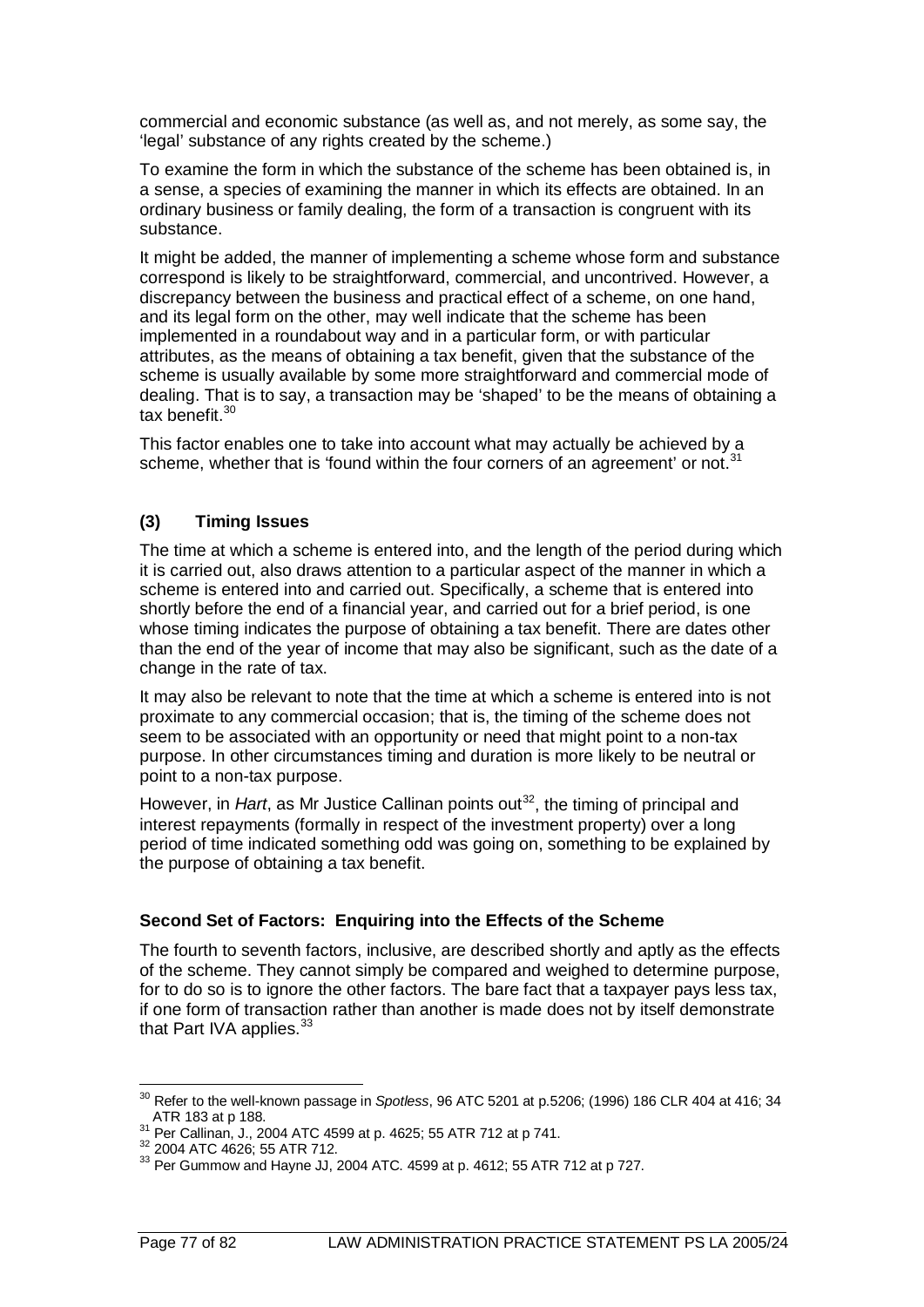Similarly one cannot simply assert that Part IVA applies because a tax saving is greater than any financial advantage. Here too the question has to be asked, how were the advantages obtained? In principle at least, one could conceive of a scheme where the tax saving was greater than any financial advantage that was obtained under it, and yet, it was entered into in a manner that spoke of nothing but business as usual, and whose form and substance corresponded, and so on. Of course if the tax saving exceeds any financial advantage and there is a problem with manner or form and substance, there is a distinct probability that Part IVA will apply.

While the fourth and seventh factors are self-explanatory—they are simply directions to look at the tax effects and the commercial and family effects of the scheme—the specific direction to enquire into the change in financial and tax position of the taxpayer, any other party to the scheme, and any person who has any connection with taxpayer requires comment.

The absence of any change in the financial position of a taxpayer under a scheme will usually indicate a tax purpose depending, of course, on its other consequences. But under most schemes there is a change of some sort. The question naturally arises, change in comparison with what? A change that would have resulted anyway if the scheme was not entered into and carried out does not tell you much about the purpose of the taxpayer in entering into the scheme. And a change in the position of the taxpayer may mean little if there is an inverse change in the position of another person, and the other person is an *alter ego* of the taxpayer.

The result in relation to the operation of the Act that, but for Part IVA, would be achieved by the scheme, examined under these factors, is not confined to the result achieved for the taxpayer. For example, it may be relevant to observe that a deduction that might otherwise be allowable to the taxpayer is not matched by a corresponding amount of assessable income in the hands of another party, and it may be relevant to observe that it is. The extent to which it is relevant may depend on the nature of the connexion between the persons involved. Similarly, a transaction having the form of a loss-making transaction may not have that substance if an associate makes a corresponding (but non-taxable) gain. Conversely, in some cases, these factors may permit regard to offsetting tax liabilities incurred by associates to demonstrate absence of the relevant purpose.

### **Third Set of Factors: Enquiring into the Nature of the Connection between Parties to the Scheme**

The eighth factor is the nature of any connexion between the taxpayer and other parties to the scheme. The existence of certain connexions between taxpayers will be directly relevant to the assessment one makes of manner, form and substance, tax result, financial change and other consequences. There is often a clearly discernible relationship between contrivance in manner and an association in relationship.

This factor requires the circumstance that parties are not at arm's length to be taken into account.

But again, the mere absence or presence of some association between taxpayers is relatively uninformative in itself without consideration of the manner of dealing between them. Taxpayers not at arm's length but who deal with each other as if they were, will deal with each other in a *manner* that may not exhibit a purpose of obtaining a tax benefit; whereas taxpayers who are otherwise independent of each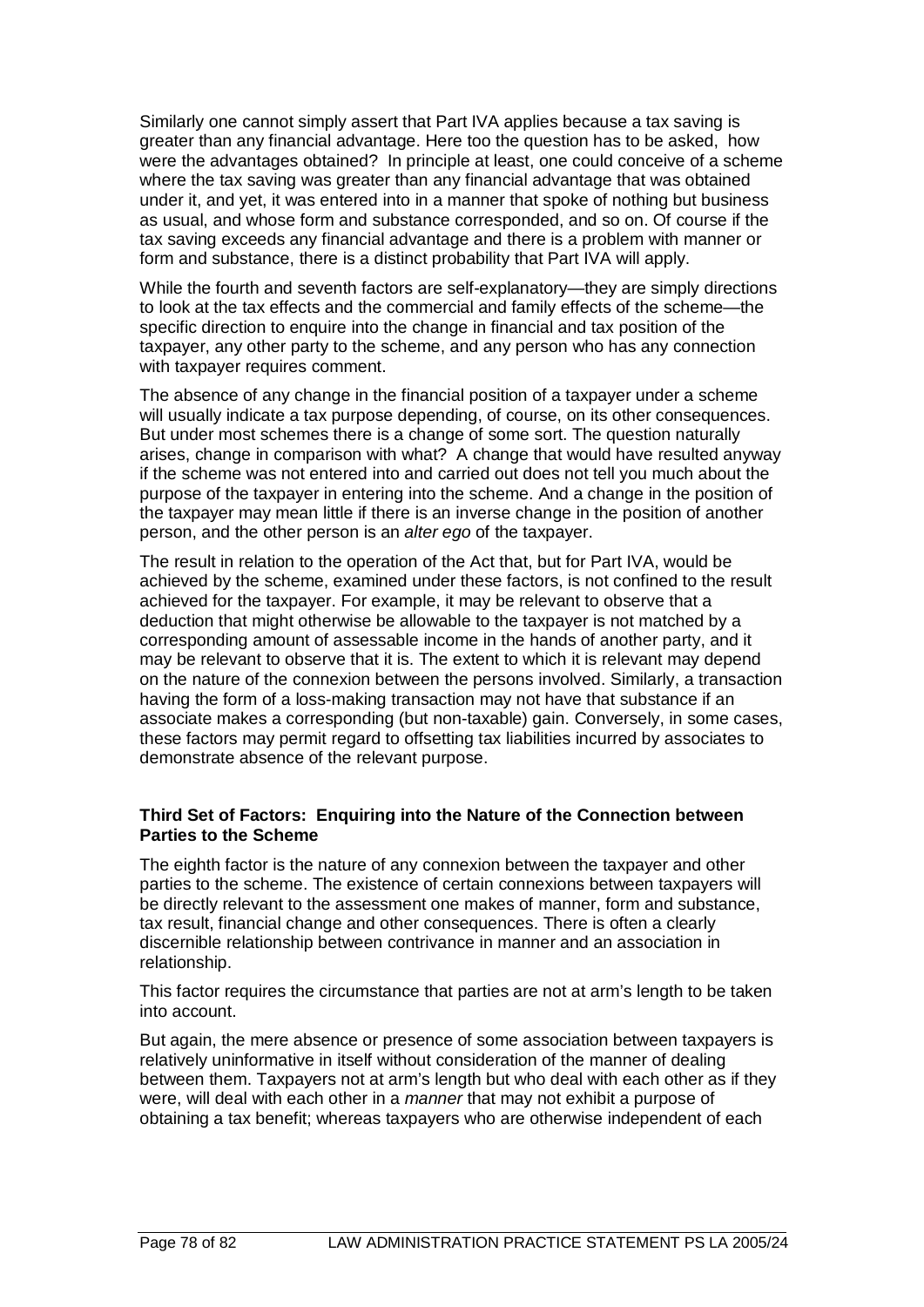but who act in concert for the purpose of obtaining a tax benefit, may exhibit that purpose by dealing in the *manner* of persons who are not at arm's length.<sup>[34](#page-79-0)</sup>

This factor also requires attention to be paid to the existence of family relationships in a way that assists taxpayers. Many dealings whose manner would be decidedly odd between strangers may be entirely explicable between family members. A businessman who gives assets to strangers for less than they are worth would be the subject of enquiry. A gift to one's family stands on a different footing. *Purcell*, an old s.260 case<sup>[35](#page-79-1)</sup>, provides as an example. *Purcell* settled assets on trust for the benefit of his wife and children, retaining, however, wide, and at the time unusual, powers of management and control. Possibly his motivation was to reduce tax through income splitting. On the other hand, his subjective purpose might have been to benefit his wife and children because he was fond of them. Objectively one cannot infer the purpose of tax avoidance just from a gift of property to one's family. Of course it is a different matter if the family does not benefit in substance from the arrangement. That was a consideration in *Hollyock*, another s.260 case that well illustrates the sort of family dealing that would not pass Part IVA<sup>[36](#page-79-2)</sup>.

### **The Importance of Weighing the Eight Factors**

Taken together, the criteria in s177D form a coherent basis for the examination of transactions which test the way in which the results of the scheme were obtained to objectively determine the purpose of the taxpayer for entering into, or carrying out, that particular scheme.

In summary, section 177D, correctly applied, does not derogate from taxpayers' choosing to organize their affairs in a way that results in the least tax; it simply circumscribes the choice by requiring that the way in which the taxpayer obtains a tax benefit must not be such as to show the purpose of obtaining the benefit on the face of the scheme. This, in effect, limits the choices open to taxpayers to ordinary, straightforward dealings that have a commercial rationale. Or, to put it another way, it leaves taxpayers free to enter into ordinary straightforward dealings.

## **The Role of 'an Alternative Postulate'**

One of the important points that emerges from the High Court decision in *Hart* is that in working out whether Part IVA applies to a scheme, and in applying the s.177D factors, the scheme must be compared with the probable alternative.<sup>[37](#page-79-3)</sup>

But the fact that there are different ways of doing a transaction or organizing your business affairs does not mean that Part IVA applies if you choose the one that produces less tax. This is where the s.177D factors operate. The choice of the most tax efficient structure might, as matter of subjective intention, have been chosen

<span id="page-79-1"></span><span id="page-79-0"></span><sup>&</sup>lt;sup>34</sup> See *Collis v FC of T* 96 ATC 4831; 33 ATR 438.<br><sup>35</sup> (1921) 29 CLR 464, esp. at p.473f.<br><sup>36</sup> 71 ATC 4202: 2 ATR 601; (1970-1971) 125 CLR 647:

<span id="page-79-2"></span>

Hollyock was a pharmacist who wished, or so it seemed, to share his income with his wife. Pharmacists earn most of their income by selling trading stock, and ordinarily he might have achieved his purpose by forming a partnership or company; but he was prevented from doing so in a straightforward way by regulation. So he entered into a complicated scheme that in itself spoke of tax avoidance. The income shown as drawn by his wife was not actually enjoyed by her. The substance of the scheme in such a case would show that the family connection could not explain the taxpayer's purpose as to benefit his wife; while its manner would point to

<span id="page-79-3"></span>obtaining a tax benefit.<br><sup>37</sup> 2004 ATC at p.4614, paragraph 66; 55 ATR 712 at p 730, paragraph 66.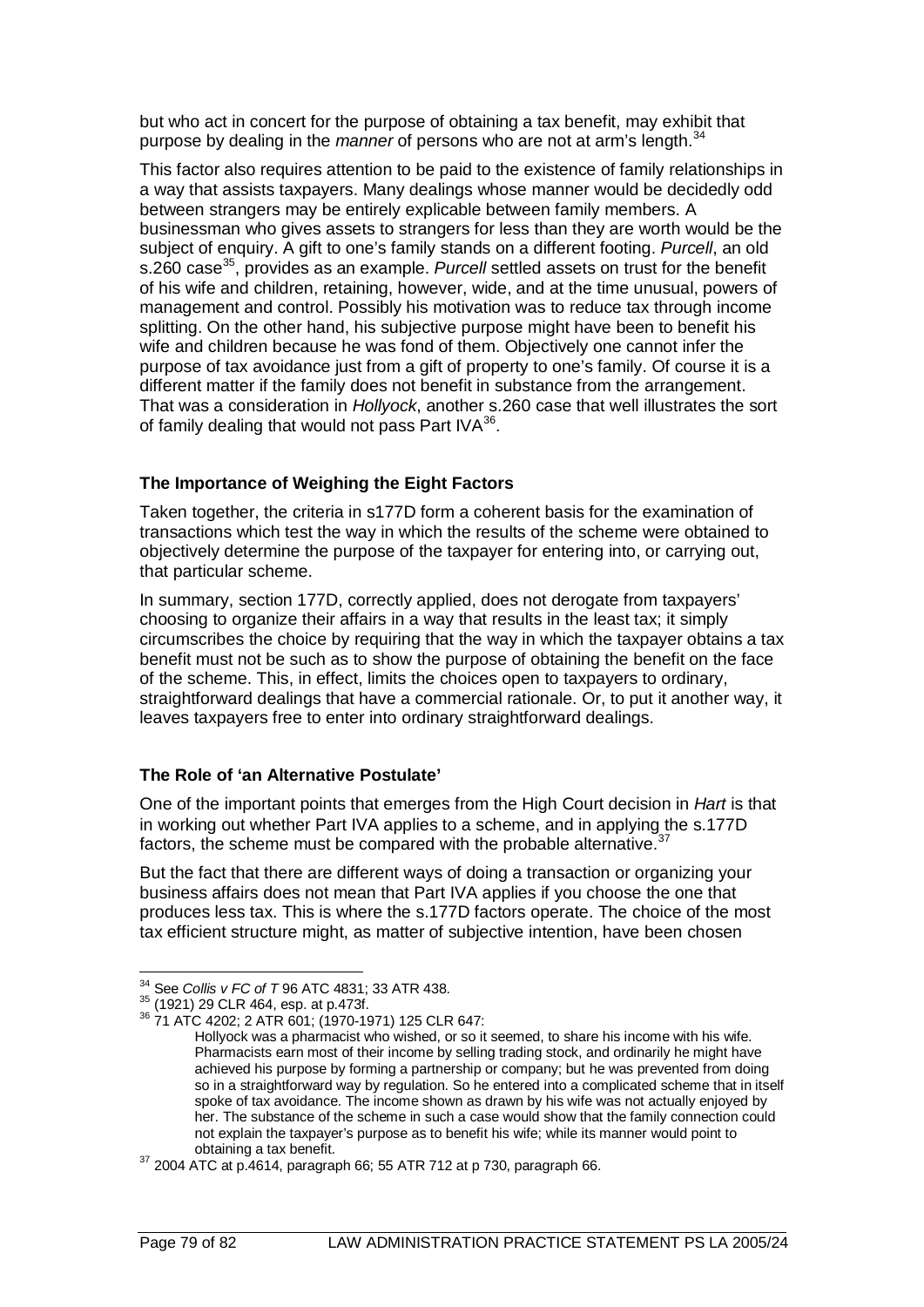solely for tax reasons. (Of course, it might not.) But it is a mistake to say well of course they chose this one for tax, so Part IVA applies.

This point may be illustrated by the use of a partnership, recalling the statement of the then Treasurer when Part IVA was introduced that a taxpayer who carried on business in partnership with his spouse need have no fear of Part IVA applying to his affairs. Suppose the Smiths want to start a small grocery business. The Smiths could organize their affairs in several ways. Mr Smith might employ Mrs Smith and pay her a wage, or vice a versa. They would get an allowable deduction for it, to the extent it was reasonable in amount, and the employee would be assessable on it. Alternatively, they could incorporate, or Mr and Mrs Smith might carry on business in partnership. If they chose the latter and they had no specific agreement to the contrary, under the Partnership Act they would share in profit and loss in equal shares. They would then be assessable in equal shares on the profit, or have equal shares in any tax loss. From the point of view of income tax this division of profit might seem more attractive than the employment or, incorporation option. On the other hand, there are other, very real non-tax consequences that follow: for example, Mrs Smith becomes fully liable for the debts of the partnership. Now even though there might be a tax advantage, in this hypothetical example, the formation (which may have involved contributions to partnership capital) and conduct of a partnership in the ordinary way would not of itself show that the tax advantage was the dominant purpose of the arrangement.

That purpose has to show up, as it did in *Hart*, in a way that is relevant to s.177D. Look at how the court approached it in *Hart*. In that case there was a very artificial division of the loan in question into two parts, with deductible interest being incurred but not paid on the deductible part, and then compounded, in a way that in made interest in substance on a home loan tax deductible. This artifice was essential to the outcome.

Gummow and Hayne, JJ., drew attention to the finding by Hill, J., that 'the manner in which the scheme was formulated … is certainly explicable *only* by taxation consequences.' [38](#page-80-0) (Their emphasis.) Of course, they wrote, manner is not determinative; all eight factors must be considered. But the other factors—they went through them—all pointed to the same conclusion or were neutral. None pointed against the conclusion, they said. But if it were not for the obvious contrivance involved in the terms of that loan, as it showed up under the headings of manner, form and substance, change in financial position and so on, there would only have been one factor which pointed to a tax purpose, that being under the heading of 'result under the Act', which would not have sufficed.

#### **Defining a scheme Widely or Narrowly – Is it Important?**

It is claimed by some that the Commissioner can isolate some microscopic element that produces a tax benefit and not much else, but which in the overall scheme of things is just a normal part of an everyday commercial transaction, and say that Part IVA applies. This is not so.

Their Honours' conclusion in *Hart* as to manner followed whether the scheme was identified widely or narrowly.

'The conclusions just described, as being indicated by the manner in which the scheme was entered into or carried out, are indicated by a consideration of how else the loan might have been arranged. They are not conclusions which depend on

<span id="page-80-0"></span><sup>38</sup> 2004 ATC 4599 at p.4612; 55 ATR 712 at p 728.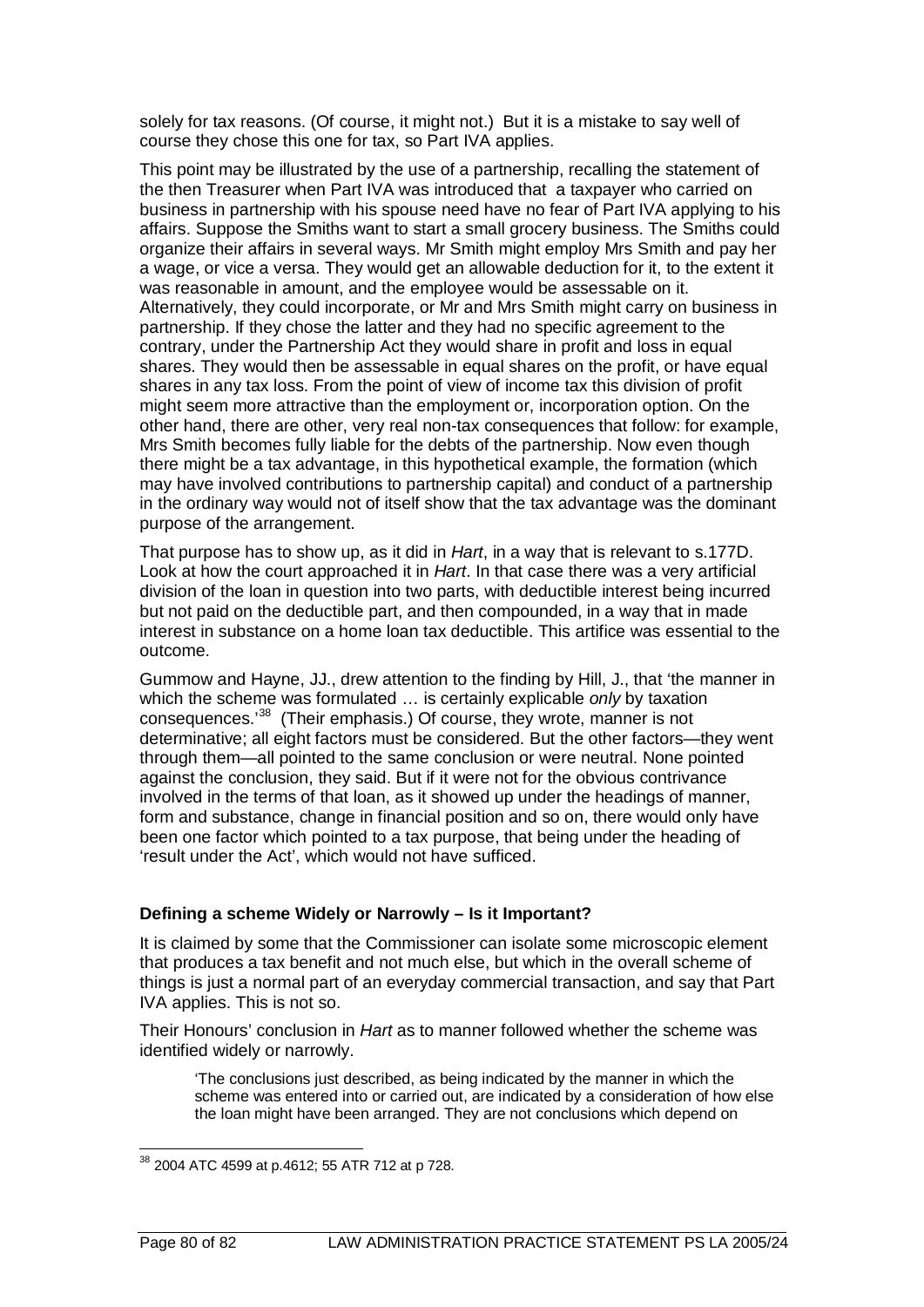identifying the scheme in one of the ways put forward by the Commissioner rather than another.' [39](#page-81-0)

A scheme, cannot by a narrow definition, put out of consideration in characterizing it under s.177D matters going to a non-tax purpose in such a way as to produce an artificial outcome. Mr Justice Callinan rightly observed that:

'it is not for the appellant [that is, the Commissioner] to attempt to seize upon the and isolate one event, or a series of events, which standing alone may appear to have a complexion which it or they cannot truly bear when other, relevant, connected events are taken, as they should be, into account.': [40](#page-81-1)

If there were any doubt in that respect, it was settled by the previous decision of the High Court in *CPH*. [41](#page-81-2) That decision clearly held that context is to be taken into account in explaining a scheme.

That is a very important point. The context of a scheme is to be taken into account when the factors under s.177D are applied to characterize the purposes of those who participate in it. Clearly, there has been an assumption behind the arguments about the permissible width of a scheme that once something is omitted from the scheme it no longer counts in characterizing the purpose of those who participate in it. But if what is omitted is still brought to bear *as context* in characterizing the purpose of the participants in the scheme, the width or narrowness no longer seems so important. One will appreciate that once it is understood that the context is to be taken into account, the width or narrowness of a scheme may not necessarily matter. That was the case in *Spotless*. Part IVA applied to both the wide and narrow schemes. It was also the case in *Hart*.

As *Spotless* and *Hart* show the critical question is whether the factors in s.177D(b) point to a tax avoidance purpose. In *Hart*, Gleeson, C.J., and McHugh J said:

'A transaction may take such a form that there is a particular scheme in respect of which a conclusion of the kind described in s.177D is required, even though the particular scheme also advances a wider commercial objective.' <sup>[42](#page-81-3)</sup>

Then they quote the well-known passages from *Spotless*, emphasising that the application of Part IVA flowed from—

'the conclusion that, viewed objectively, it was the obtaining of the tax benefit which directed the taxpayer in *taking steps which they would not otherwise have taken by entering into the scheme*.' [43](#page-81-4)

The question for Gleeson C.J. and McHugh J was not why did the taxpayers borrow money, but why did they do it on the terms of a split loan? Why take *these* steps? Why this *particular* form of borrowing, in other words. This was their answer.

'Let it be assumed that, in the present case, even if the 'wealth optimiser structure' had not been available, the respondents would have borrowed money to buy their new home, and also borrowed money in order to retain their former home as an income-earning investment. The 'wealth optimiser structure' depended entirely for its efficacy upon tax benefits generated by arrangements between the respondents and the lender that had no explanation other than their fiscal consequences. What 'optimised' the respondents' 'wealth' was the tax benefit earlier described: not the deductibility of interest as such; but the deductibility of additional interest on loan

<span id="page-81-1"></span><span id="page-81-0"></span><sup>&</sup>lt;sup>39</sup> 2004 ATC 4599 at p.4614; 55 ATR at p 731.<br><sup>40</sup> 2004 ATC 4599 at p.4625; 55 ATR 712 at p 742.<br><sup>41</sup> (2001), 207 CLR 235 at pp.254, 264, paragraphs 52 and 96; 2001 ATC 4343 at pp.4354, 4360; 47<br>
<br>
<br>
<br>

<span id="page-81-4"></span><span id="page-81-3"></span><span id="page-81-2"></span>ATR 229 at pp 240, 247, paragraphs 52 and 55.<br>
42 2004 ATC at p.4604; 55 ATR 712 at p 718.<br>
<sup>43</sup> (1996) 186 CLR at pp. 416, 423; 96 ATC at pp. 5206, 5210; 34 ATR 183 at p 193.